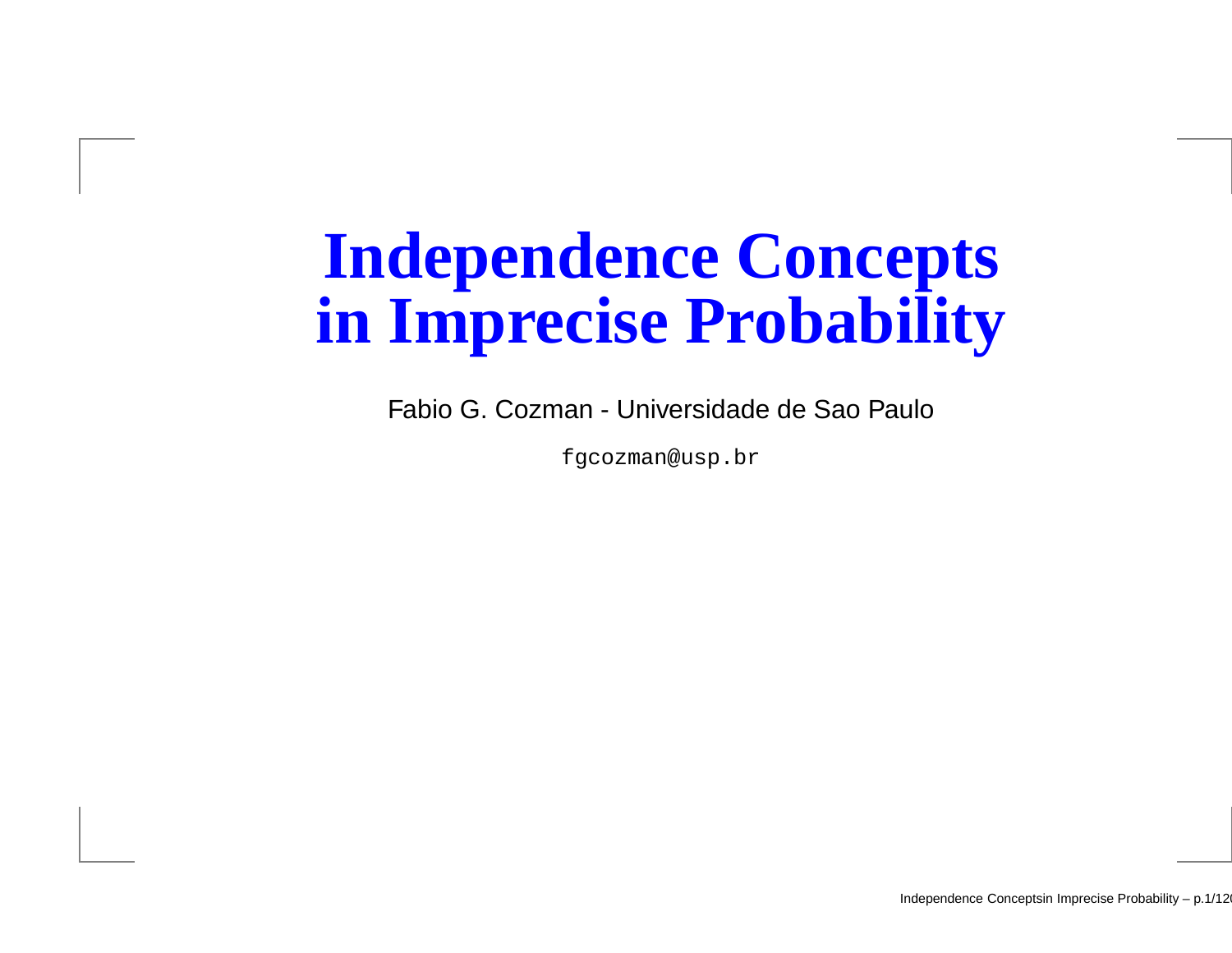**Or, perhaps...**

# **Structural Assessmentsin the Theory of Credal Sets**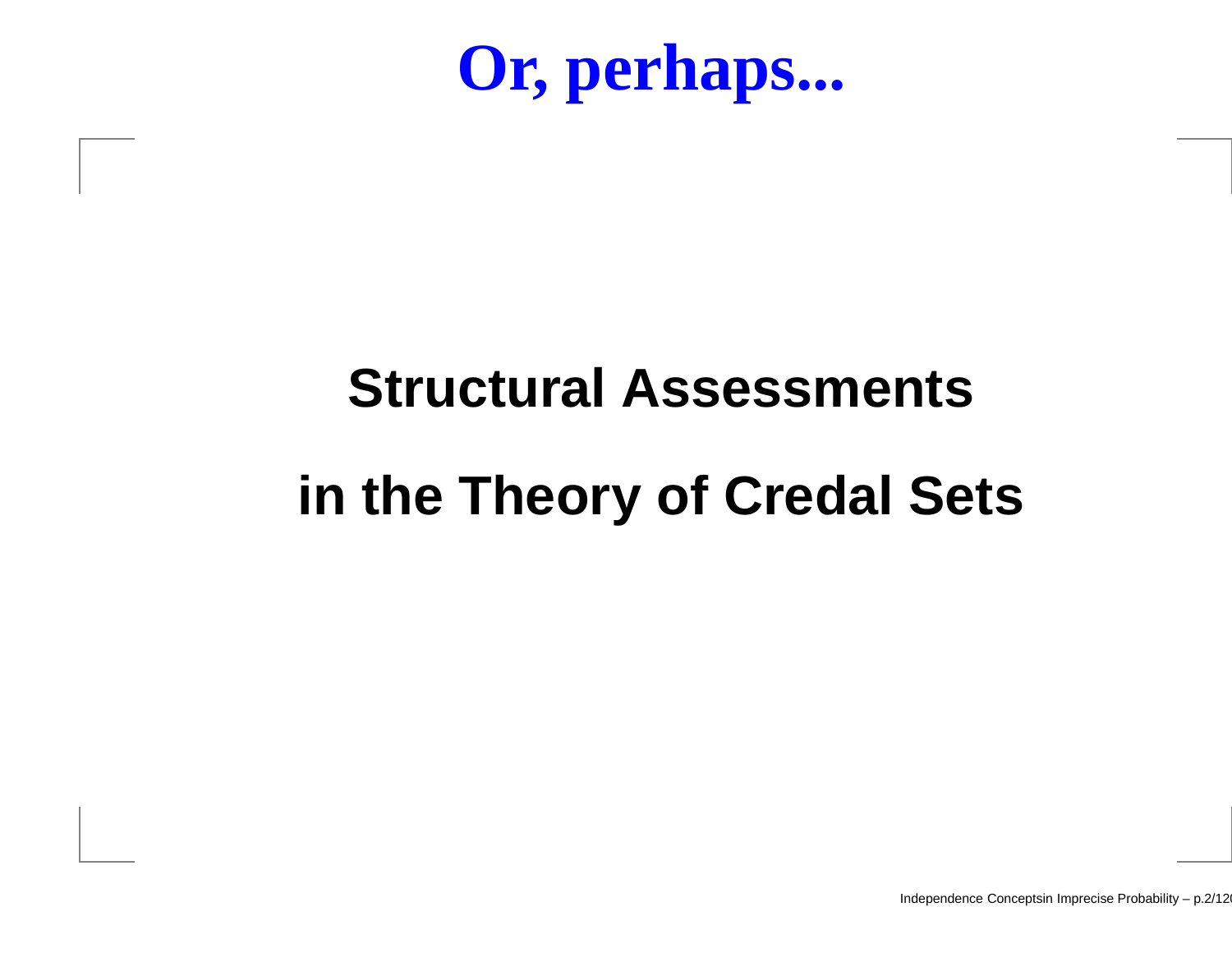## **Overview**

- 1. A review of some basic definitions: credal sets, lower expectations and probabilities, decision making, andthe like.
- 2. Structural assessments: vacuity, uniformity, exchangeability.
- 3. A brief review of stochastic (conditional) independence.
- 4. Confirmational/strict/strong/epistemic/Kuznetsov/othersindependence.
- 5. Comparison.
- 6. A look into the messy world of zero probabilities.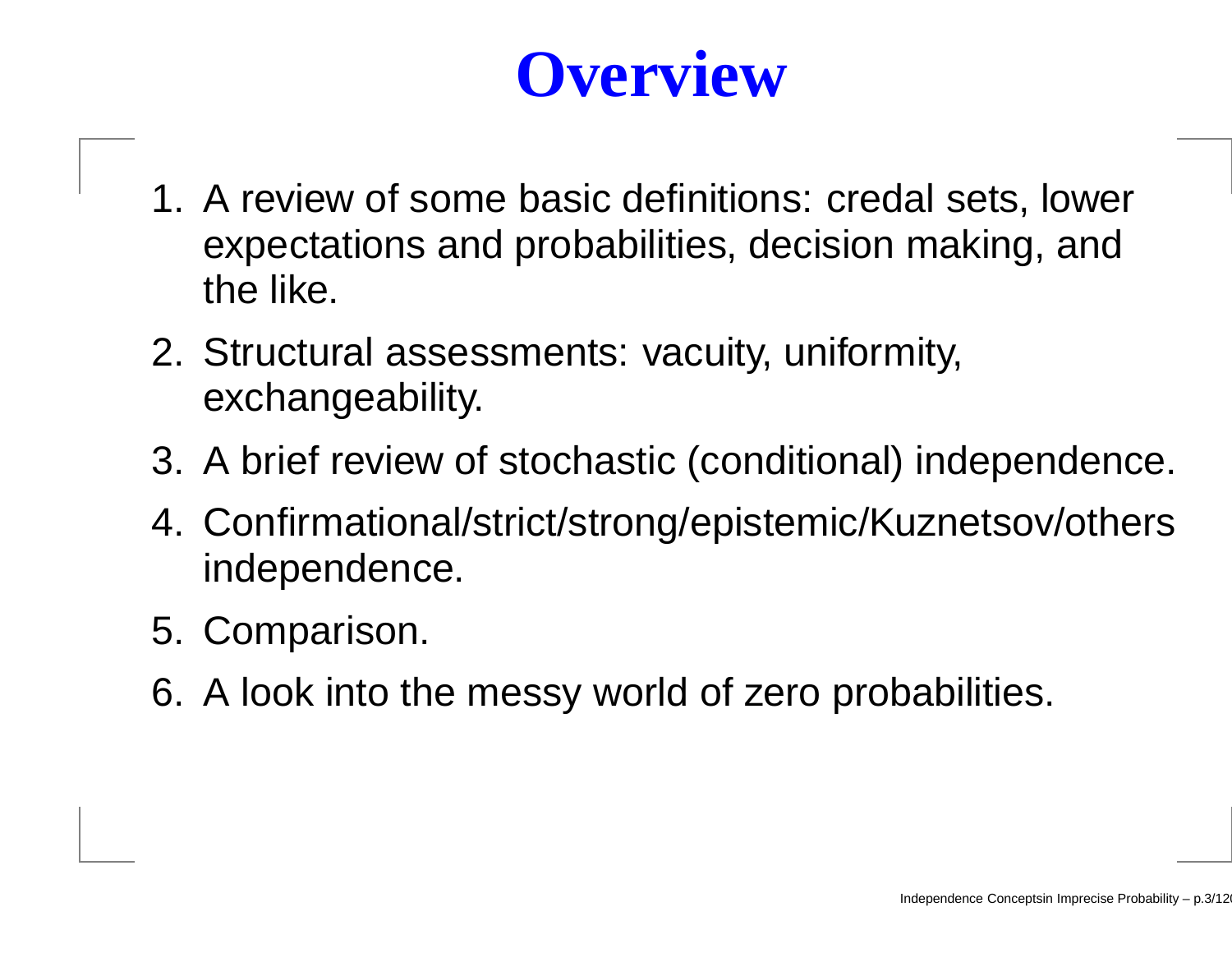#### **Easy warm-up**

- Possibility space  $\Omega$  with states  $\omega$ ; events are subsets of  $\bullet$  $\Omega$ .
- Random variables and indicator functions.
	- Bounded function  $X:\Omega\to\Re.$
	- Special type: indicator function of event  $A\!$ :
		- Denoted by  $A$  as well.<br>A( ) = 1 if =  $\pi$  4: 0 et
		- $A(\omega)=1$  if  $\omega\in A;$  0 otherwise.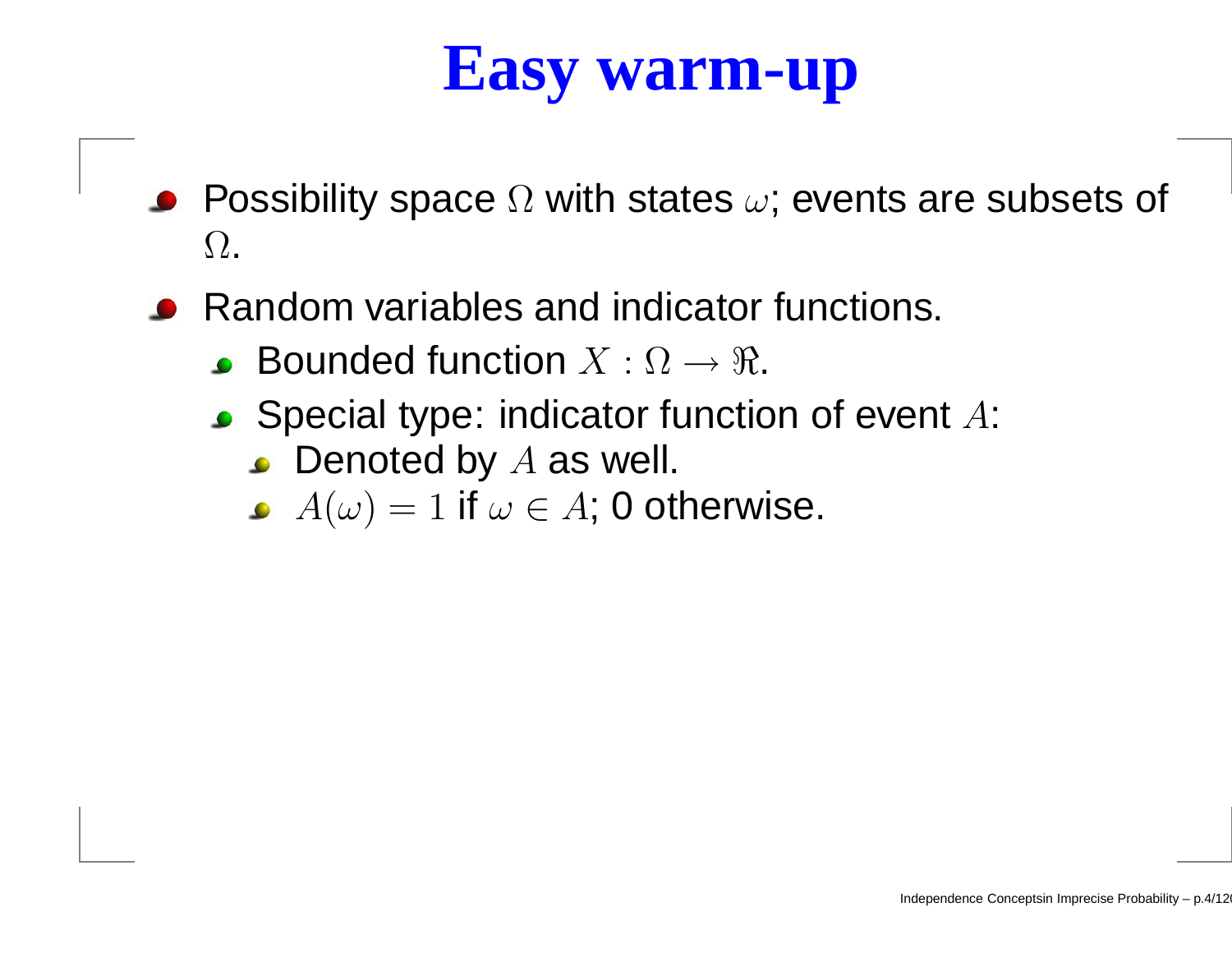## **Buying/selling variables**

- Buy  $X$  for  $\alpha$ :  $X$  $\bullet$  $\alpha$  .
- Sell  $X$  for  $\beta$ :  $\beta$  - $−$   $X$  .
- Must satisfy:  $\beta > \alpha.$  $\bullet$

- Pay less than  $\underline{E}[X].$
- Sell for more than  $E[X].$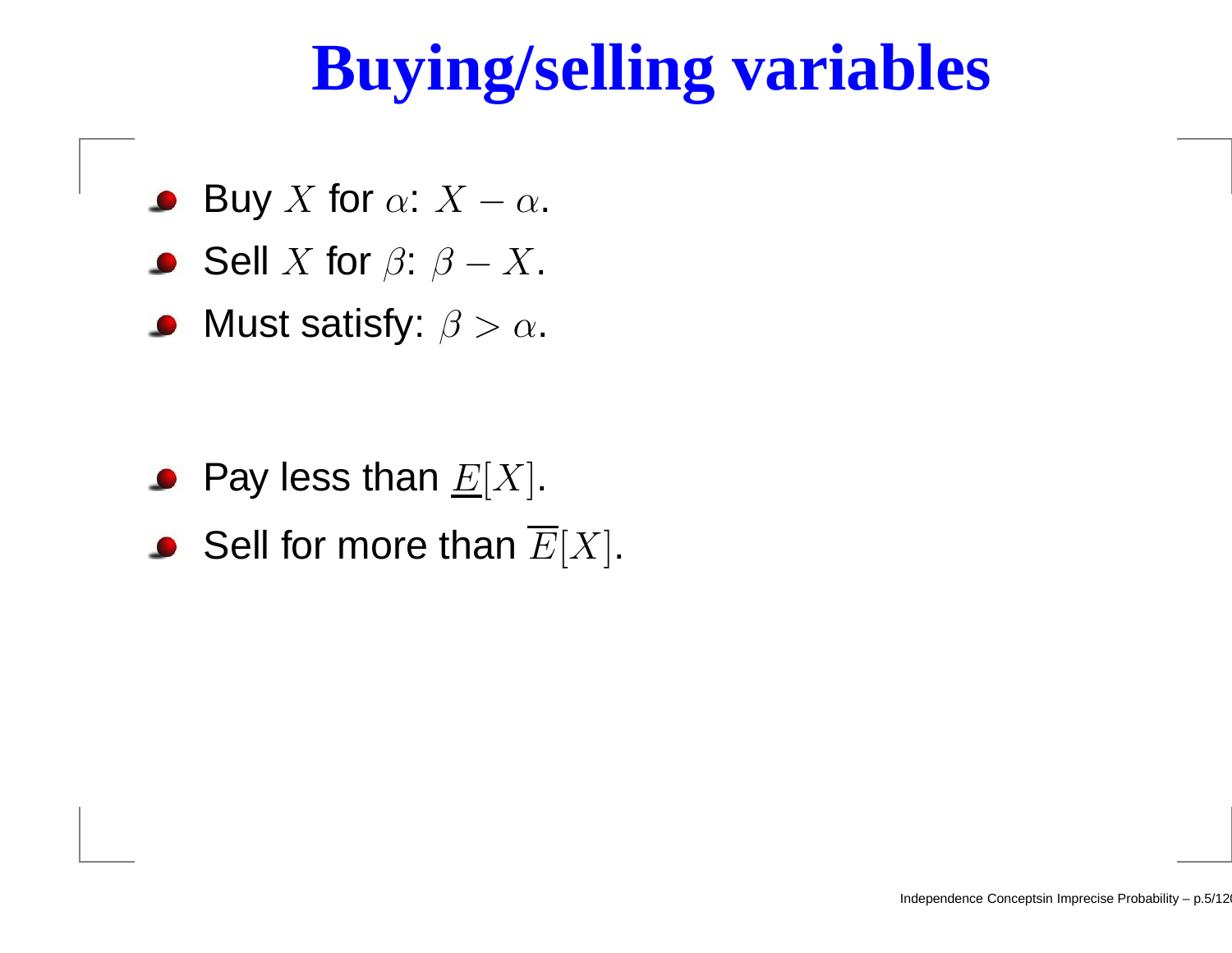## **Fair prices**

- Suppose that  $\underline{E}[X]=E[X]$  for some  $X.$
- Then  $E[X] \doteq E[X]$  is the fair price of  $X$ .
- What if all variables had fair prices?
- What would the resulting *expectation functional* satisfy?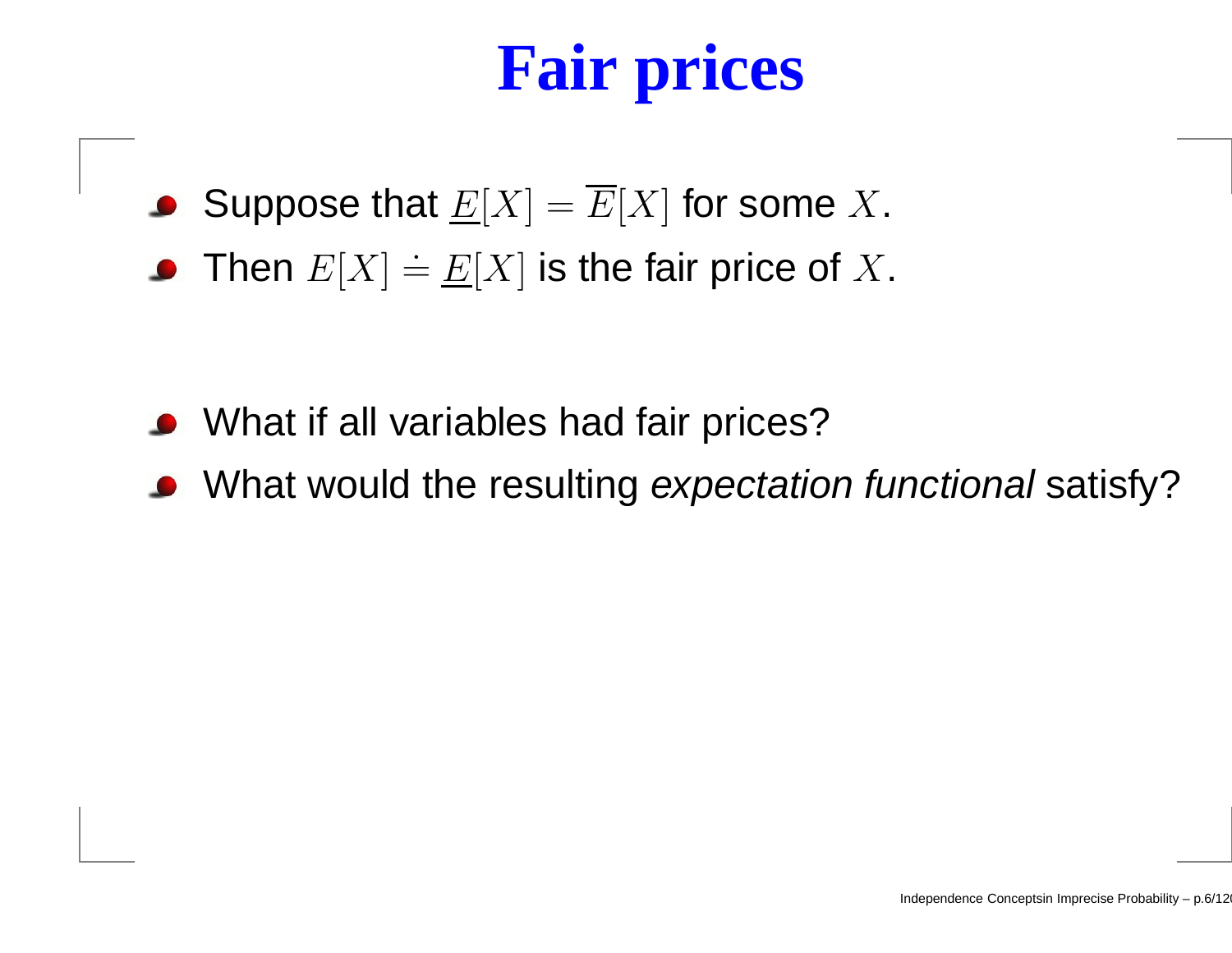#### **Axioms for expectations**

**EU1** If  $\alpha \leq X \leq \beta$ , then  $\alpha \leq E[X] \leq \beta$ . **EU2**  $E[X+Y] = E[X] + E[Y]$ .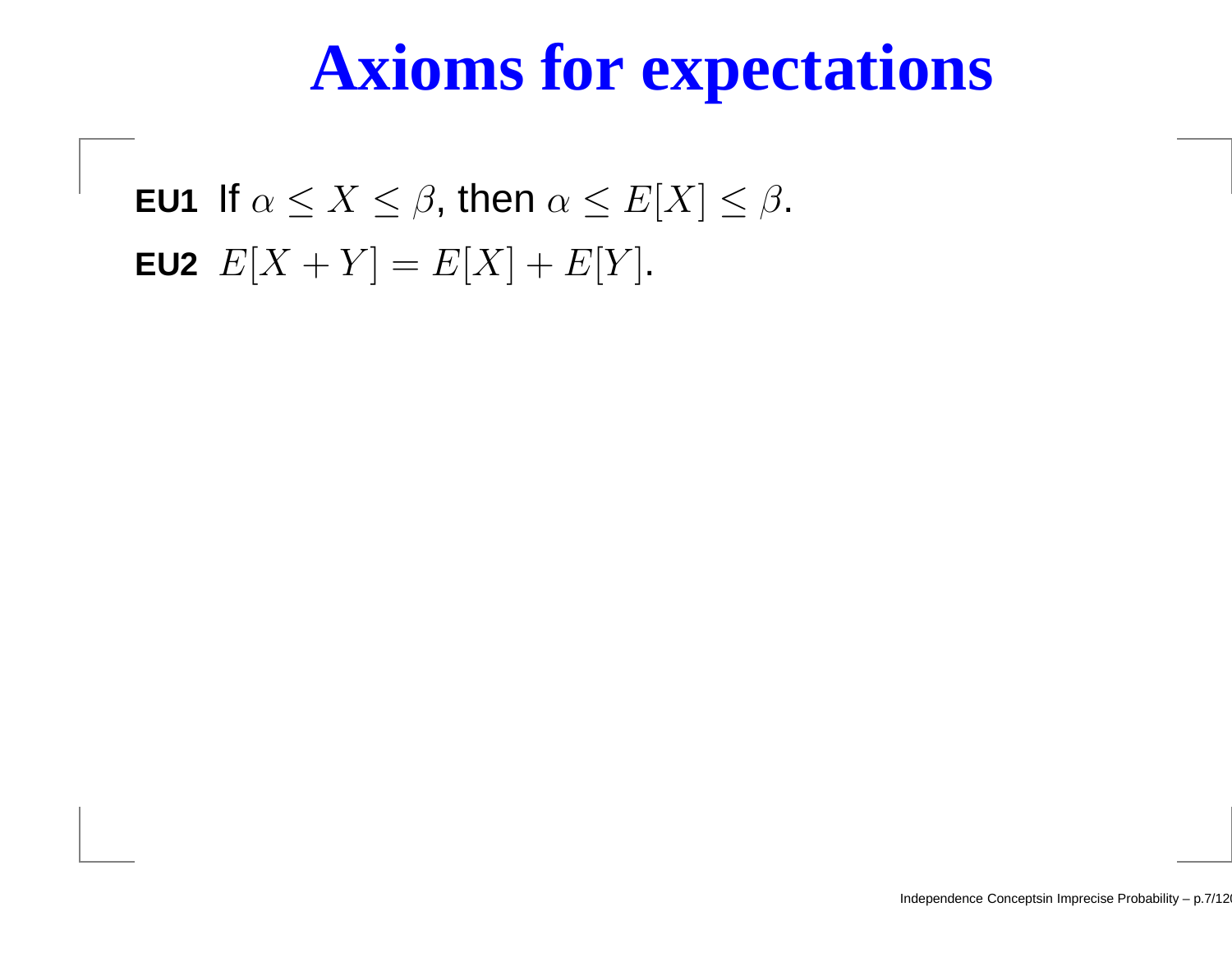#### **Axioms for expectations**

**EU1** If  $\alpha \leq X \leq \beta$ , then  $\alpha \leq E[X] \leq \beta$ . **EU2**  $E[X+Y] = E[X] + E[Y]$ .

Some consequences:

1.  $X \geq Y \Rightarrow E[X] \geq E[Y]$ . **2.**  $E[\alpha X] = \alpha X$ .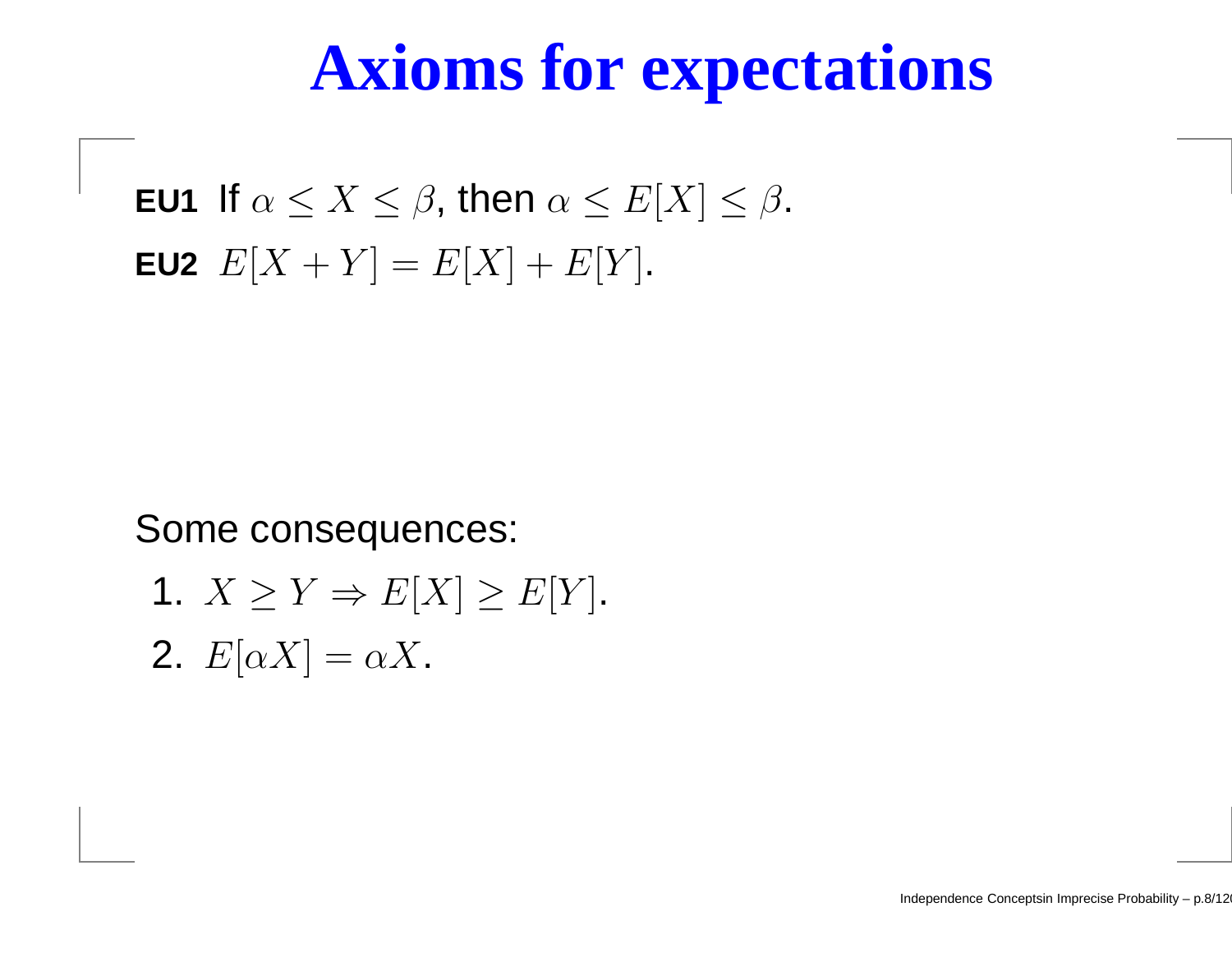## **Supremum buying/infimum selling prices**

- If one holds a set of expectations for  $X\!$ : willing to pay up to  $\inf E[X]$  for  $X$ .
- Likewise: willing to sell  $X$  for more than  $\sup E[X].$

So, naturally:

 $\underline{E}[X] = \inf E[X]$  (lower expectation),  $E[X] = \sup E[X]$  (upper expectation).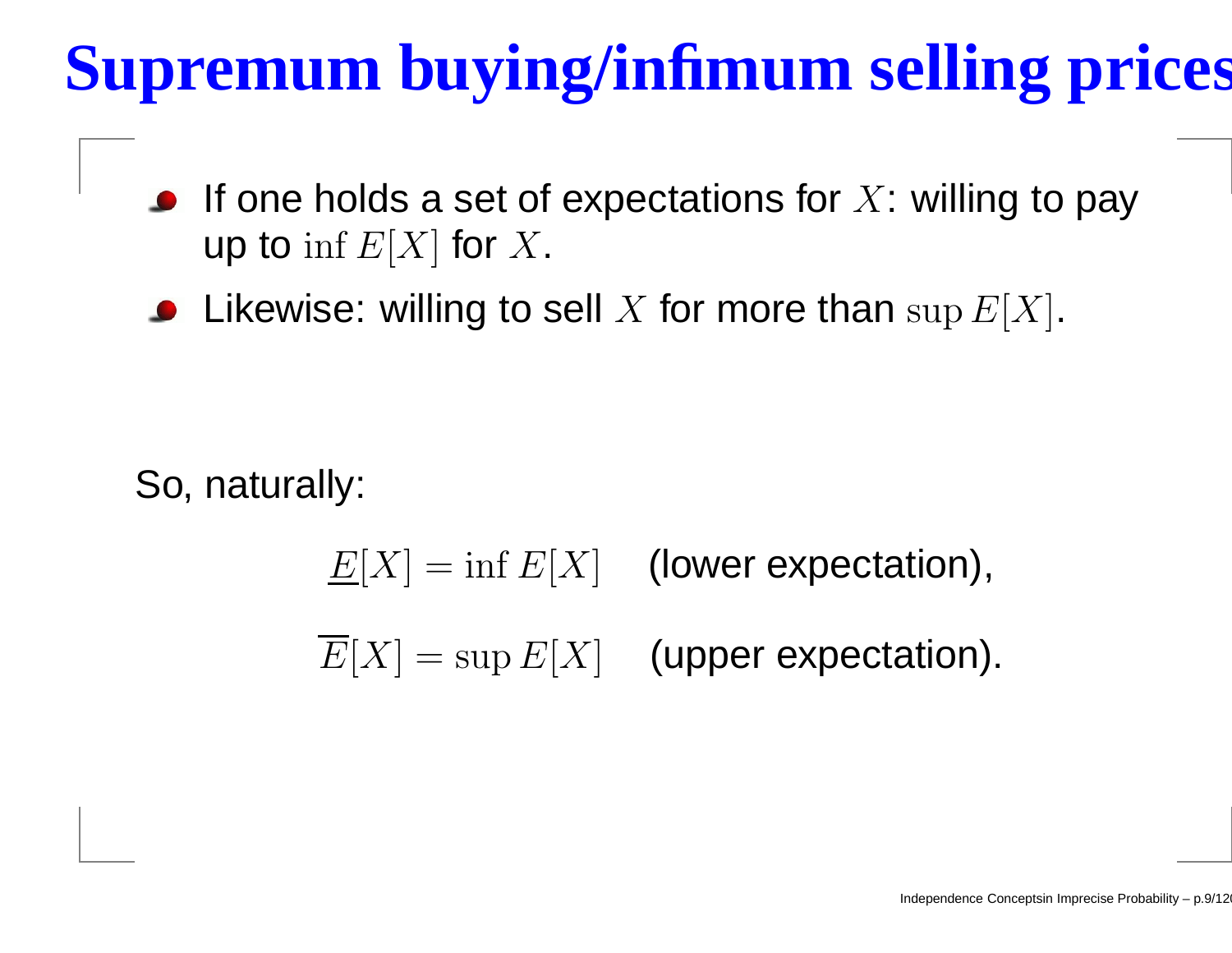## **Familiar properties**

- $\underline{E}[X] \geq \inf X;$
- $\underline{E}[\alpha X] = \alpha \underline{E}[X]$  for  $\alpha \geq 0$ ;
- $E[X+Y] \ge E[X] + E[Y]$ .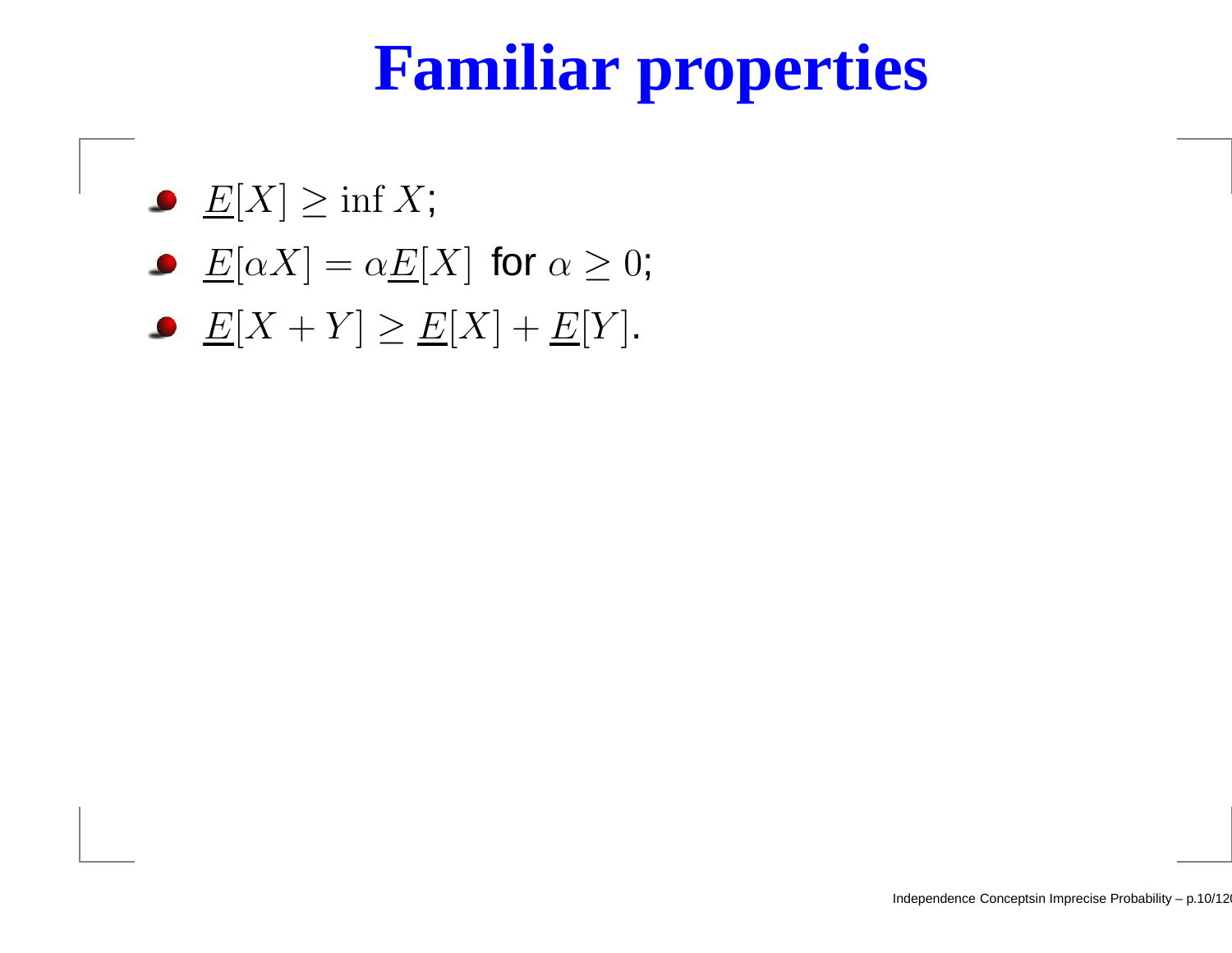#### **Probabilities**

Expectation  $E[A]$  indicates how much we expect  $A$  to "happen."

Definition: The *probability*  $P(A)$  *is*  $E[A]$ *.* 

**Properties of a probability measure:** PU1  $P(A)\geq 0.$ **PU2**  $P(\Omega) = 1$ . **PU3** If  $A \cap B = \emptyset$ ,  $P(A \cup B) = P(A) + P(B)$ .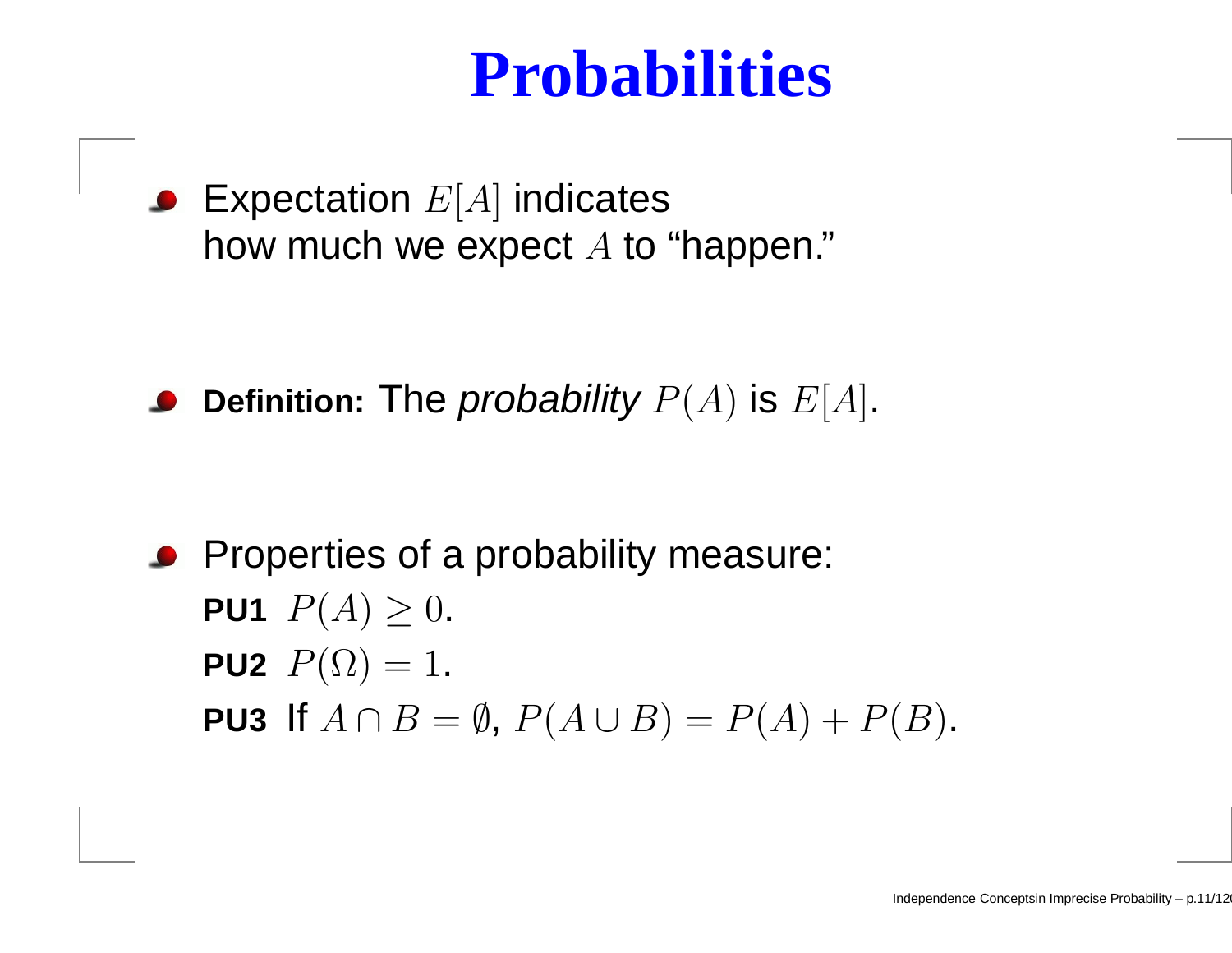## **Conditional expectations/probabilities**

Conditional expectation of  $X$  given  $B$ ,  $\bullet$ 

$$
E[X|B] = \frac{E[BX]}{P(B)} \quad \text{if } P(B) > 0.
$$

• Bayes rule: If 
$$
P(B) > 0
$$
, then

$$
P(A|B) = \frac{P(A \cap B)}{P(B)}.
$$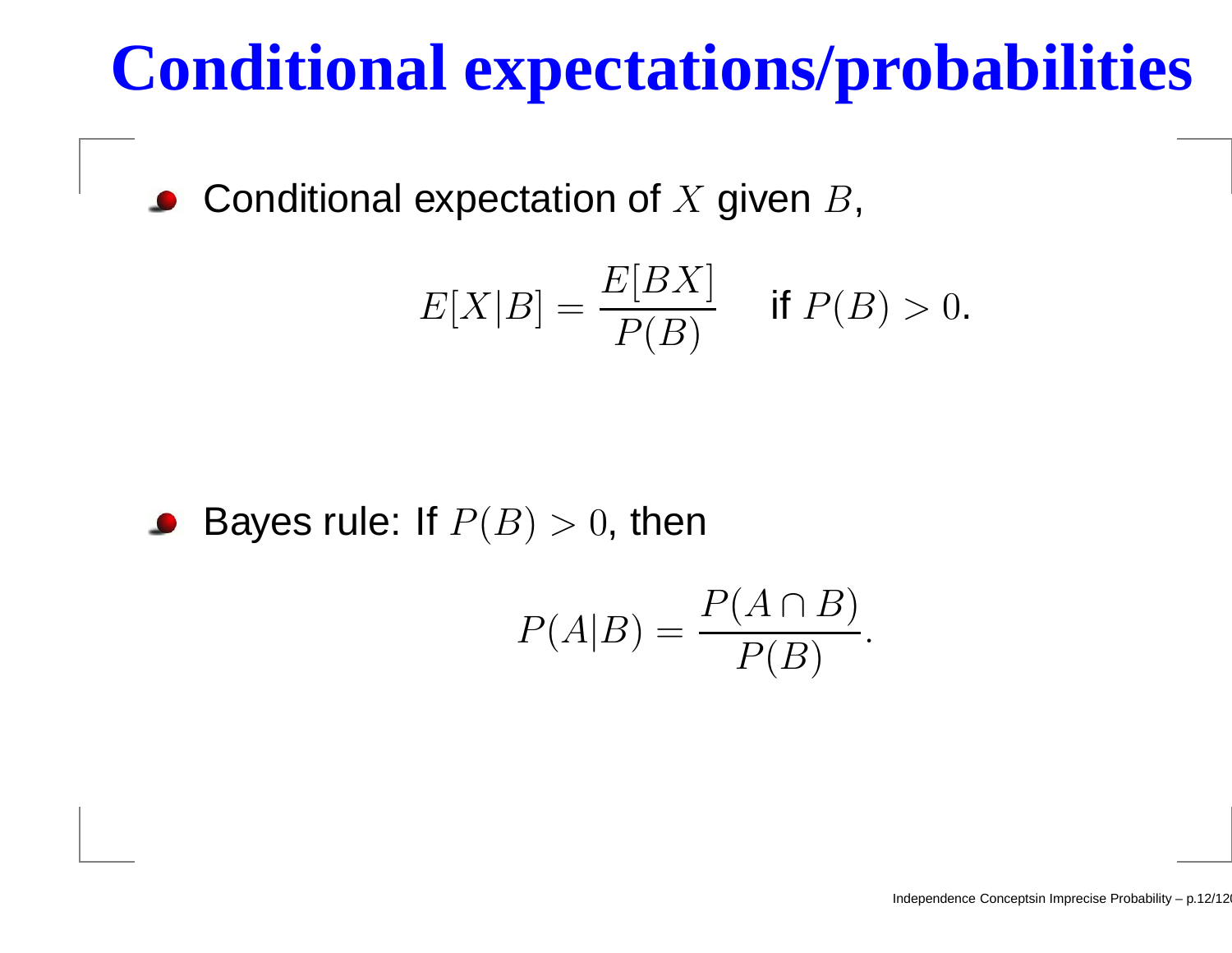#### **Credal sets**

- A credal set is <sup>a</sup> set of probability measures(distributions).
- A credal set is usually defined by a set of assessments.

Example:

- 1.  $\Omega = {\omega_1, \omega_2, \omega_3}.$
- **2.**  $P(\omega_i) = p_i$ .
- 3.  $p_1 > p_3$ ,  $2p_1 \geq p_2$ ,  $p_1 \leq 2/3$  and  $p_3 \in [1/6, 1/3]$ .
- 4. Take points  $P=(p_1,p_2,p_3)$ .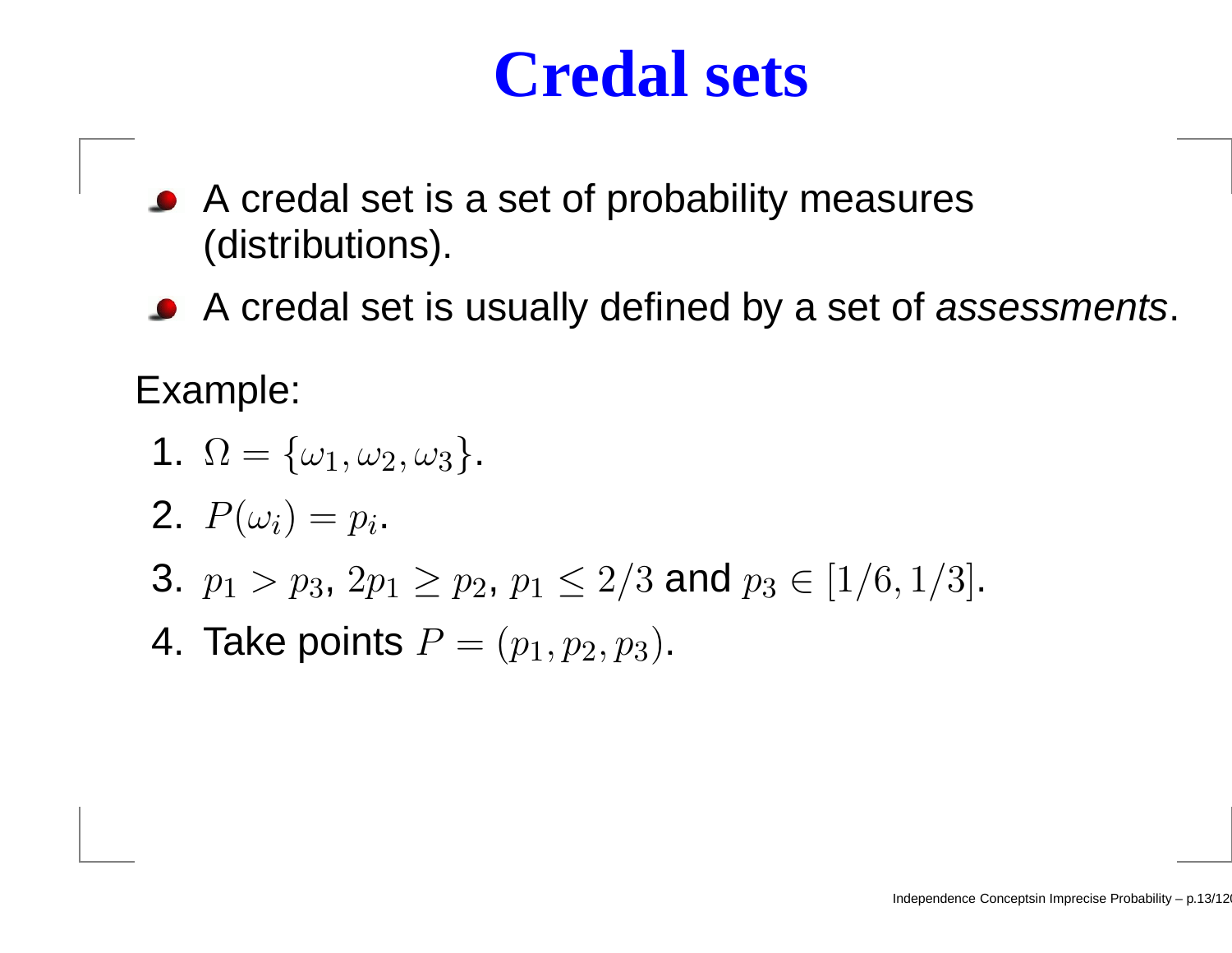## **Some geometry**

\n- 1. 
$$
\Omega = \{\omega_1, \omega_2, \omega_3\}
$$
.
\n- 2.  $P(\omega_i) = p_i$ .
\n- 3.  $p_1 > p_3$ ,  $2p_1 \geq p_2$ ,  $p_1 \leq 2/3$  and  $p_3 \in [1/6, 1/3]$ .
\n- 4. Take points  $P = (p_1, p_2, p_3)$ .
\n

 $\epsilon$ 

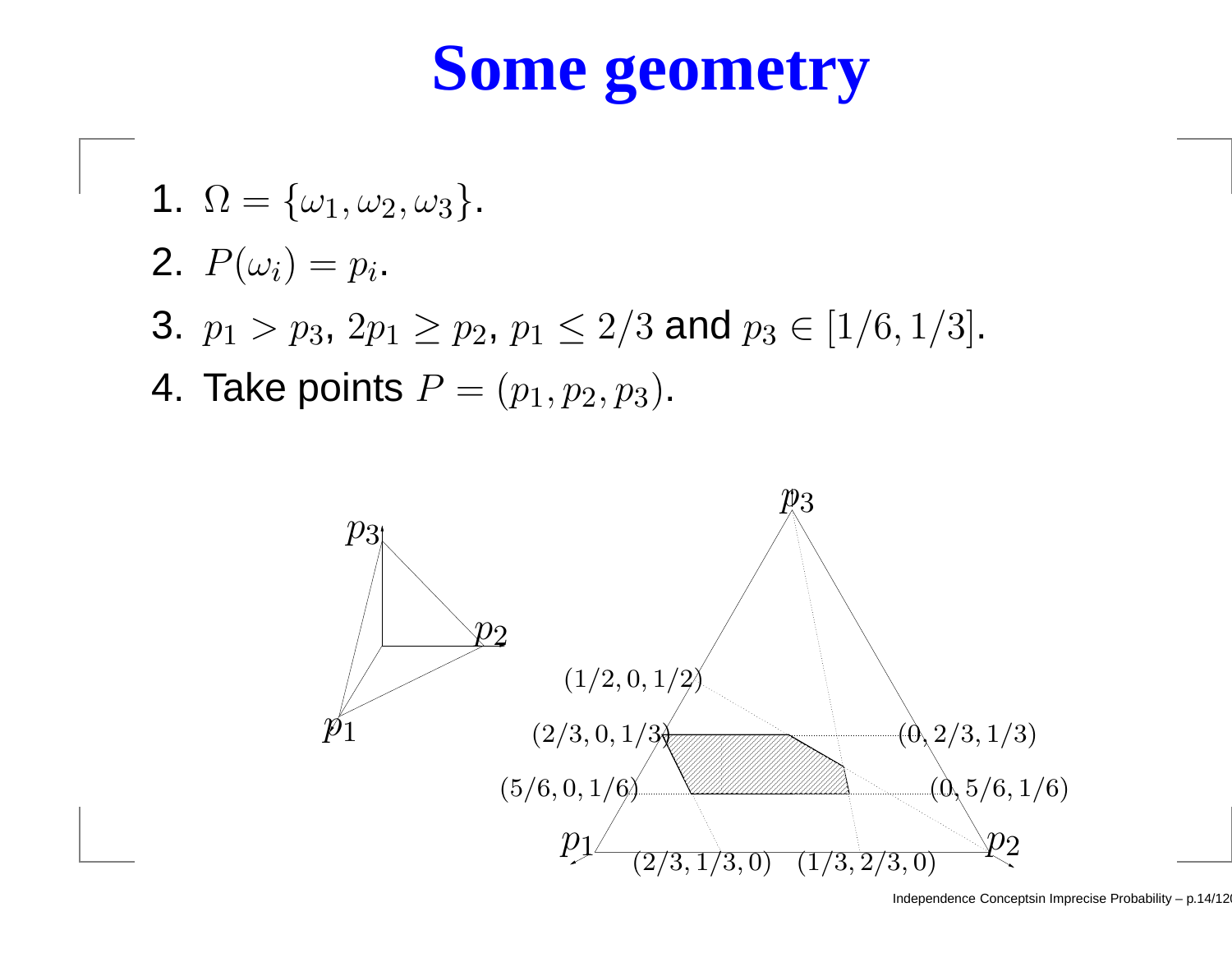#### **Baricentric coordinates**



The coordinates of <sup>a</sup> distribution are read on the linesbissecting the angles of the triangle.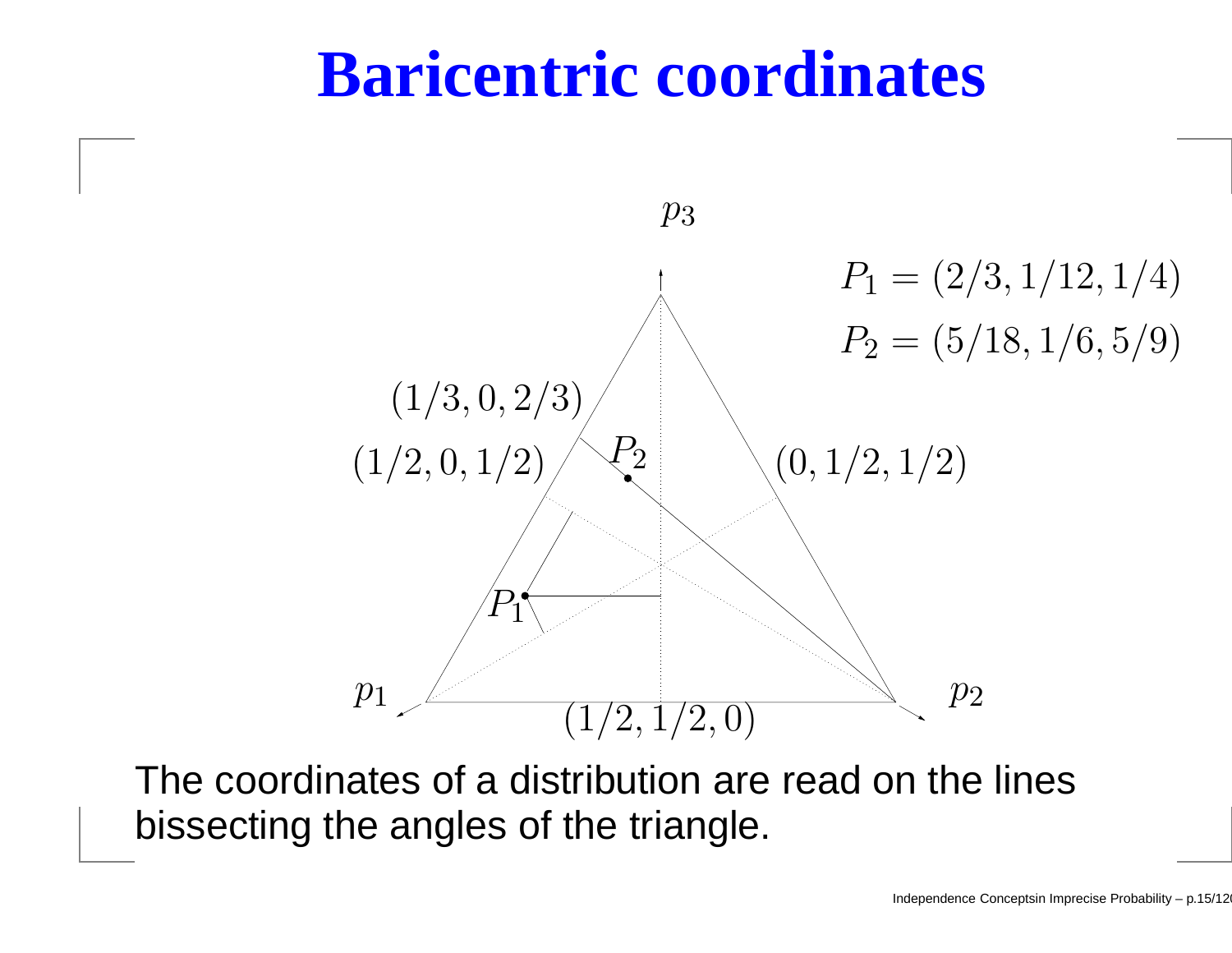Consider a variable  $X$  with 3 possible values  $x_1, \, x_2$  and  $x_3.$ Suppose the following assessments are given:

> $p(x_1) \leq p(x_2) \leq p(x_3)$ ;  $p(x_i) \ge 1/20$  for  $i \in \{1, 2, 3\};$  $p(x_3|x_2\cup x_3)\leq 3/4.$

Show the credal set determined by these assessments inbaricentric coordinates.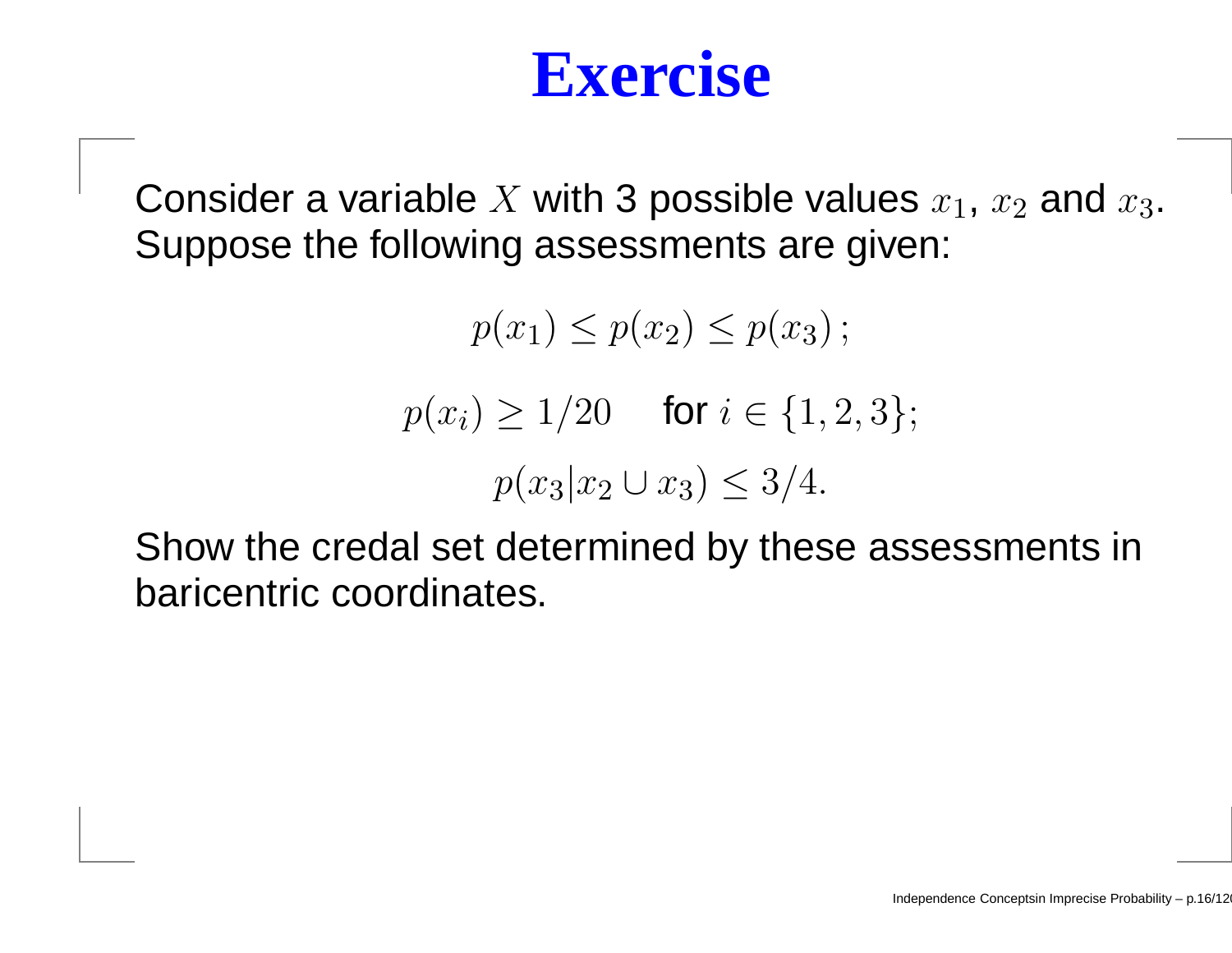#### **Back to credal sets**

- Credal set with distributions for  $X$  is denoted  $K(X).$
- Given credal set  $K(X)$ :
	- $\underline{E}[X] = \inf_{P \in K(X)}$  $_{P\in K\left( X\right) }E$  $\, P \,$  $P[X]$ .
	- $E[X] = \sup$  $_{P\in K\left( X\right) }E$  $\,P$  $P[X]$ .
- **•** For closed convex credal sets, lower and upper expectations are attained at vertices.
- A closed convex credal set is completely characterizedby the associated lower expectation.
	- That is, there is only one lower expectation for a given closed convex credal set.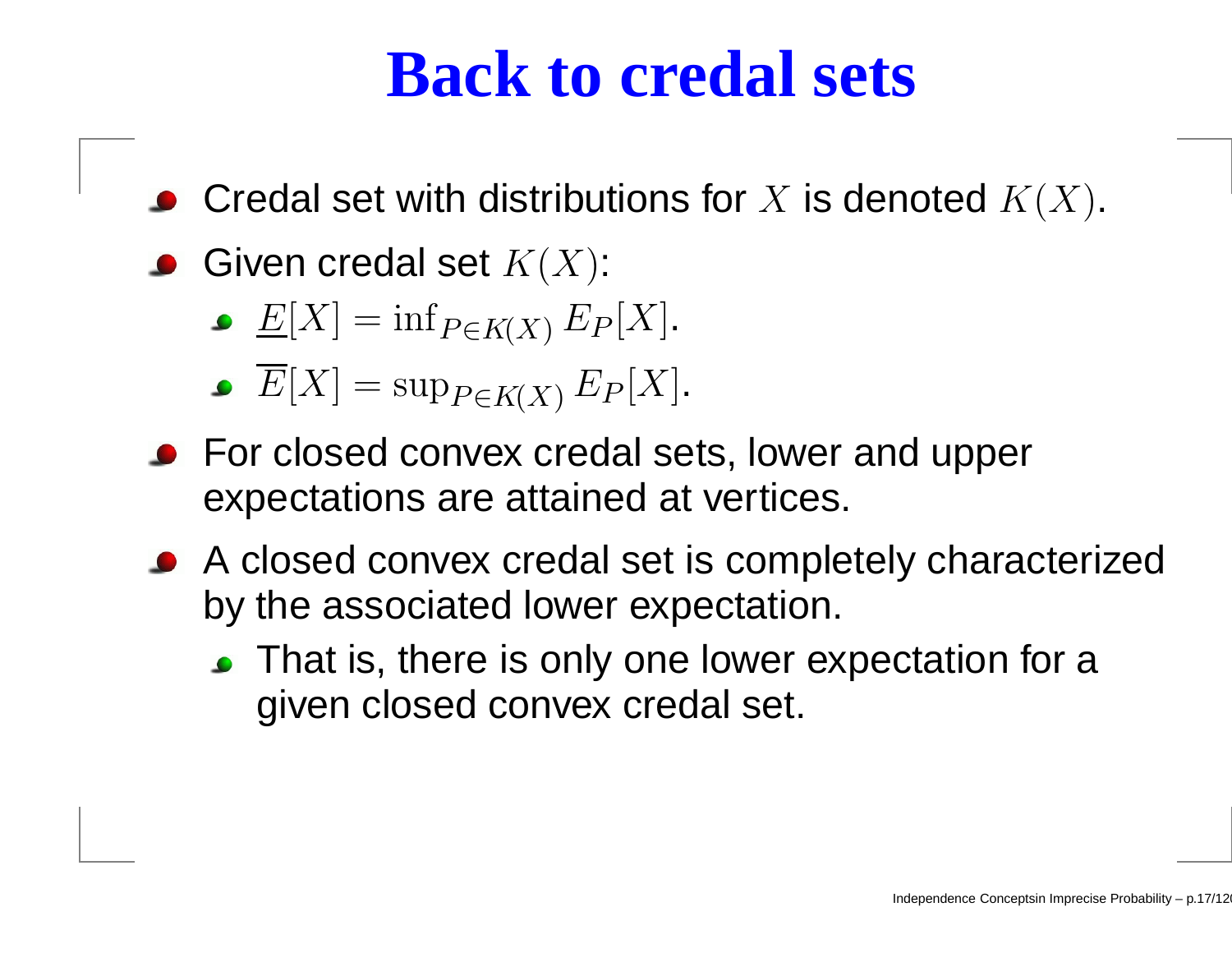A closed convex credal set is completely characterizedby the associated lower expectation.

- But given <sup>a</sup> lower expectation, many credal setsgenerate it.
- Usually only the maximal closed convex set is chosen.

**Exercise:** Given the assessments in the previous exercise, find two credal sets that yield the same lowerexpectation.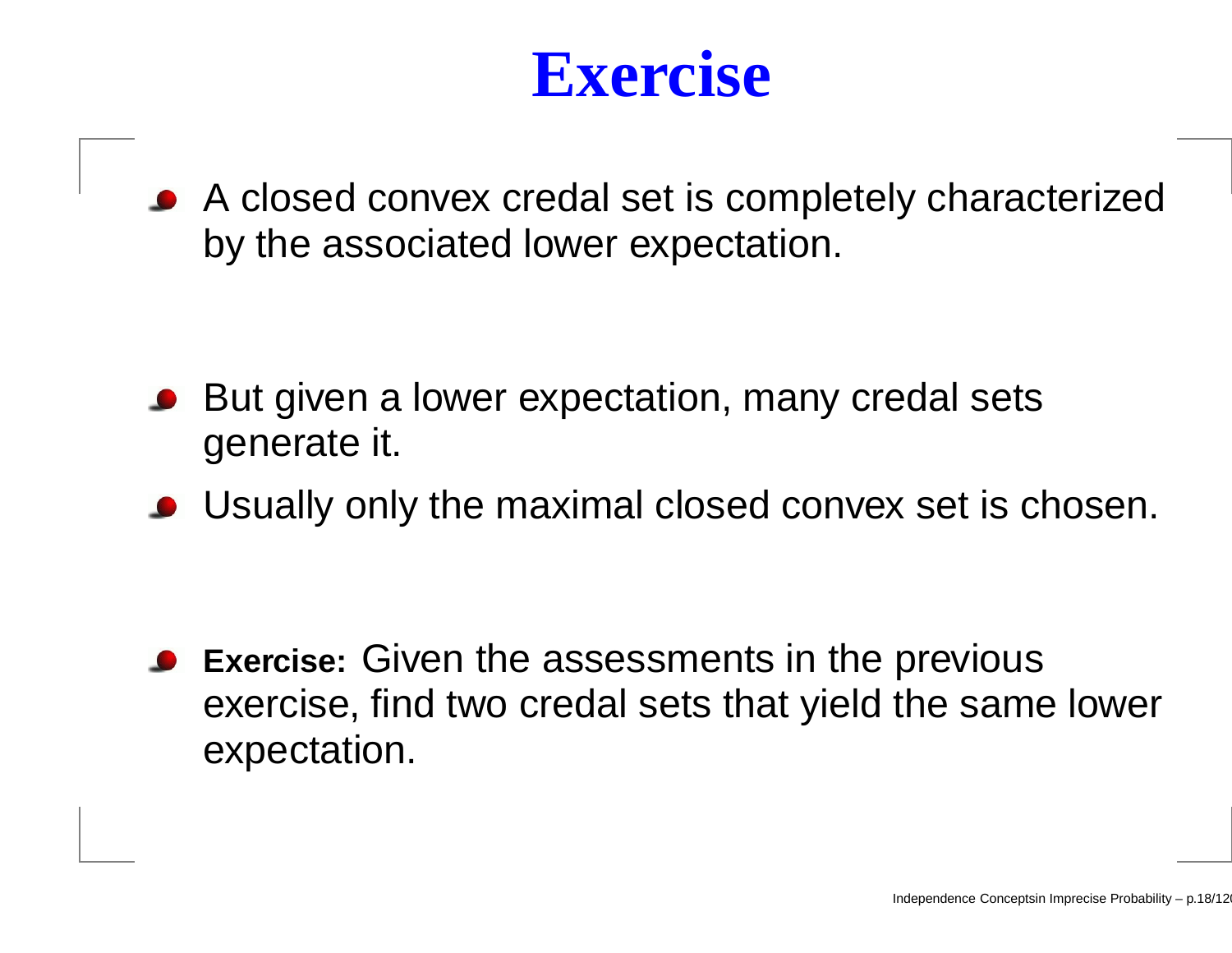## **Common ways to generate credal sets I**

From partial preferences:

- $X \succ Y$  means " $X$  is preferred to  $Y$ ."
- Axiomatize  $\succ$  as partial order.

**S** Then:

 $X \succ Y$  iff  $E_P$  $P[X] > E$  $\, P \,$  $P[P]$  for all  $P \in K$ .

- Credal sets with identical vertices produce the same  $\succ$ .
- Focus has been on unique *maximal* credal set that represents  $\succ$ .
	- Smaller credal sets have no "behavioral"significance.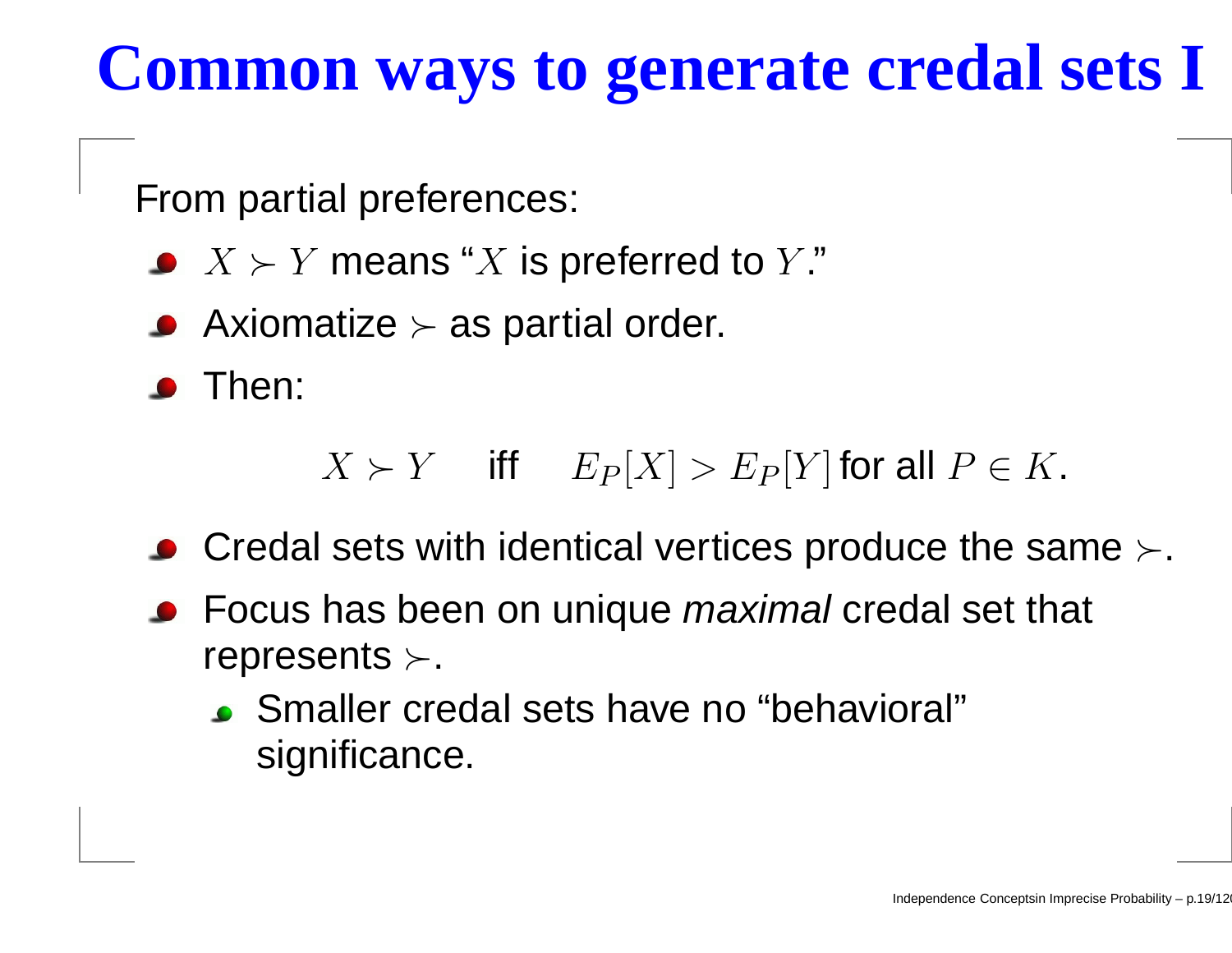## **Common ways to generate credal sets II**

From one-sided betting:

- Variables are *gambles*.
- Buy/sell gambles using  $\underline{E}[X]$  and  $E[X].$
- Some constraints, such as  $\sum_{i=1}^n \alpha_i (X_i - \underline{E}[X_i]) \geq 0$  fo  $\frac{n}{i=1}\, \alpha_i(X_i$ − $\underline{E}[X_i])\geq 0$  for  $\alpha_i\geq 0$ .
- Credal set is produced by the set of *dominating* expectations:

 ${E : E[X] \ge E[X]}$ .

- Several credal sets produce the same lower expectations.
	- But only maximal closed one is given "behavioral"significance.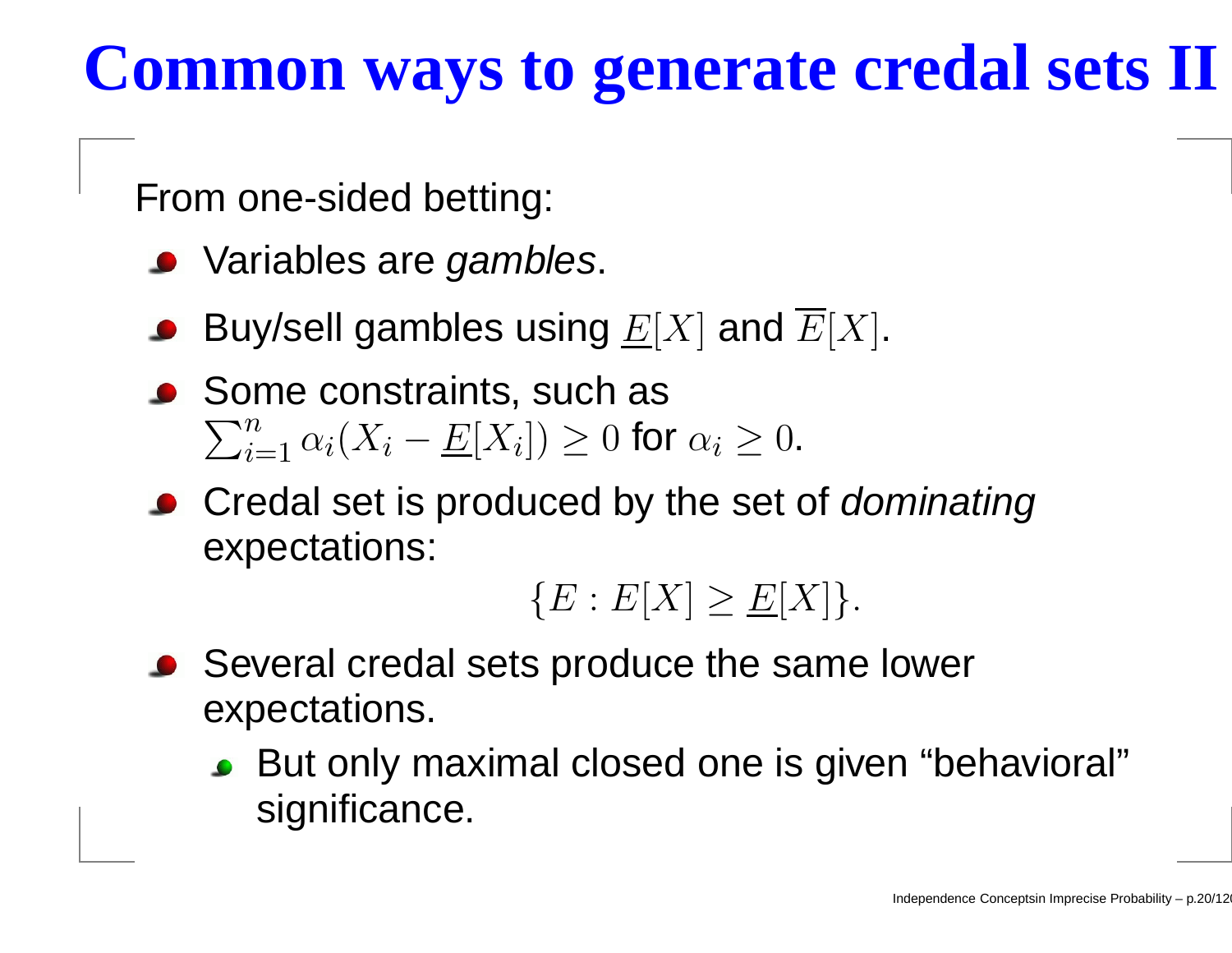## **Decision making with credal sets**

- Set of acts  $\mathcal A,$  need to choose one.
	- There are several criteria!
- $\bullet$  Γ-minimax:

$$
\arg\max_{X \in \mathcal{A}} E[X].
$$

*Maximality*: maximal elements of the partial order  $\succ$ . That is,  $X$  is *maximal* if

there is no  $Y\in\mathcal{A}$  such that  $E_P$  $P[Y]$  $[X] > 0$  for all  $P \in K$ .

E-admissibility: maximality for at least <sup>a</sup> distribution. That is,  $X$  is  $\boldsymbol{\mathsf{E}}$ -admissible if

there is  $P \in K$  such that  $E_P$  $P[X]$  $-Y$ ]  $\geq 0$  for all  $Y \in \mathcal{A}$ .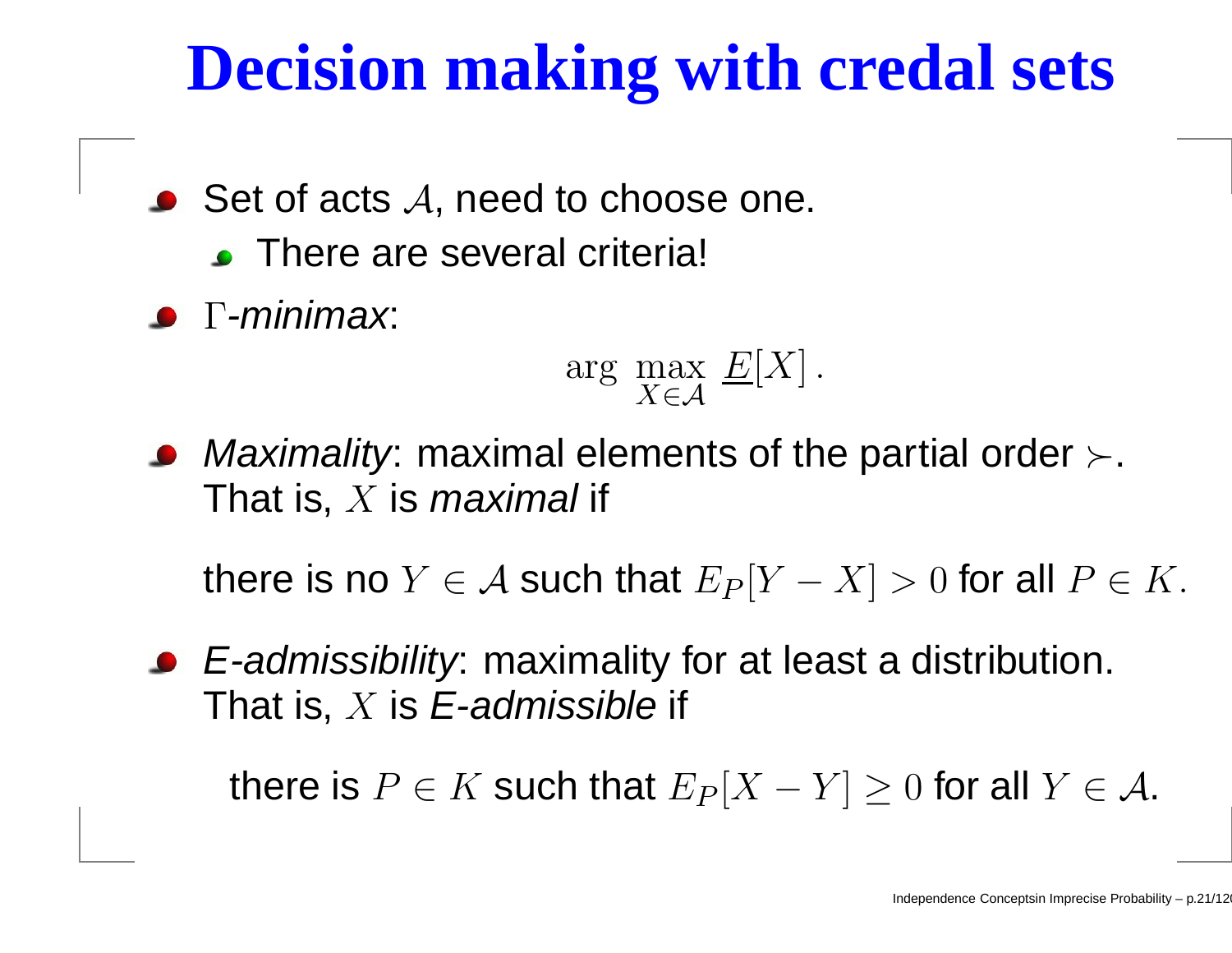## **Comparing criteria**

Three acts:  $a_1$  $_1 = 0.4; a$  $_2 = 0/1$  if  $A/A^c$  $c$ ;  $a_3 = 1/0$  if  $A/A^c$ ;<br>; .



 $P(A) \in [0.3, 0.7]$ .

 $\Gamma$ -minimax:  $a_1$ ; Maximal: all of them; E-admissible:  $\{a_2,a_3\}$ .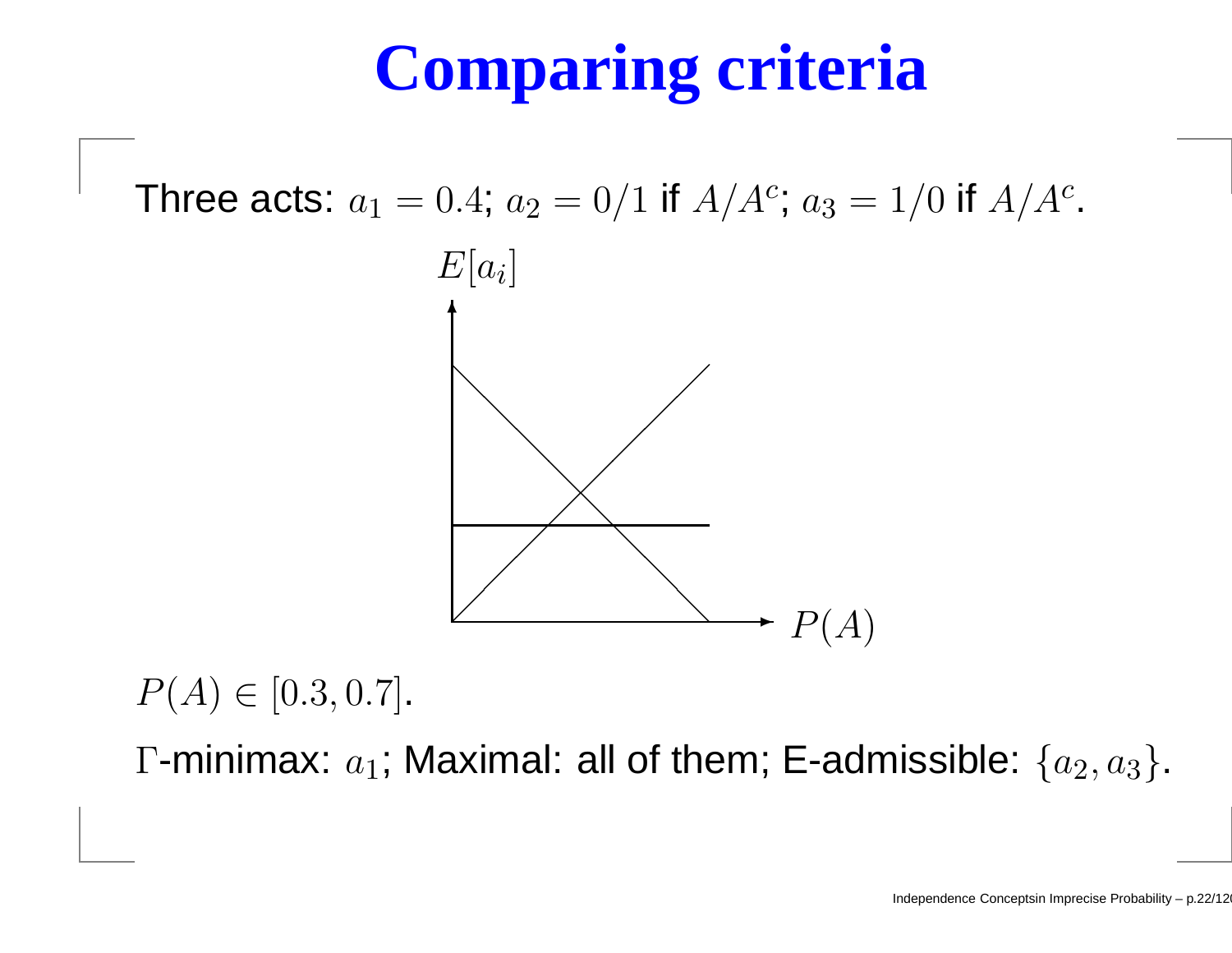Credal set  $\{P_1, P_2\}$ :  $P_1(s_1) = 1/8$ ,  $P_1(s_2) = 3/4$ ,  $P_1(s_3) = 1/8$ ,  $P_2(s_1) = 3/4$ ,  $P_2(s_2) = 1/8$ ,  $P_2(s_3) = 1/8$ , Acts  $\{a_1,a_2,a_3\}$ :

|       | S <sub>1</sub> | $\mathcal{S}2$ | $S_{3}$ |
|-------|----------------|----------------|---------|
| $a_1$ | 3              | 3              |         |
| $a_2$ | $2.5\,$        | 3.5            | 5       |
| $a_3$ |                | 5              |         |

Which one to select?And if we take convex hull of credal set?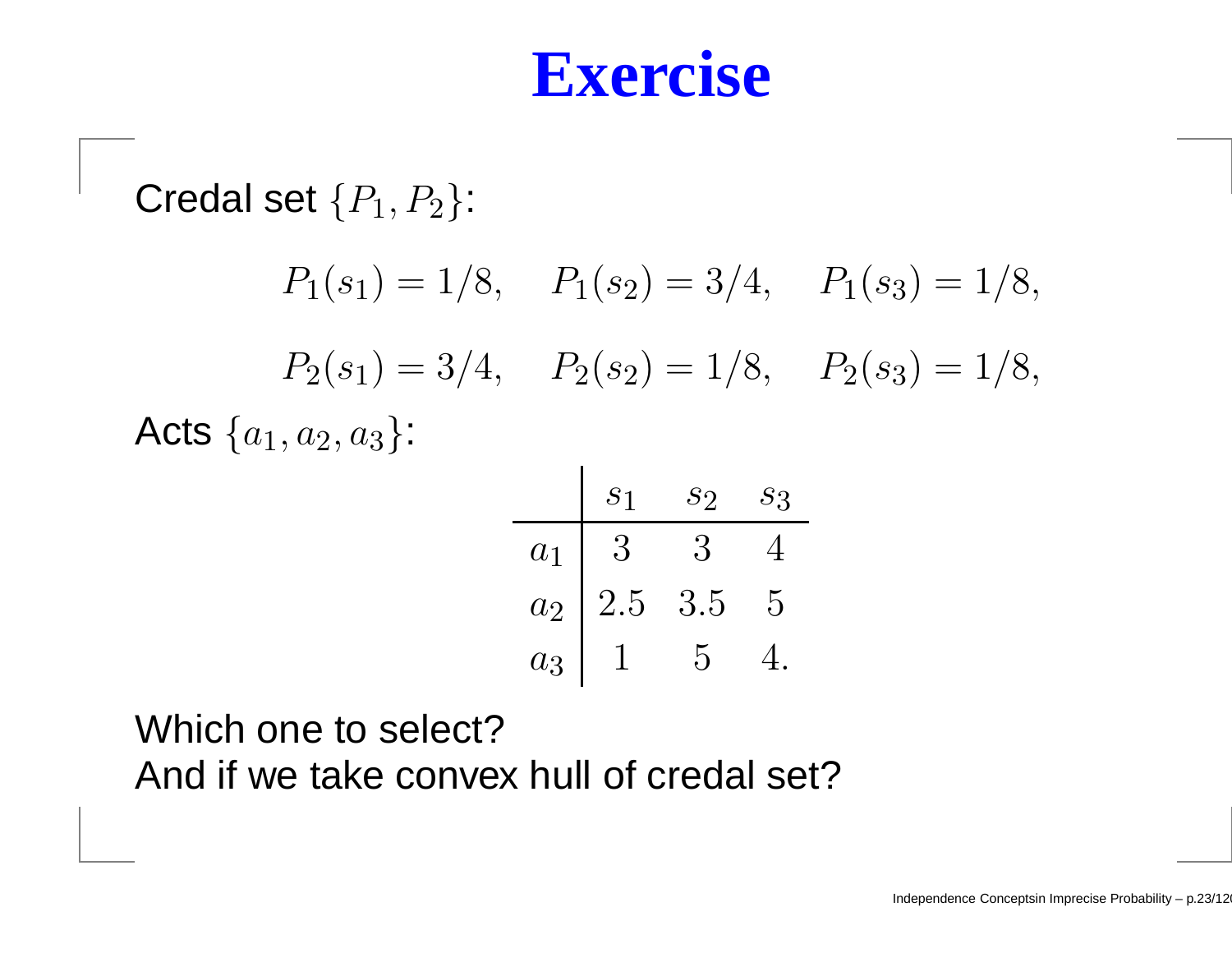## **Overview**

- 1. Some basic (mostly known) definitions: credal sets, lower expectations and probabilities, decision making, and the like.
- 2. **Structural assessments: vacuity, uniformity, exchangeability.**
- 3. A brief review of stochastic (conditional) independence.
- 4. Confirmational/strict/strong/epistemic/Kuznetsov/othersindependence.
- 5. Comparison.
- 6. A look into the messy world of zero probabilities.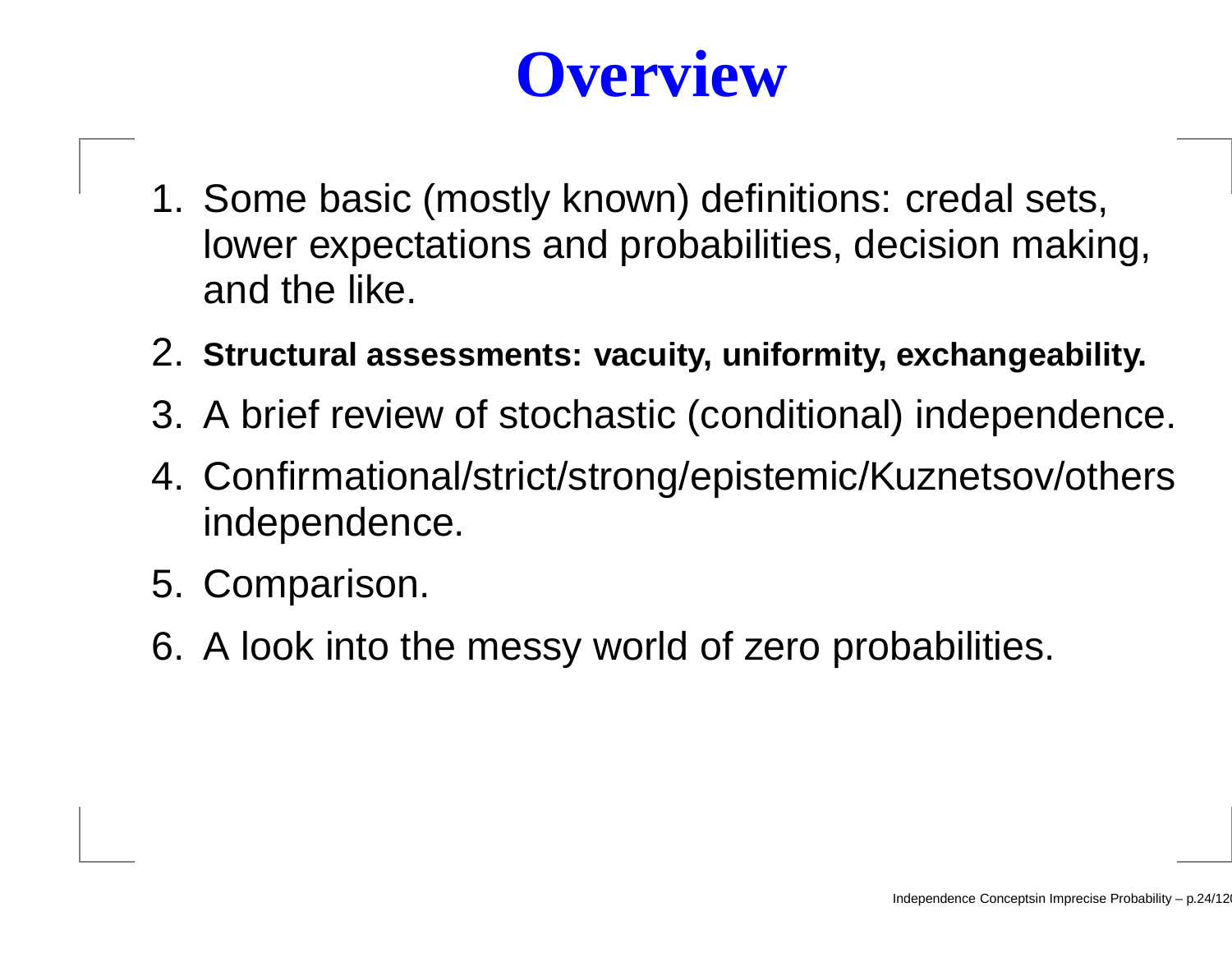#### **Structural assessments**

- What is it?
- An assessment that alone constrains <sup>a</sup> large (possiblyinfinite) number of expectations.
- A simple example: vacuity.
- A credal set  $K(X)$  is vacuous when it contains every possible distribution for  $X.$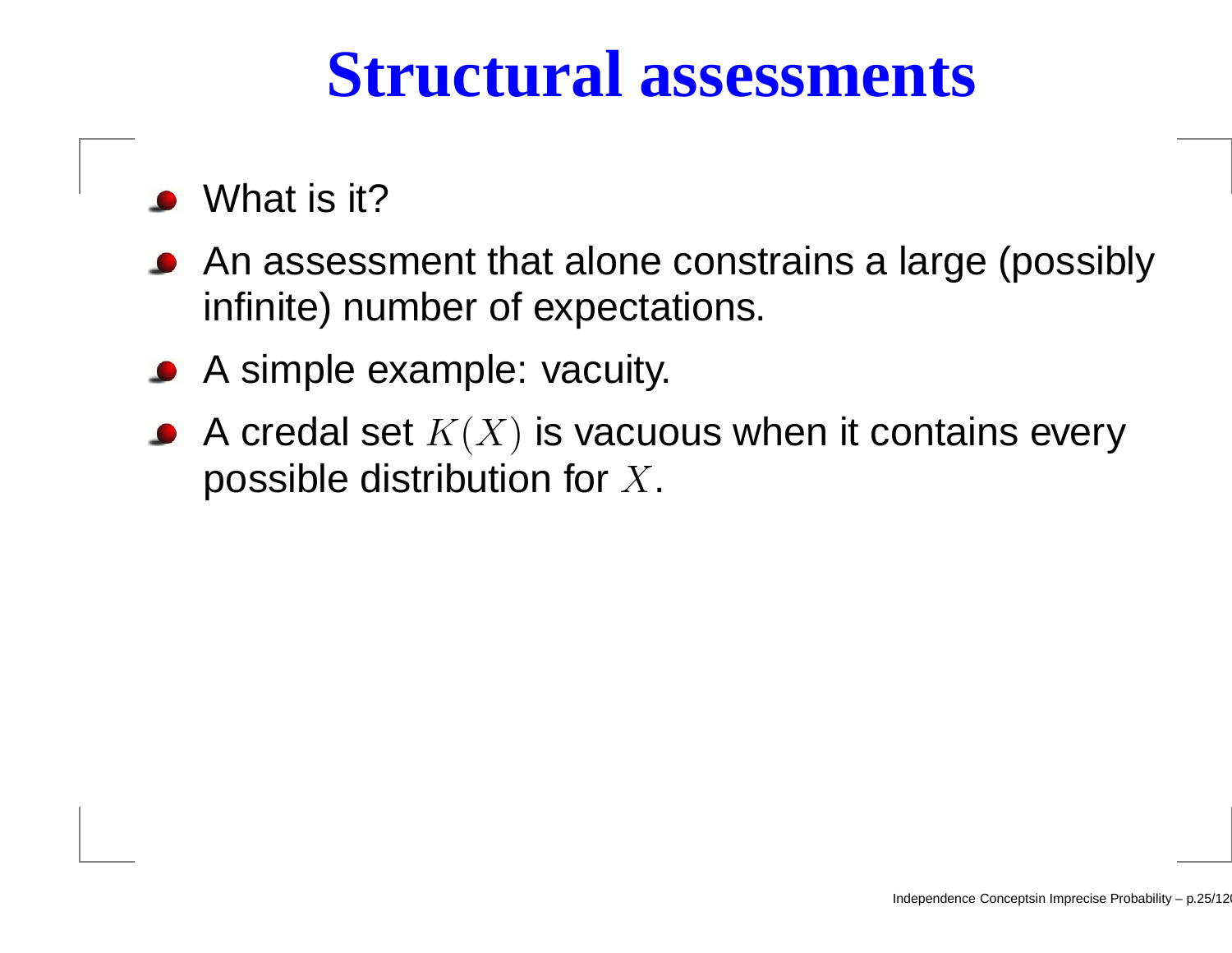## **Vacuity**

Suppose  $K(X)$  is vacuous.

**S** Then:

$$
\underline{E}[f(X)] = \min_{\omega \in \Omega} f(X(\omega)), \qquad \overline{E}[f(X)] = \max_{\omega \in \Omega} f(X(\omega)).
$$

An  $\epsilon$ -contaminated credal set is a "mixture" of a precise distribution and <sup>a</sup> vacuous credal set:

$$
(1-\epsilon)P_0+\epsilon Q, \quad \text{any } Q.
$$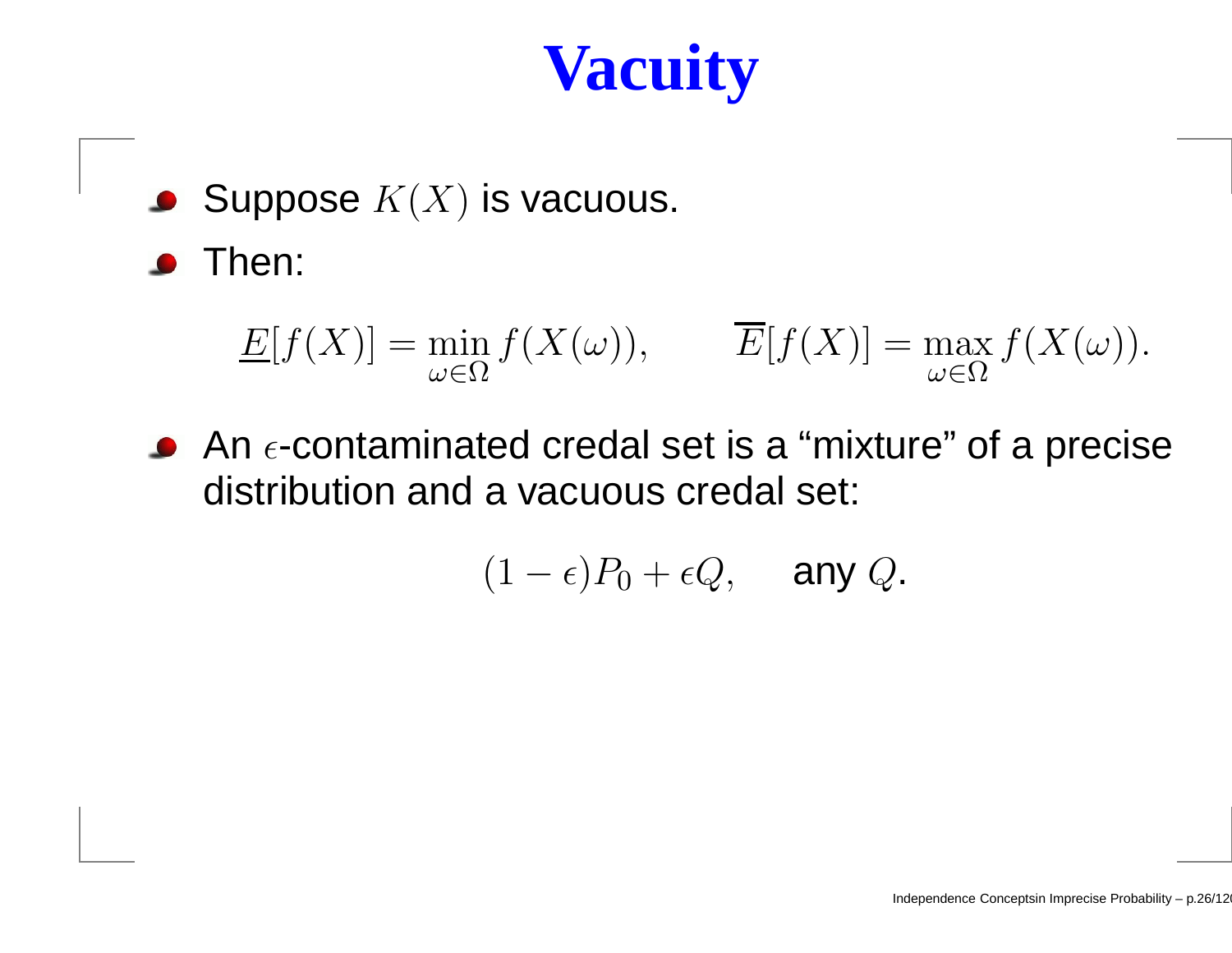## **Uniformity**

- Every  $\omega$  is subject to identical assessments.
- Extreme case: vacuity.
- Extreme case: uniform distribution.
- Intermediate case:  $P(\omega_i) \in [1/4,1/2]$ .

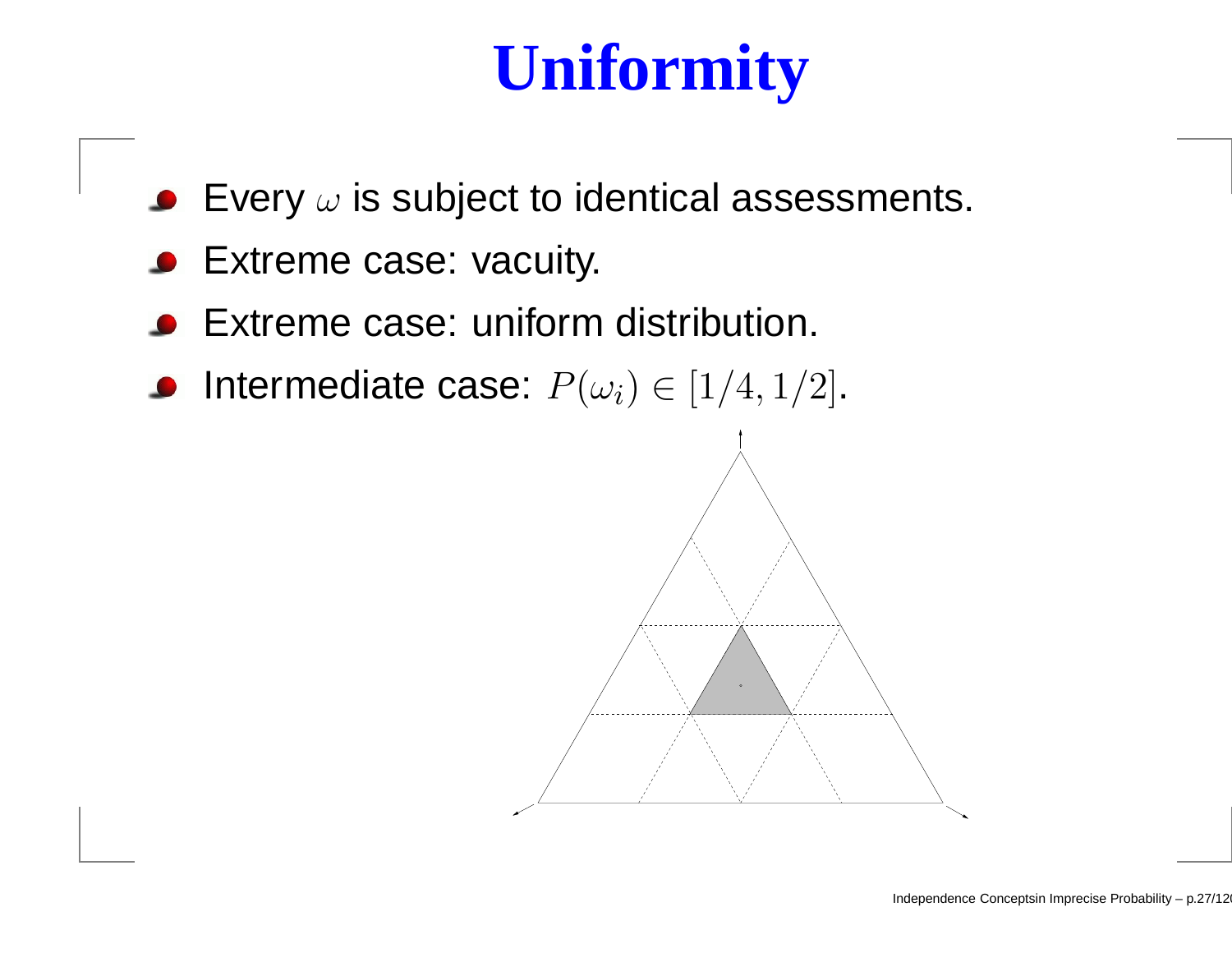- Urn with  $m > 0$  balls, numbered from  $1$  to  $m$
- $r$  balls are red and  $m-r$  balls are black.
- $\,n$  samples with replacement.
- $\omega$  is a numbered sequence produced this way.
- $m^{\bm n}$  possible numbered sequences.
- Assume uniformity:  $P(\omega) \ge (1 \epsilon) m^{-n}$ .
- What is the lower probability that  $k$  balls are red?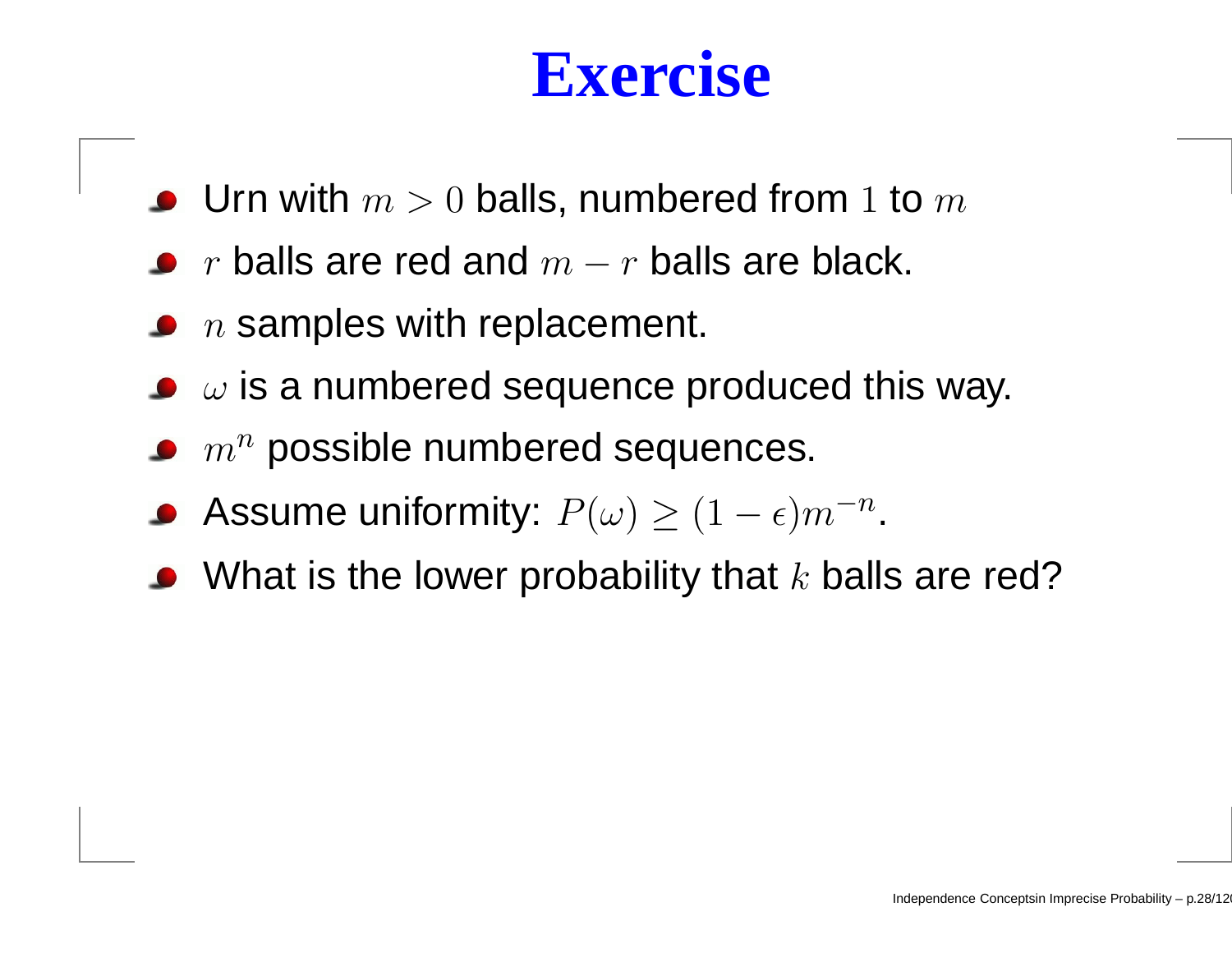## **Exchangeability**

- A basic structural assessment.
- To simplify, take categorical variables  $\mathbf{X} = [X_1, \dots, X_m].$

- Denote by  $\pi_m$  $\sim$  (  $\sim$  ) and  $\sim$  1 and  $\sim$  1 and  $\sim$  1 and 2 and 2 and 2 and 2 and 2 and 2 and 2 and 2 and 2 and 2 and 2 and 2 and 2 and 2 and 2 and 2 and 2 and 2 and 2 and 2 and 2 and 2 and 2 and 2 and 2 and 2 and 2 and 2 and 2  $m$  a permutation of integers  $\{1,\ldots,m\},$ and by  $\pi_m(i)$  the  $i$ th number in the permutation.
- Denote

$$
\{\mathbf X = \mathbf x\} \doteq \bigcap_{i=1}^m \{X_i = x_i\},\
$$

and

$$
\{\pi_m \mathbf{X} = \mathbf{x}\} \doteq \bigcap_{i=1}^m \{X_{\pi_m(i)} = x_i\}.
$$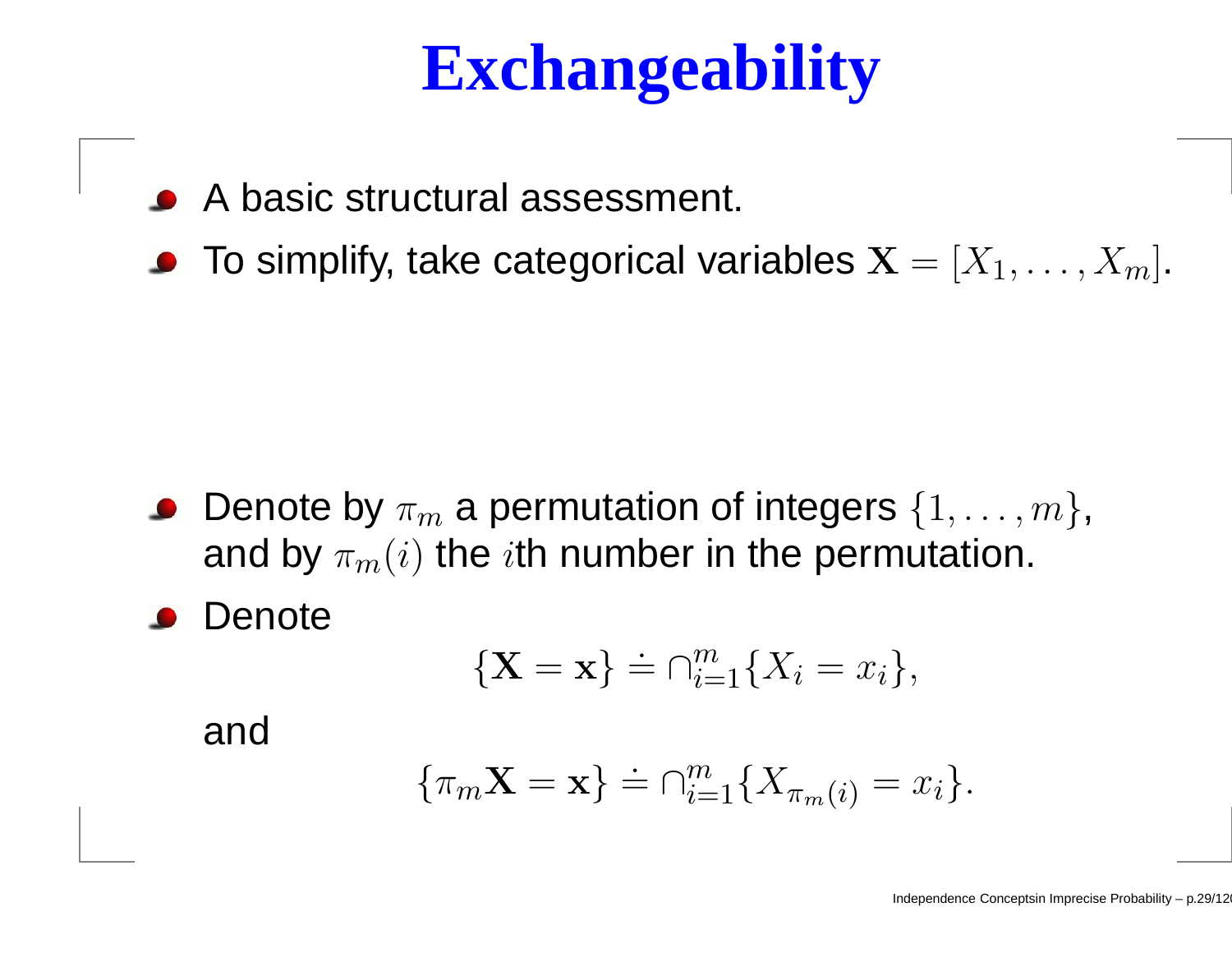## **Definition of exchangeability**

Variables  $X_1, \ldots, X_m$  are *exchangeable* when

$$
\underline{E}[\{\mathbf{X} = \mathbf{x}\} - \{\pi_m \mathbf{X} = \mathbf{x}\}] = 0
$$

for any permutation  $\pi_m.$ 

• That is, the order of variables does not matter: trading  $\{{\bf X}={\bf x}\}$  for  $\{\pi_m{\bf X}={\bf x}\}$  does not seem advantageous.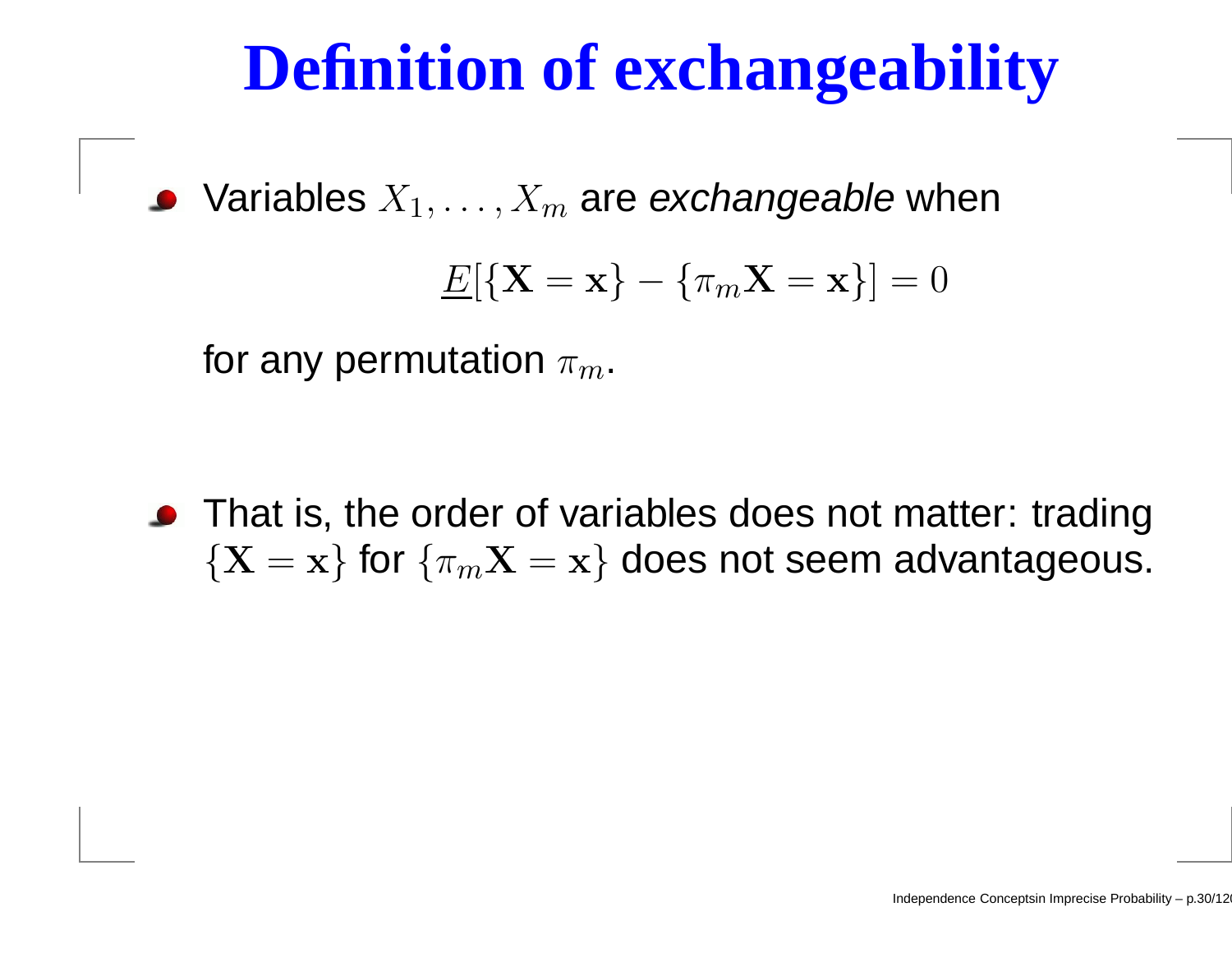## **Walley's exchangeability theorem**

We have

$$
0 = \underline{E}[\{\mathbf{X} = \mathbf{x}\} - {\{\pi_m \mathbf{X} = \mathbf{x}\}}]
$$
  
\n
$$
\leq \overline{E}[\{\mathbf{X} = \mathbf{x}\} - {\{\pi_m \mathbf{X} = \mathbf{x}\}}]
$$
  
\n
$$
= -\underline{E}[\{\pi_m \mathbf{X} = \mathbf{x}\} - {\{\mathbf{X} = \mathbf{x}\}}] = 0.
$$

Hence every distribution in the credal set  $K(X_1,\ldots,X_m)$ satisfies

 $P(\mathbf{X}=$  $\mathbf{x}) = P(\pi_m \mathbf{X}=\mathbf{x})$  for any permutation  $\pi_m$ .

In words: Exchangeability implies *elementwise* exchangeability.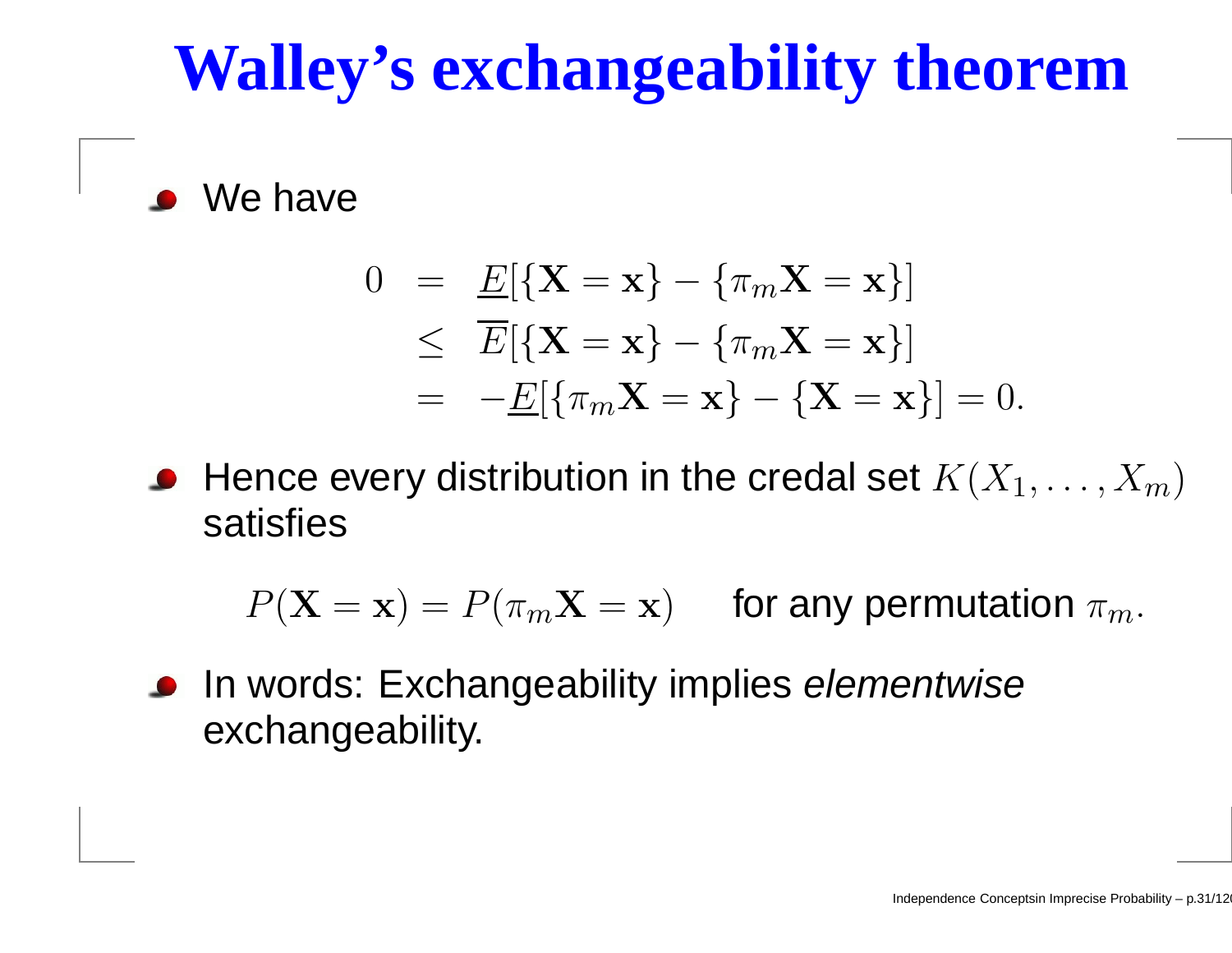

What is the largest credal set that satisfies exchangeabilityof two binary variables?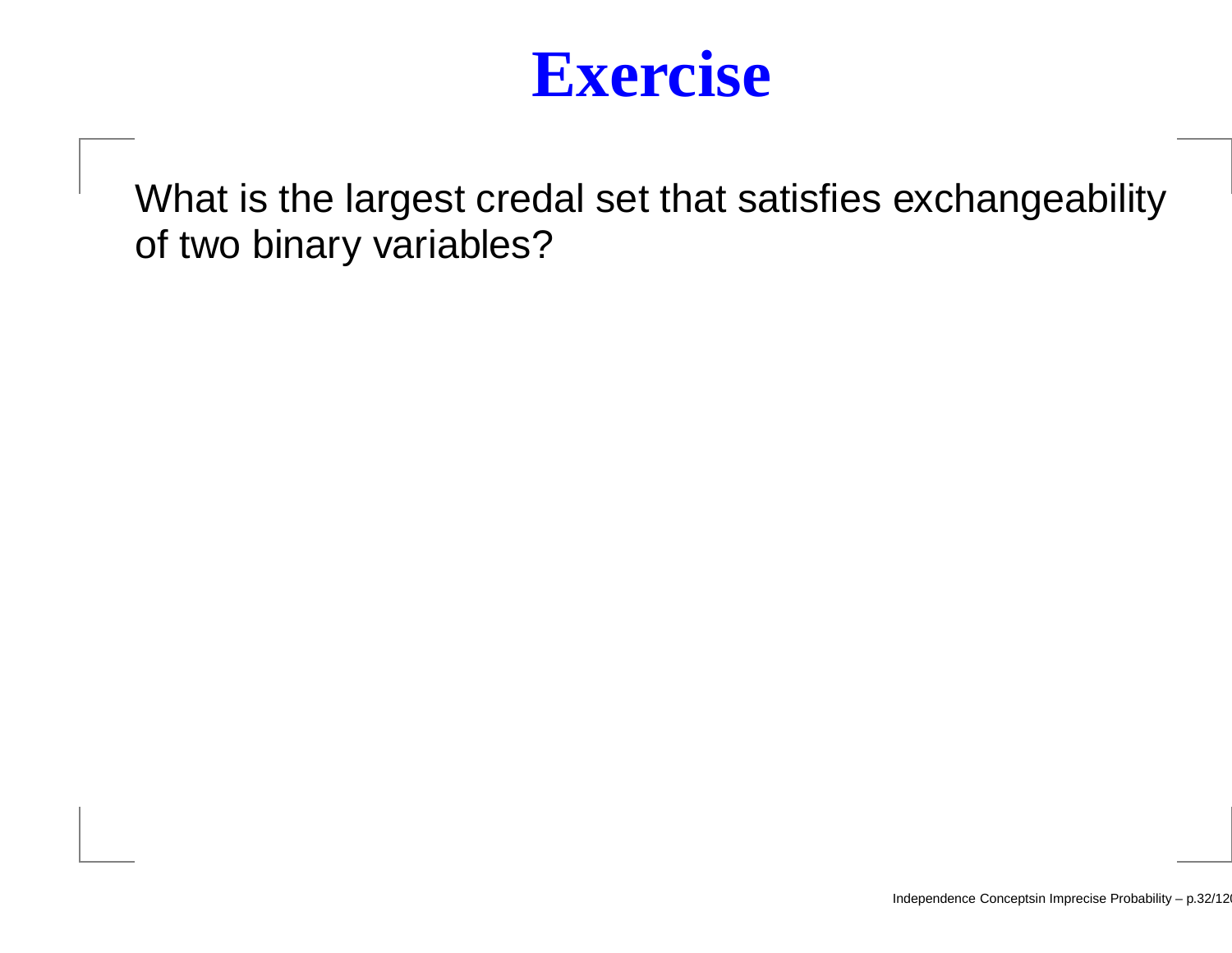What is the largest credal set that satisfies exchangeabilityof two binary variables?

$$
p_1 = P(X = 0, Y = 0), p_2 = P(X = 1, Y = 1),
$$
  

$$
p_3 = P(X = 1, Y = 0) = P(X = 0, Y = 1).
$$

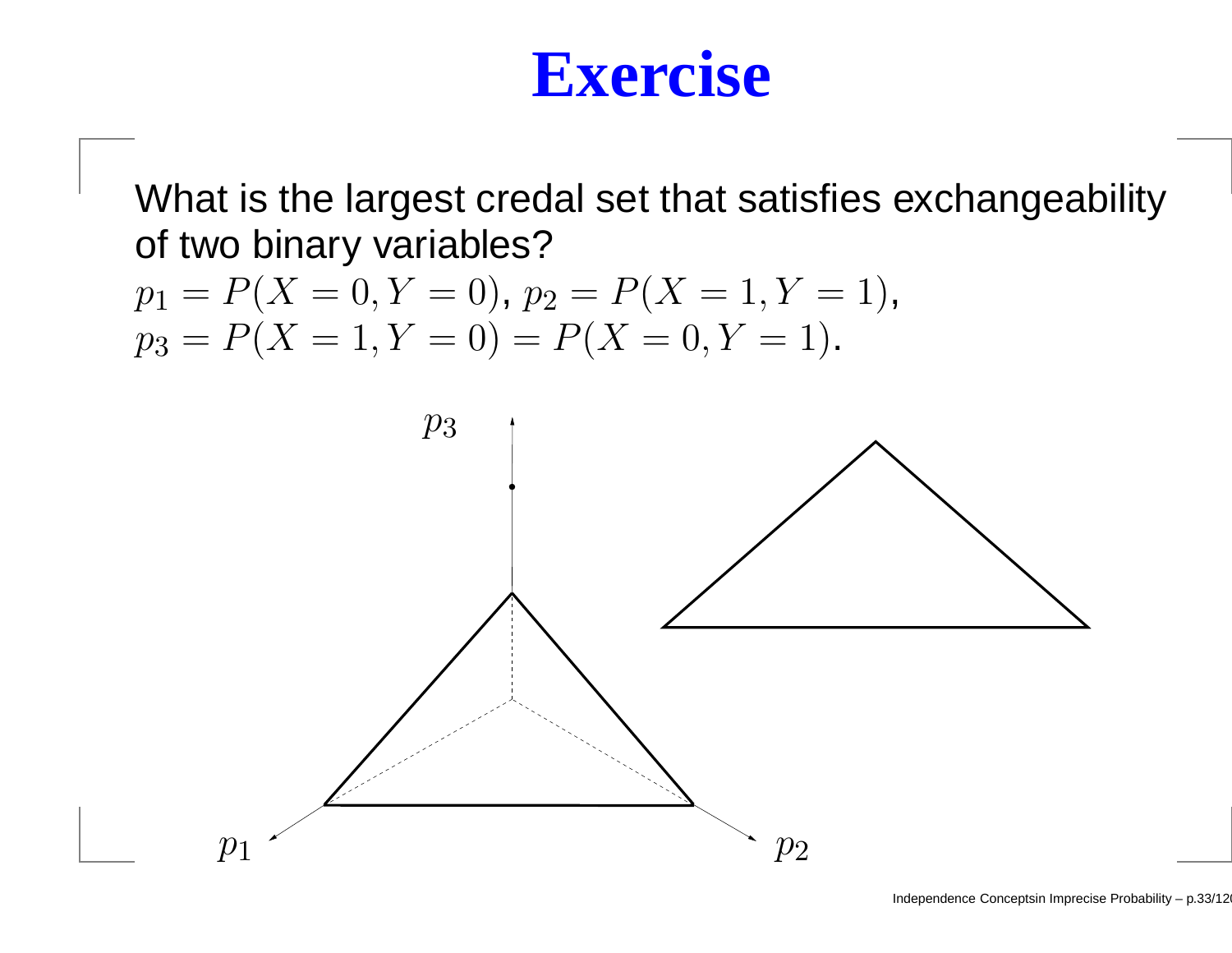- Suppose we have <sup>4</sup> binary variables that are $\bullet$ exchangeable.
- What are the conditions on the probabilities  $P(X_1 = x_1, X_2 = x_2, X_3 = x_3, X_4 = x_4)$ ?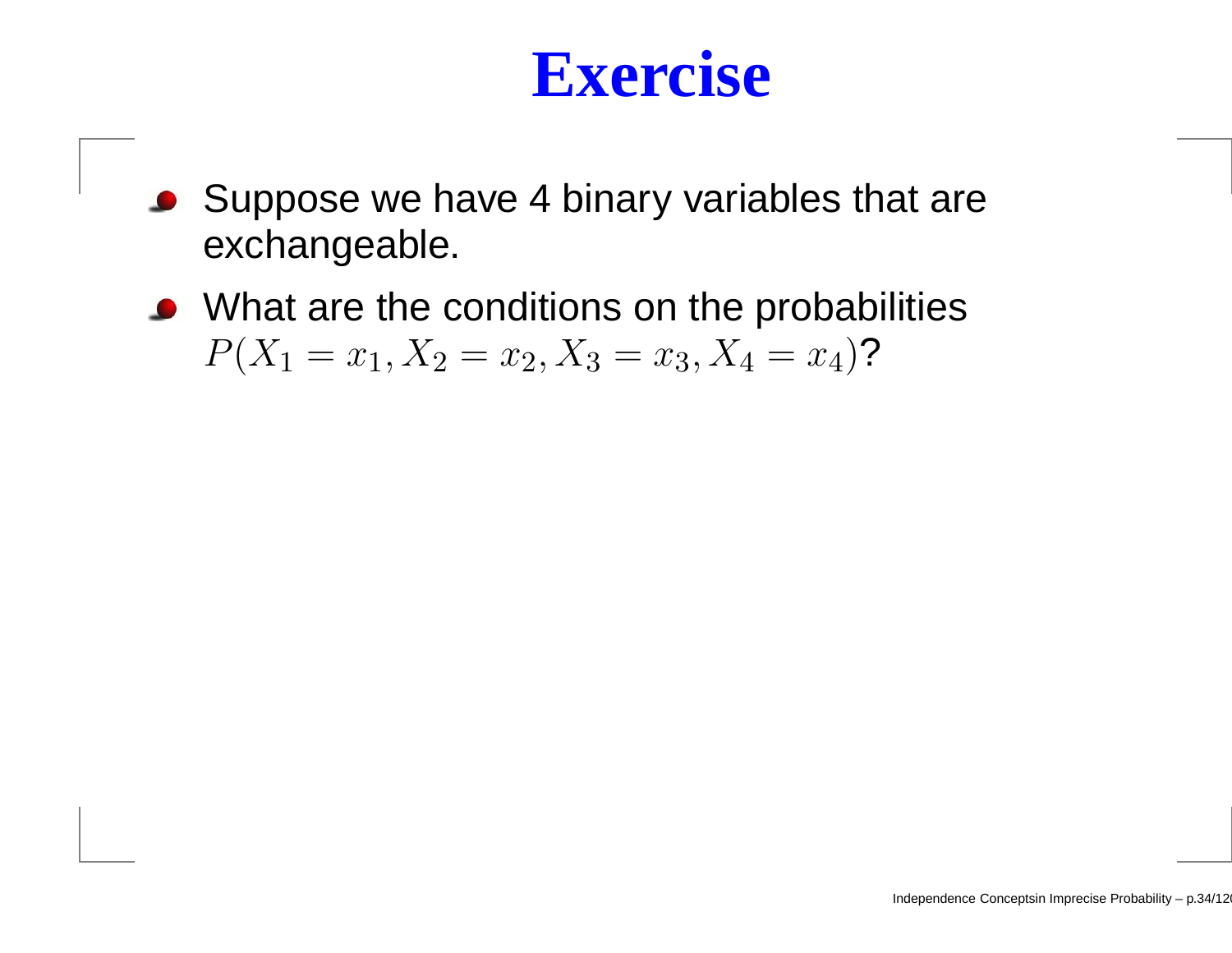- Suppose we have 4 binary variables that are exchangeable.
- What are the conditions on the probabilities  $P(X_1 = x_1, X_2 = x_2, X_3 = x_3, X_4 = x_4)$ ?

#### Here they are:

- **One success:**  $P(0001) = P(0010) = P(0100) = P(1000)$ .
- **Two successes:**  $P(1001) = P(1010) = P(1100) = P(0101) = P(0101) = P(0101)$  $P(0101) = P(0110) = P(0011).$
- **•** Three successes:  $P(1110) = P(1101) = P(1011) = P(0111).$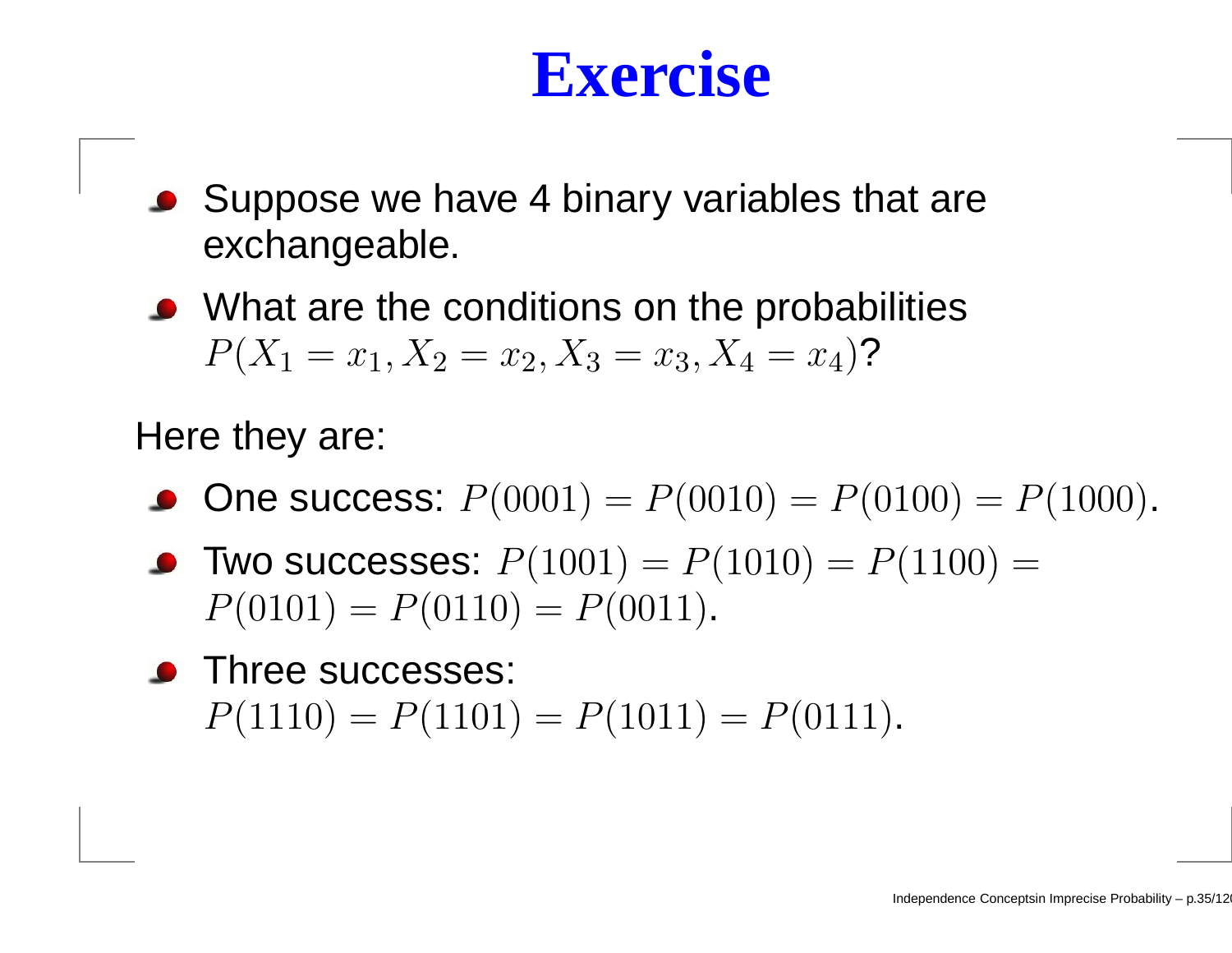- Suppose we have 4 binary variables that are exchangeable.
- Suppose  $P(0000) = 1/10$  and  $P(1111) = 1/2$ .
- **Draw the credal set.**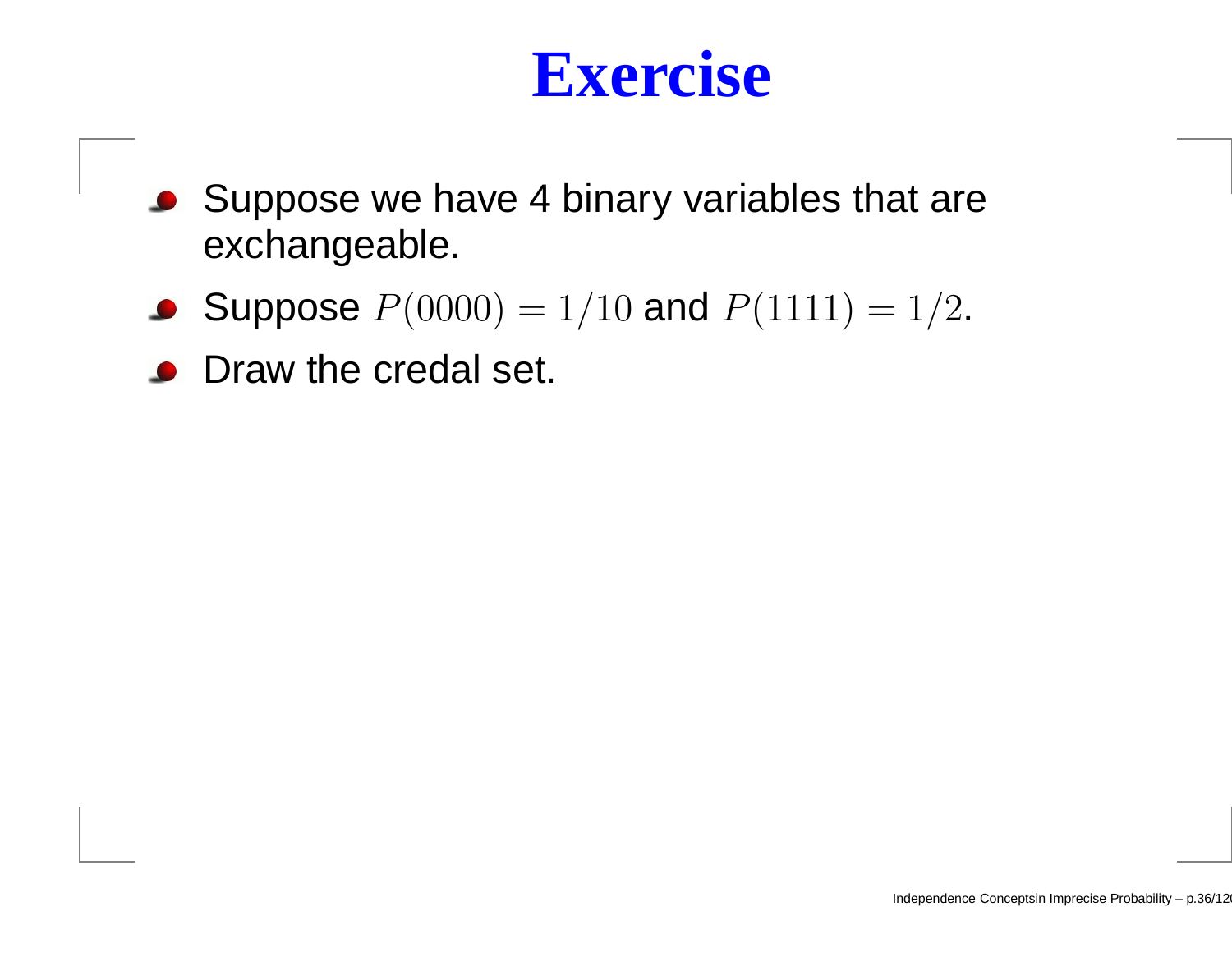#### **Exercise**

- Suppose we have 4 binary variables that are exchangeable.
- Suppose  $P(0000) = 1/10$  and  $P(1111) = 1/2$ .
- **O** Draw the credal set.

Set of triplets  $[P(0001)\,,P(0011)\,,P(0111)]$  satisfying  $P(0001) \geq 0$ ,  $P(0011) \geq 0$ ,  $P(0111) \geq 0$ ,  $4P(0001) + 6P(0011) + 4P(0111) = 1 - (1/2 + 1/10) = 2/5.$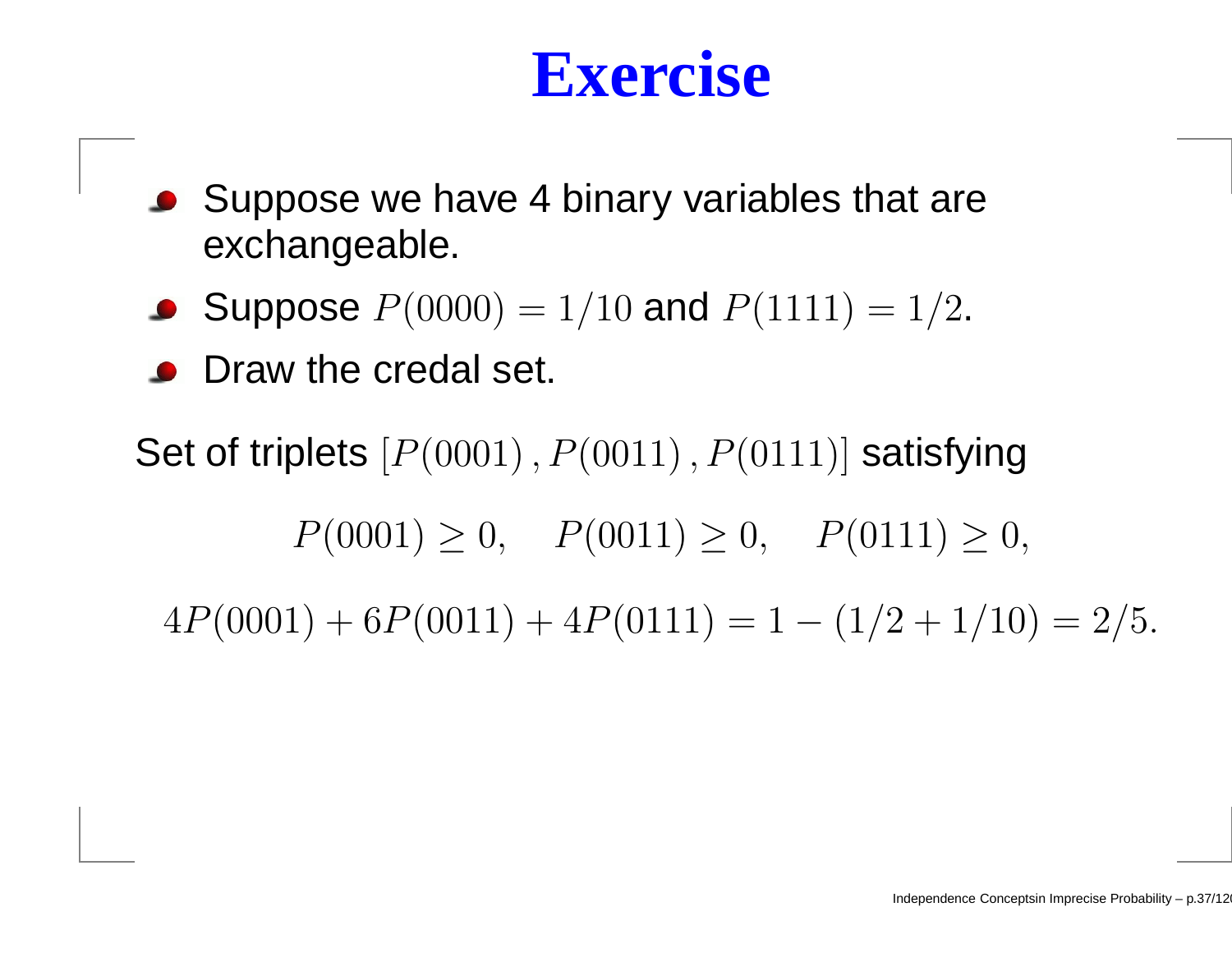#### **Exercise**

● Suppose we have 4 binary variables that are exchangeable.



**O** Draw the credal set.

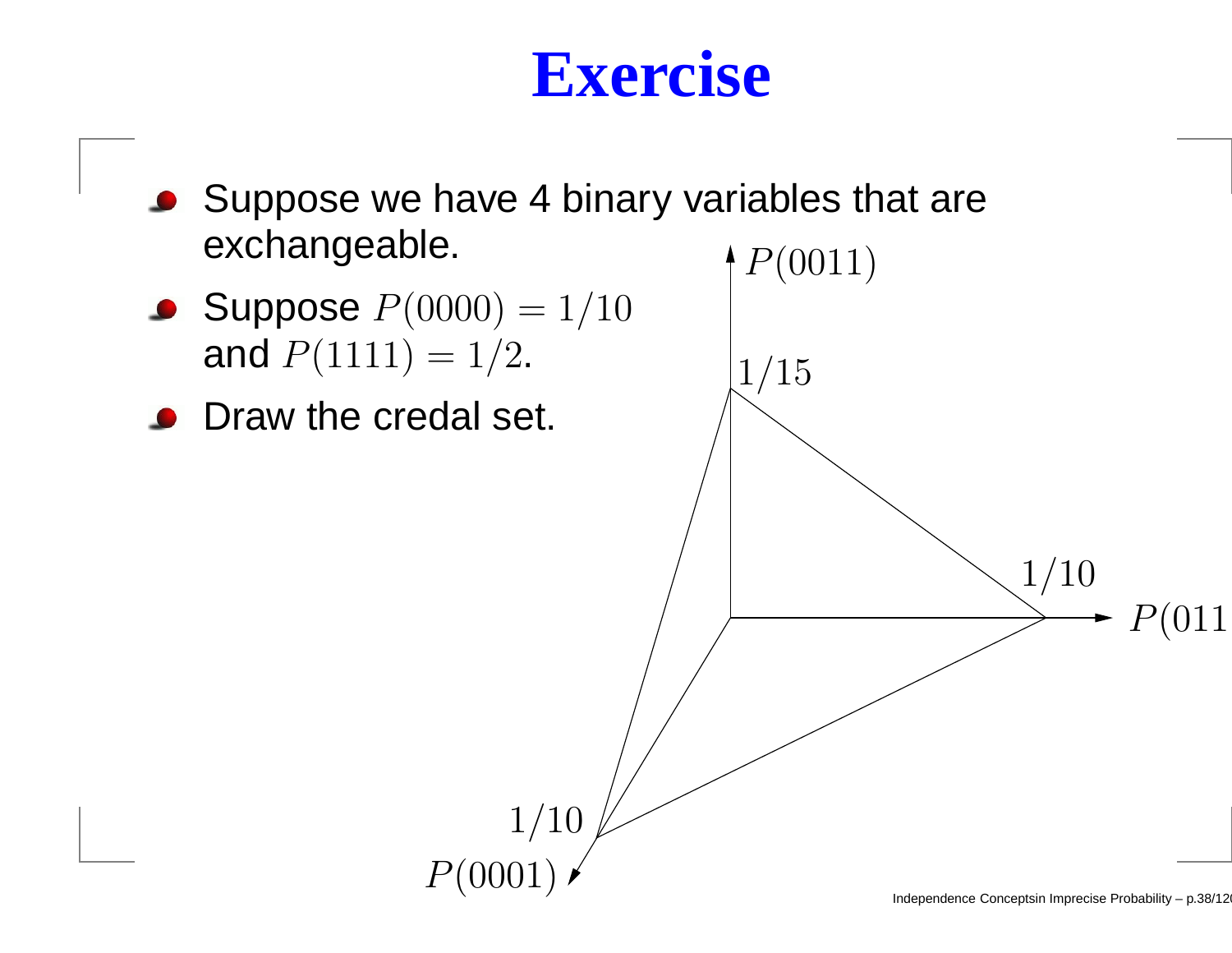### **Facts about exchangeability**

- Any subset of exchangeable variables is exchangeable.
- Exchangeability is <sup>a</sup> "convex" concept.
- For  $X_1, \ldots, X_m$ , what matters is

$$
P\left(\sum_{i=1}^{m} X_i = r\right)
$$

.

• For each 
$$
r
$$
,  $\binom{m}{r}$  probabilities with identical value

$$
\frac{P(\sum_{i=1}^{n} X_i = r)}{r}.
$$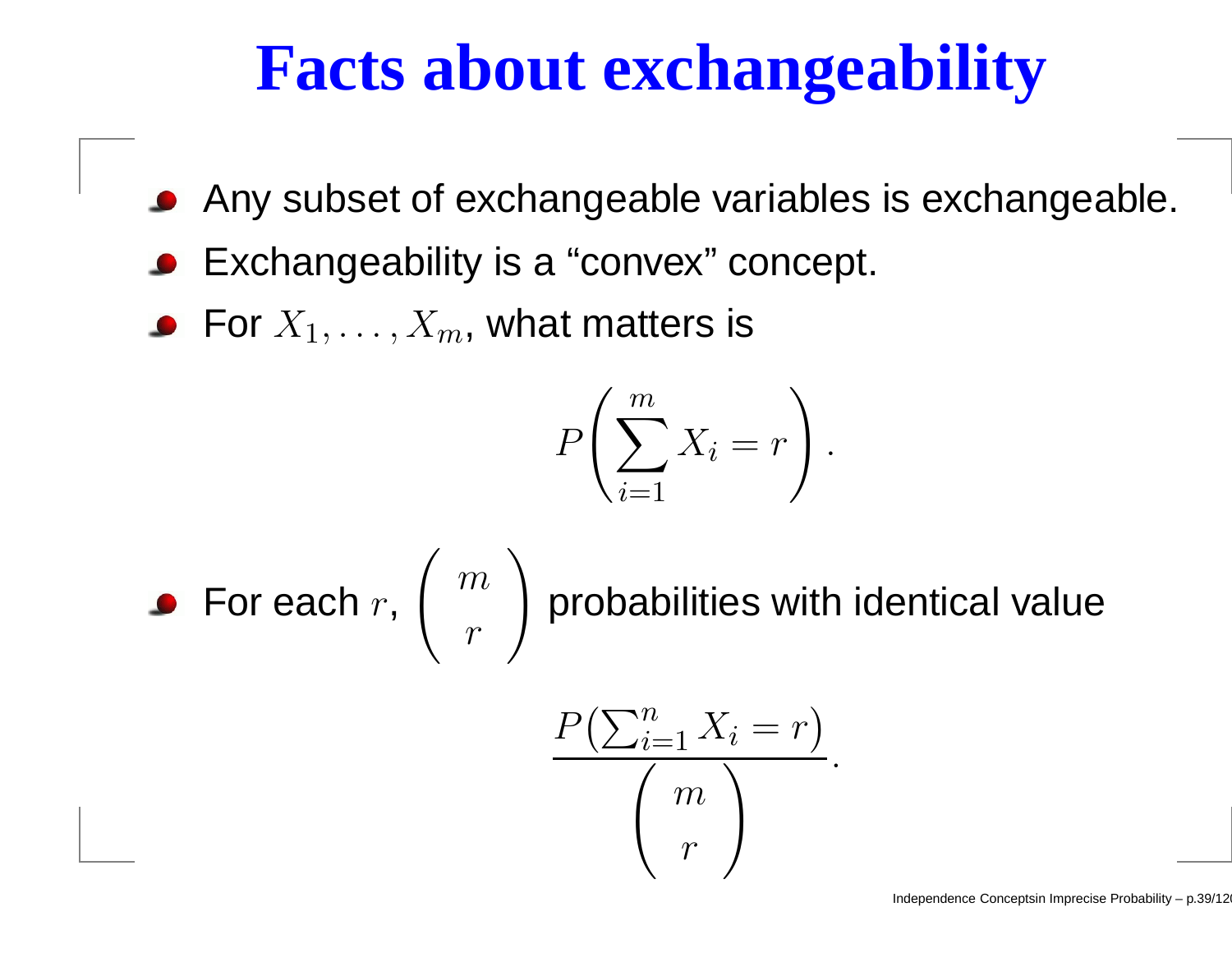## **Representation for binary variables**

- Consider  $m$  exchangeable variables, and take initial  $n$  $\bullet$ variables.
- Then  $P(X_1\;$  equal to $i_1 = 1, \ldots, X$  $\,$  $k = 1, X$  $k{+}1$  $_1 = 0, \ldots, X_n = 0)$  is

$$
\sum_{r=k}^{m-n+k} \frac{\binom{m-n}{r-k}}{\binom{m}{r}} P\left(\sum_{i=1}^{n} X_i = r\right)
$$

.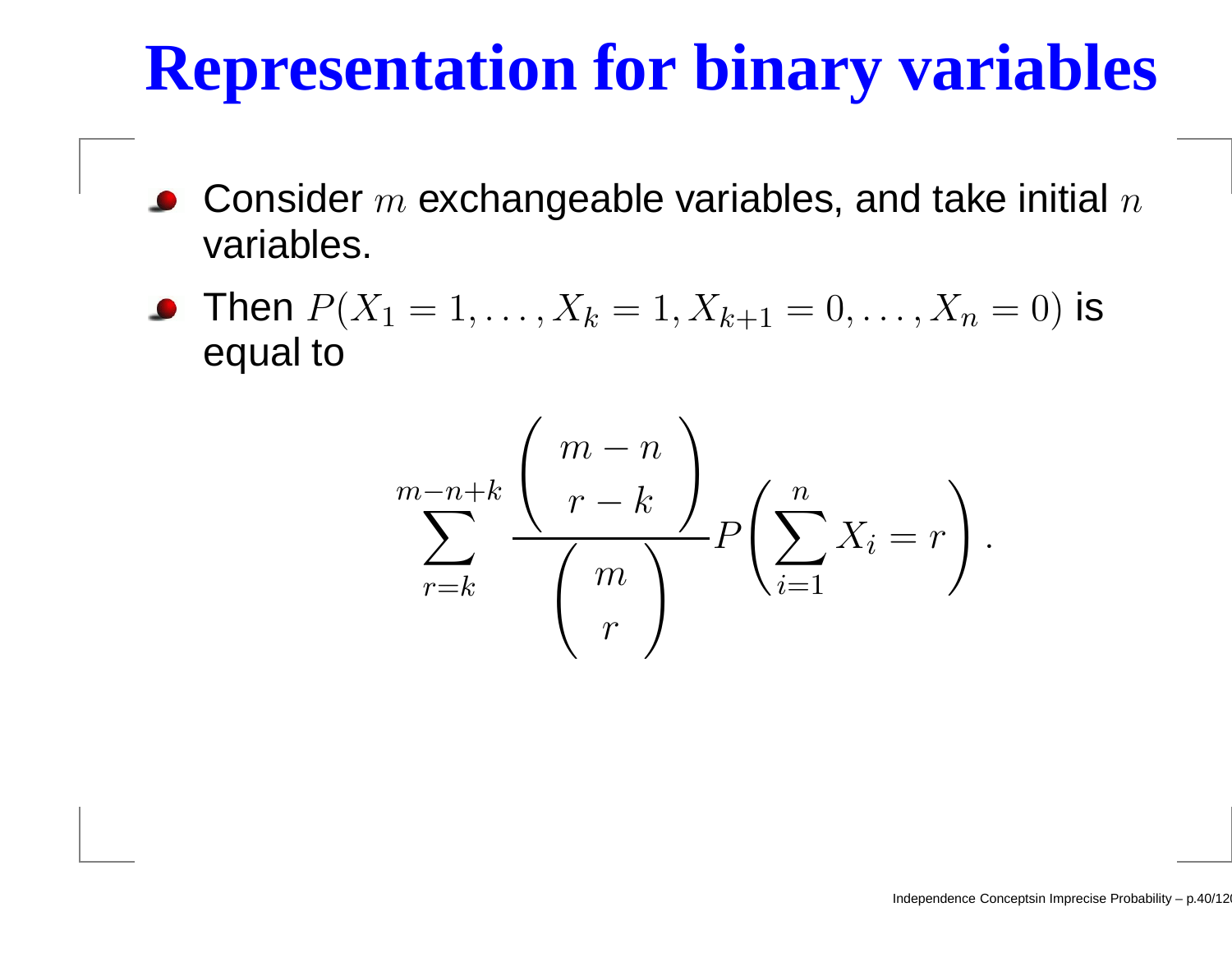#### **de Finetti's theorem (binary variables)**

Take  $m\to\infty$ :<br>Thon  $P(\mathbf{\,Y}_{-}% )\rightarrow\infty$ Then  $P(X_1\;$  equal to $i_1 = 1, \ldots, X$  $\,$  $k = 1, X$  $k{+}1$  $_1 = 0, \ldots, X_n = 0)$  is

$$
\int_0^1 \theta^k (1-\theta)^{n-k} dF(\theta).
$$

- Here  $\theta$  is the probability of  $\{X_1=1\}$ , and the distribution  $\mathsf{Hion} \;\; \mathsf{\Gamma}(A)$  acto ac a "prio function  $F(\theta)$  acts as a "prior" over  $\theta.$
- So: we have a credal set  $K(\theta).$
- Moreover: this credal set is convex!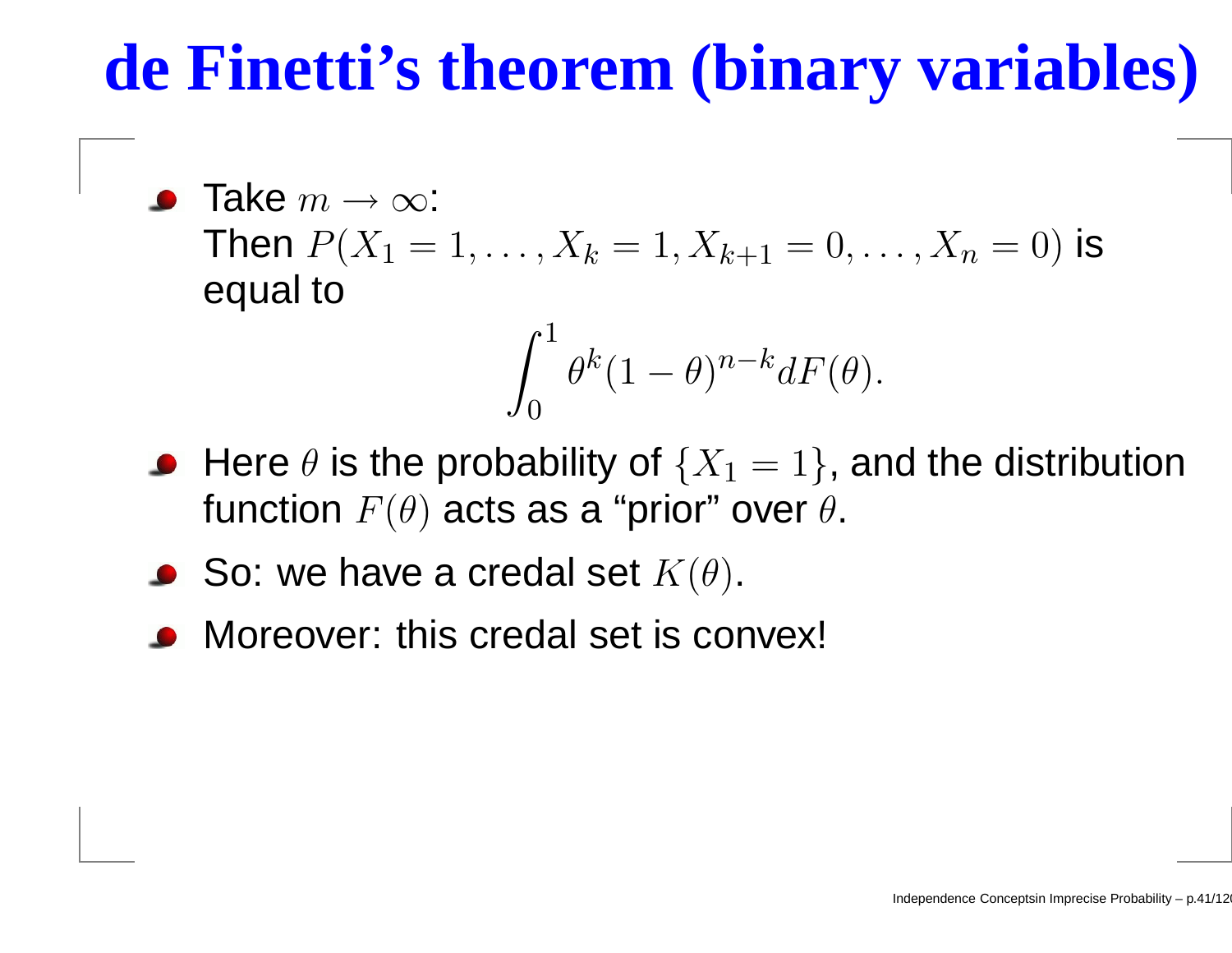#### **Exercise**

Draw the credal set  $K(X,Y)$  given the structural assessments:

- $X$  and  $Y$  are exchangeable.
- $X$  and  $Y$  are the first two variables in a sequence of  $k$ three exchangeable variables.
- $X$  and  $Y$  are the first two variables in a sequence of five<br>exchangeable veriables exchangeable variables.
- $X$  and  $Y$  are the first two variables in a sequence of  $X$ infinitely many exchangeable variables.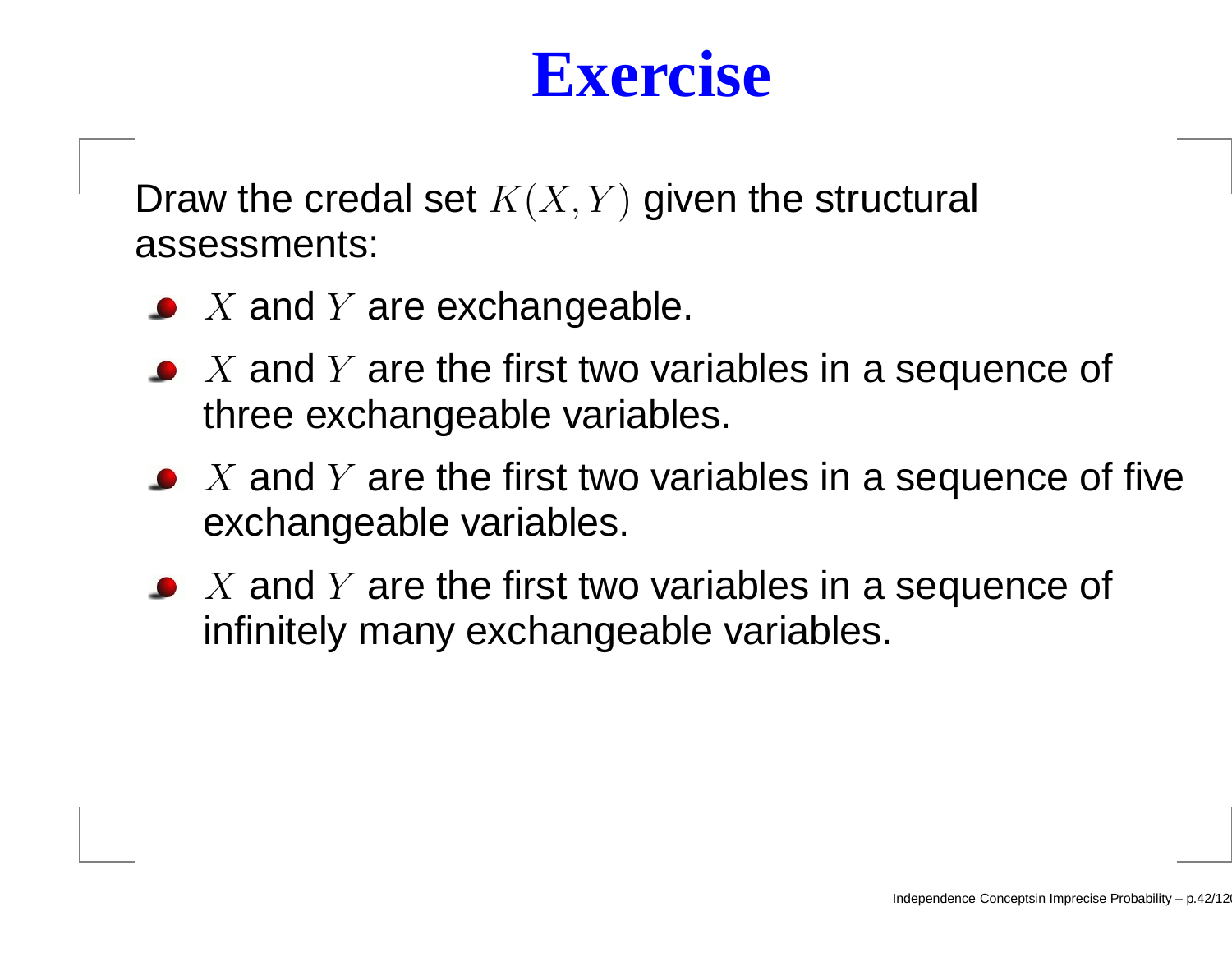## **Overview**

- 1. Some basic (mostly known) definitions: credal sets, lower expectations and probabilities, decision making, and the like.
- 2. Structural assessments: vacuity, uniformity, exchangeability.
- 3. **<sup>A</sup> brief review of stochastic (conditional) independence.**
- 4. Confirmational/strict/strong/epistemic/Kuznetsov/othersindependence.
- 5. Comparison.
- 6. A look into the messy world of zero probabilities.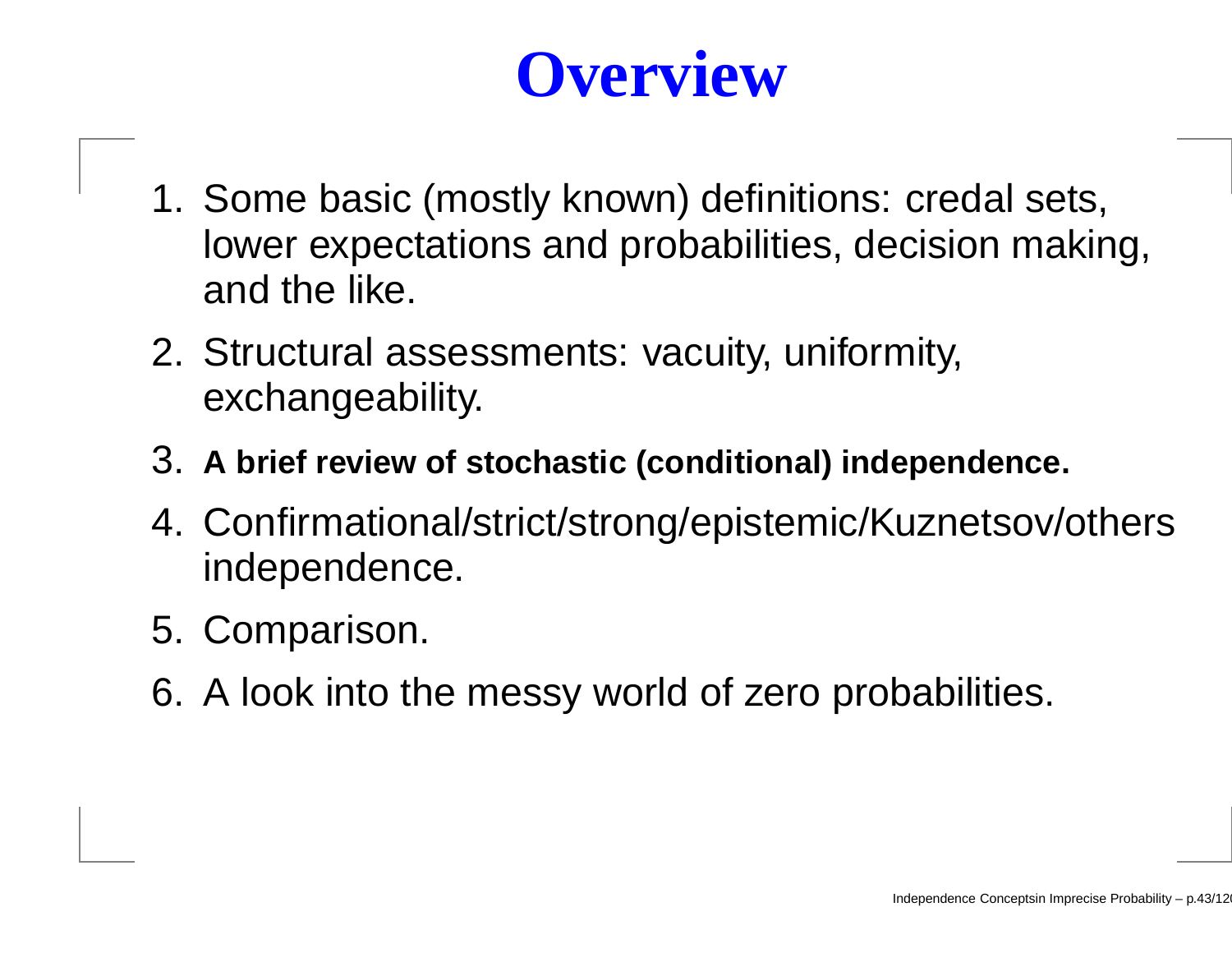#### **Now, stochastic independence**

1.  $X$  is stochatically irrelevant to  $Y$  when:

```
E[f(Y)|{X \in A}] = E[f(Y)]
```
for any bounded function  $f$ , whenever  $P(\{X\in A\})>0.$ 

- 2. Definition is symmetric!
- 3. So, take it to meanstochastic independence of  $X$  and  $Y$  $\overline{\phantom{a}}$ .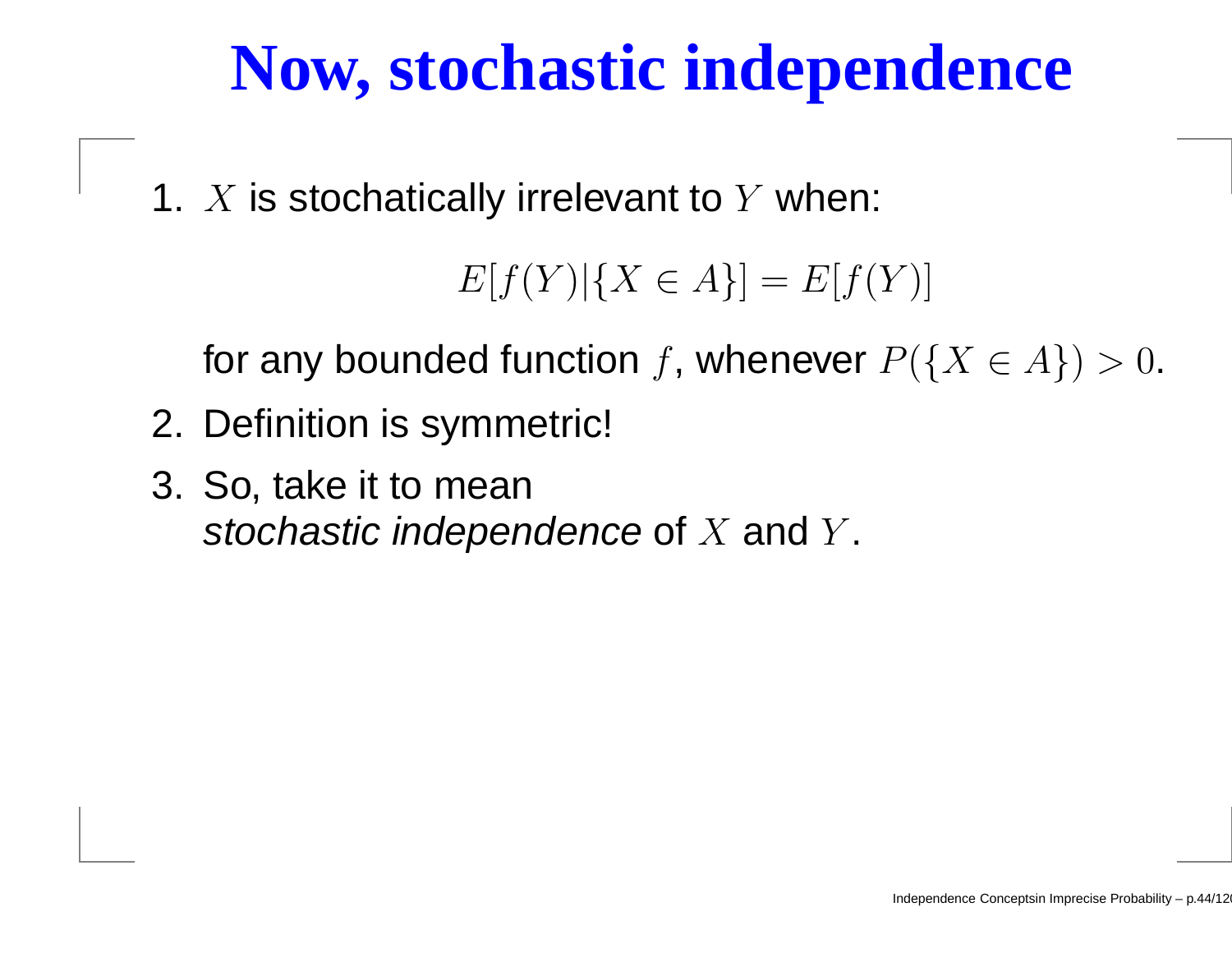## **Symmetry**

1.  $X$  is irrelevant to  $Y$  iff

 $P({Y \in B} | {X \in A}) = P({Y \in B})$ 

whenever  $P(\{X \in A\}) > 0$ .

2.  $X$  is irrelevant to  $Y$  iff

 $P({Y \in B} \cap {X \in A}) = P({Y \in B}) P({X \in A}).$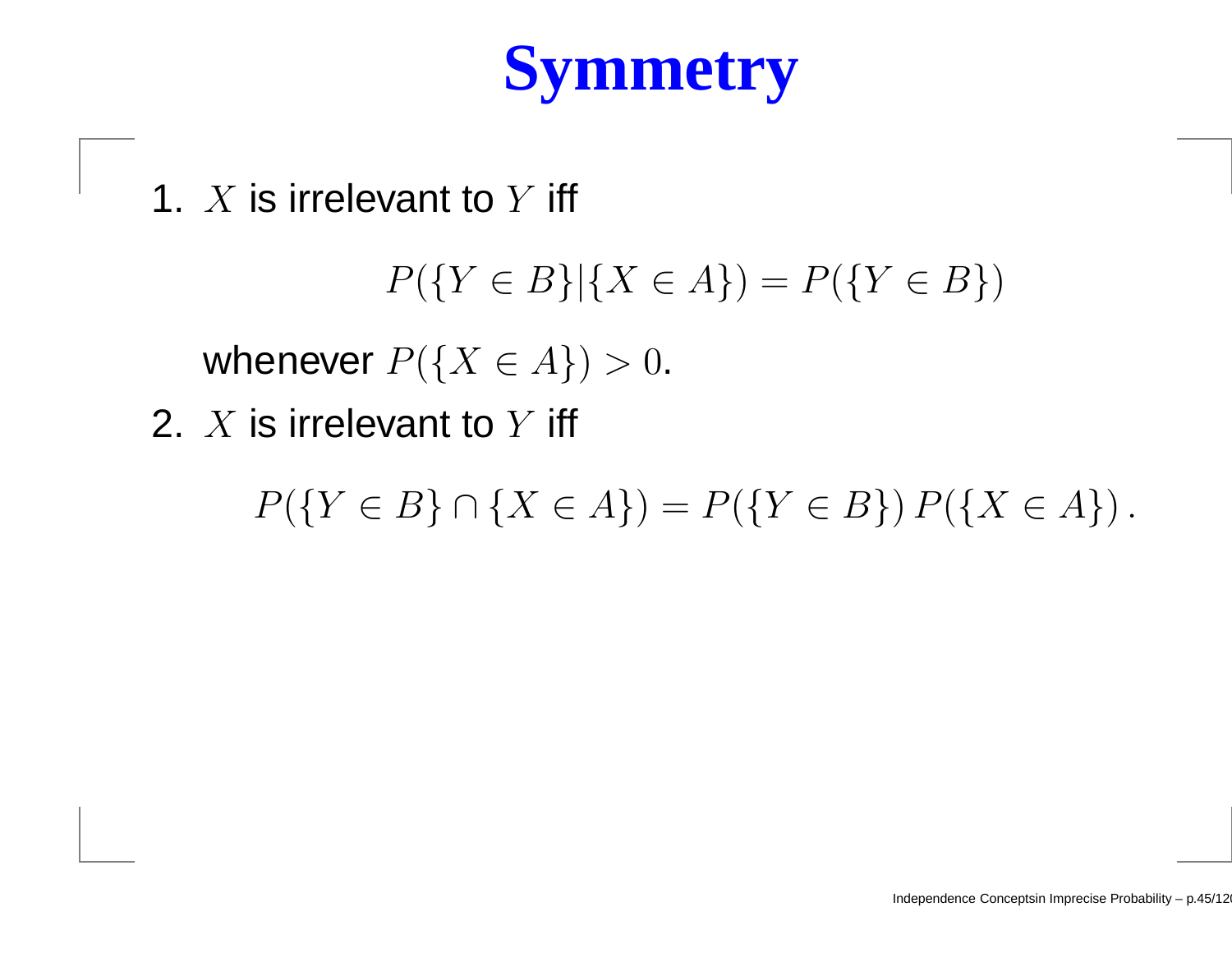## **Complete definition**

Variables  $\{X_i\}_{i=1}^n$  $i$ =1  $_1$  are *independent* if

$$
E[f_i(X_i)| \cap j \neq i \{X_j \in A_j\}] = E[f_i(X_i)],
$$

for

- all functions  $f_i(X_i)$
- all events  $\cap_{j\neq i}\{X_j\in A_j\}$  with positive probability.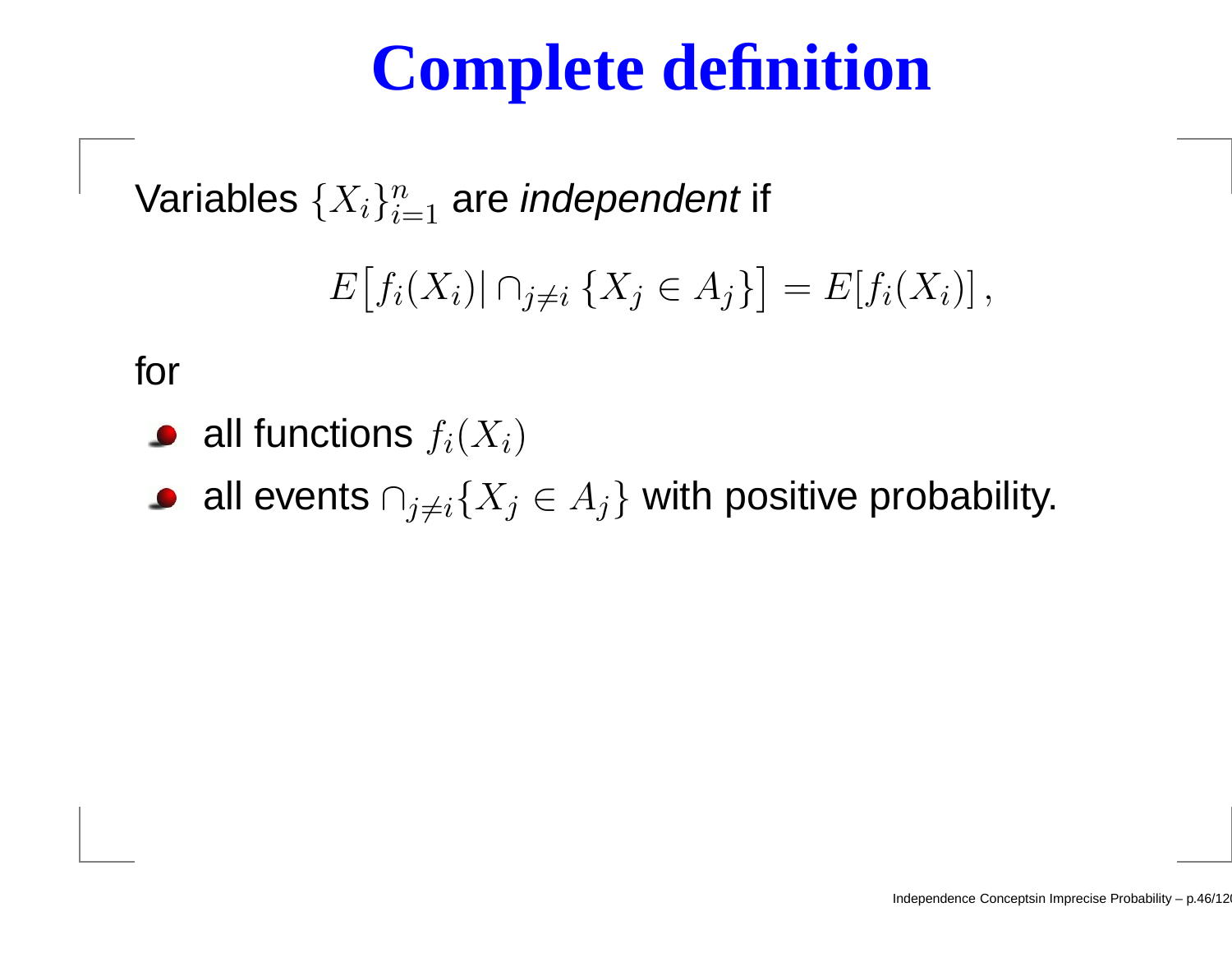#### **Other forms**

Independence of variables  $\{X_i\}_{i=1}^n$  is equivalent to:

For all functions  $f_i(X_i),$ 

$$
E\left[\prod_{i=1}^n f_i(X_i)\right] = \prod_{i=1}^n E[f_i(X_i)]\,.
$$

For all sets of events  $\{A_i\}_{i=1}^n$  ,

$$
P(\bigcap_{i=1}^{n} \{X_i \in A_i\}) = \prod_{i=1}^{n} P(\{X_i \in A_i\}).
$$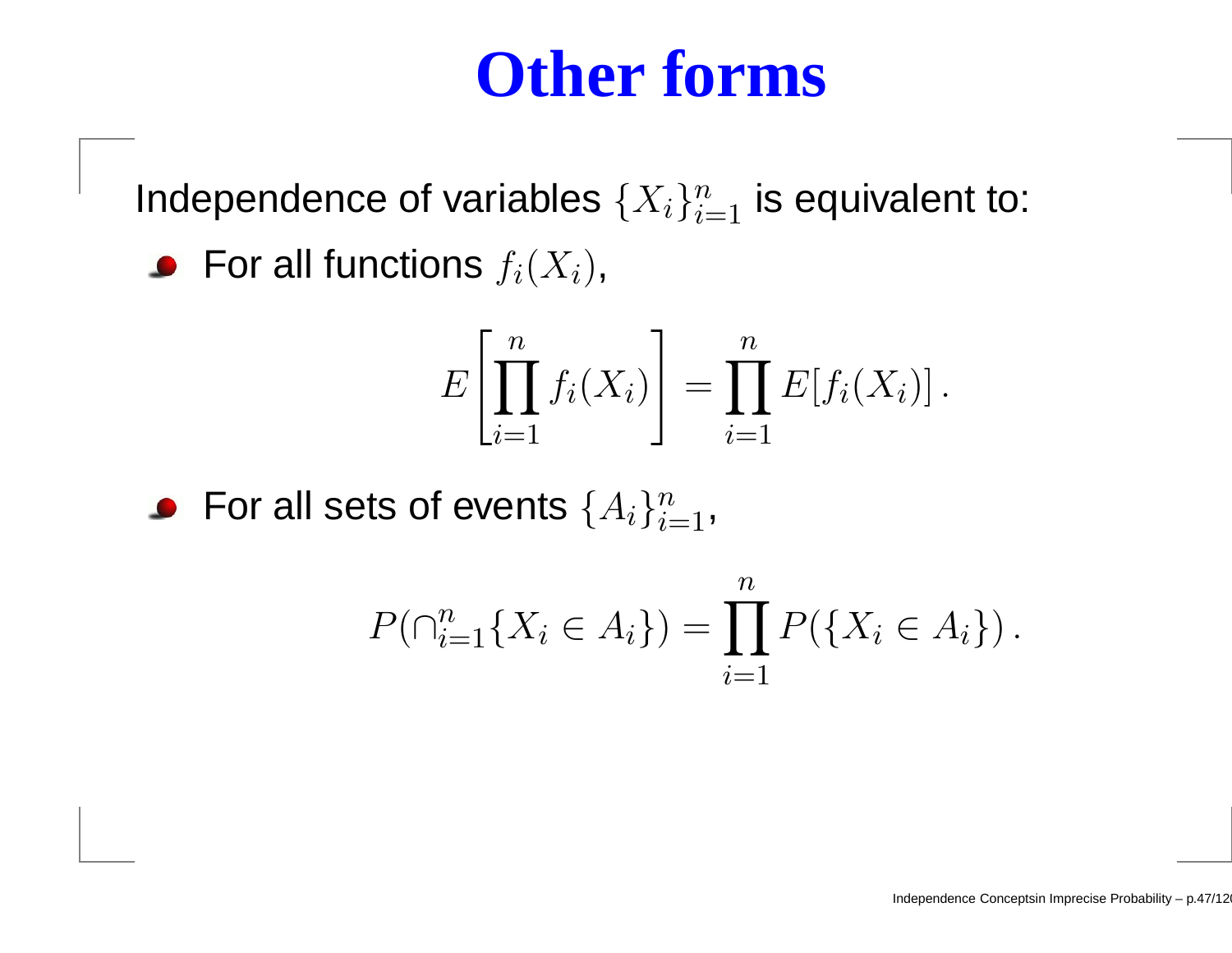#### **Independence for events**

1.  $A$  and  $B$  are independent

 $P(A|B) = P(A)$  whenever  $P(B) > 0$ ;

or, equivalently,

$$
P(A \cap B) = P(A) P(B).
$$

2. For all subsets of events  $\{A_i\}_{i=1}^n$  $i{=}1$  '

$$
P(\bigcap_i \{X_i \in A_i\}) = \prod_i P(\{X_i \in A_i\}).
$$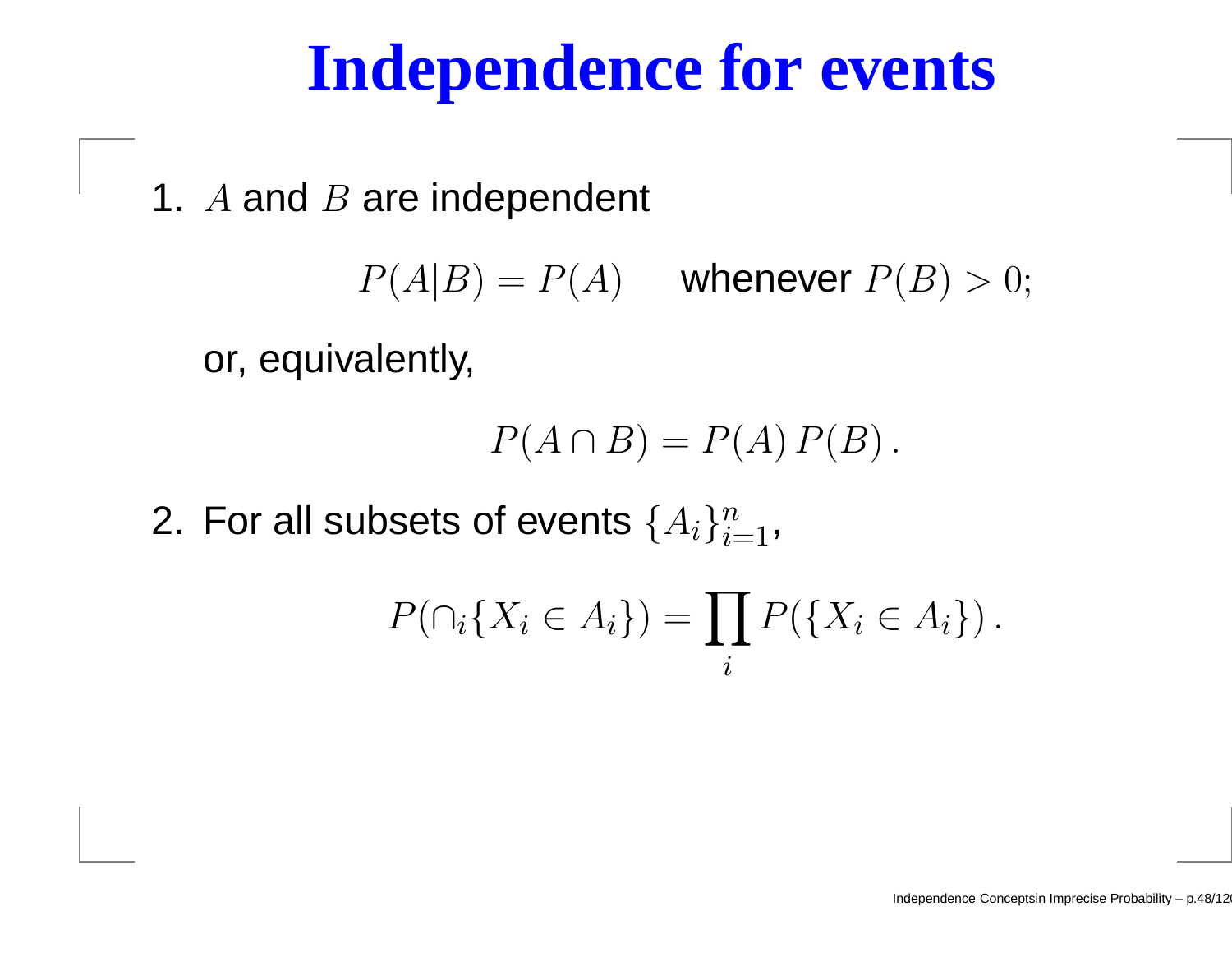#### **Weak law of large numbers**

1. Remember Chebyshev inequality:

$$
P(|X - E[X]| \ge t) \le \frac{V[X]}{t^2},
$$

2. Apply inequality to  $\bar{X}=$  $\sum_i X_i/n$ :

$$
P(|\bar{X} - \mu| \ge \epsilon) \le \frac{\sigma^2}{n\epsilon^2},
$$

3. The larger the  $n,$  the smaller this probability!

$$
\forall \epsilon > 0, \quad \lim_{n \to \infty} P(|\bar{X} - \mu| \ge \epsilon) = 0
$$

4. There are other versions with different assumptions.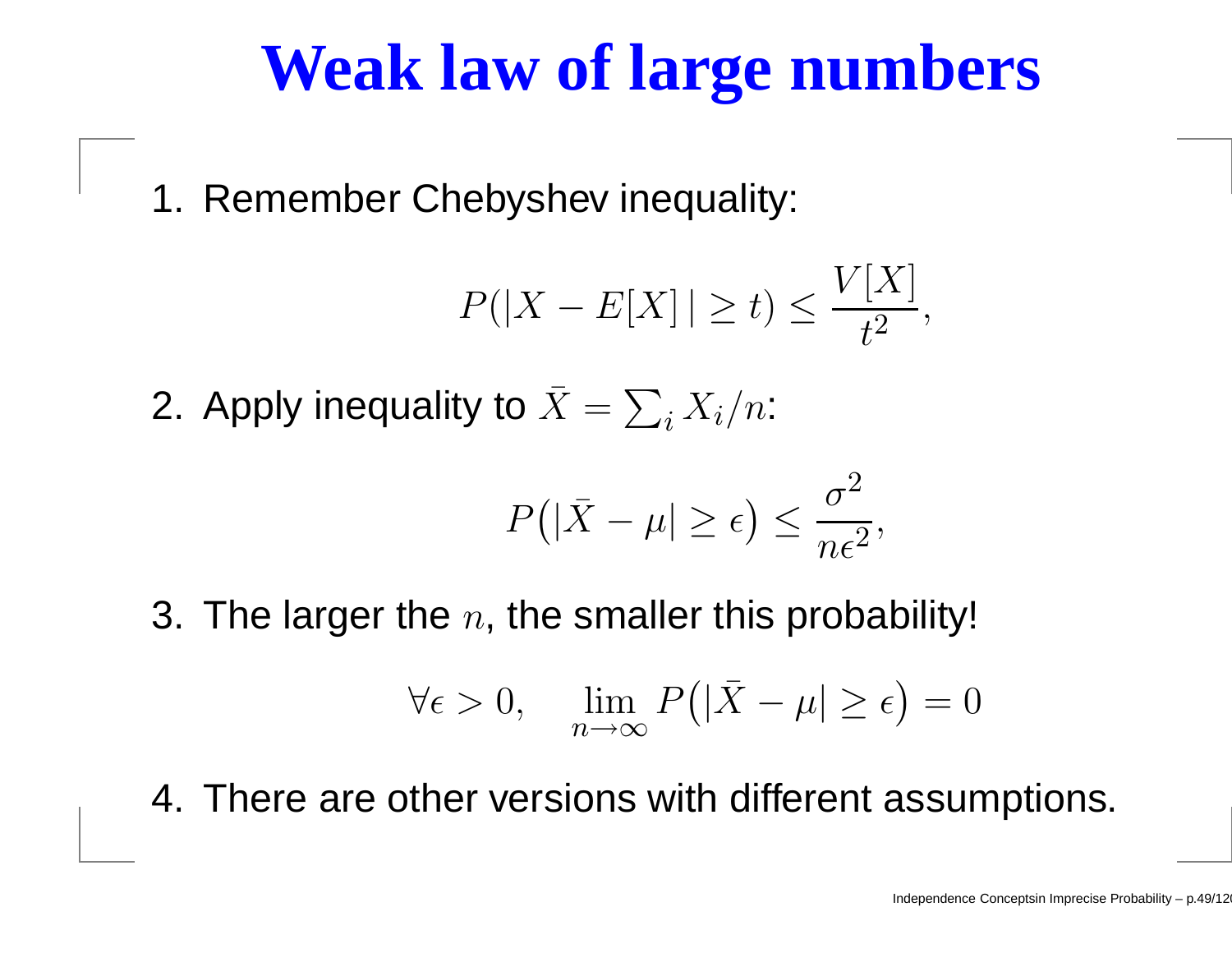## **(Finite) strong law of large numbers**

- **•** Finitistic version:
	- for all  $\epsilon>0,$
	- there is integer  $N$
	- such that for every positive integer  $k,$

$$
P\left(\exists n \in [N, N+k] : \left|\frac{\sum_{i=1}^{n} X_i}{n} - \mu\right| > \epsilon\right) < \epsilon.
$$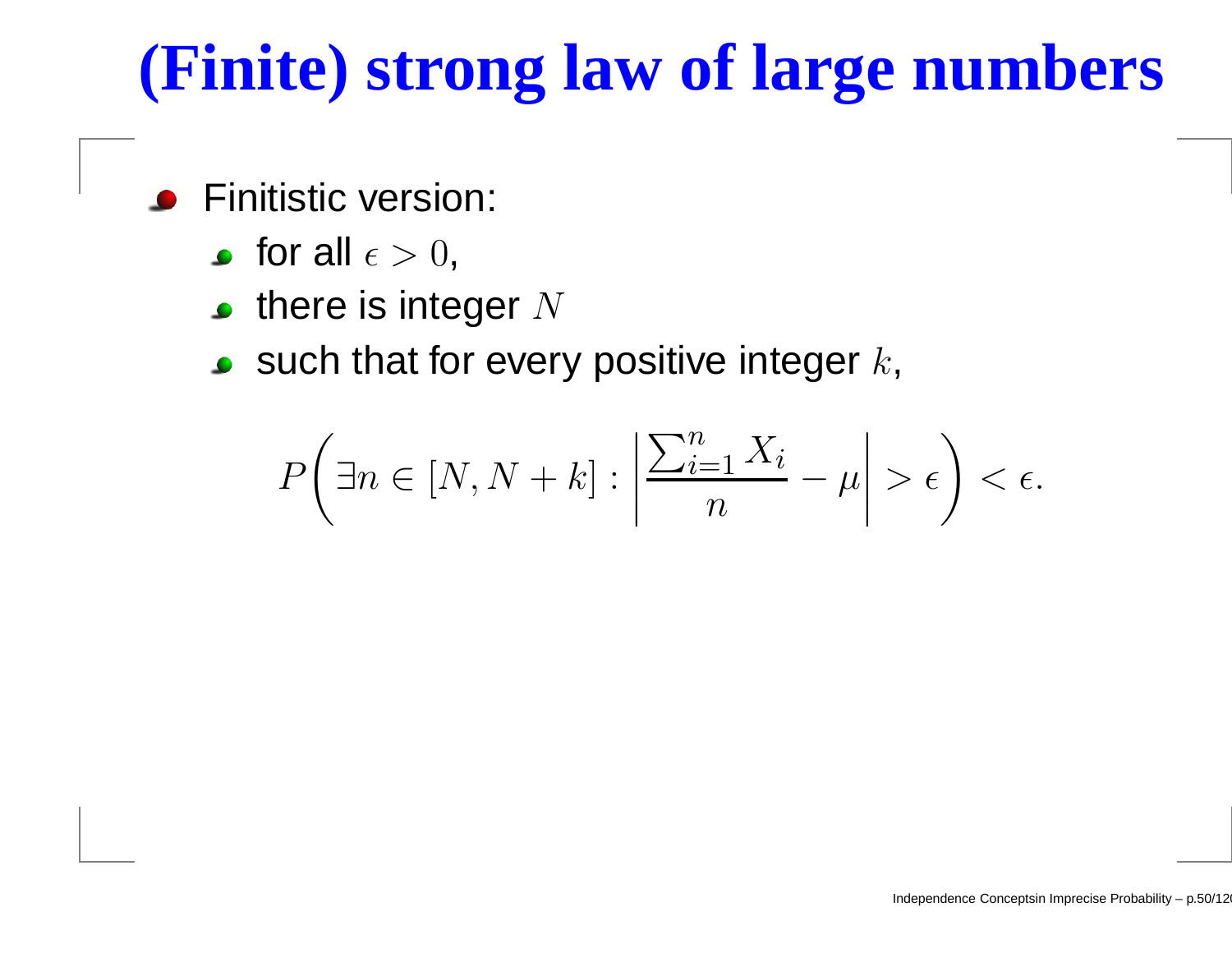#### **Strong law of large numbers**

In a sequence of variables  $X_1, \ldots, X_n,$  the mean converges Λk to the expectation with probability one:

$$
P\left(\lim_{n\to\infty}\frac{\sum_{i=1}^{n}X_i}{n}=\mu\right)=1.
$$

1. It requires countable additivity; that is,

$$
P(\bigcup_{i=1}^{n} A_i) = \sum_{i=1}^{\infty} P(A_i).
$$

2. It is really a *strong* result.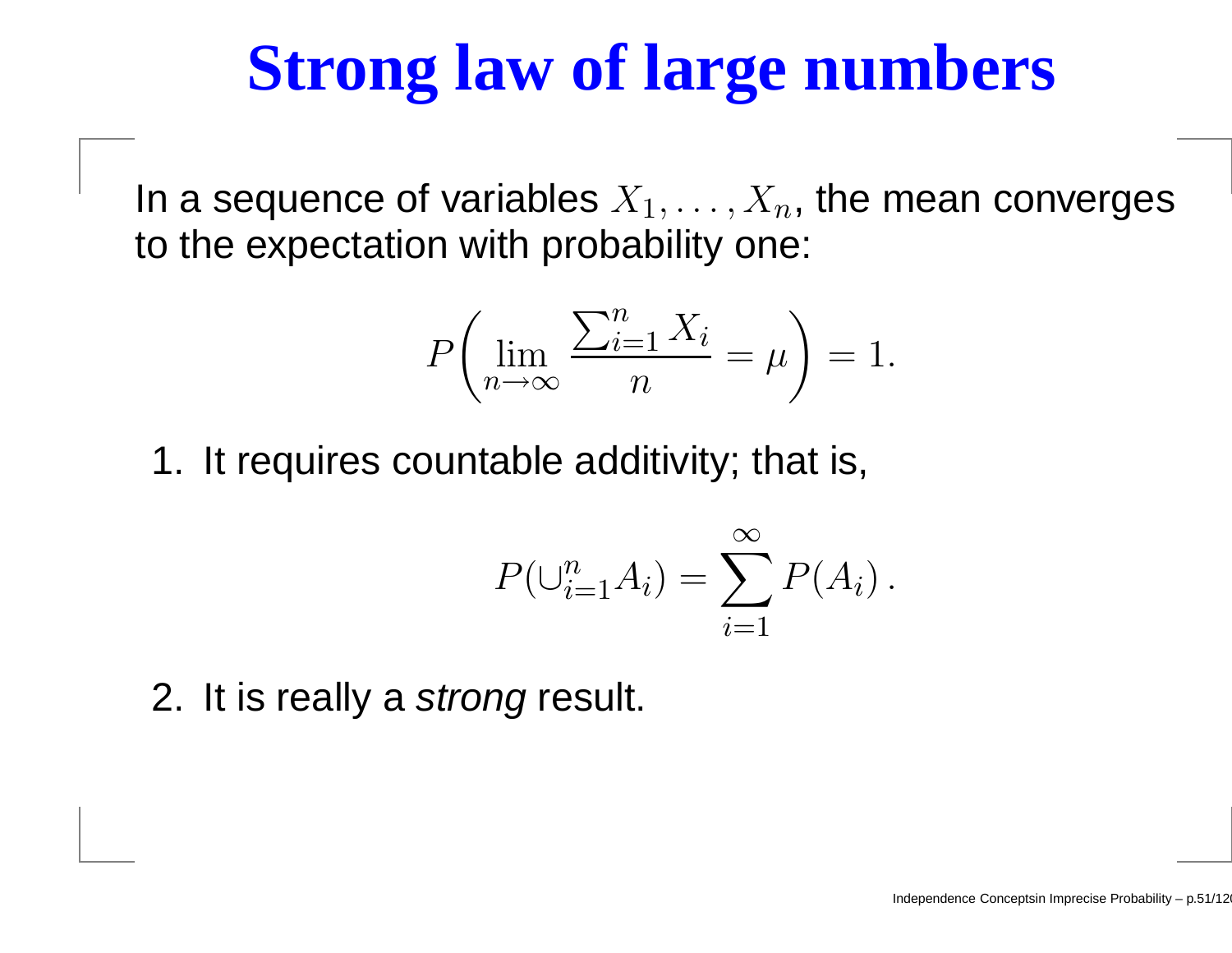# **The graphoid properties**

Proposed as <sup>a</sup> way to encode the intuitive meaning of "independence":

**Symmetry:**  $(X \perp\!\!\!\perp Y | Z) \Rightarrow (Y \perp\!\!\!\perp X | Z)$ Decomposition:  $(X \perp\!\!\!\perp (W, Y) | Z) \Rightarrow (X \perp\!\!\!\perp Y | Z)$ **Weak union:**  $(X ⊥ ⊥ (W, Y) | Z) \Rightarrow (X ⊥ W | (Y, Z))$ **Contraction:** $(X \perp \!\!\!\perp Y | Z) \& (X \perp \!\!\!\perp W | (Y, Z)) \Rightarrow (X \perp \!\!\!\perp (W, Y) | Z)$ 

Satisfied by many structures (graphs, lattices, etc).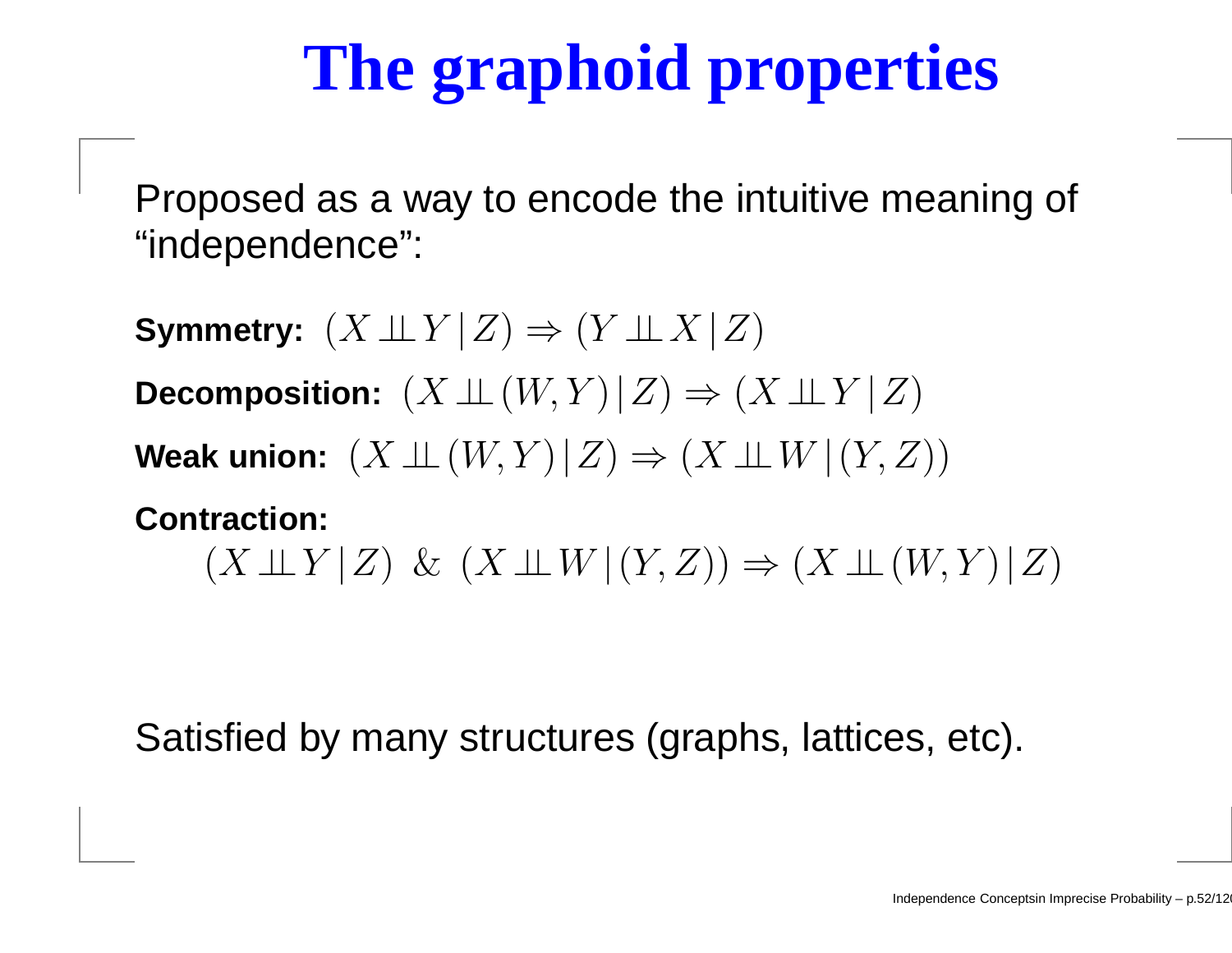## **Other graphoid properties**

Often added:

```
{\sf Redundancy:}\;\left(X \!\perp\!\!\!\perp Y \!\mid\! X \right)
```
Often added (true when probabilities are positive):

**Intersection**

 $(X \perp\!\!\!\perp W | (Y, Z)) \& (X \perp\!\!\!\perp Y | (W, Z)) \Rightarrow (X \perp\!\!\!\perp (W, Y) | Z)$ 

Not discussed further in this talk.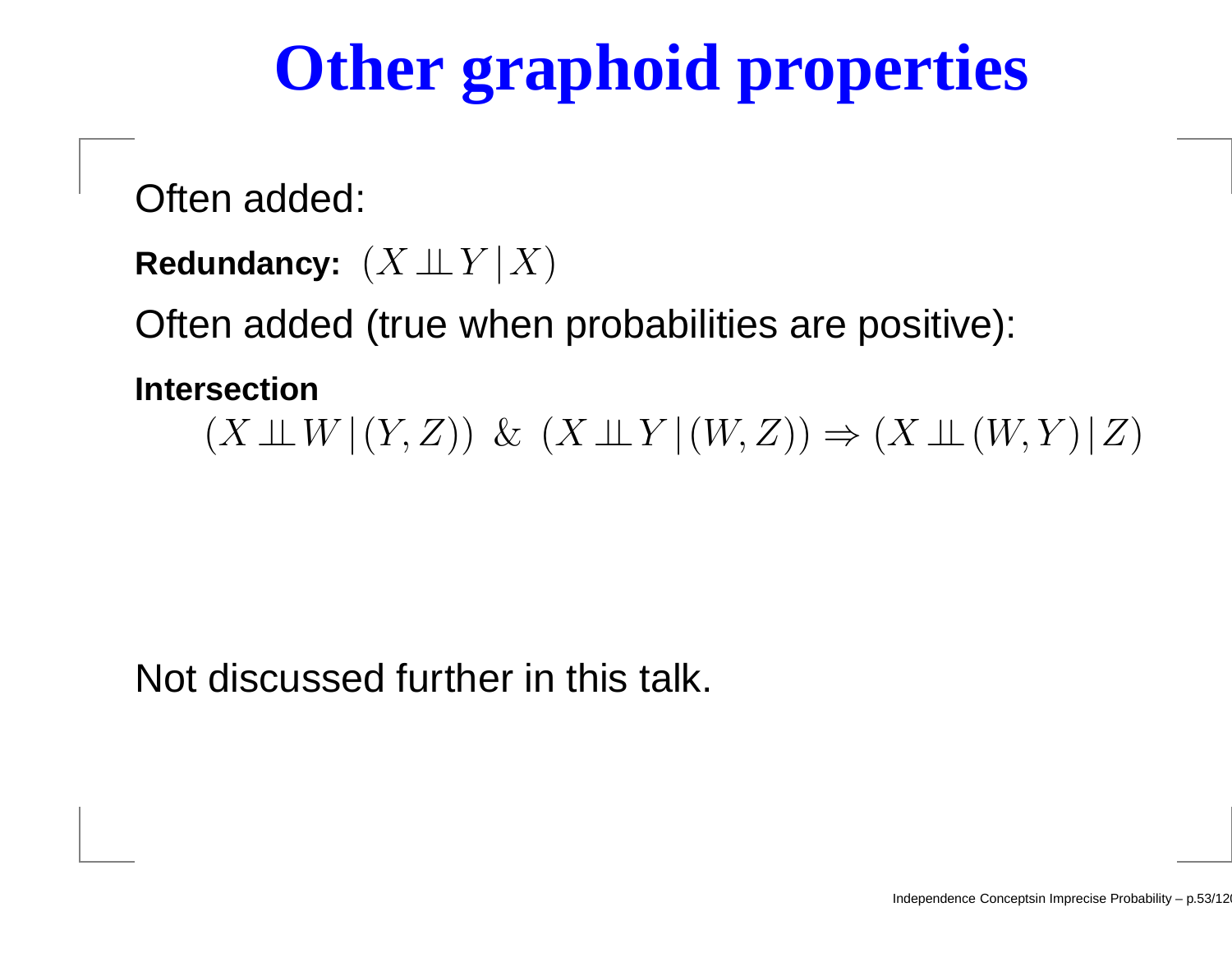

Prove decomposition, weak union and contraction forstochastic independence.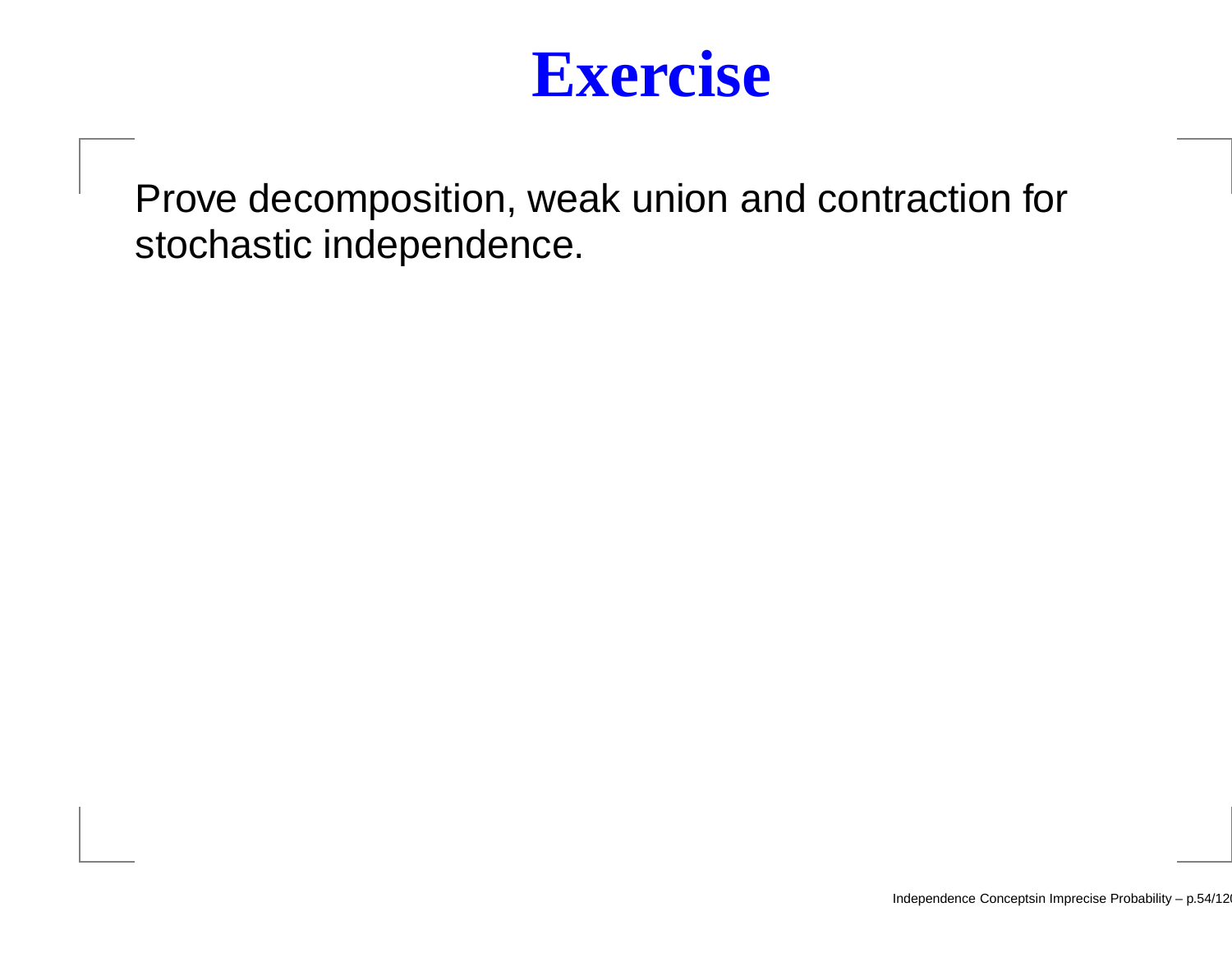## **Overview**

- 1. Some basic (mostly known) definitions: credal sets, lower expectations and probabilities, decision making, and the like.
- 2. Structural assessments: vacuity, uniformity, exchangeability.
- 3. A brief review of stochastic (conditional) independence.
- 4. **Confirmational/strict/strong/epistemic/Kuznetsov/othersindependence.**
- 5. Comparison.
- 6. A look into the messy world of zero probabilities.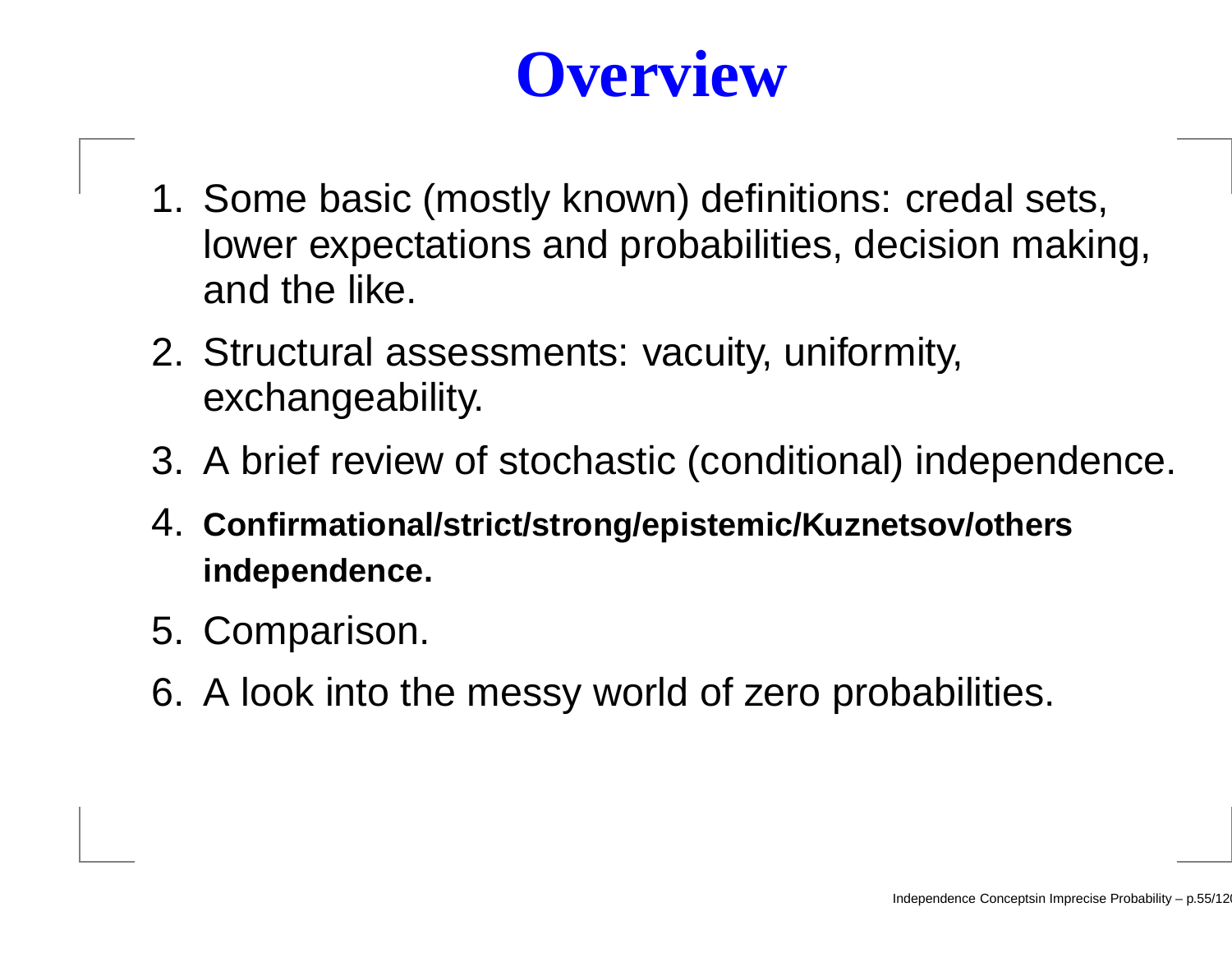## **Strict independence**

 $X$  and  $Y$  are strictly independent if for all  $P \in K(X,Y)$ ,  $P(X \in A | Y \in B) = P(X \in A)$  whenever  $P(Y \in B) > 0$ .

**•** That is, elementwise stochastic independence.

**•** This concept violates convexity (presumably has no "behavioral" justification).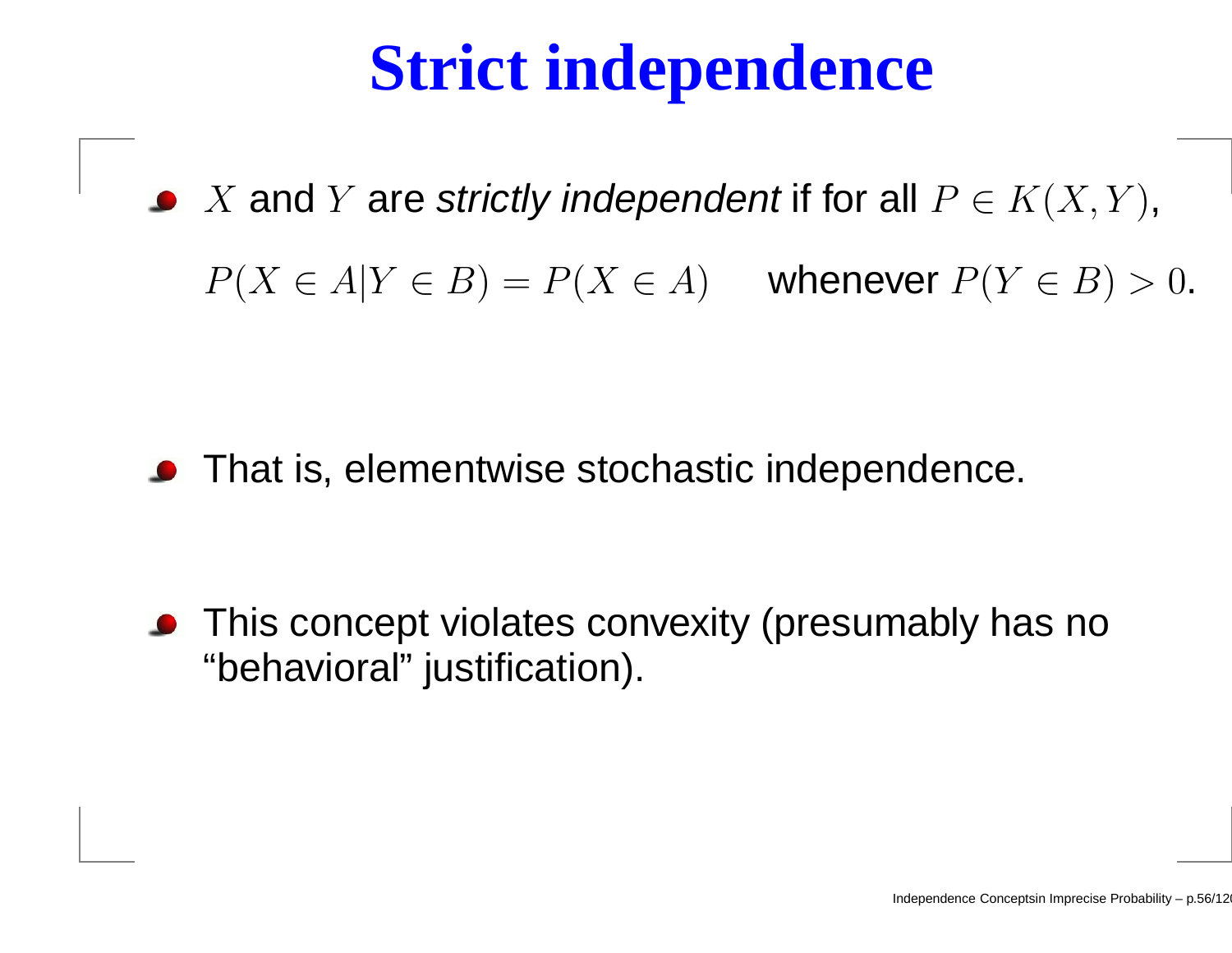#### **Failure of convexity**

Example of Jeffrey's:

- Binary variables  $X$  and  $Y$ , strictly independent.
- $K(X,Y)$ : convex hull of  $P_1$  and  $P_2$ ,

$$
P_1(X = 0) = P_1(Y = 0) = 1/3, P_2(X = 0) = P_2(Y = 0) = 2/3
$$

Take  $P_{1/2}=P_1/2+P_2/2$  (by convexity,  $P_{1/2}\in K(X,Y)$ ).

**• However,** 

$$
P_{1/2}(X = 0, Y = 0) = P_1(X = 0)P_1(Y = 0)/2 +
$$
  
\n
$$
P_2(X = 0)P_1(Y = 0)/2
$$
  
\n
$$
= 5/18 \neq 1/4
$$
  
\n
$$
= P_{1/2}(X = 0)P_{1/2}(Y = 0).
$$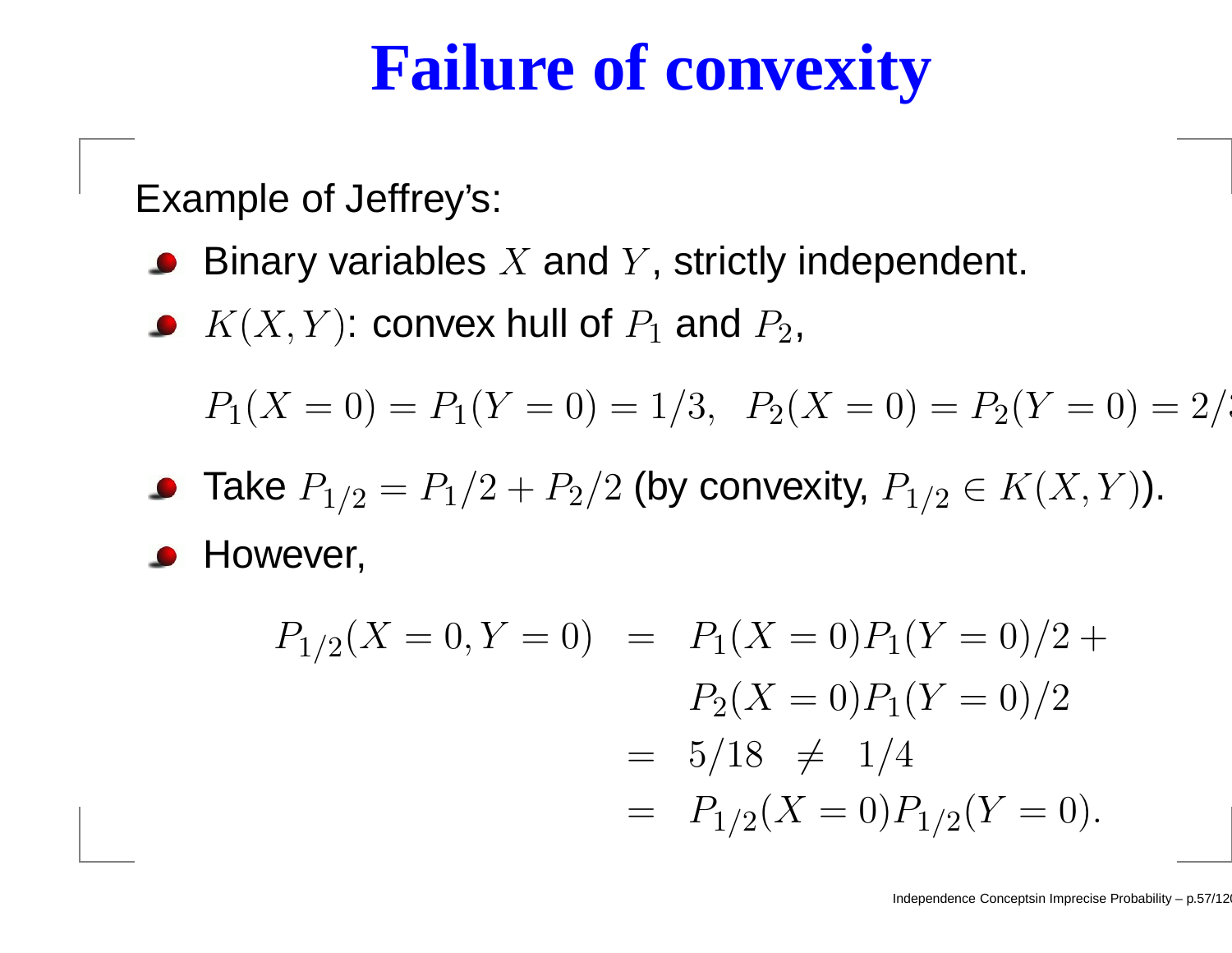#### **Independence surface for two events**

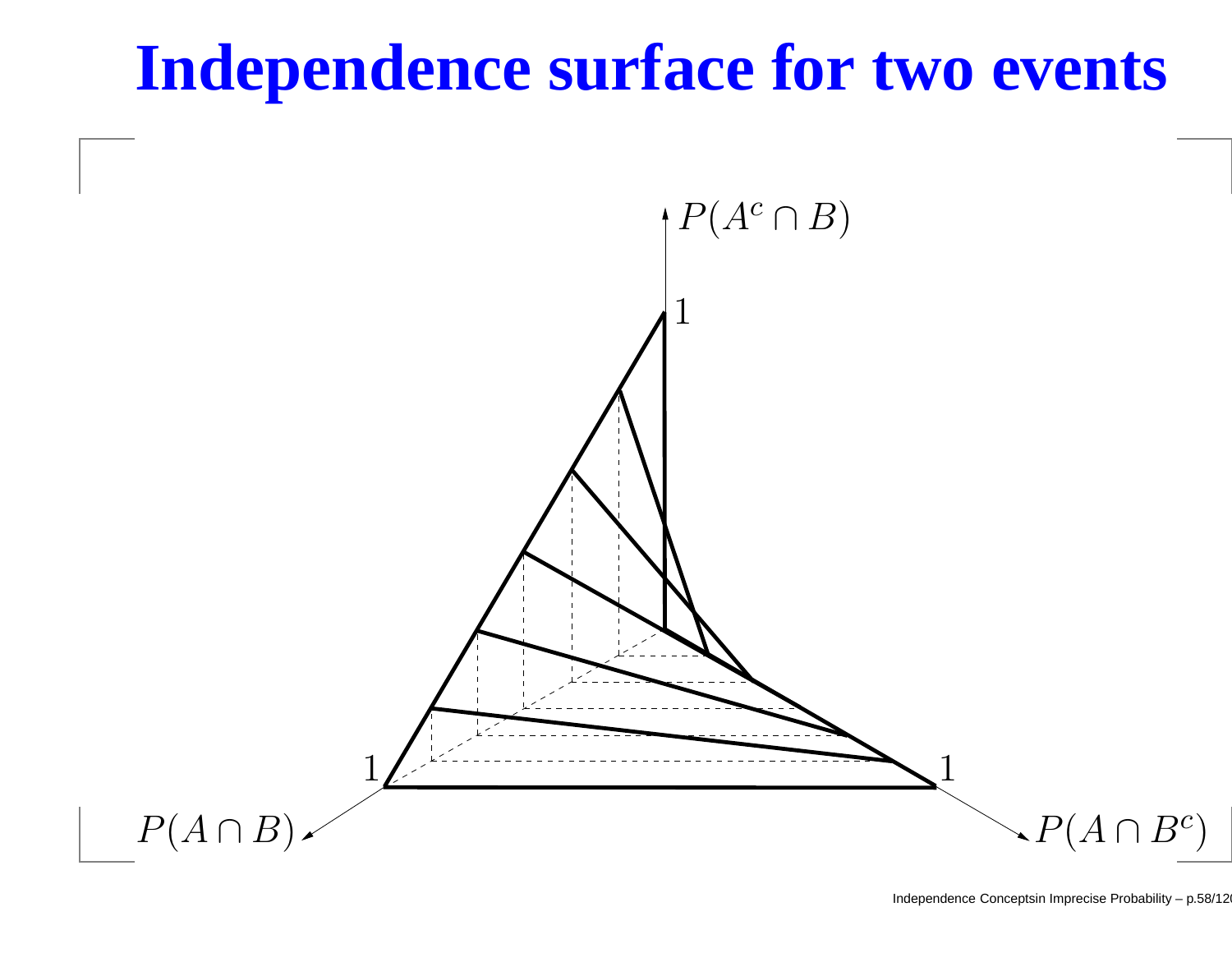## **Confirmational independence**

■ I. Levi, the pioneer on convex credal sets, detected this problem with strict independence.

His proposal:  $Y$  is *confirmationally irrelevant* to  $X$  if

 $K(X|Y\in B)=K(X)$  for nonempty  $\{Y\in B\},$ 

**•** His position: use strict independence if needed, but take convex hull (does not affect partial preferences...).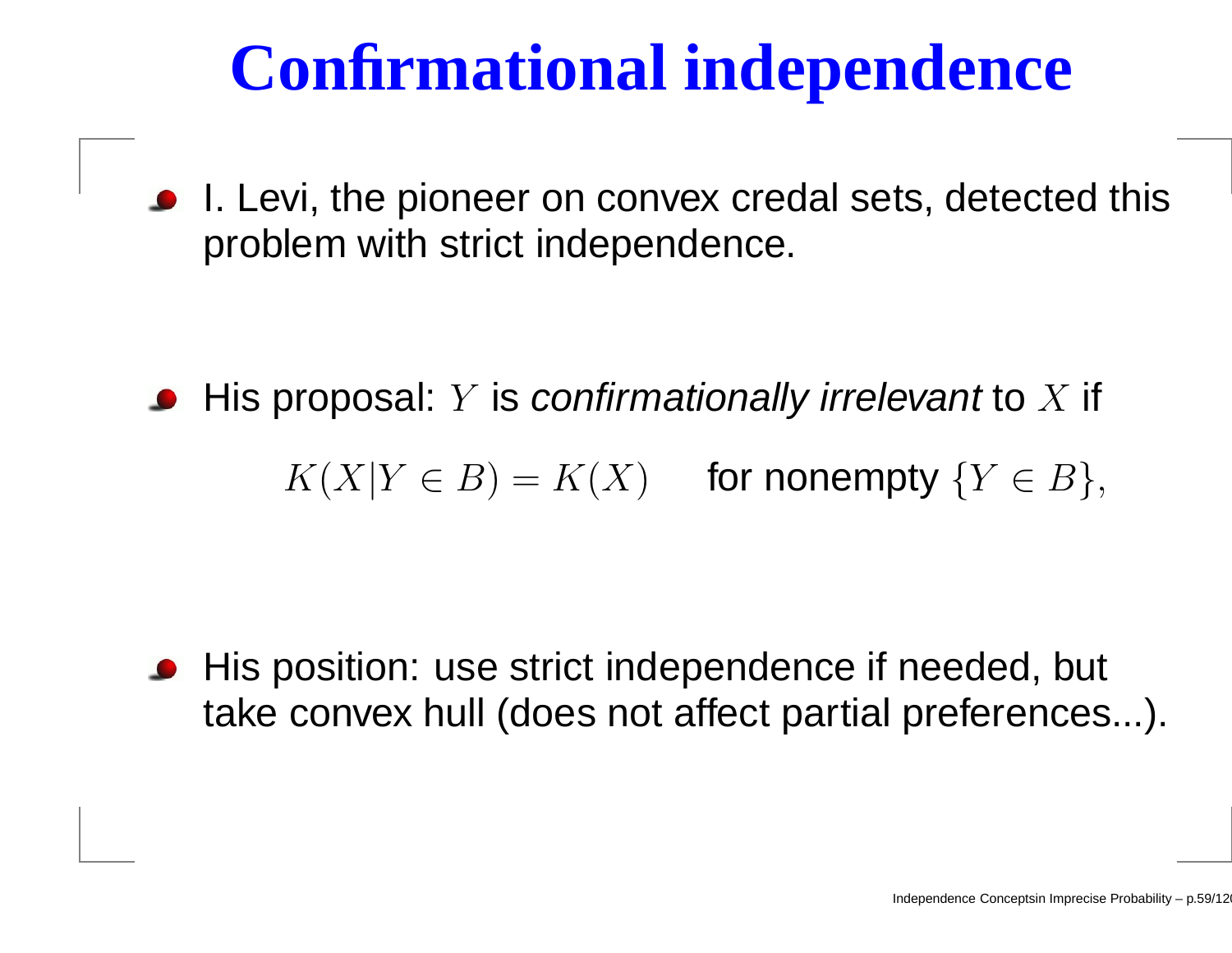# **Strong independence**

X and Y are strongly independent when  $K(X, Y)$  is the  $\mathcal{S}(X, Y)$  is the convex hull of <sup>a</sup> set of distributions satisfying strict independence.

Equivalently (for closed credal sets):  $X$  and  $Y$  are strongly independent iff for any bounded<br>function  $f(X|Y)$ function  $f(X, Y)$ ,

> $\underline{E}[f(X,Y)] = \min(E_P)$  $P[F(X, Y)] : P = P_X P_Y$ .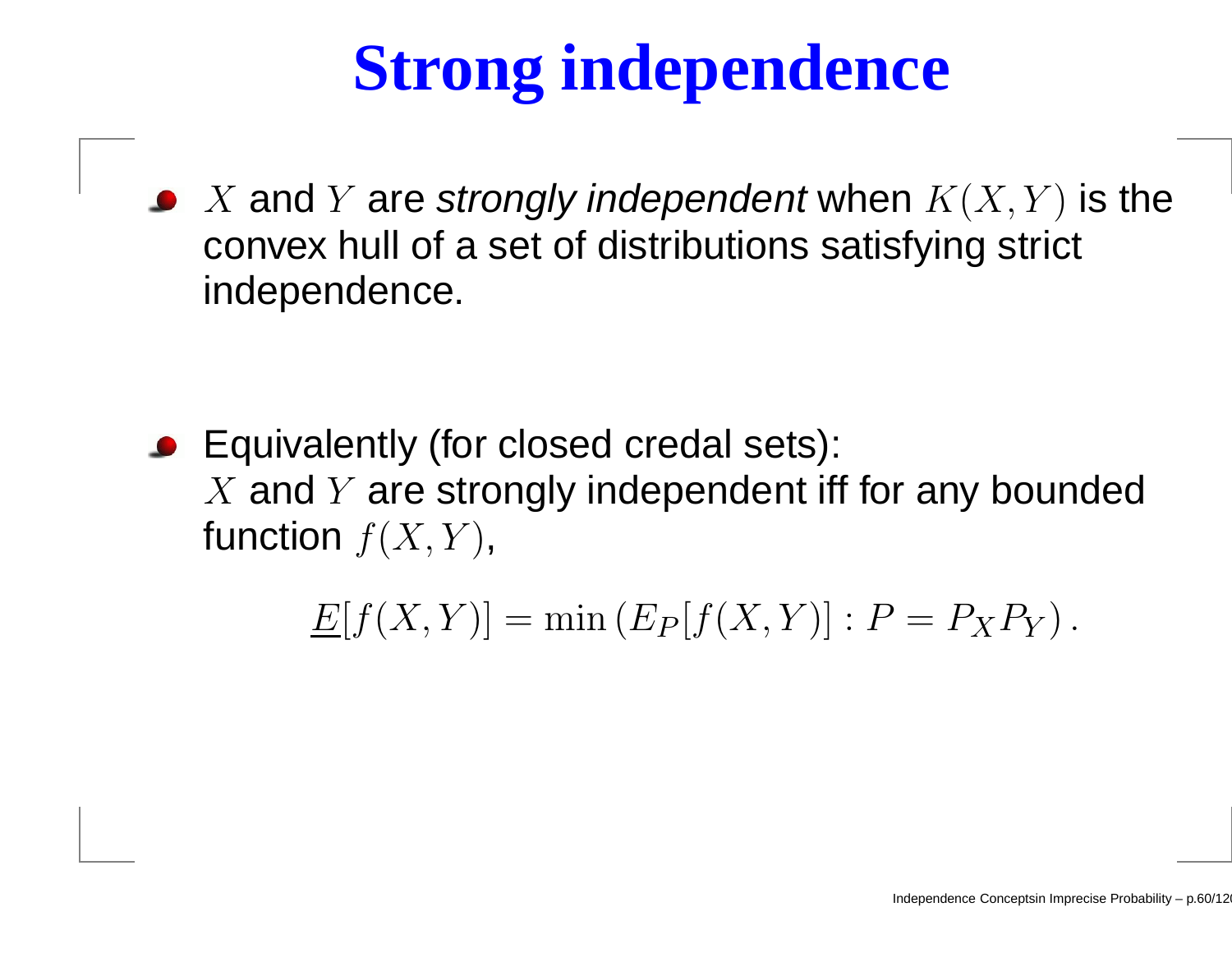# **Type-1/2 products and others**

Walley and Fine (1982) called this expression an*independent product* when restricted to indicators:

> $\underline{E}[A(X,Y)] = \min(E_P)$  $P[P(A(X, Y)] : P = P_X P_Y).$

- **•** This is Weichselberger's definition of *mutual* independence.
- In his book, Walley (1991) called the general expressiona type-1 product.
- ...and *type-2 products* refer to the case of identical marginals.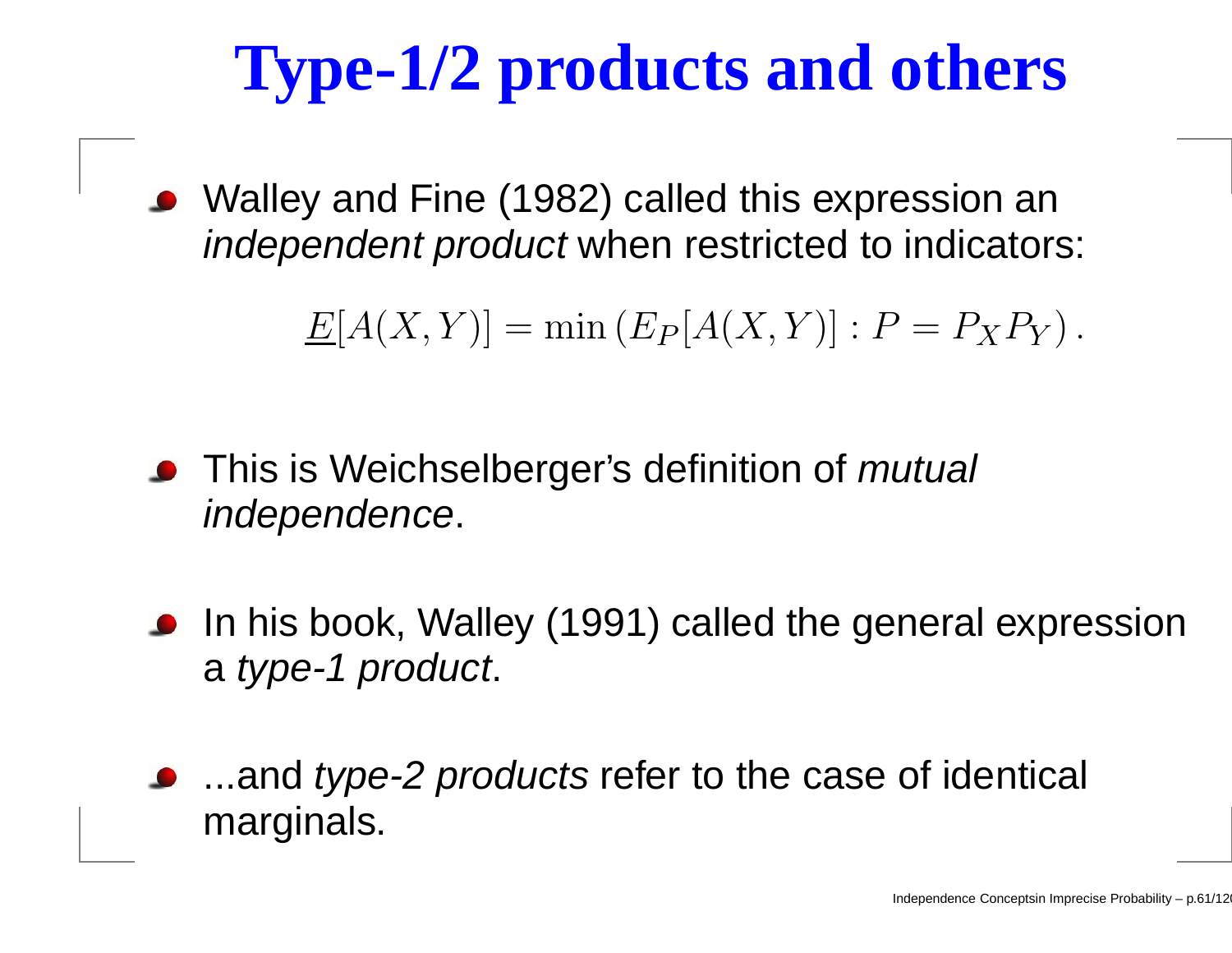## **Epistemic irrelevance**

Walley also proposes <sup>a</sup> different concept: Y is epistemically irrelevant to  $X$  if for any bounded function<br>  $f(X),$ 

 $\underline{E}[f(X)|Y\in B]=\underline{E}[f(X)]$  for nonempty  $\{Y\in B\}.$ 

- Definition is what Smith refers to as independence in his pioneering work on medial odds.
- If credal sets are closed and convex, then epistemic irrelevance is identical to Levi's confirmational irrelevance.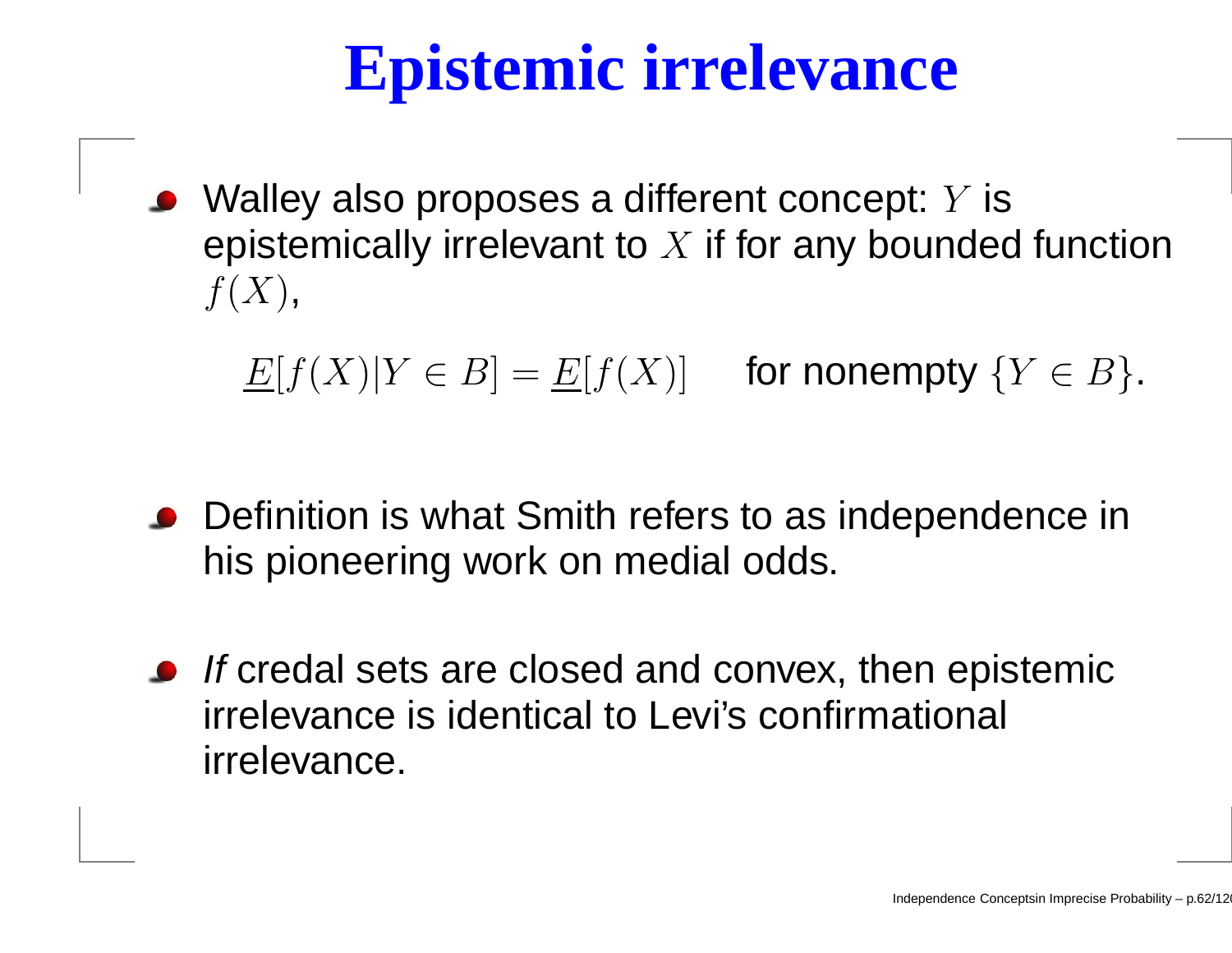#### **Exercise**

- **Consider a finite possibility space.**
- Suppose  $K(Y)$  is a singleton.
- Suppose  $P(X)$ ,  $K(X|Y \in B)$  are "almost" vacuous in that  $P(X \in A| \cdot) > 0$  is the only constraint.
- Show that  $Y$  is epistemically irrelevant to  $X$ , but  $X$  is not<br>enistemically irrelevant to  $Y$ epistemically irrelevant to  $Y.$
- **This is an extreme case of** *dilation***!**
- Construct an example that is not so extreme but that stills fails symmetry.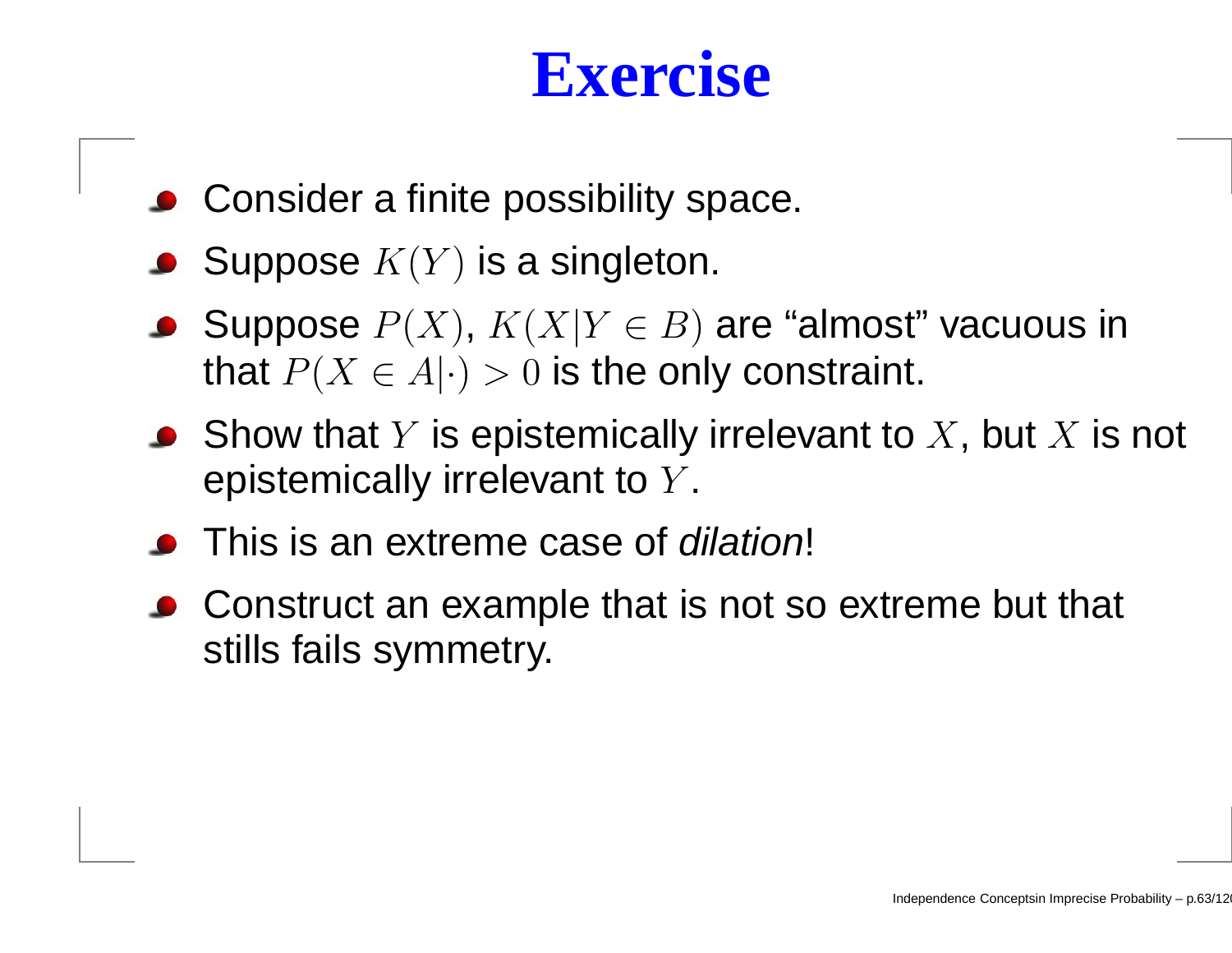## **Epistemic independence**

- Walley's clever idea: "symmetrize" irrelevance (this isactually <sup>a</sup> strategy by Keynes).
- $X$  and  $Y$  are epistemically independent if  $Y$  is<br>enistemically irrelevent to  $X$  and  $Y$  is enistem epistemically irrelevant to  $X$  and  $X$  is epistemically<br>irrelevent to  $Y$ irrelevant to  $Y$  $\overline{\phantom{a}}$ .
- Quite an intuitive concept that "generates convexity"automatically.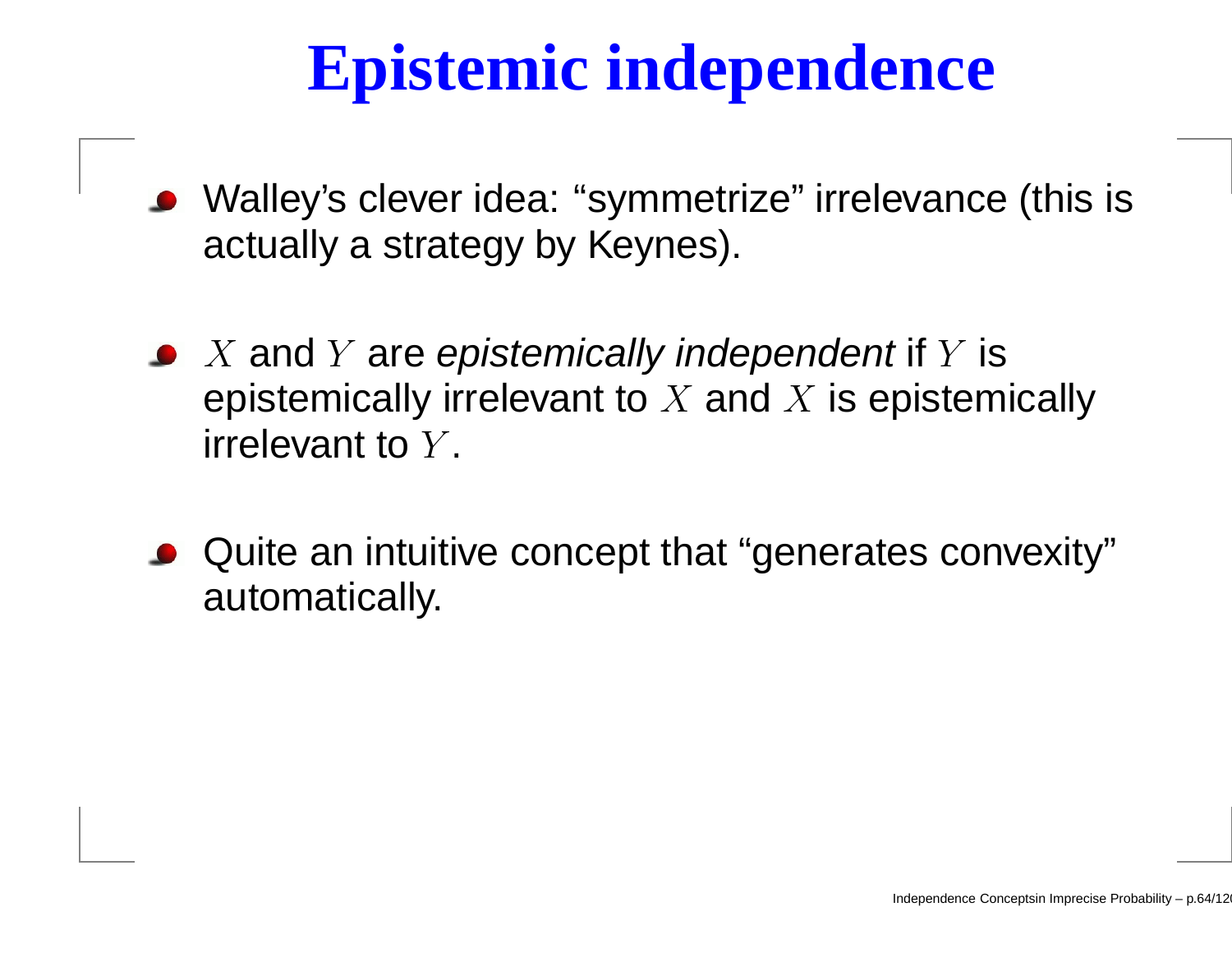#### **Kuznetsov: some interval arithmetic**

- Kuznetsov (1991) proposed yet another concept.
- Actually, he uses strong independence, but proposes a new concept as <sup>a</sup> secondary idea.
- **•** His concept is based on interval arithmetic.
- Denote by  $EI[X]$  the interval  $\overline{\phantom{a}}$  $\underline{E}[X] \, , E[X] \vert$  .
- Overload the symbol  $\times$  to understand  $a \times b$  as the product of two intervals product of two intervals when  $a$  and  $b$  are intervals:

$$
a = [\underline{a}, \overline{a}], b = [\underline{b}, \overline{b}] \Rightarrow a \times b = [\underline{ab}, \underline{a}\overline{b}, \overline{a}\underline{b}, \overline{a}\overline{b}].
$$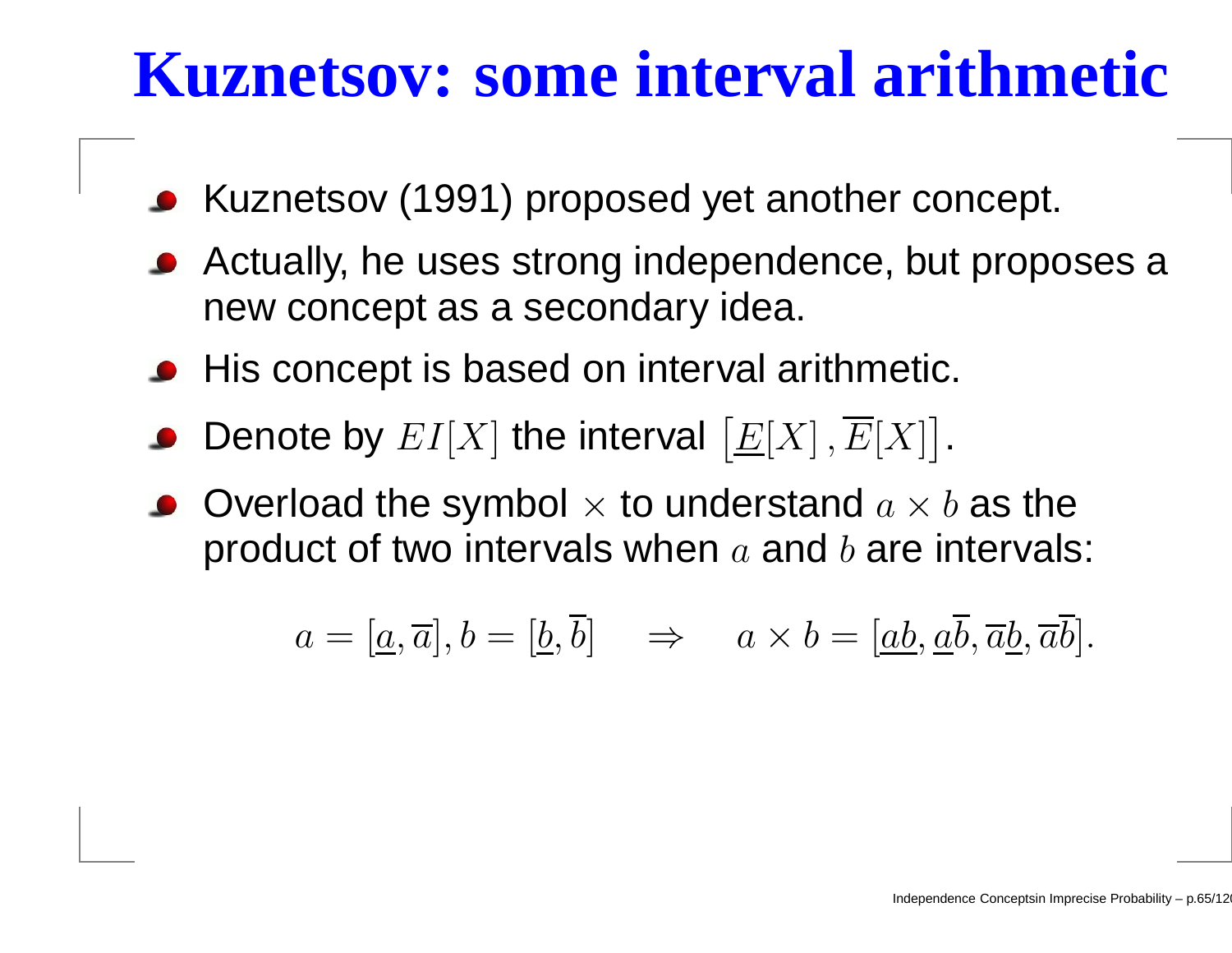#### **Kuznetsov independence**

 $X$  and  $Y$  are Kuznetsov independent if, for any bounded<br>functions  $f(Y)$  and  $g(Y)$ functions  $f(X)$  and  $g(Y)$ ,

 $EI[f(X)g(Y)] = EI[f(X)] \times EI[g(Y)].$ 

Equivalent formulation is: for any bounded functions $f(X)$  and  $g(Y)$ ,

$$
\underline{E}[f(X)g(Y)] = \inf (E_{P_X \times P_Y}[f(X)g(Y)] : P_X \in K(X), P_Y \in K(Y)).
$$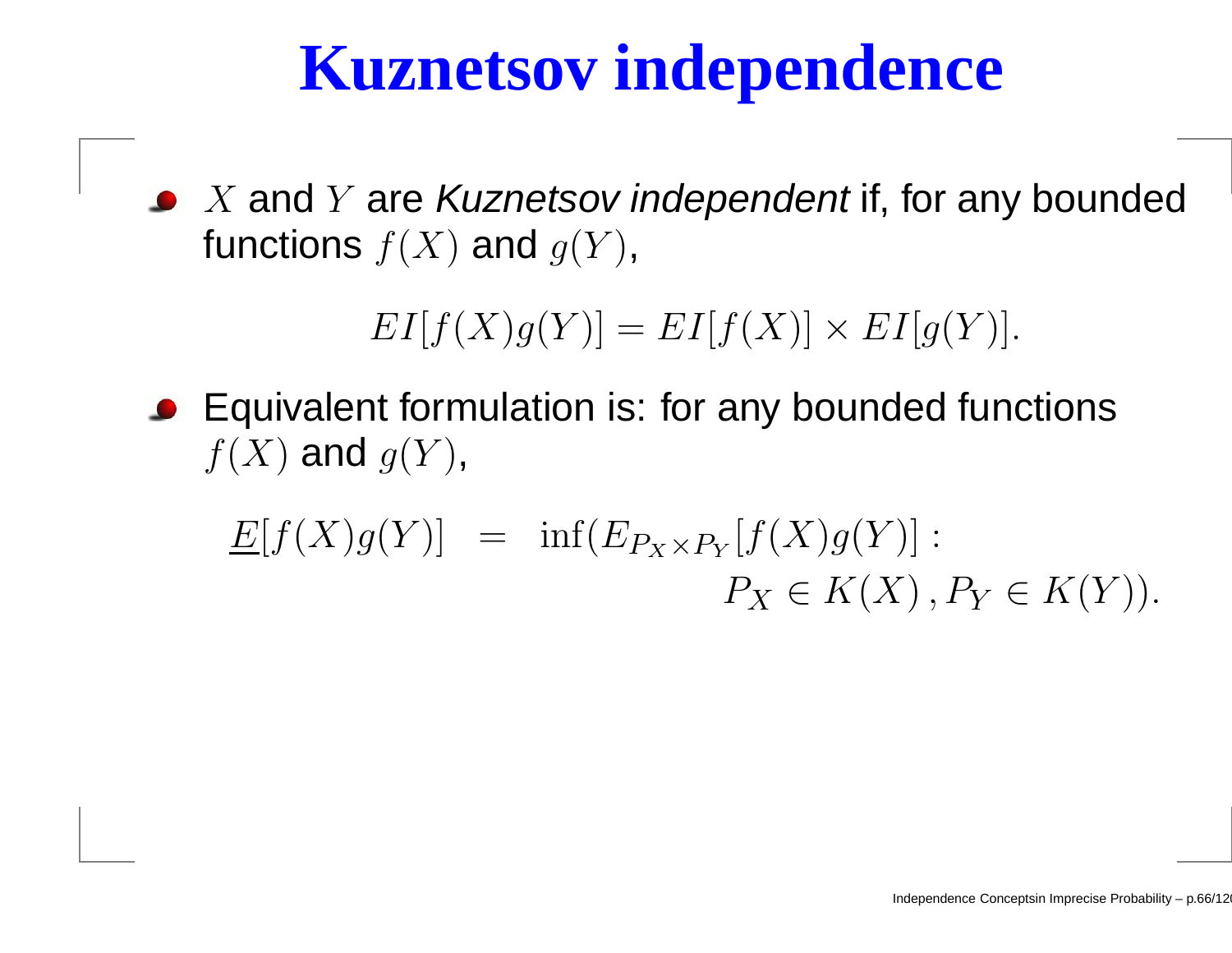#### **Exercise**

Prove:

- Kuznetsov independence implies epistemicindependence.
- **Epistemic independence does not imply Kuznetsov** independence.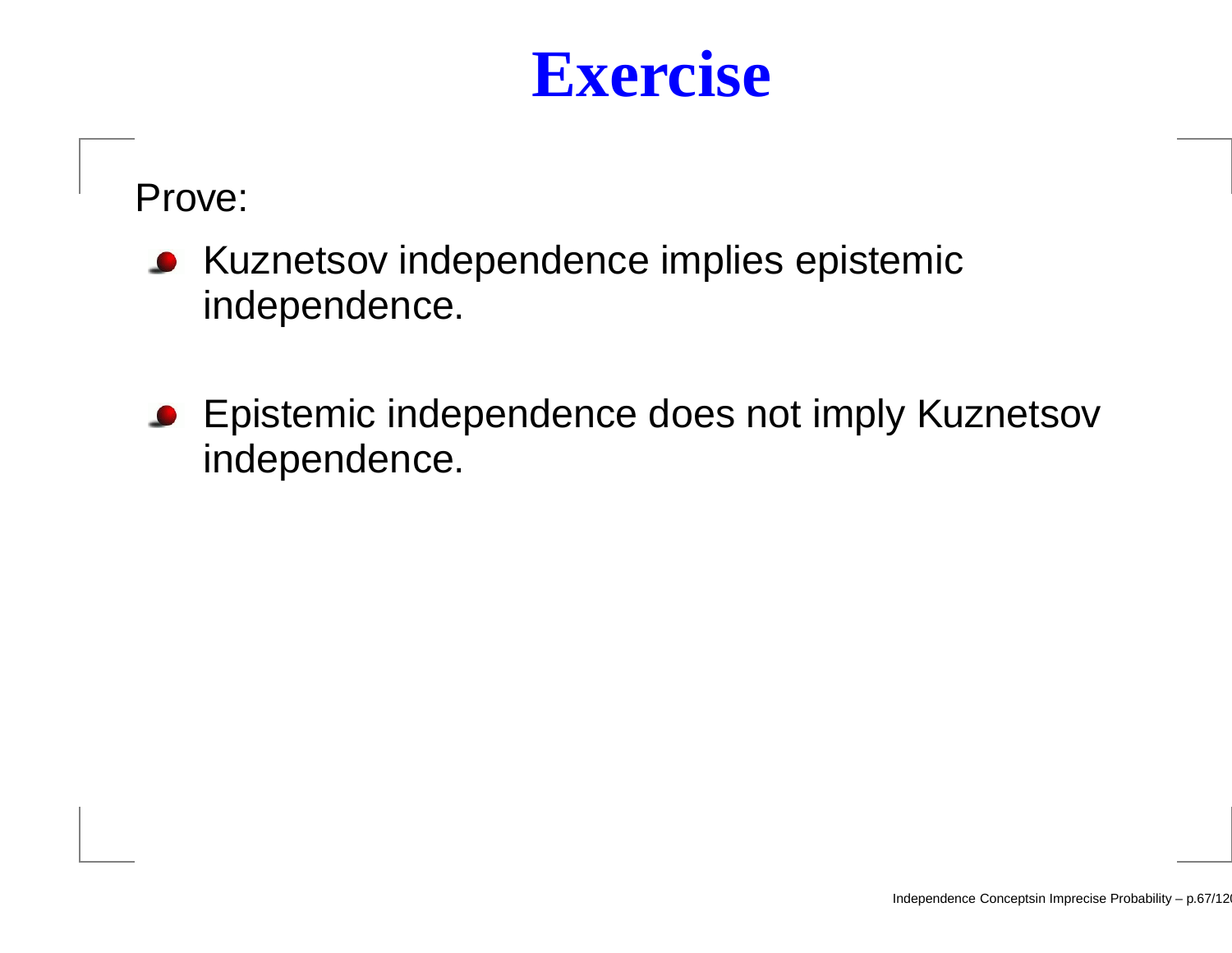# $\textbf{Strong} \neq \textbf{Epistemic}$

- Two binary variables  $X$  and  $Y$ .
- $P(X = 0) \in [2/5, 1/2]$  and  $P(Y = 0) \in [2/5, 1/2]$ .
- Epistemic independence of  $X$  and  $Y\colon K(X,Y)$  is convex<br>bull of hull of

 $[1/4, 1/4, 1/4, 1/4], [4/25, 6/25, 6/25, 9/25],$  $[1/5, 1/5, 3/10, 3/10], [1/5, 3/10, 1/5, 3/10],$  $[2/9, 2/9, 2/9, 1/3], [2/11, 3/11, 3/11, 3/11], \$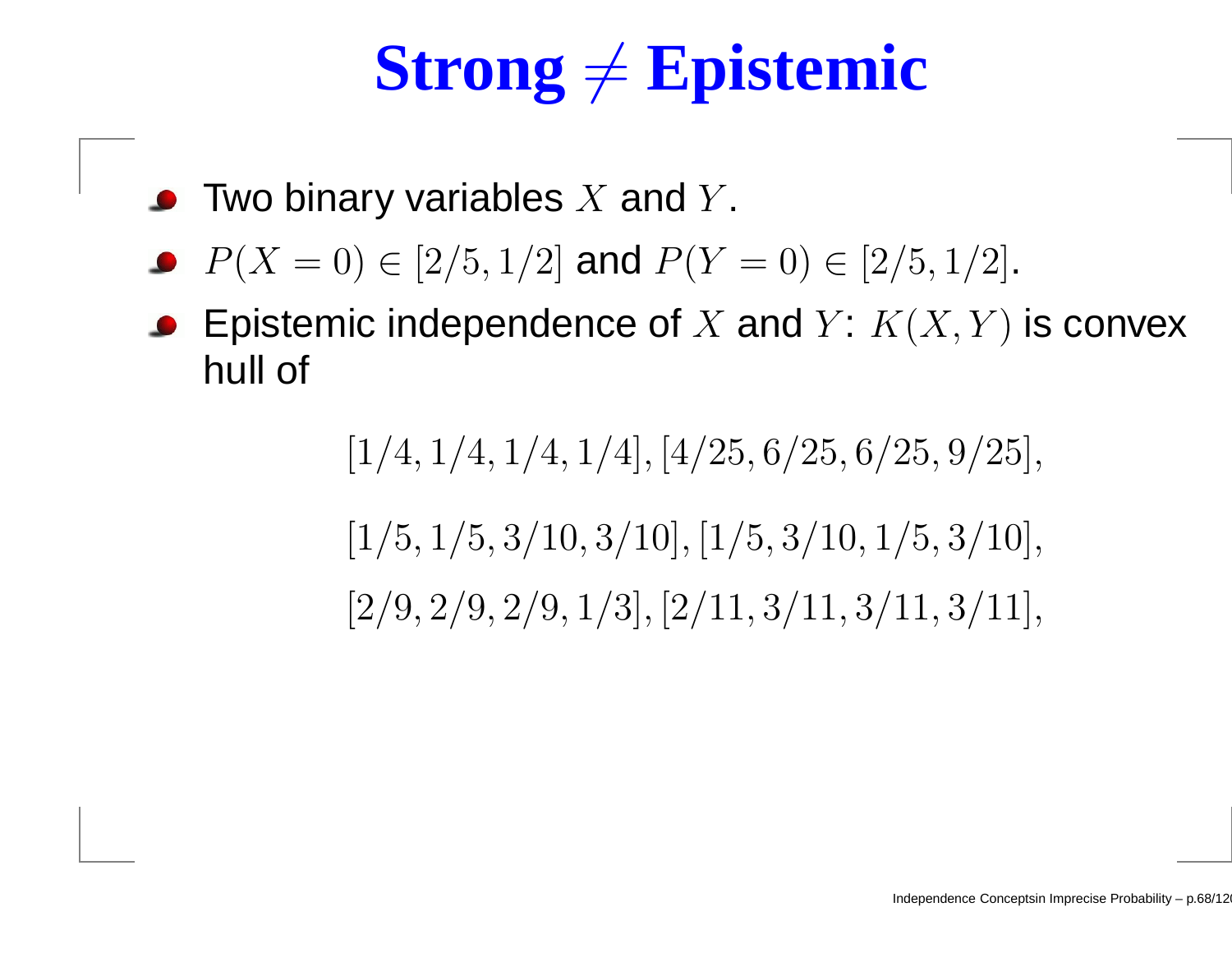

Write down the linear constraints that must be satisfied by $K(X,Y)$  in the previous example.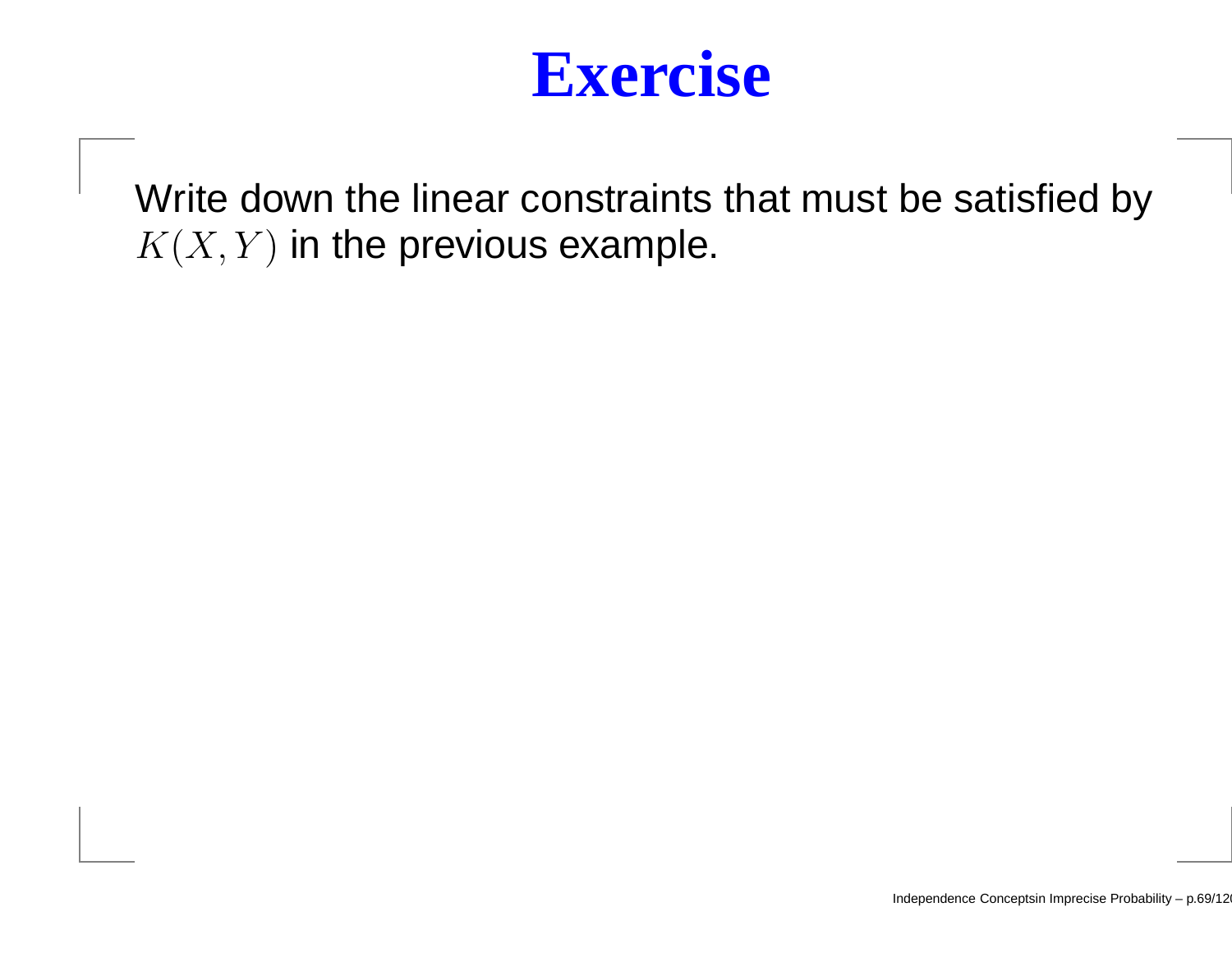# $\textbf{Strong} \neq \textbf{Kuznetsov}$

**It would be nice if Kuznetsov and strong independence** were equivalent.

• But they are not!

(Actually, they are equivalent if one of the variables isbinary.)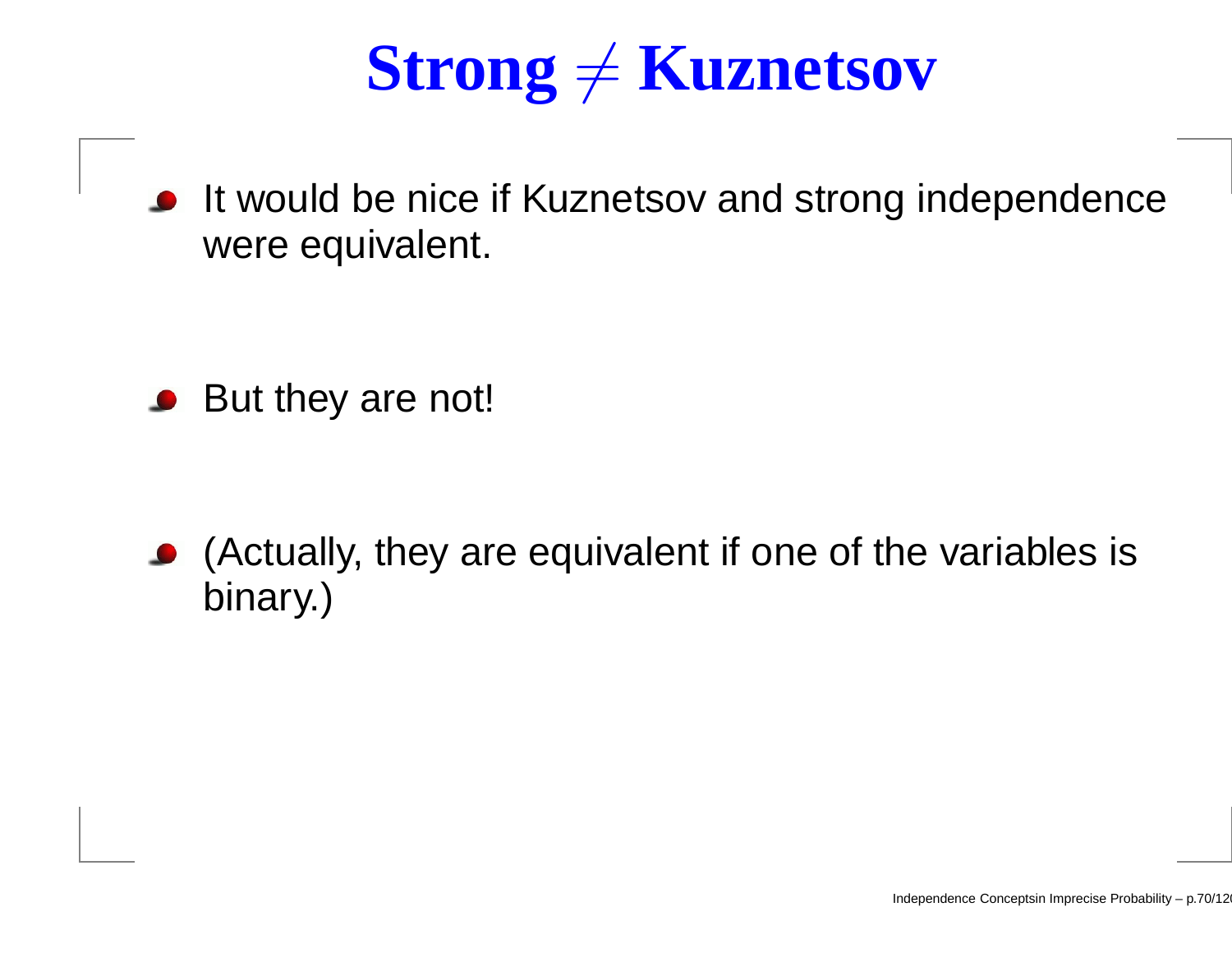# **Example**

Ternary variables  $X$  and  $Y$ , credal sets  $K(X)$  and  $K(Y)$ :



Largest set that satisfies strong independence (strong extension) has 16 vertices and <sup>24</sup> facets; for instance, <sup>a</sup>facet with normal

 $[-434, 301, 21, 2836, -1154, -1734, -1164, 96, 1116].$ 

- This facet cannot be written as  $f(X)g(Y) + \alpha$ .
- Intuitively, <sup>a</sup> Kuznetsov "extension" wraps the strongextension using only functions  $f(X)g(Y)$ .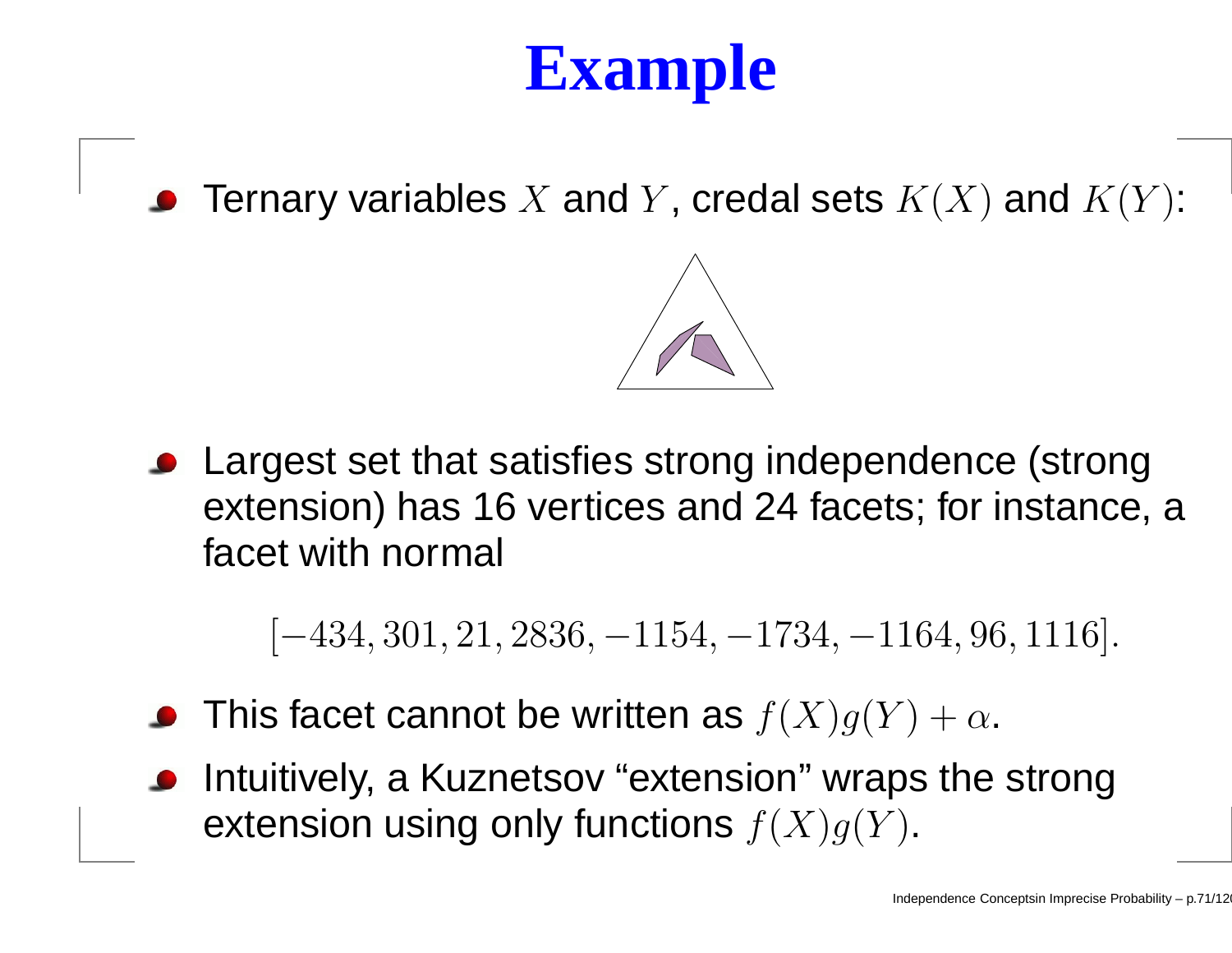### **A possible variant**

 $X$  and  $Y$  are "independent" if

$$
\underline{E}\big[f(X)|Y \in B'\big] = \underline{E}\big[f(X)|Y = B''\big]
$$

for any bounded function  $f(X)$  and any nonempt  $\{Y \in B'\}, \, \{Y \in B''\}.$ 

- This is *not* epistemic irrelevance!
- **It is quite weak. For instance we can have vacuous** credal sets  $K(X|Y=y)$  for every  $y$  . It seems biza ⊂ io say that  $Y$  is then irrelevant to  $X.$  $=y)$  for every  $y$  . It seems bizarre to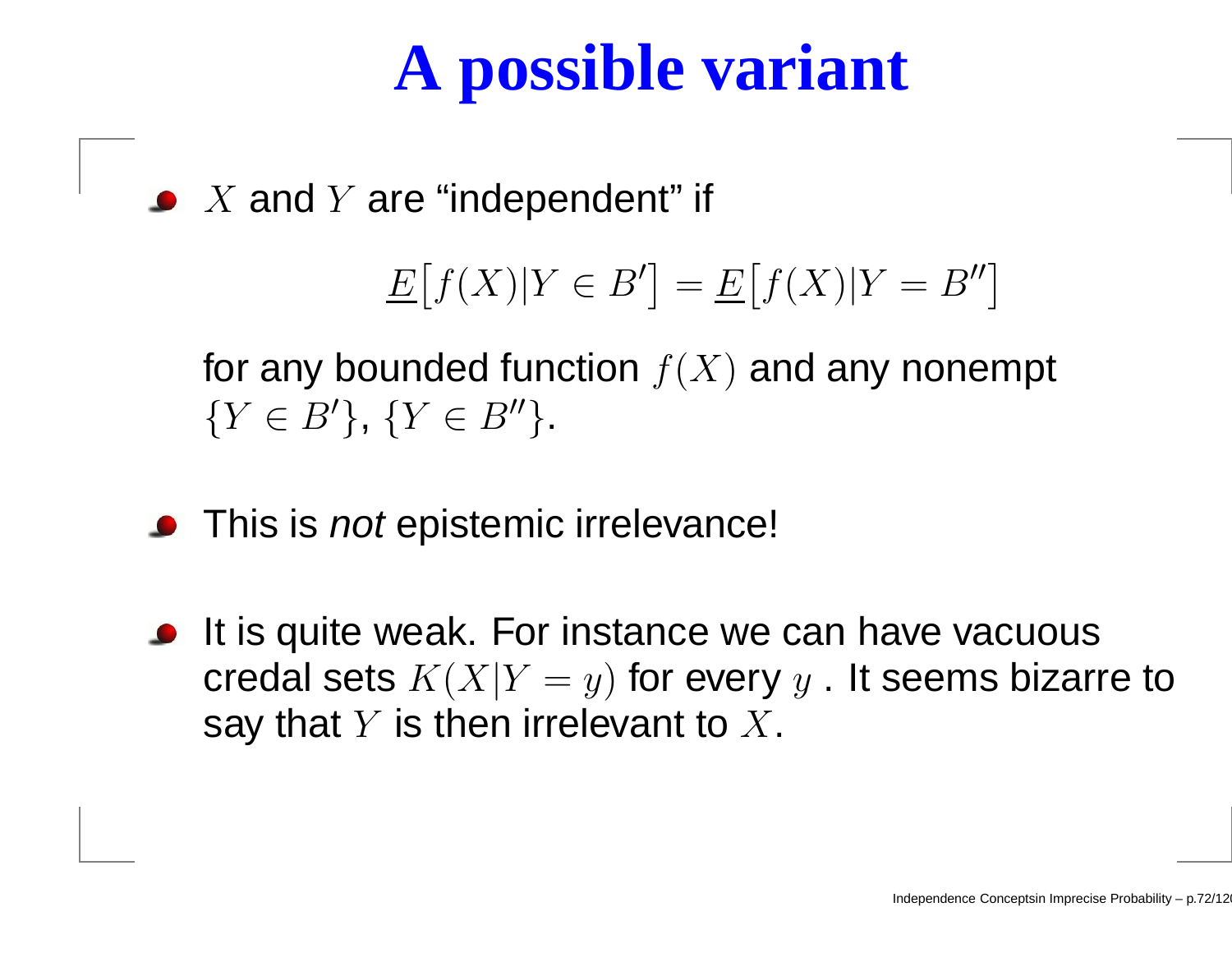# **Some history**

- Several variants between 1990/2000... inspired by intense activity in Dempster-Shafer and possibilitytheory.
- **For each possible definition of conditioning or**  product-measure, <sup>a</sup> concept of independence...
	- Quick example: Dempster conditioning defines

$$
\overline{P}(X|_D Y) = \overline{P}(X,Y)/\overline{P}(Y)
$$

then we can impose

$$
\overline{P}(X|_D Y) = \overline{P}(X,Y)/\overline{P}(Y) = \overline{P}(X).
$$

Related (mathematically at least) to Shafer's concept of cognitive independence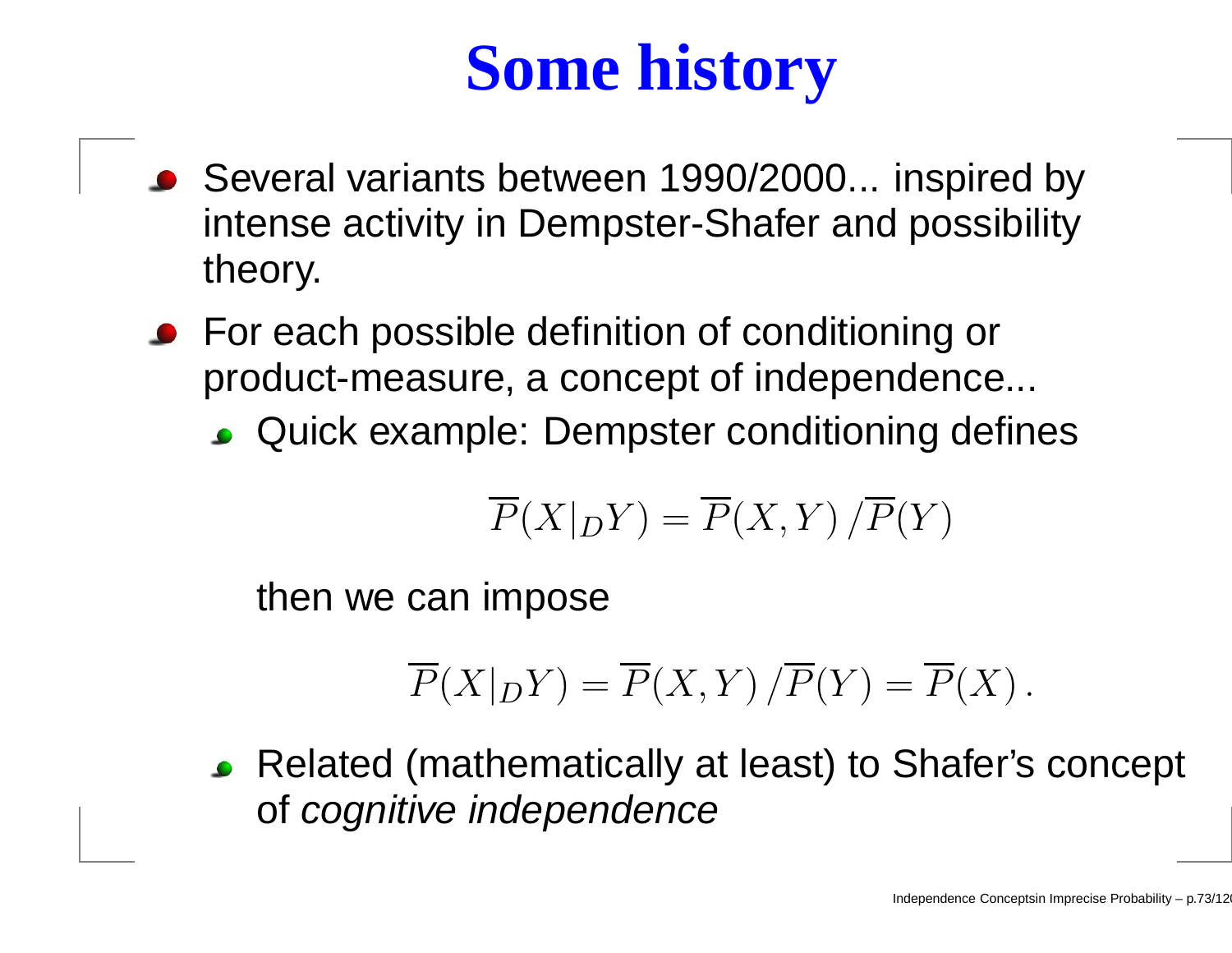## **de Campos and Moral, 1995**

- **•** Attempt to organize the field.
- Their *type-2* independence is strong independence
- Their *type-3* independence obtains when  $K(X,Y)$  is the convex hull of *all* product distributions  $P_XP_Y$ , where  $P_X\in K(X)$  and  $P_Y\in K(Y).$ 
	- That is, type-3 independence is simply strong extension.
- Their *type-5* independence is a variant on confirmational irrelevance.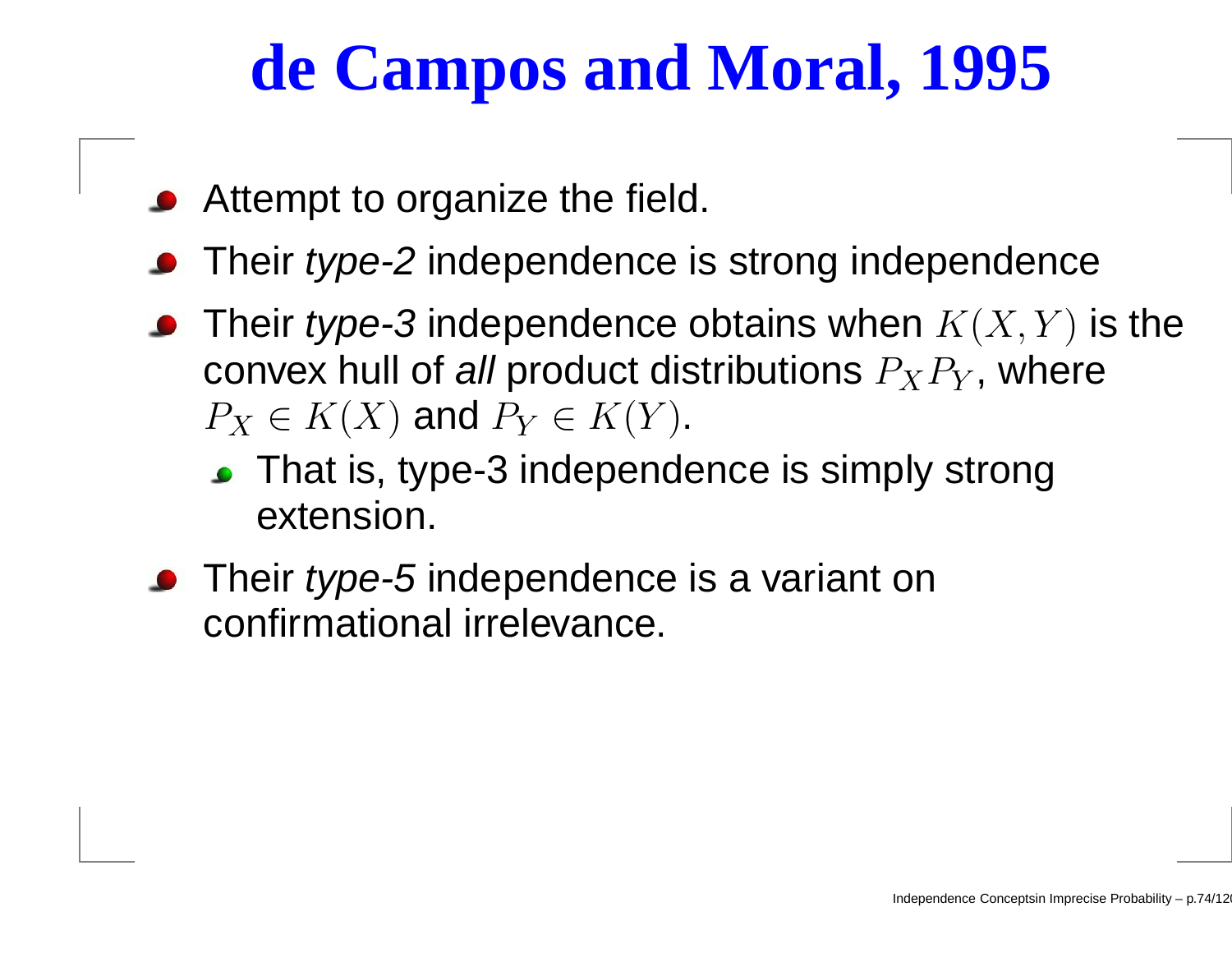# **Type-5 independence**

 $Y$  is *type-5* irrelevant to  $X$  if

 $R(X|Y \in B) = K(X)$  whenever  $P(Y \in B) > 0$ ,

where  $R(X|Y\in B)$  denotes the set

 $\{P(\cdot|Y \in B) : P \in K(X, Y) ; P(Y \in B) > 0\}.$ 

- Then take *type-5 independence* to be the "symmetrized" concept.
- The set  $R$  is often used to defined conditioning (related  $\mathbf t$ to what Walley calls *regular extension*).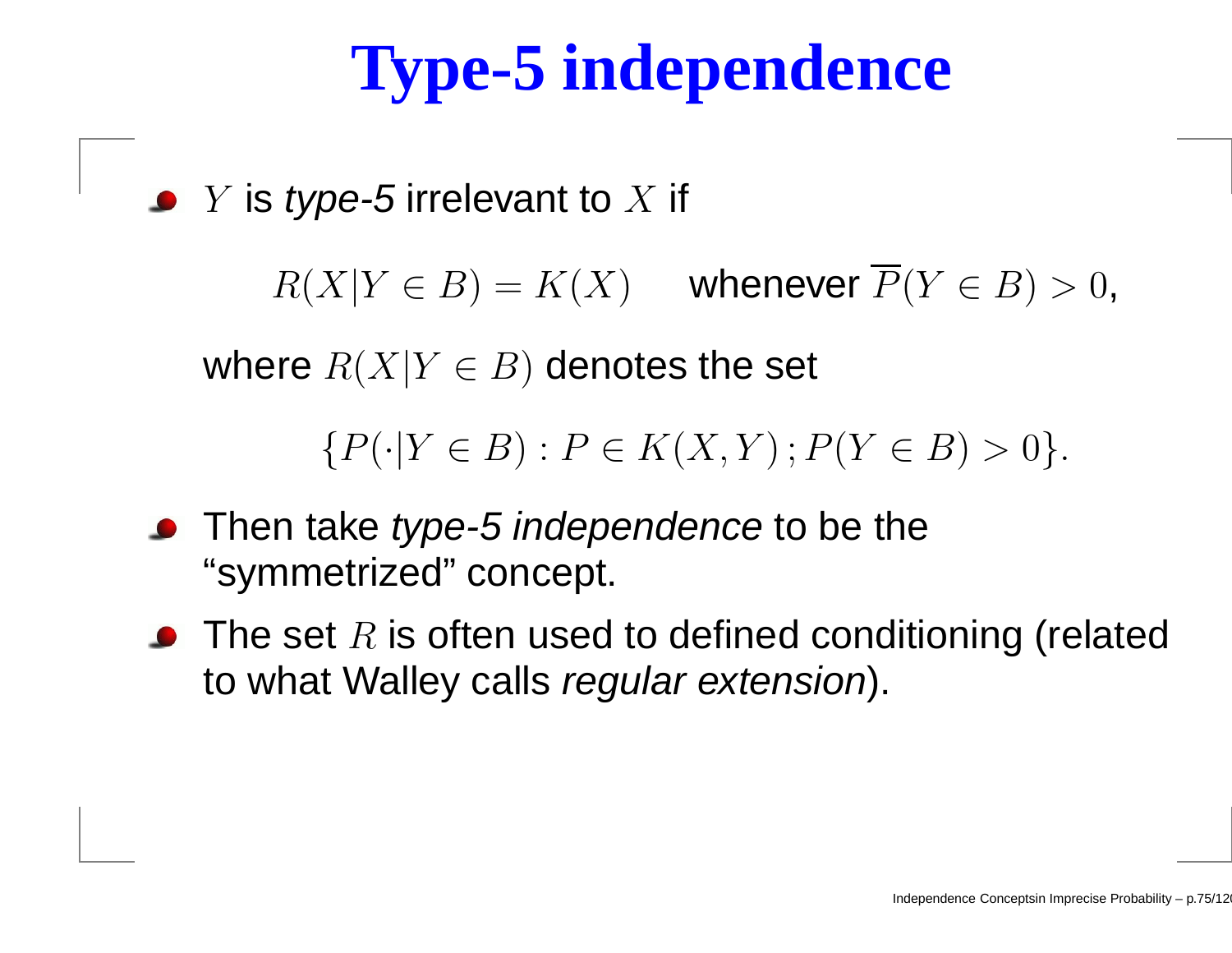#### **Exercise**

Due to de Campos and Moral (1995).

- $X$  and  $Y$  are binary.
- $K(X,Y)$  is the convex hull of two distributions  $P_1$  and  $P_2$ such that  $P_1(X = 0, Y = 0) = P_2(X = 1, Y = 1) = 1$ .

Show:

- $X$  and  $Y$  are strongly independent.
- Neither  $Y$  is type-5 irrelevant to  $X,$  nor  $X$  is type-5  $\mathop{\sf irrel}\nolimits_\mathbf{C}$ irrelevant to  $Y$ .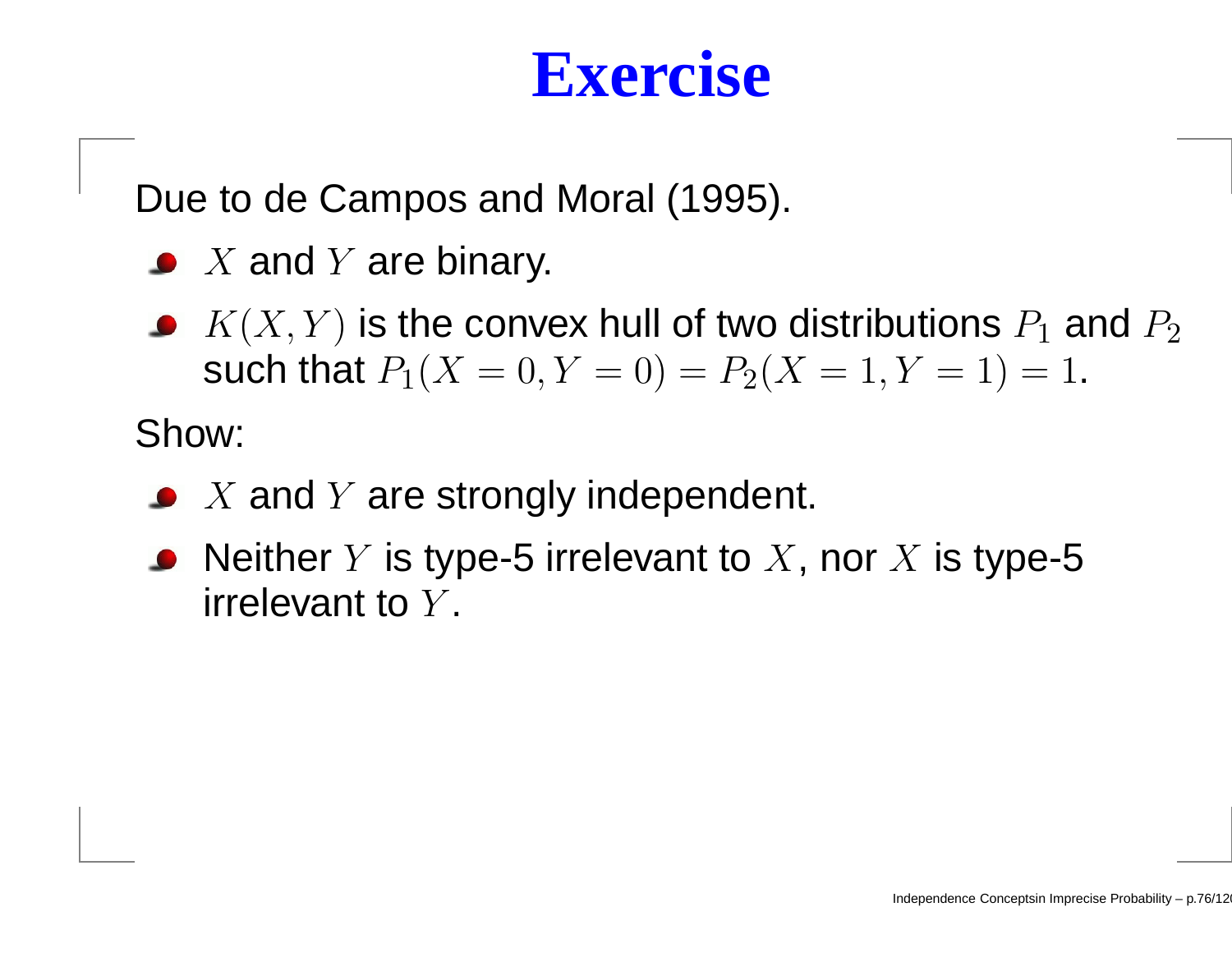## **Couso et al, 1999**

- **In 1999 Couso et al presented an influential review.** 
	- Their *independence in the selection* is strong independence.
	- Their *strong independence* is strong extension.
	- Their *repetition independence* refers to Walley's type-2 product.

They also discuss *non-interactivity* and *random set* independence (called belief function product by Walley and Fine, 1982).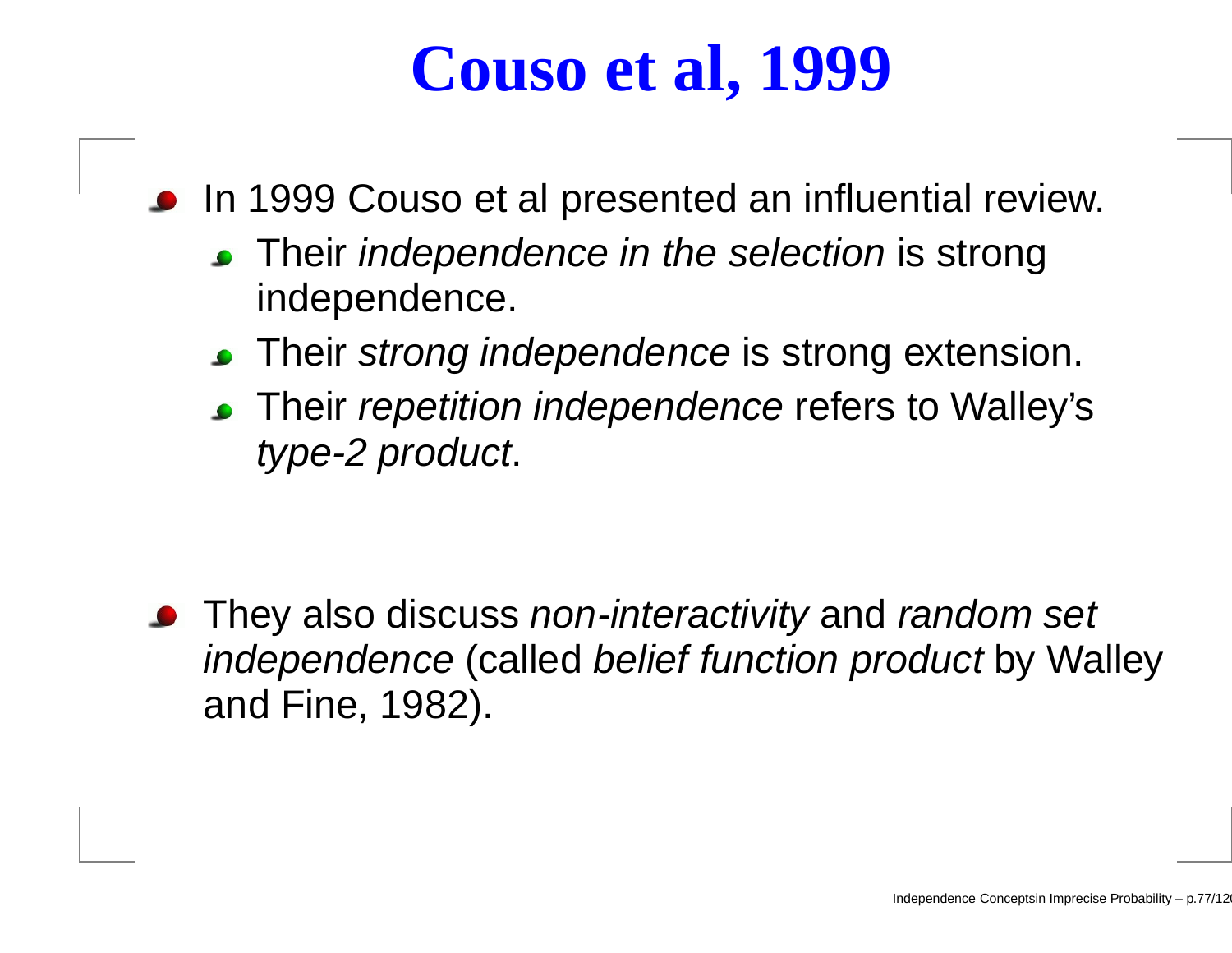#### **The zoo, so far**

- **Strict independence.**
- Confirmational, epistemic irrelevance/independence.
- **Strong independence.**
- **Kuznetsov independence.**
- **•** Type-5 independence.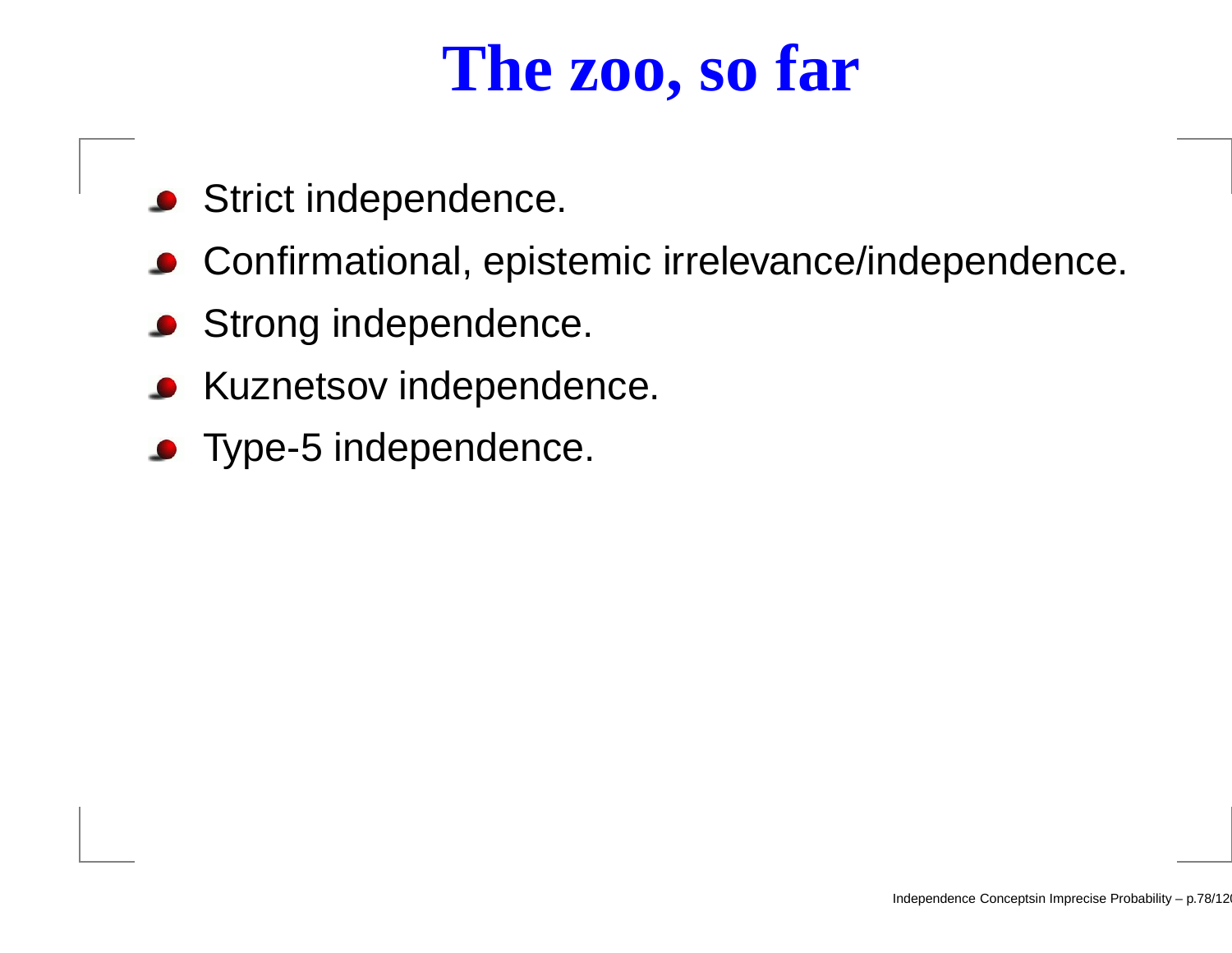### **The zoo, so far**

- **Strict independence.**
- Confirmational, epistemic irrelevance/independence.
- **Strong independence.**
- **Kuznetsov independence.**
- **•** Type-5 independence.

Consider:

- Epistemic independence is most intuitive (underconvexity).
- **Strict independence is closer to stochastic** independence (without convexity).
- How to justify strong independence?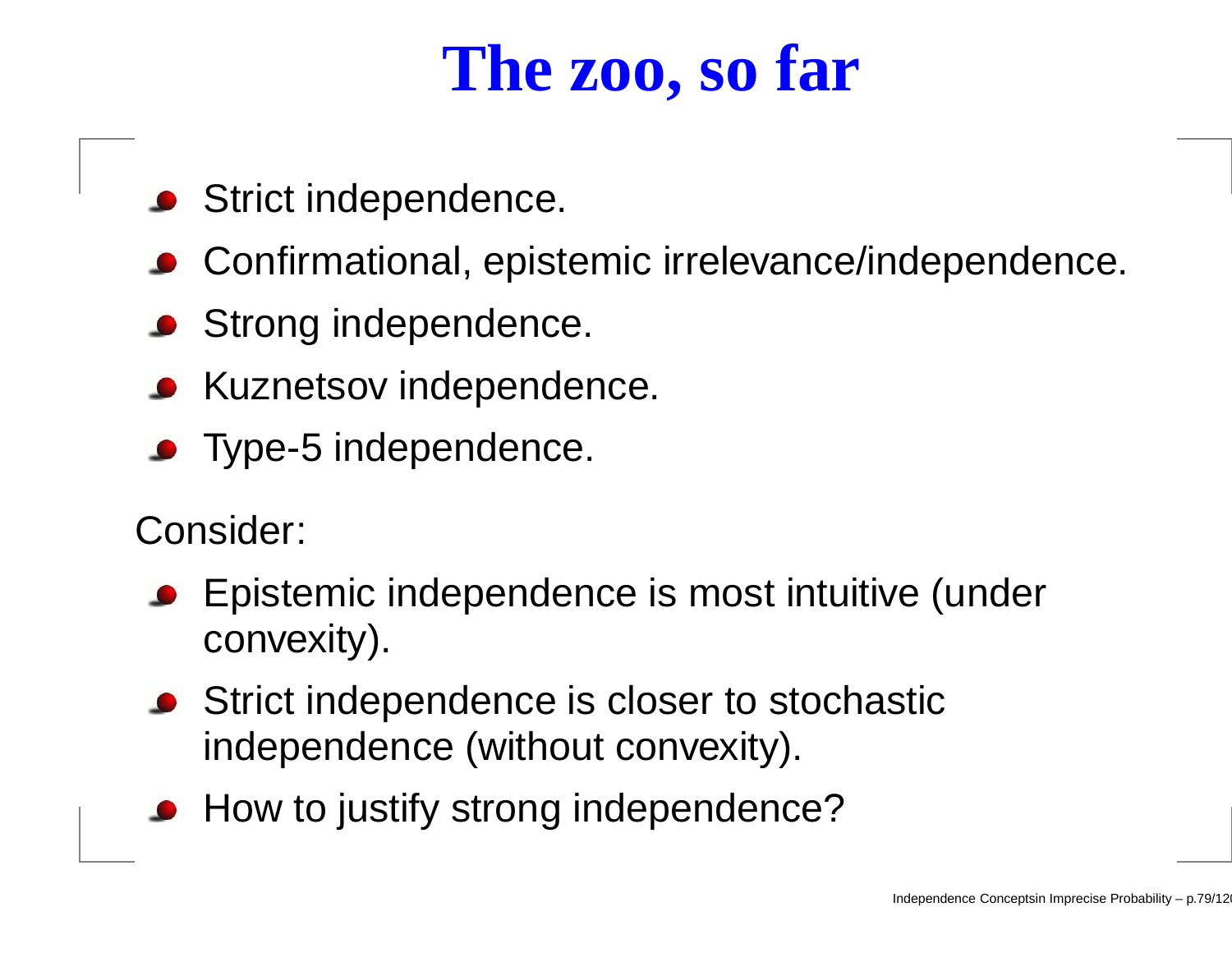## **Conditional independence**

- Any concept of independence can be modified toexpress conditional independence.
- For example, *conditional* epistemic irrelevance of  $Y$  to  $X$  given  $Z$ :

 $E[f(X)|Y \in B, Z =$  $[z] = \underline{E}[f(X)|Z]$ = $z\big]$ 

for all bounded functions  $f(X)$  and all nonempty  $\{Z=z\}$  .

- Likewise for conditional Kuznetsov/strict/strongindependence of  $X$  and  $Y$  given  $Z$ .
- Aside: Moral and Cano (2002) consider three relatedforms of conditional strict independence (closer toextensions...).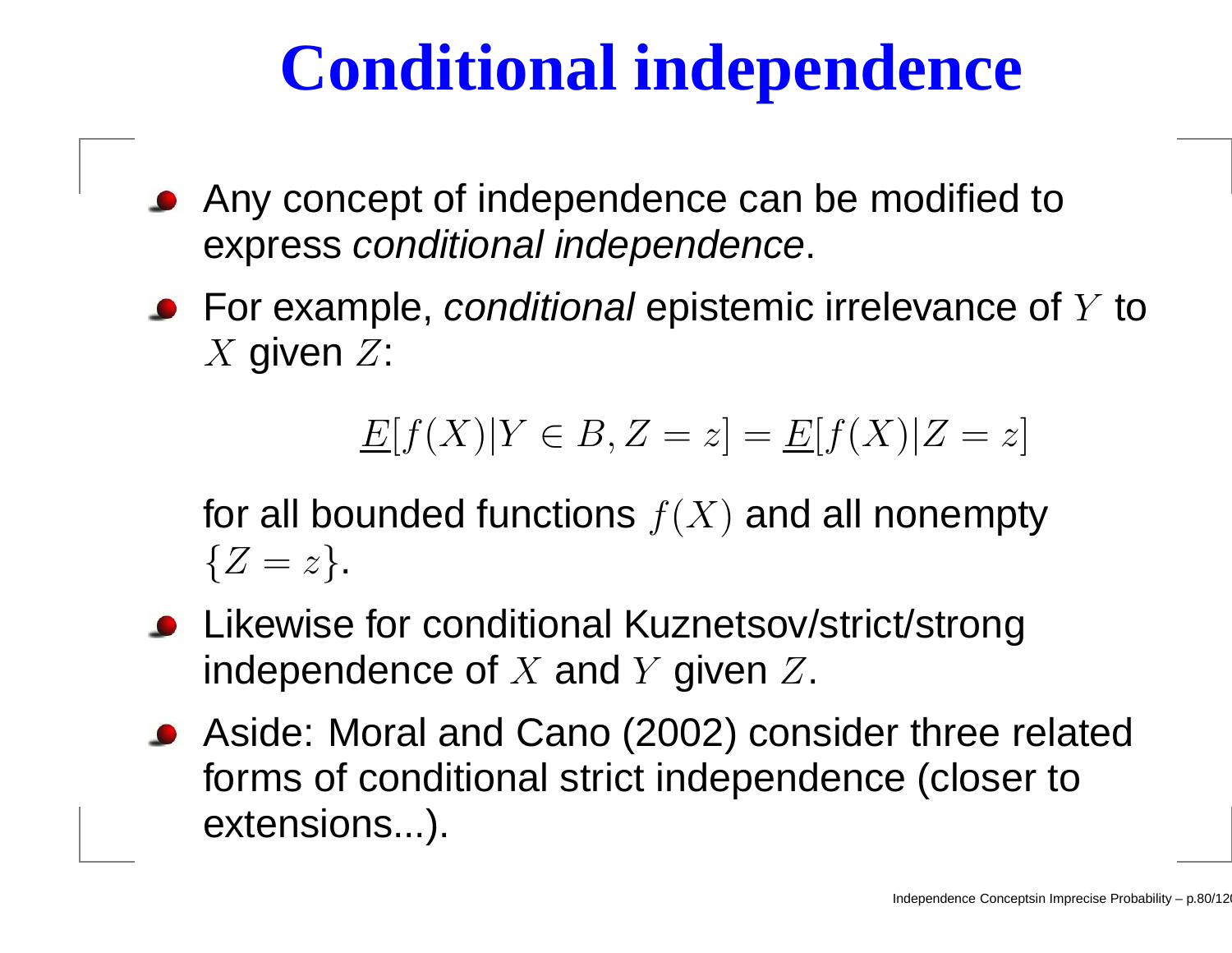# **Overview**

- 1. Some basic (mostly known) definitions: credal sets, lower expectations and probabilities, decision making, and the like.
- 2. Structural assessments: vacuity, uniformity, exchangeability.
- 3. A brief review of stochastic (conditional) independence.
- 4. Confirmational/strict/strong/epistemic/Kuznetsov/othersindependence.
- 5. **Comparison.**
- 6. A look into the messy world of zero probabilities.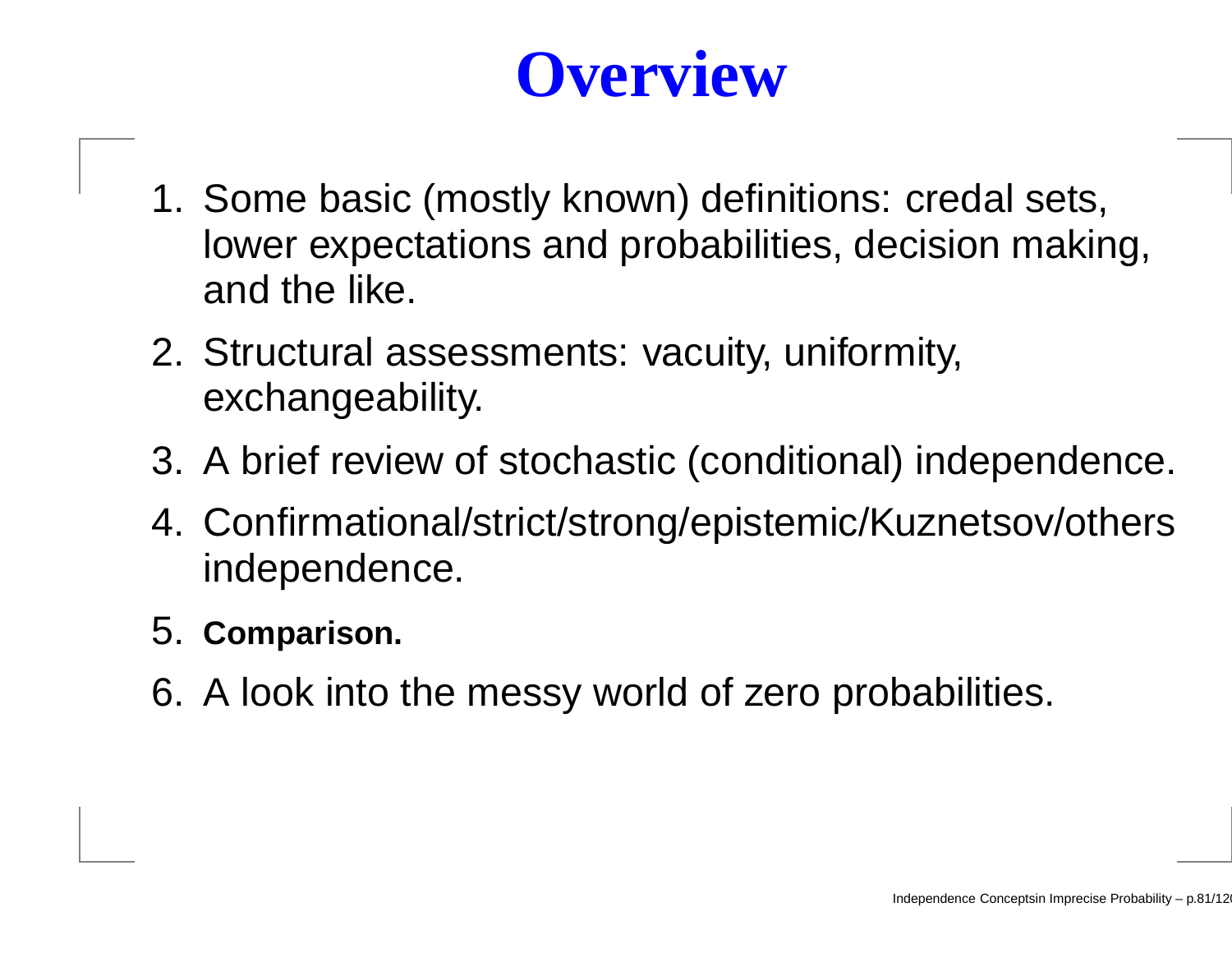# **Comparing concepts**

There are perhaps too many concepts around.

- **Idea: verify which concepts satisfy laws of large** numbers.
	- Not really discriminating: all satisfy forms of laws of large numbers (recent results by de Cooman andMiranda).
- **Other idea: check graphoid properties.**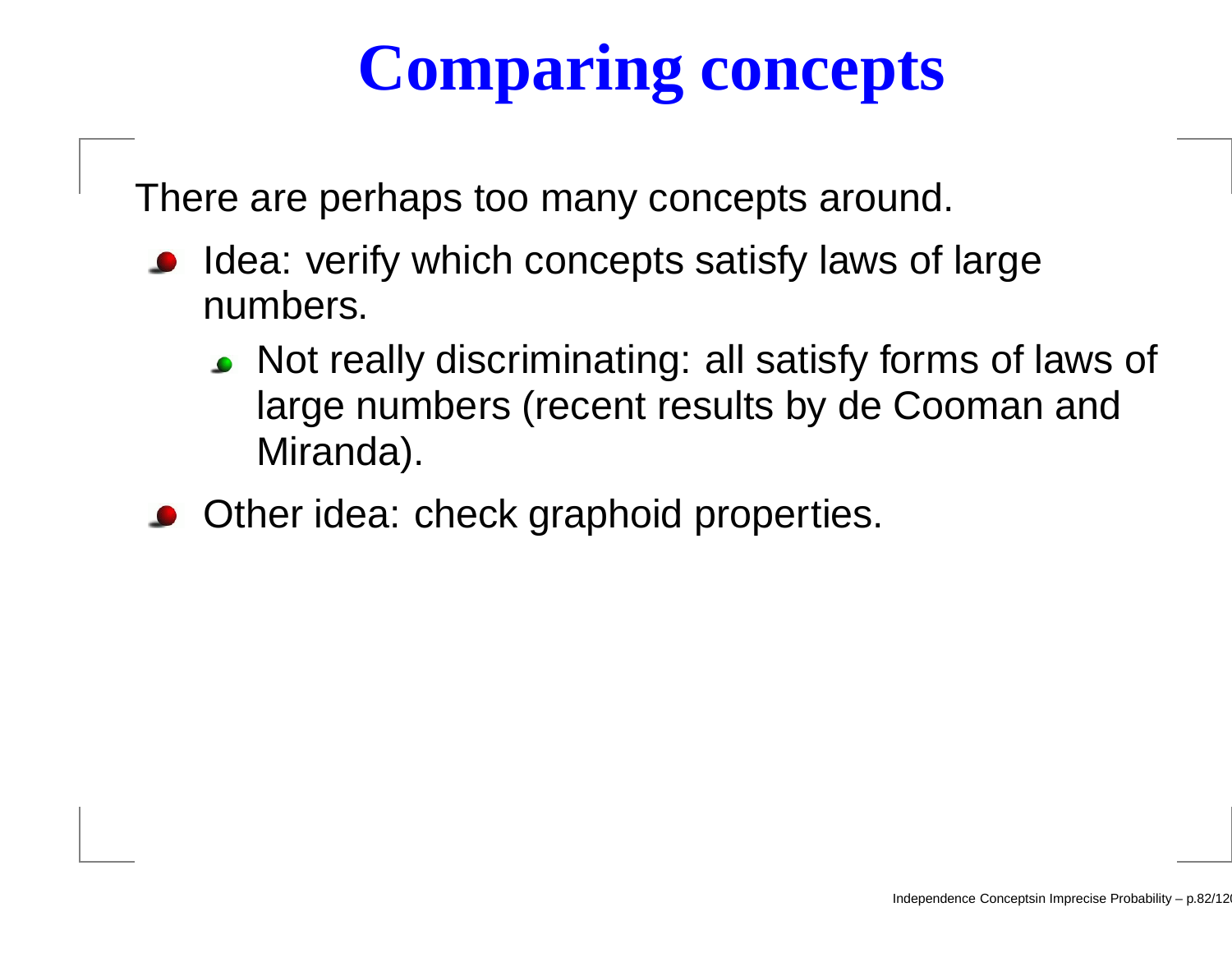# **Reminder: graphoid properties**

**Symmetry:**  $(X \perp\!\!\!\perp Y | Z) \Rightarrow (Y \perp\!\!\!\perp X | Z)$ Decomposition:  $(X \perp\!\!\!\perp (W, Y) | Z) \Rightarrow (X \perp\!\!\!\perp Y | Z)$ **Weak union:**  $(X ⊥ ⊥ (W, Y) | Z) \Rightarrow (X ⊥ W | (Y, Z))$ 

**Contraction:** $(X \perp \!\!\!\perp Y | Z) \& (X \perp \!\!\!\perp W | (Y, Z)) \Rightarrow (X \perp \!\!\!\perp (W, Y) | Z)$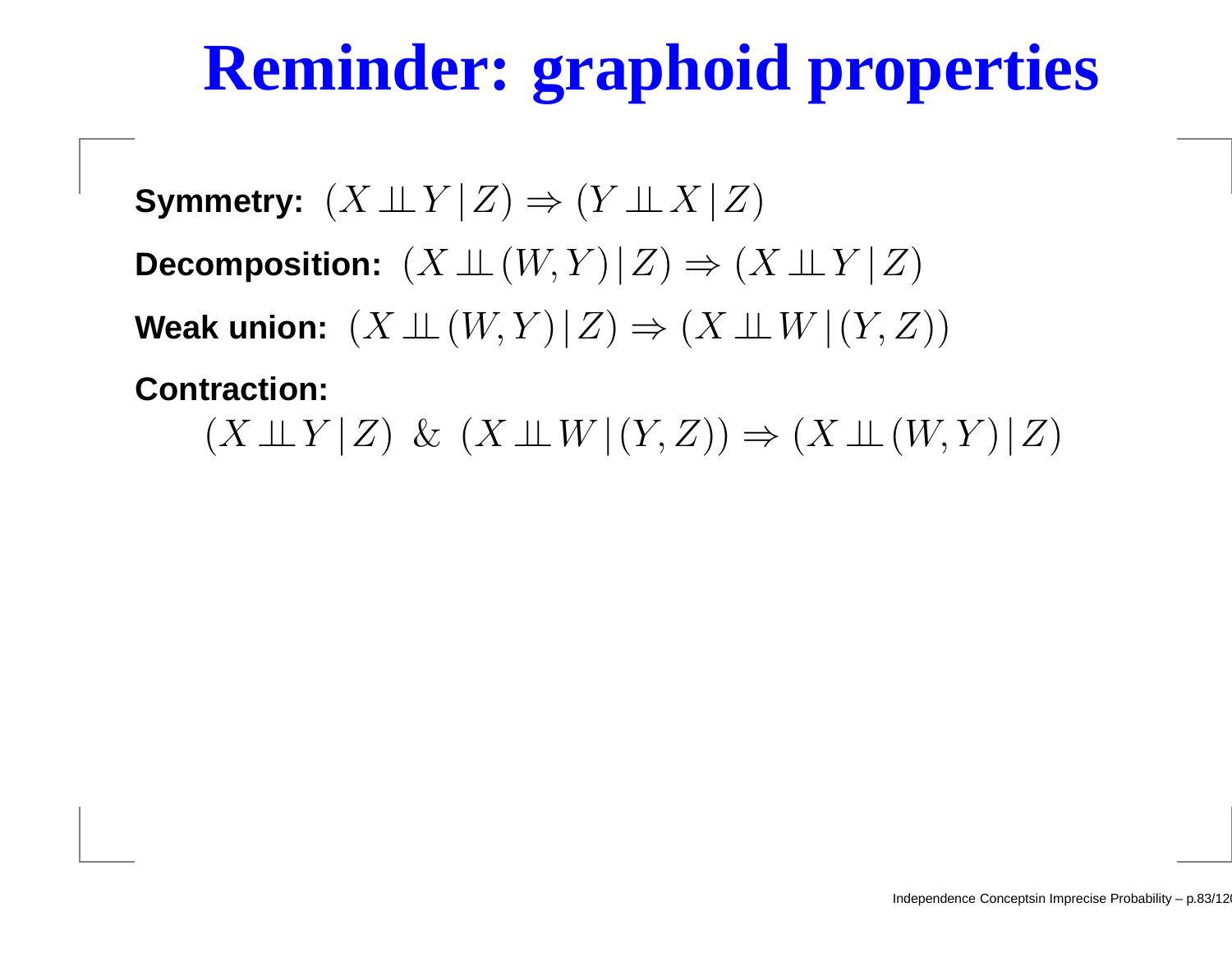

Show that strict and strong independence satisfy all graphoid properties.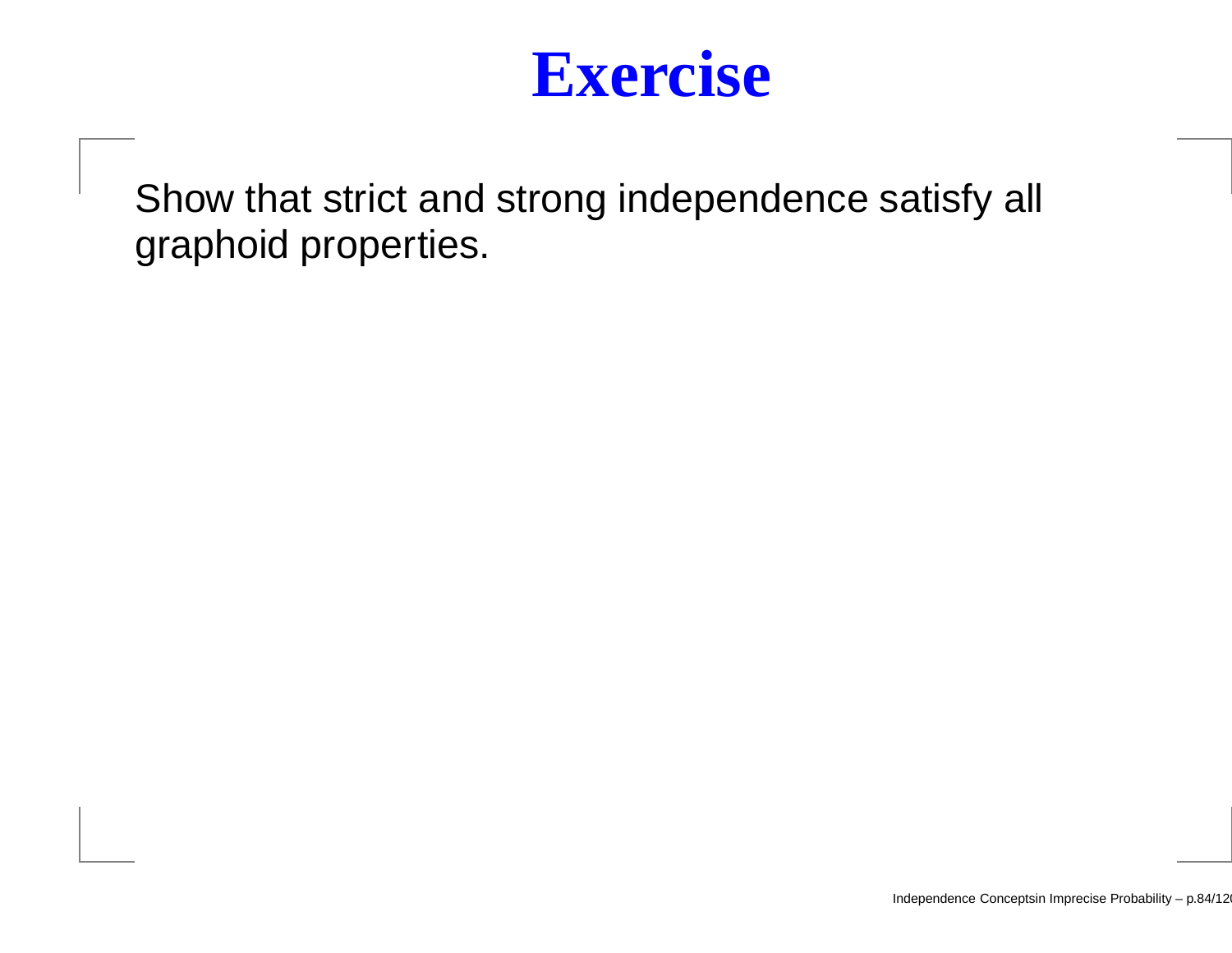### **Failure of contraction**

- Epistemic independence fails contraction even when all probabilities are positive.
	- **Thus type-5 independence also fails contraction.**
- Kuznetsov independence fails contraction even when all probabilities are positive.
- The other graphoid properties are satisfied by these concepts.

Note: there are different results when probabilities can beequal to zero!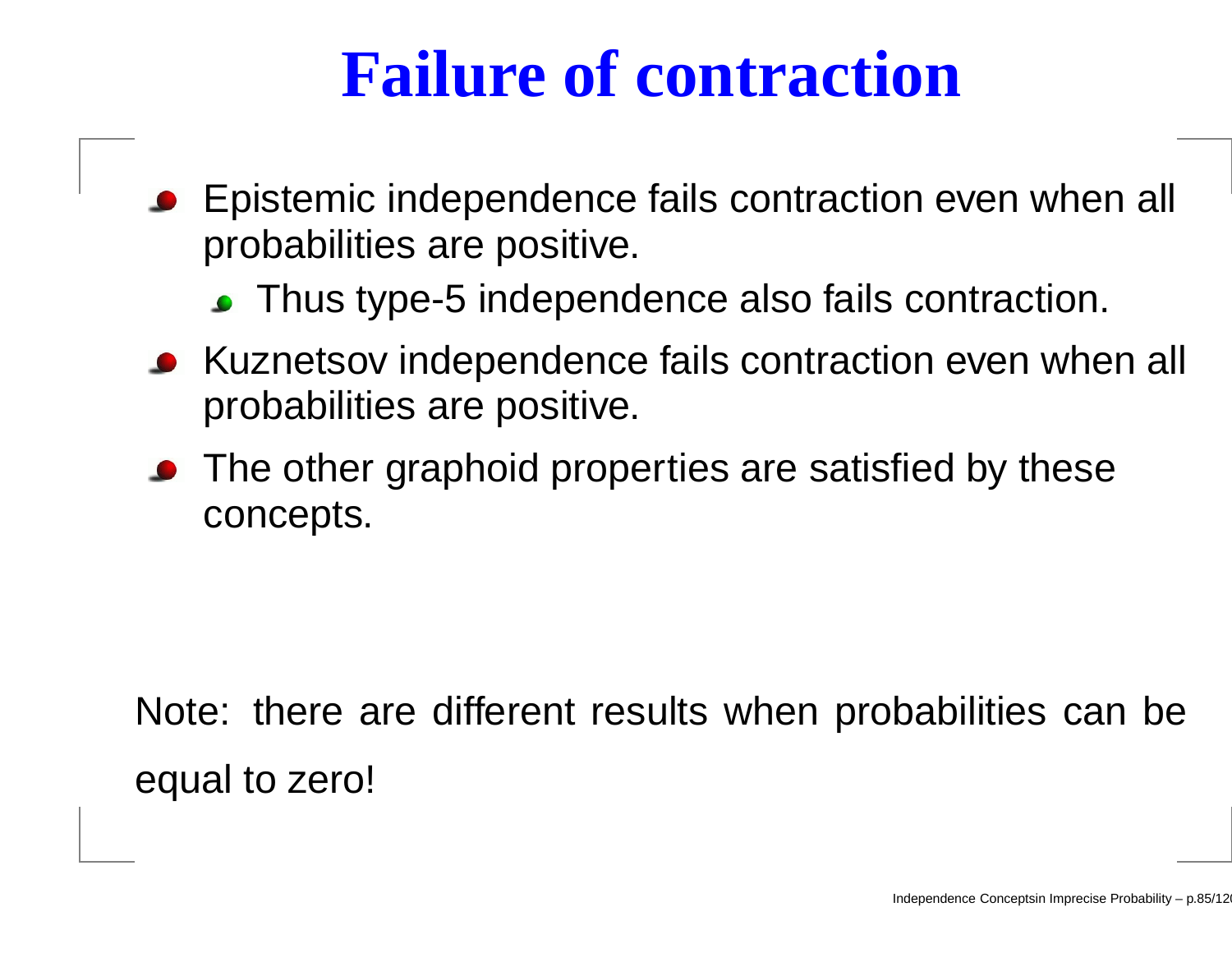# **Failure of contraction: epistemic indep.**

- Binary variables  $W,$   $X$  and  $Y$  $\overline{\phantom{a}}$ .
- $K(W, X, Y)$  is convex hull of three distributions:

| W     | $\overline{X}$ | $\overline{Y}$ | $p_1(X, Y, W)$ | $p_2(X, Y, W)$ | $p_3(X, Y, W)$ |
|-------|----------------|----------------|----------------|----------------|----------------|
| $W_0$ | $X_0$          | $Y_0$          | 0.008          | 0.018          | 0.0093         |
| $W_1$ | $X_0$          | $Y_0$          | 0.072          | 0.072          | 0.0757         |
| $W_0$ | $X_1$          | $Y_0$          | 0.032          | 0.042          | 0.037          |
| $W_1$ | $X_1$          | $Y_0$          | 0.288          | 0.168          | 0.228          |
| $W_0$ | $X_0$          | $Y_1$          | 0.096          | 0.084          | 0.09           |
| $W_1$ | $X_0$          | $Y_1$          | 0.024          | 0.126          | 0.075          |
| $W_0$ | $X_1$          | $Y_1$          | 0.384          | 0.196          | 0.290          |
| $W_1$ | $X_1$          | $Y_1$          | 0.096          | 0.294          | 0.195          |

- $X$  and  $Y$  are epistemically independent;  $X$  and  $W$  are<br>conditionally epistemically independent given  $Y$ conditionally epistemically independent given  $Y$  $\overline{\phantom{a}}$ .
- But  $X$  and  $(W,Y)$  are not not epistemically independent.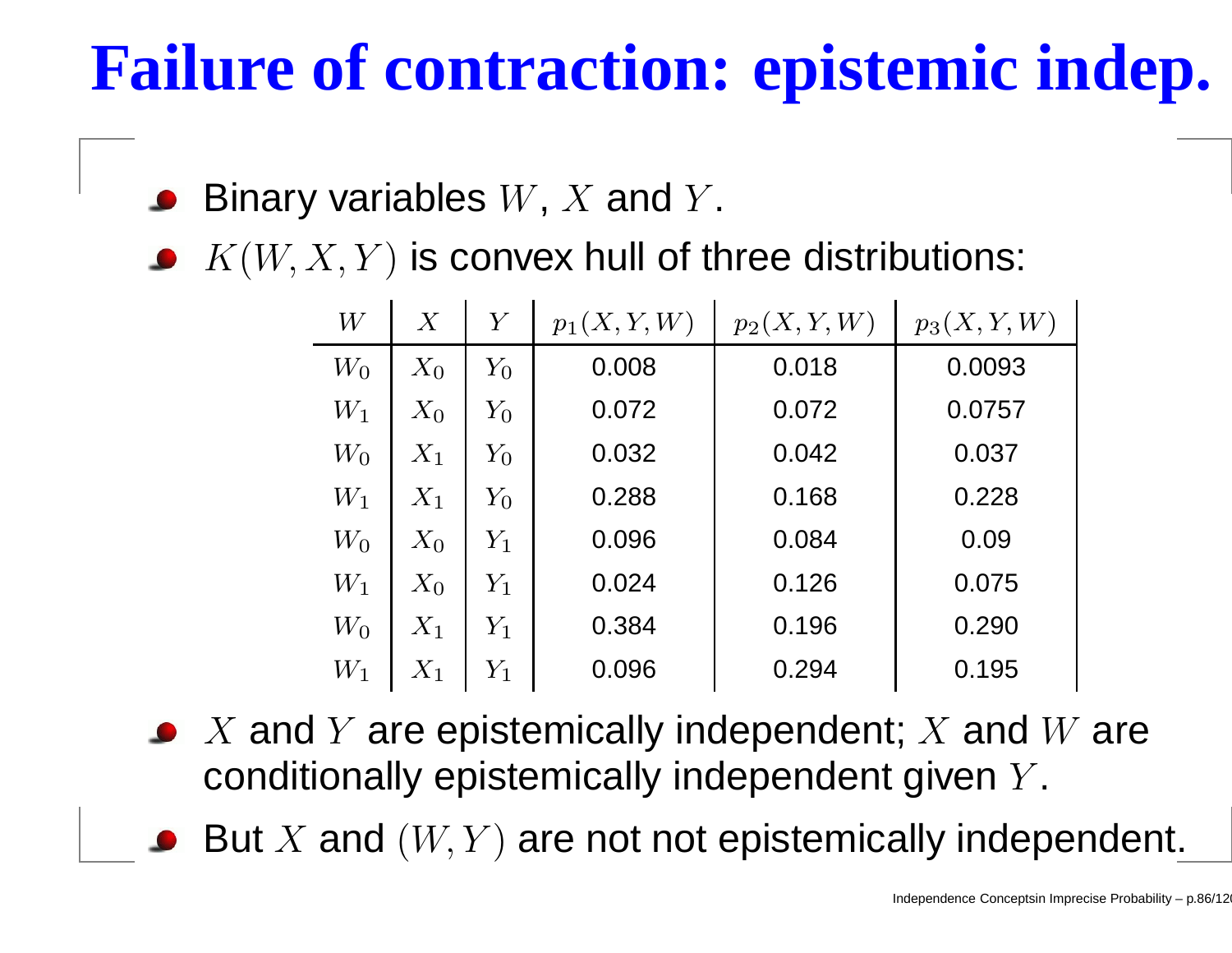## **Failure of contraction: Kuznetsov indep.**

- Binary variables  $W,\,X,$  and  $Y$
- $K(W, X, Y)$  with four vertices (each is the product of  $p(W|Y) \, p(Y) \, p(X)$ ):

| <b>Vertex</b> | $p_i(w_0 y_0)$ | $p_i(w_0 y_1)$ | $p_i(x_0)$ | $p_i(y_0)$ |
|---------------|----------------|----------------|------------|------------|
| $p_1$         | 0.7            | 0.4            | 0.2        | 0.2        |
| $p_2$         | 0.7            | 0.4            | 0.3        | 0.3        |
| $p_3$         | 0.8            | 0.5            | 0.2        | 0.3        |
| $p_{4}$       | 0.8            | 0.5            | 0.3        | 0.2        |

- $X$  and  $Y$  are Kuznetsov independent;  $X$  and  $W$  are<br>conditionally Kuznetsov independent given  $Y$ conditionally Kuznetsov independent given  $Y$  $\overline{\phantom{a}}$
- But  $X$  and  $(W,Y)$  are not Kuznetsov independent.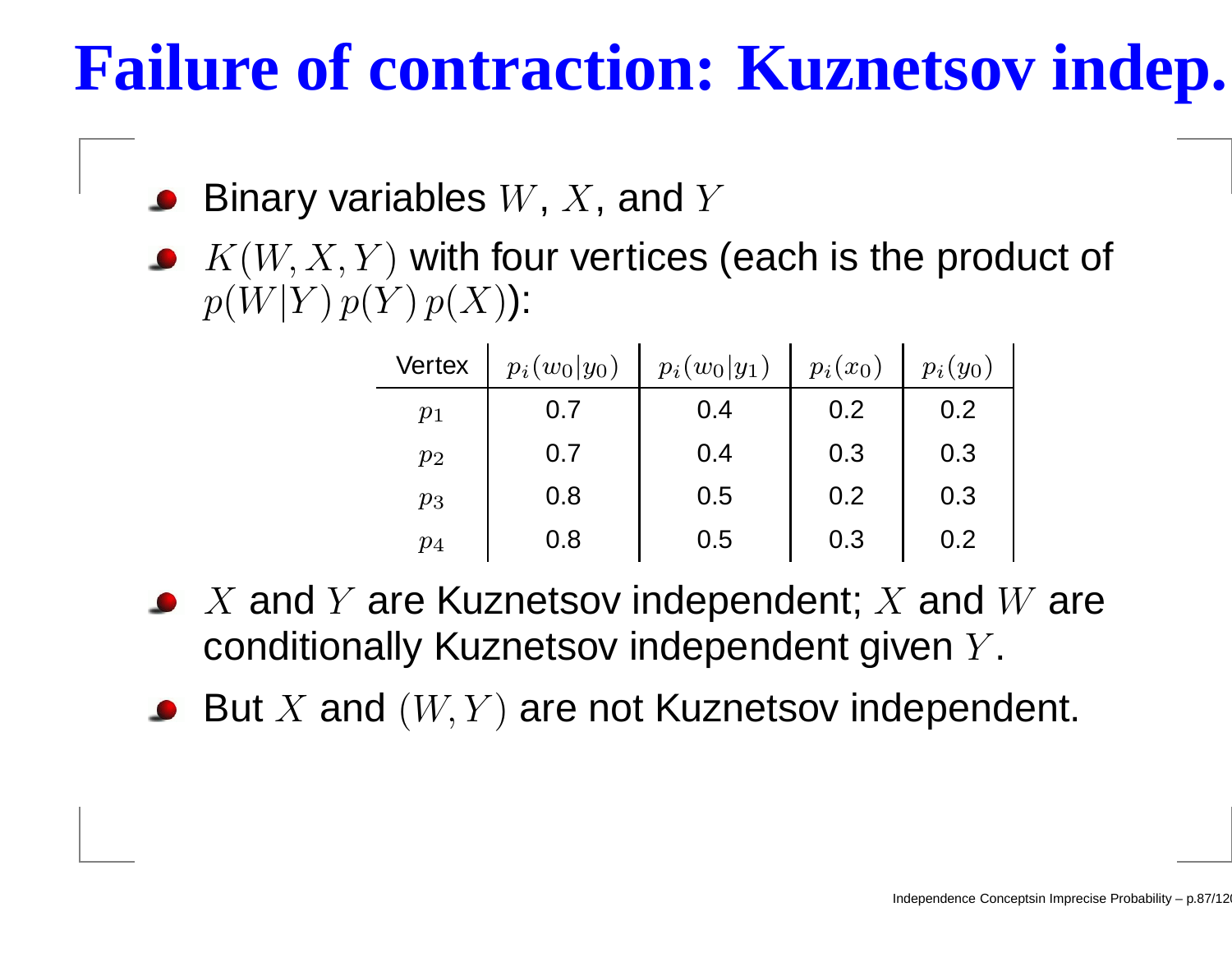#### **Exercise**

Show:

- **Epistemic independence satisfies decomposition and** weak union in finite spaces.
- Epistemic irrelevance satisfies: if  $Y$  is epistemically irrelevant to  $X$  and  $W$  is epistemically irrelevant to  $X$ <br>given  $V$  then  $(W|V)$  are epistemically irrelevant to  $X$ given  $Y$  then  $(W,Y)$  are epistemically irrelevant to  $X.$
- Kuznetsov independence satisfies decomposition.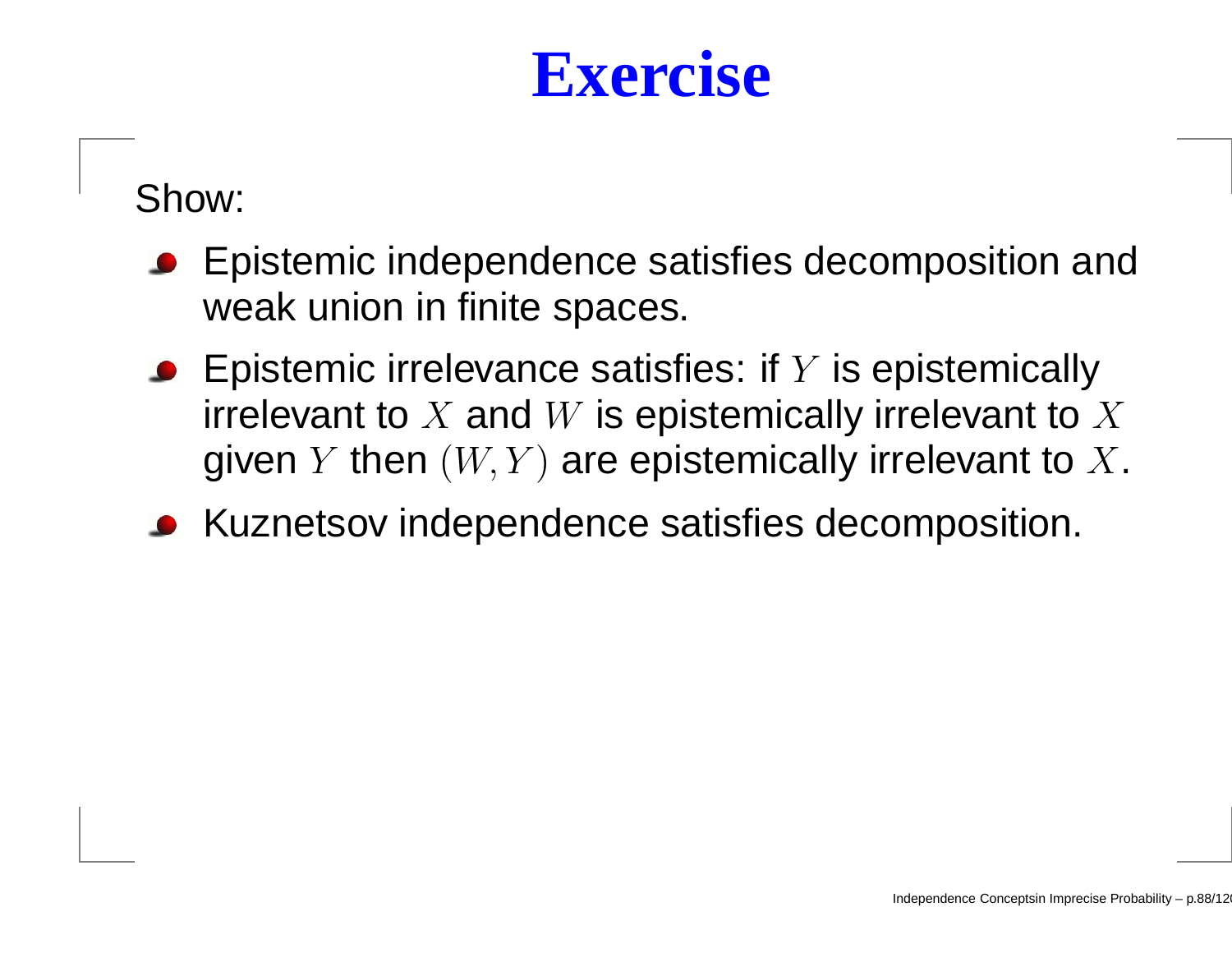# **An application: Markov chains**

- Take chain  $W\to X\to Y\to Z.$
- With stochastic independence, W and Z are<br>conditionally stochastically given *X (among* conditionally stochastically given  $X$  (among other<br>relatione) relations).
- But a Markov condition with epistemic independence does not guarantee such <sup>a</sup> relation.

(That is, <sup>a</sup> variable is epistemically independent of itspredecessors given its parent.)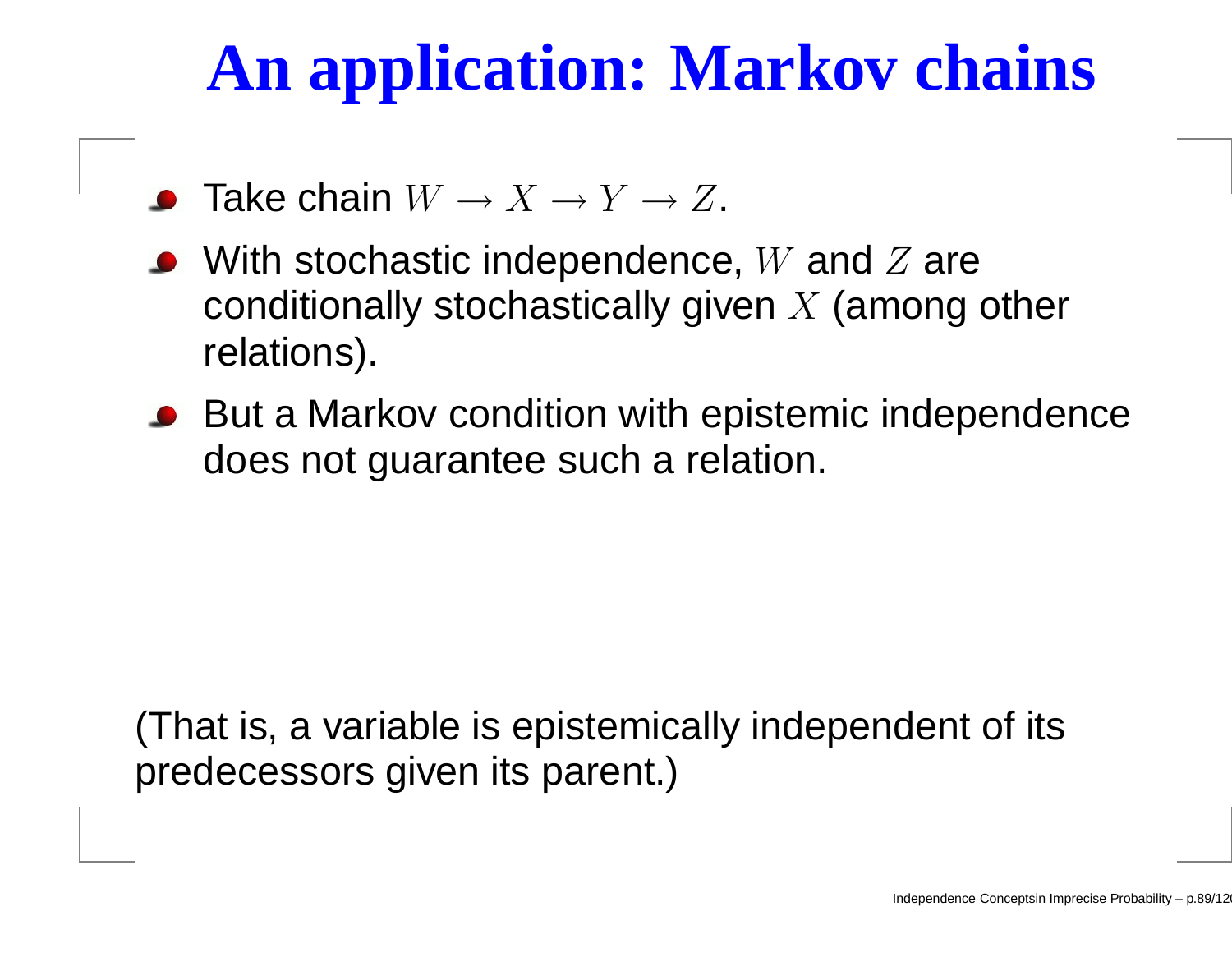# **Comparing complexity**

- **•** Little is known about the computational complexity of various concepts.
- **•** Strict/strong independence have been addressed in the context of credal networks.
- Some algorithms are known for epistemic independence.
- If seems that strict/strong independence are "more" tractable" in an informal way.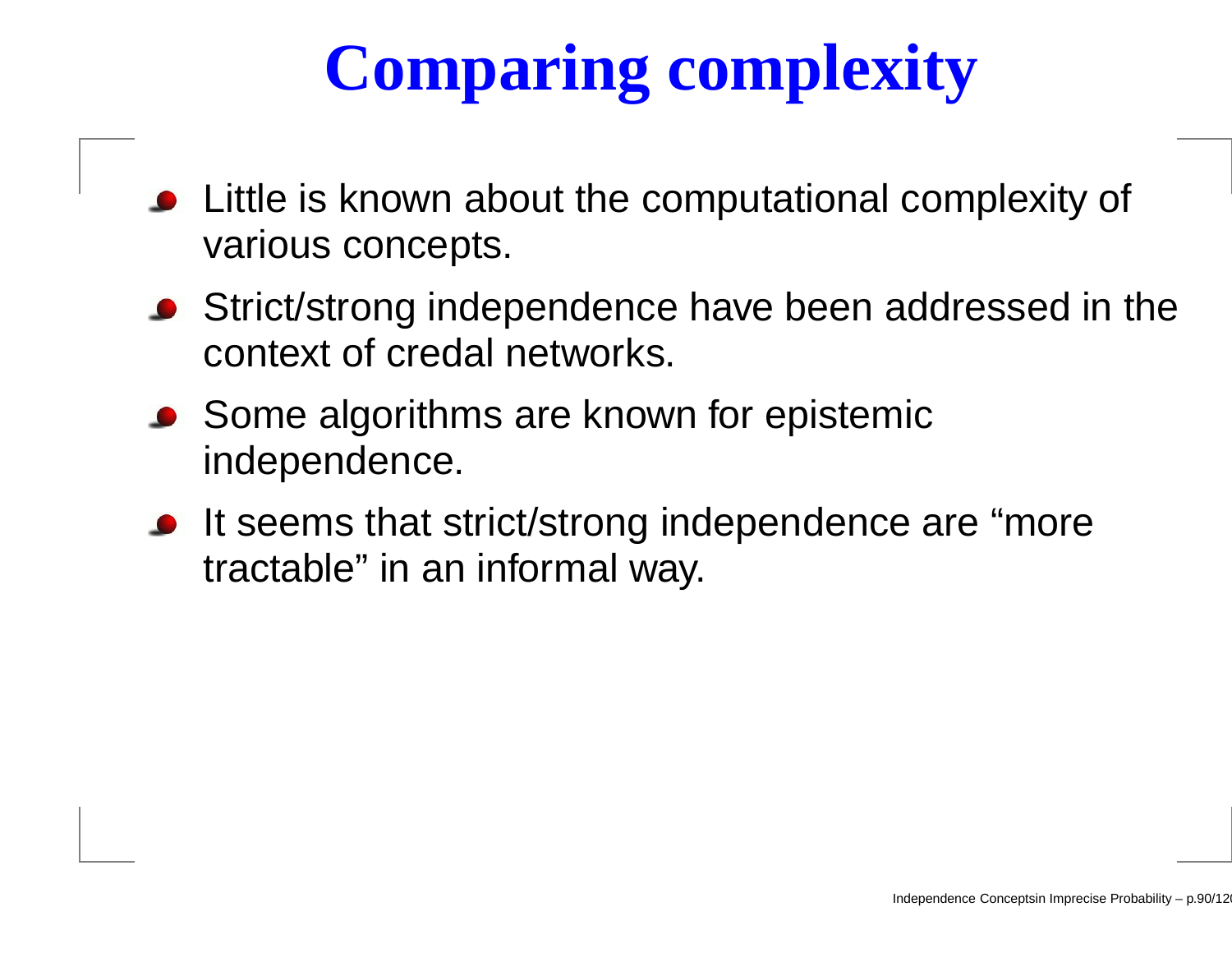## **The zoo, so far...**

- **Strict independence.**
- Confirmational, epistemic irrelevance/independence.
- **Strong independence.**
- Kuznetsov independence (not very promising).
- Type-5 independence (only relevant with zero probabilities).

Consider:

- Epistemic independence is more intuitive (under convexity).
- **Strict independence is closer to stochastic** independence (without convexity).
- How to justify strong independence?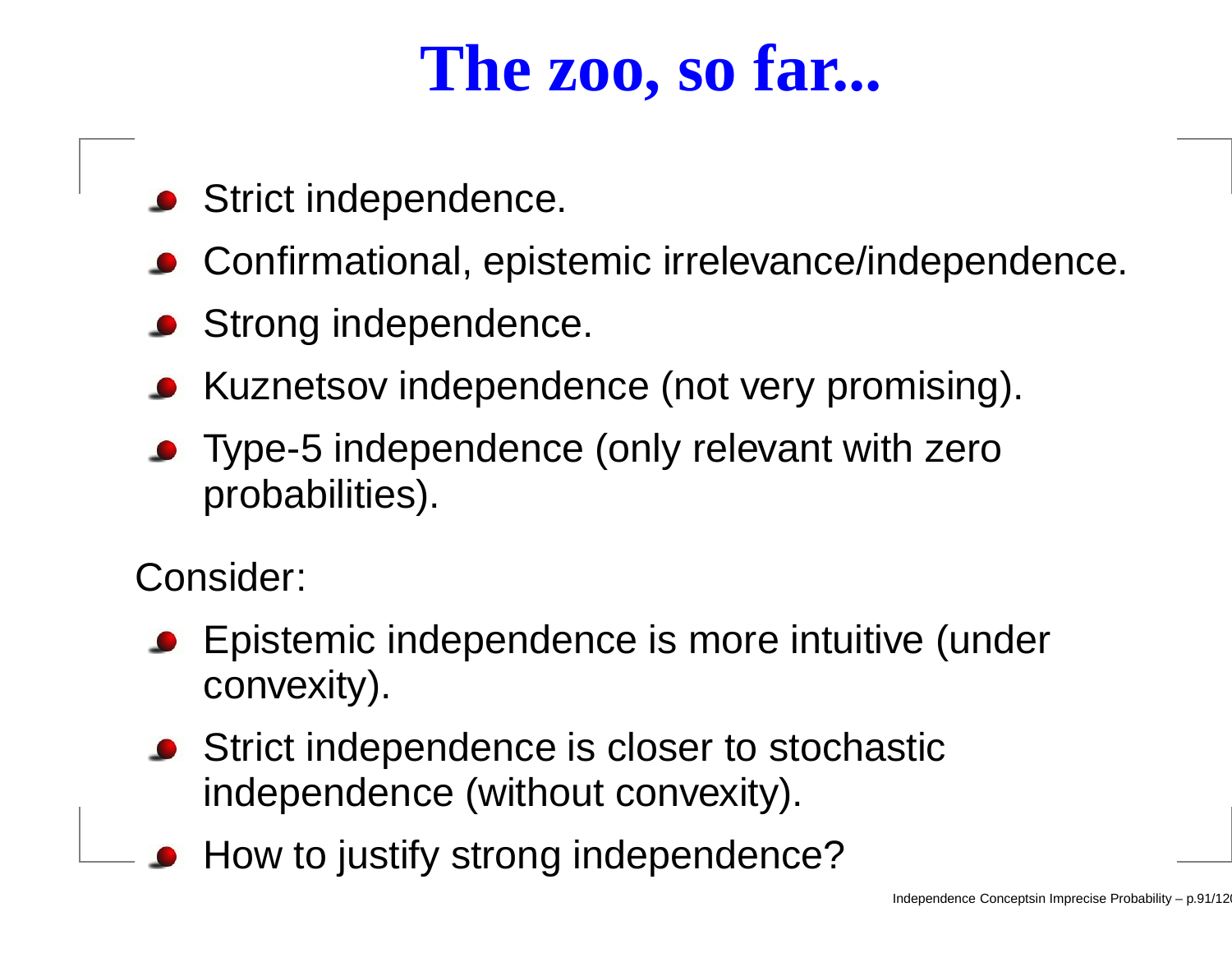# **Justifying strong independence**

- Sensitivity analysis interpretation: several experts agreeon stochastic independence.
	- **This is an argument for strict independence.**

Is there <sup>a</sup> justification that uses partial preferences, lower expectations, credal sets, etc?

A possible idea: changes in assessments (Cozman(2000), Moral and Cano (2002)).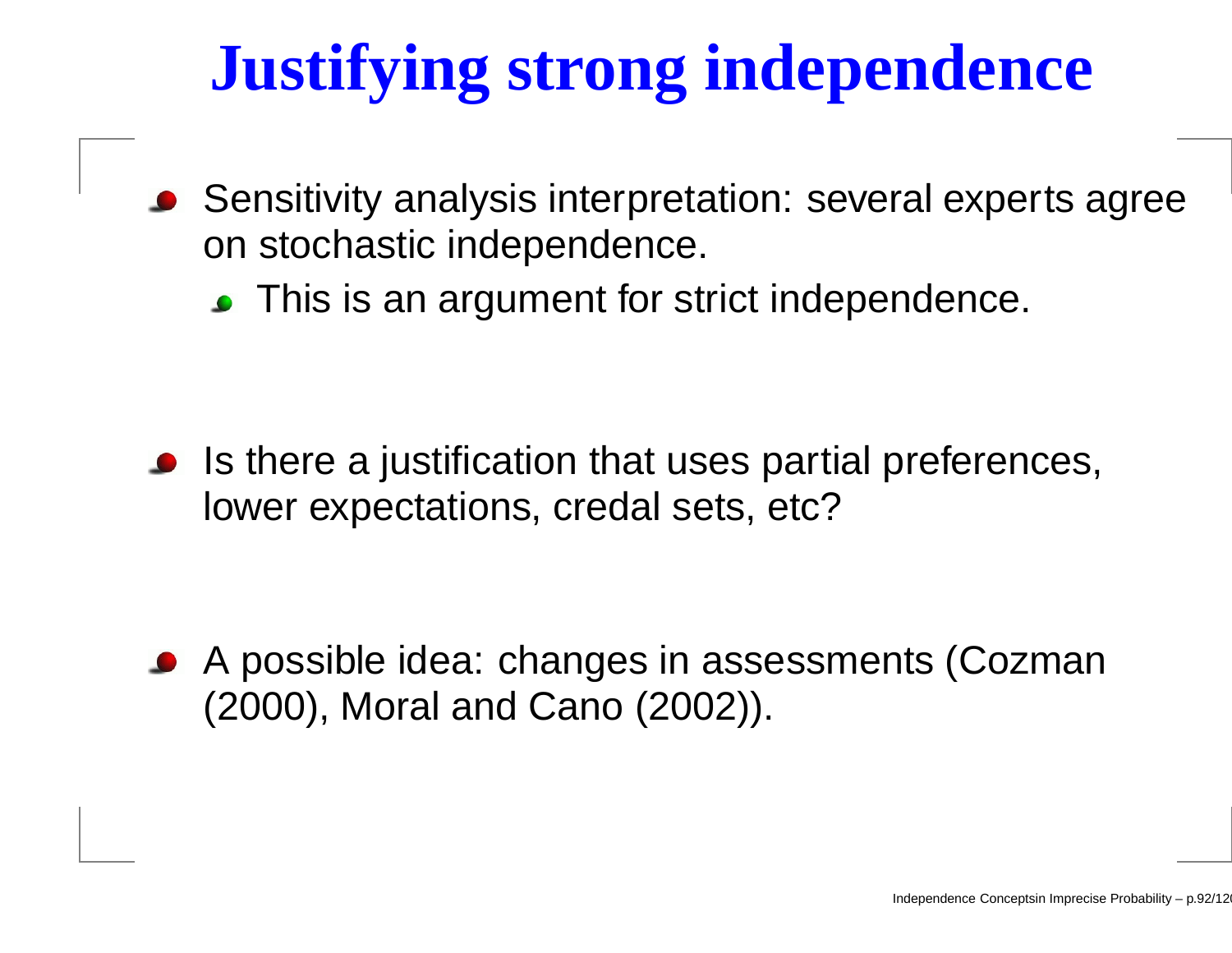## **Example**

- Two binary variables  $X$  and  $Y$ .
- $P(X = 0) \in [2/5, 1/2]$  and  $P(Y = 0) \in [2/5, 1/2]$ .
- Epistemic independence:  $K(X,Y)$  is convex hull of

 $[1/4, 1/4, 1/4, 1/4], [4/25, 6/25, 6/25, 9/25],$ 

 $[1/5, 1/5, 3/10, 3/10], [1/5, 3/10, 1/5, 3/10],$  $[2/9, 2/9, 2/9, 1/3], [2/11, 3/11, 3/11, 3/11], \$ 

Suppose we learn that

$$
P(Y=0) = 4/9.
$$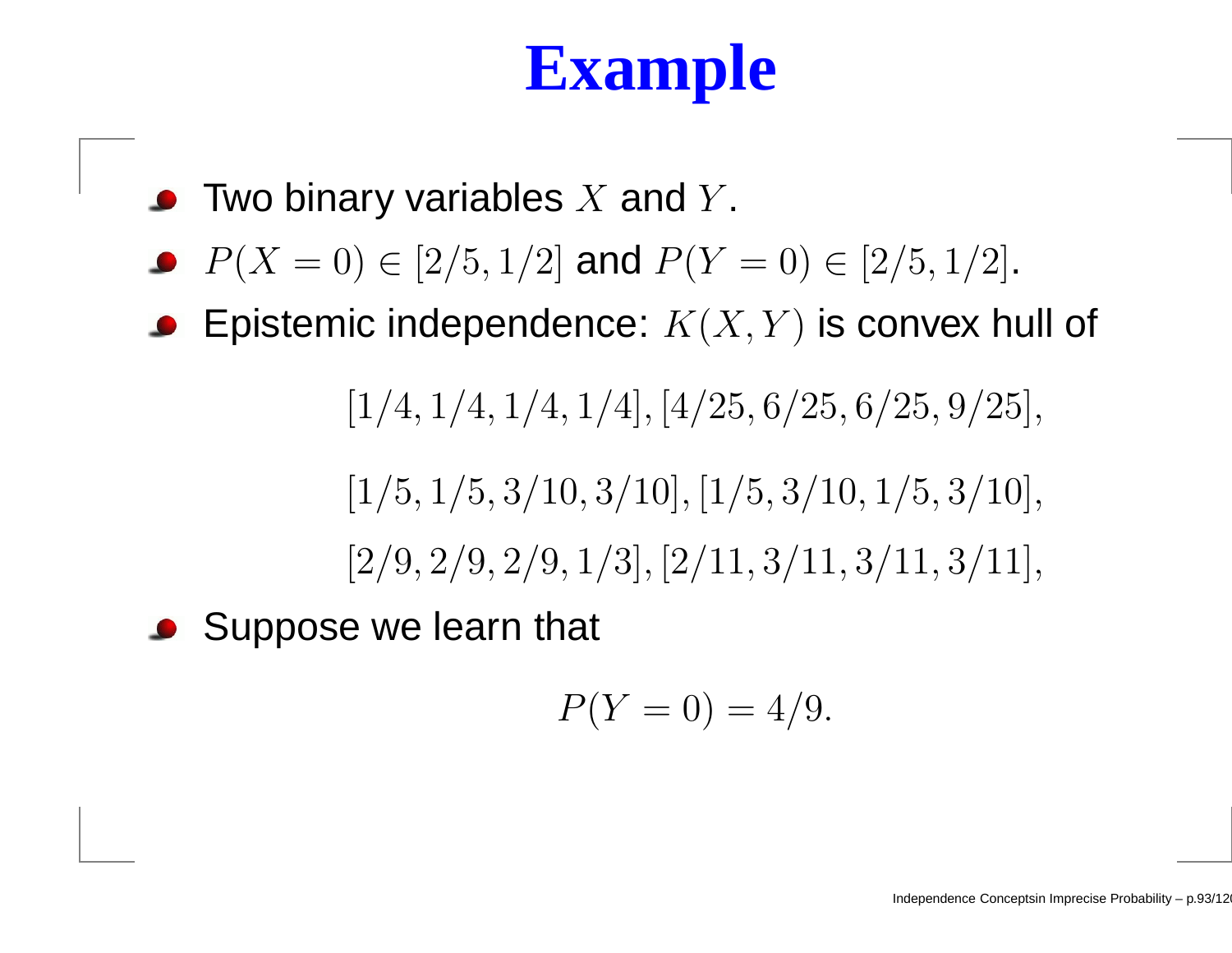# **Changing assessments**

So, we have  $K(X, Y)$  and we learn

$$
P(Y=0) = 4/9.
$$

**If we simply generate** 

$$
K'(X,Y) = K(X,Y) \cap \{P : P(Y=0) = 4/9\}.
$$

then  $X$  and  $Y$  are not epistemically independent<br>envmare anymore.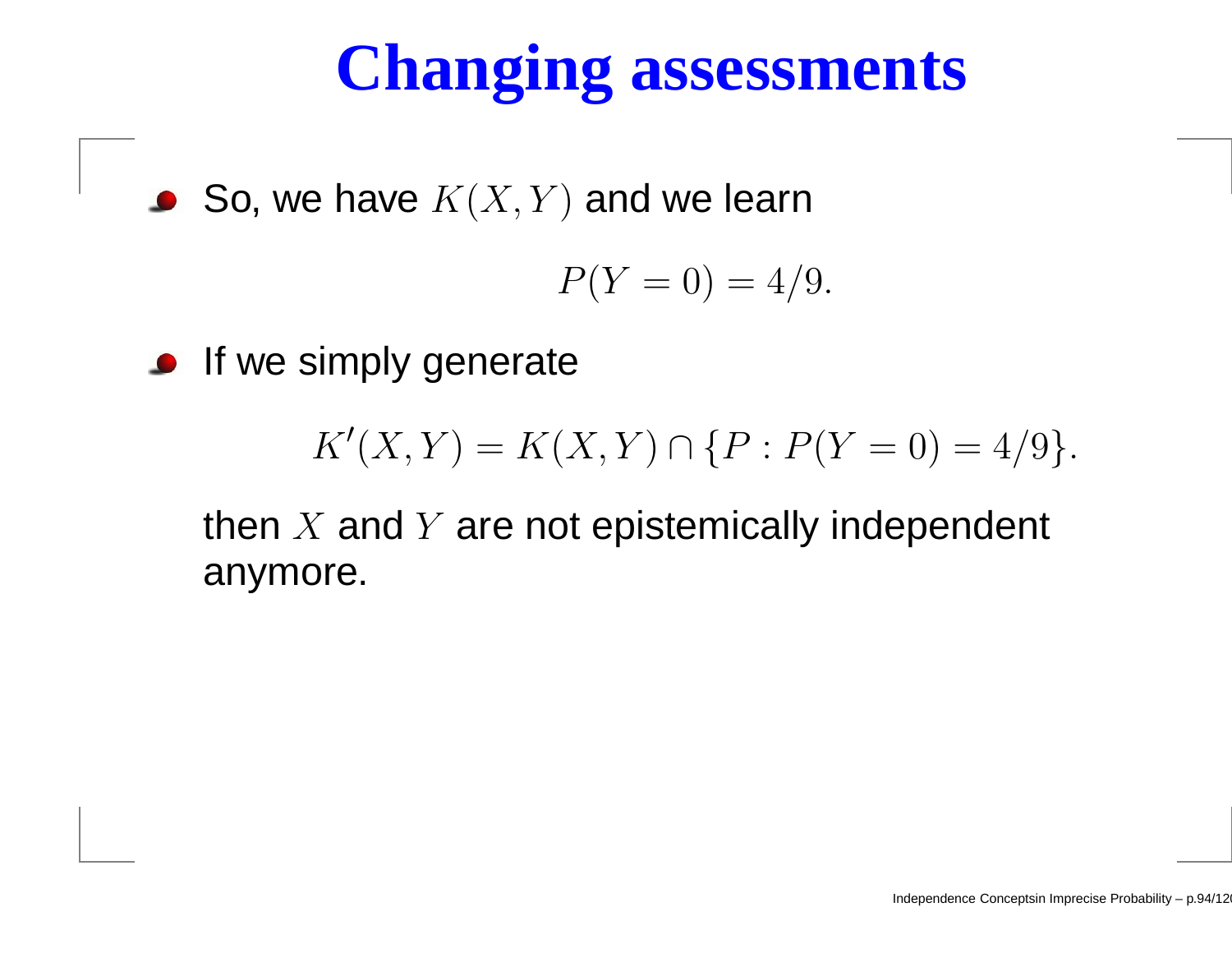# **Producing strong independence**

- This is "like" Jeffrey's rule: we change the marginal, then see what happens to the other marginal.
- Moral and Cano (2002):

Variables  $X$  and  $Y$  are [fully] strongly independent iff  $\mathbf{f}$ they are epistemically independent after  $K(X, Y)$  is combined with an arbitrary collection of compatibleassessments on  $X$  and on  $Y$  $\overline{\phantom{a}}$ .

A bit strange: after learning new assessments, shouldn't we change  $K(X, Y)$  so as to preserve the  $\sim$ epistemic independence?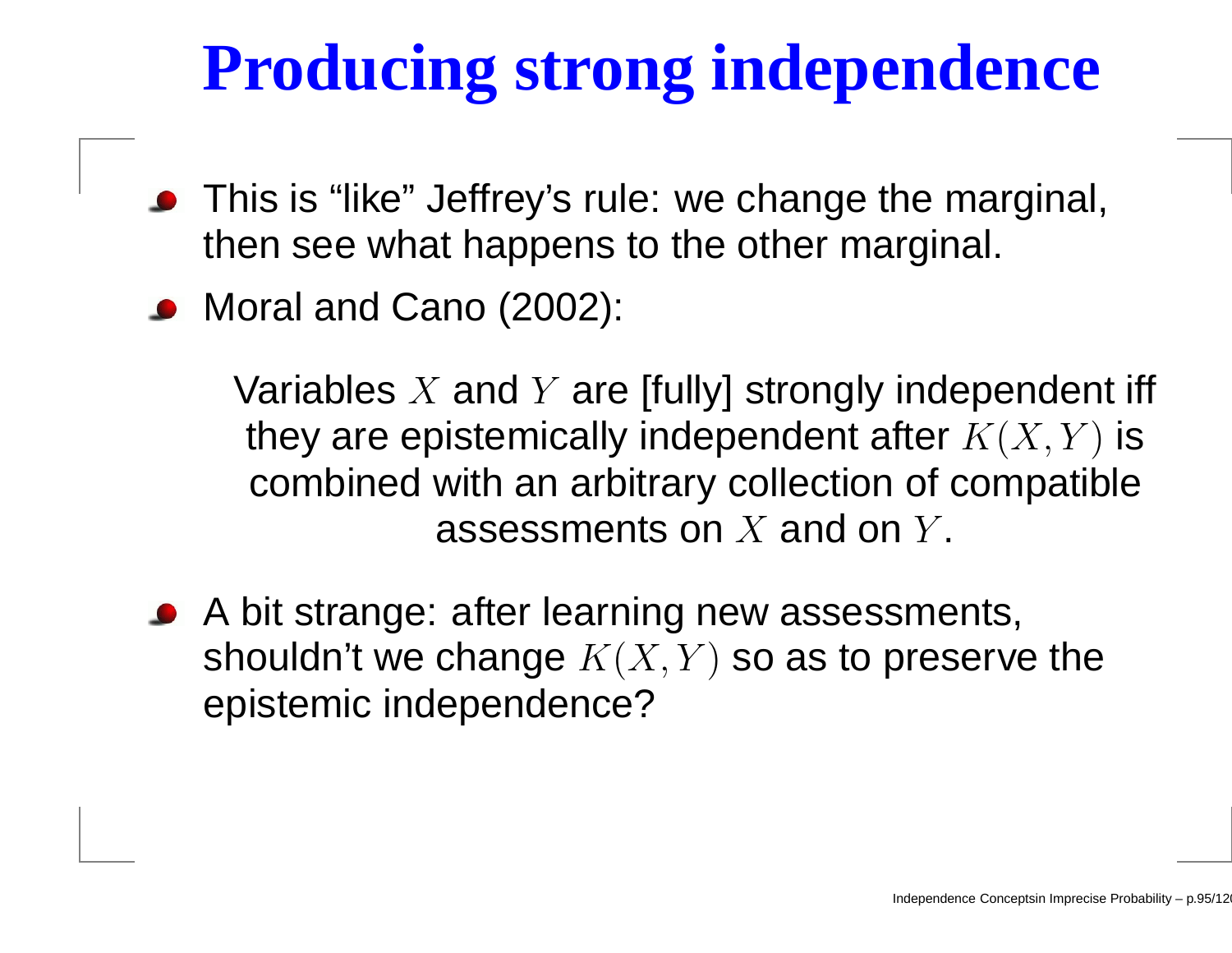# **Another justification: exchangeability**

- Consider a vector of  $m$  exchangeable binary variables<br> $\mathbf{v} = [\mathbf{v}]^\top$  $\mathbf{X} = [X_1, \dots, X_m].$
- If we look at the first *n* variables and let  $m \to \infty$ , then<br> $D(Y_1 = 1$   $Y_2 = 1$   $Y_3 = 0$   $Y_4 = 0$  is  $P(X_1$  $i_1 = 1, \ldots, X$  $\,$  $k = 1, X$  $k{+}1$  $_1 = 0, \ldots, X_n = 0)$  is

$$
\int_0^1 \theta^k (1-\theta)^{n-k} dF(\theta).
$$

- Remember:  $\theta$  is the probability of  $\{X_1=1\}.$
- We have a convex credal set  $K(\theta).$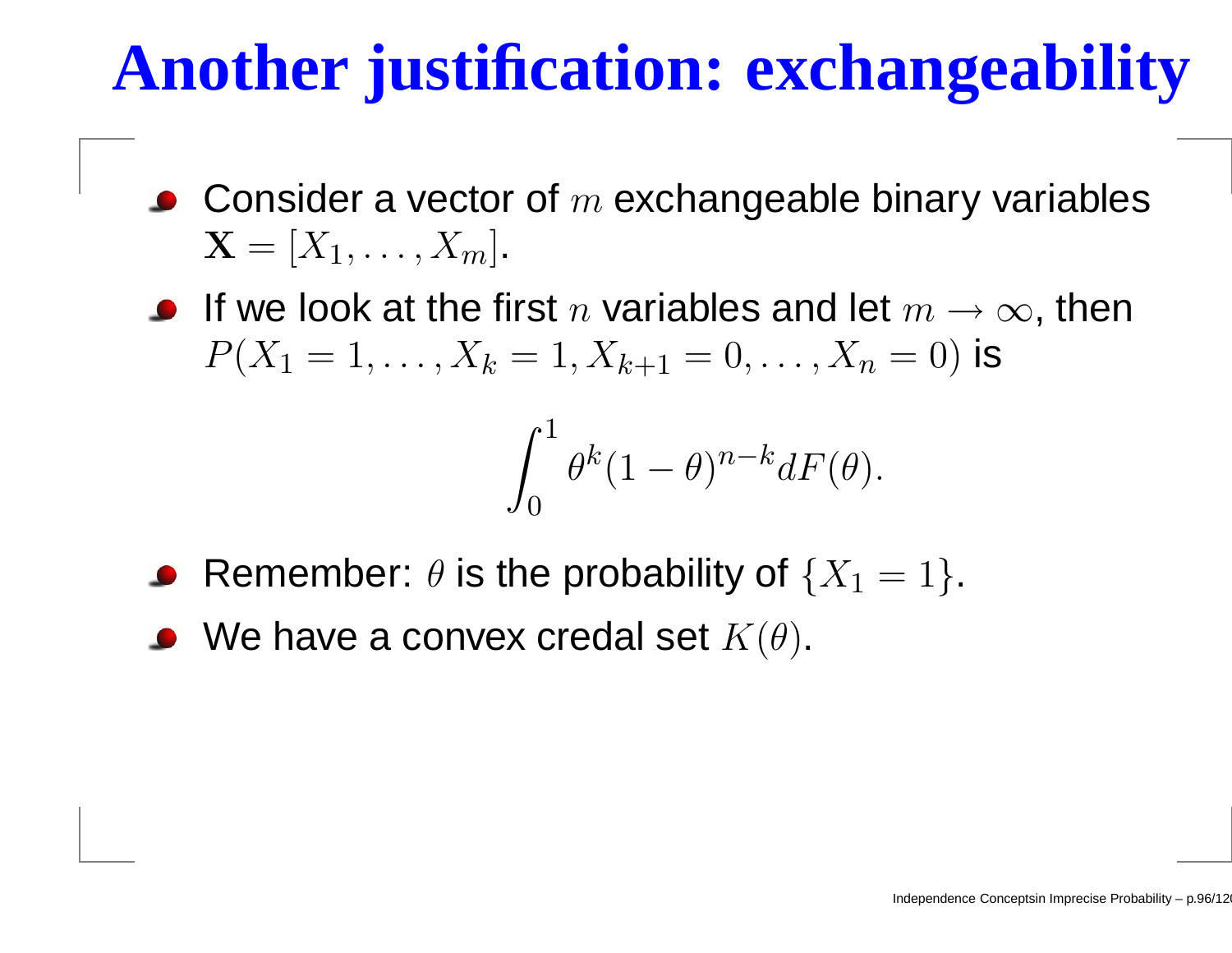# **Strong indep. from exchangeability**

- So,  $n$  variables amongst infinitely many exchangeable variables.
- Represented by a convex credal set  $K(\theta)$  as

$$
P(X_{1,\ldots,k}=1,X_{k+1,\ldots,n}=0)=\int_0^1\theta^k(1-\theta)^{n-k}dF(\theta).
$$

- Strong independence obtains if each vertex of  $K(\theta)$ assigns probability 1 to a particular value of  $\theta.$ 
	- We have in fact obtained <sup>a</sup> type-2 product.
	- Similar argument works for general variables.
	- It is possible to extend the argument to general strong independence (but <sup>a</sup> bit artificial).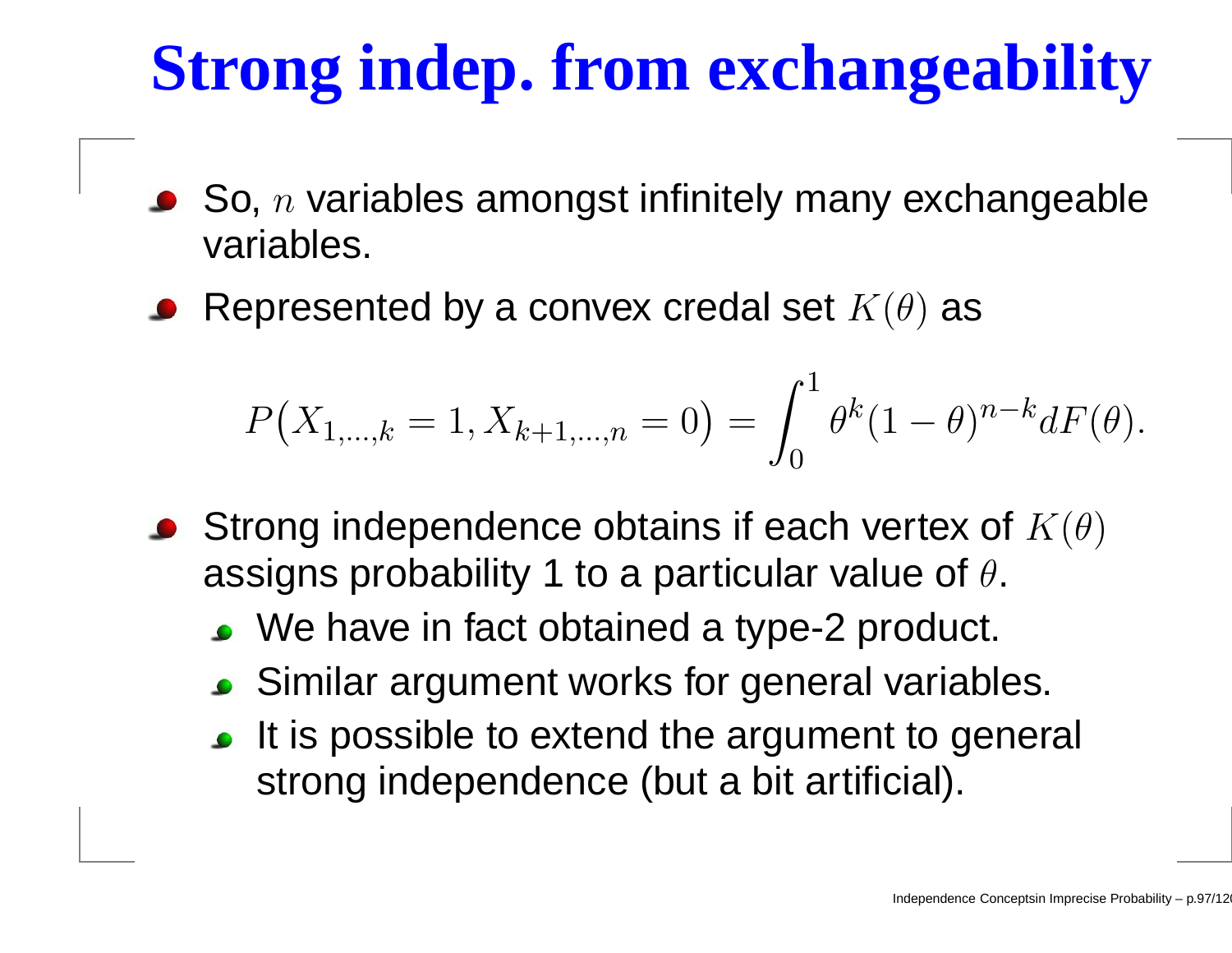## **Back to strict independence**

- **Strict independence is very attractive.**
- But it violates convexity.
- It does not have a "behavioral" interpretation...
- $\bullet$  Is it true?
- NO!
- Let's think about E-admissibility.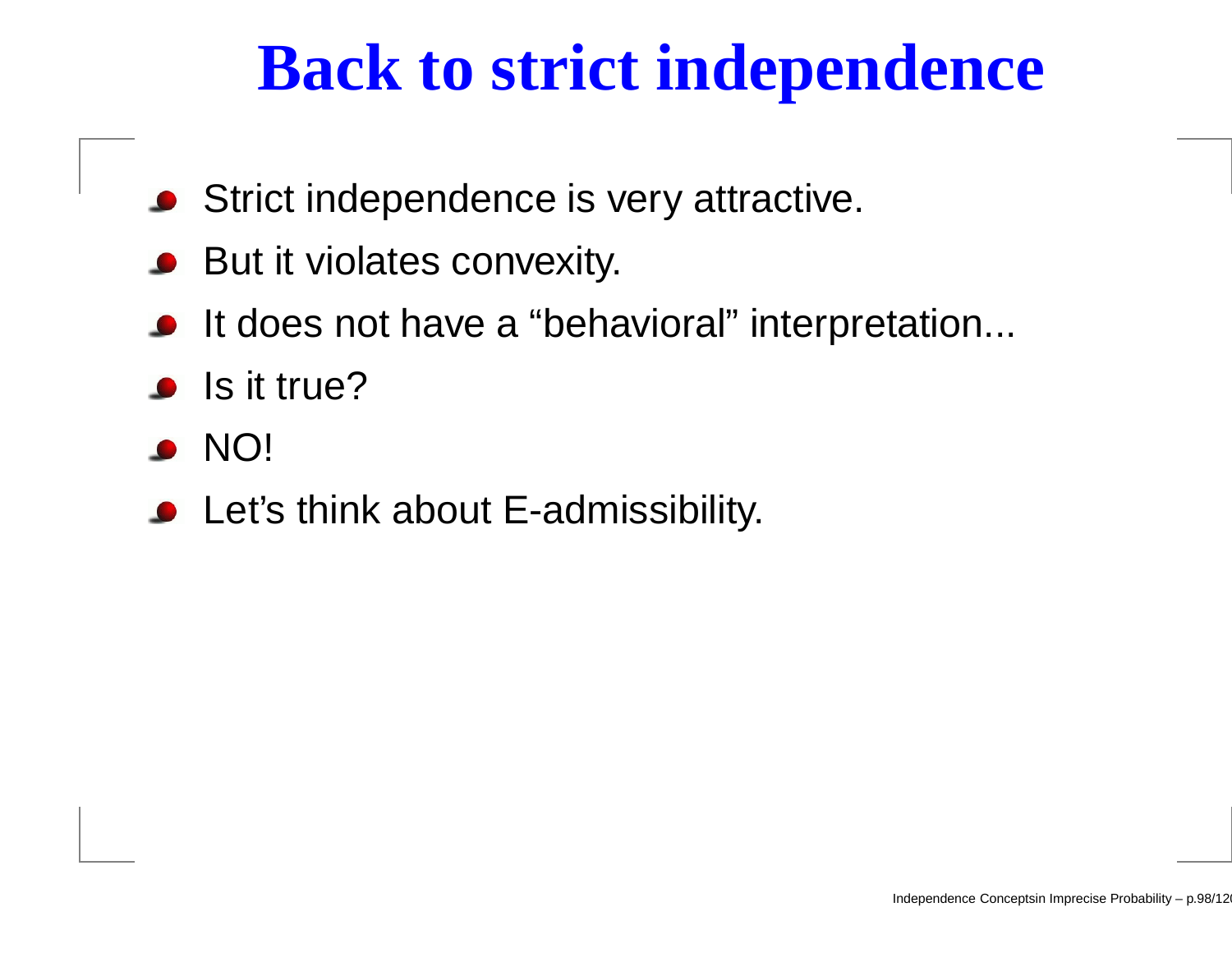# **Example**

Credal set  $\{P_1, P_2\}$ :  $P_1(s_1) = 1/8$ ,  $P_1(s_2) = 3/4$ ,  $P_1(s_3) = 1/8$ ,  $P_2(s_1) = 3/4$ ,  $P_2(s_2) = 1/8$ ,  $P_2(s_3) = 1/8$ , Acts  $\{a_1,a_2,a_3\}$ :

|                  | S <sub>1</sub> | $\mathcal{S}2$ | $S_3$ |
|------------------|----------------|----------------|-------|
| $a_1$            | {}<br>:}       | 3              |       |
| $\overline{a_2}$ | $2.5\,$        | 3.5            | 5     |
| $a_3$            |                | 5              |       |

With respect to  $P_1$  and  $P_2$ ,  $a_1$  and  $a_3$  are E-admissible but  $a_2$ is not; with respect to the convex hull of  $\{P_1, P_2\}$ , all acts are E-admissible.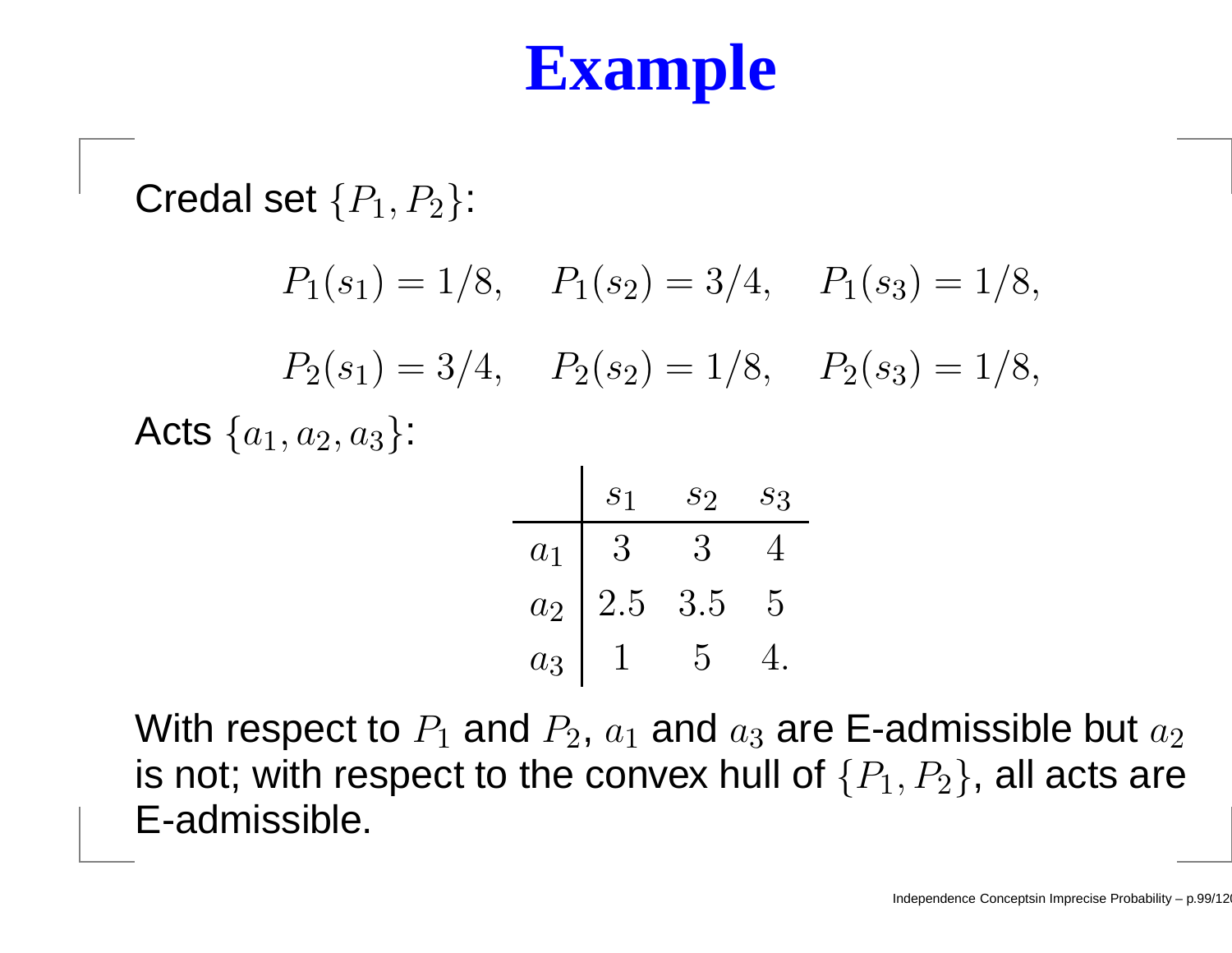### **That is,**

#### There is <sup>a</sup> difference between <sup>a</sup> set of distributions and itsconvex hull when one chooses among several acts.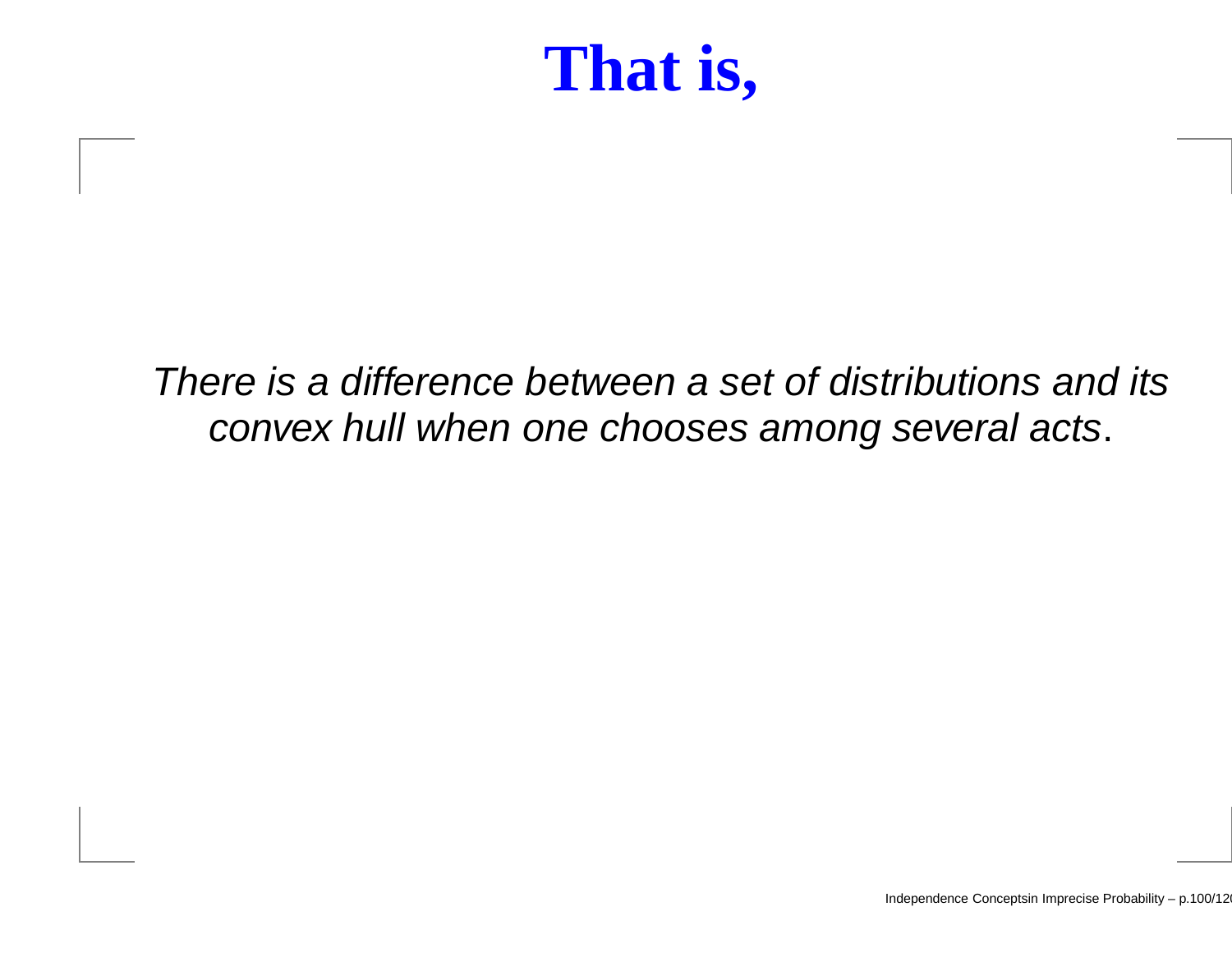#### **Seidenfeld cuts**

Three acts:  $a_1 = 0.6$ ;  $a_2 = 0/1$  if  $A/A^c$  $c$ ;  $a_3 = 1/0$  if  $A/A^c$ ;<br>; .



We can "cut" pieces of the probability interval!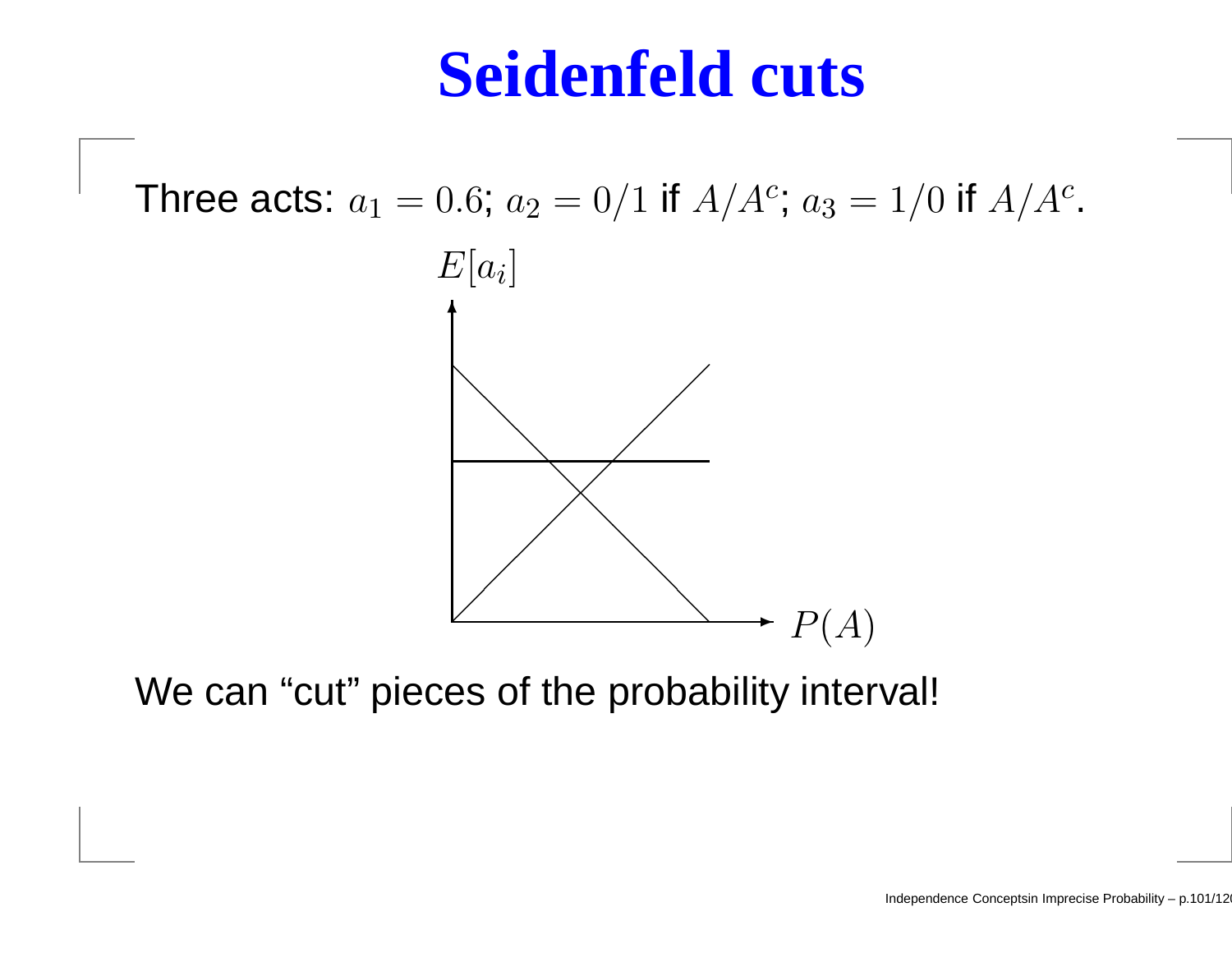# **Axiomatizing partial preferences**

- Can we axiomatize preferences amongst sets of acts, so as to obtain general credal sets?
- Yes. It has been done by Seidenfeld et al (2007) [it seems first idea by Kyburg and Pittarelli (1992)].
- Axioms on *rejection functions*: for a given set  $D$  of acts,<br> $D(D)$  indicates the acts that are not admissible.  $R(D)$  indicates the acts that are *not* admissible.
	- Example: An inadmissible act cannot become admissible when (a) new acts are added to the set of acts; (b) inadmissible acts are deleted from the set of acts.
	- **And so on.**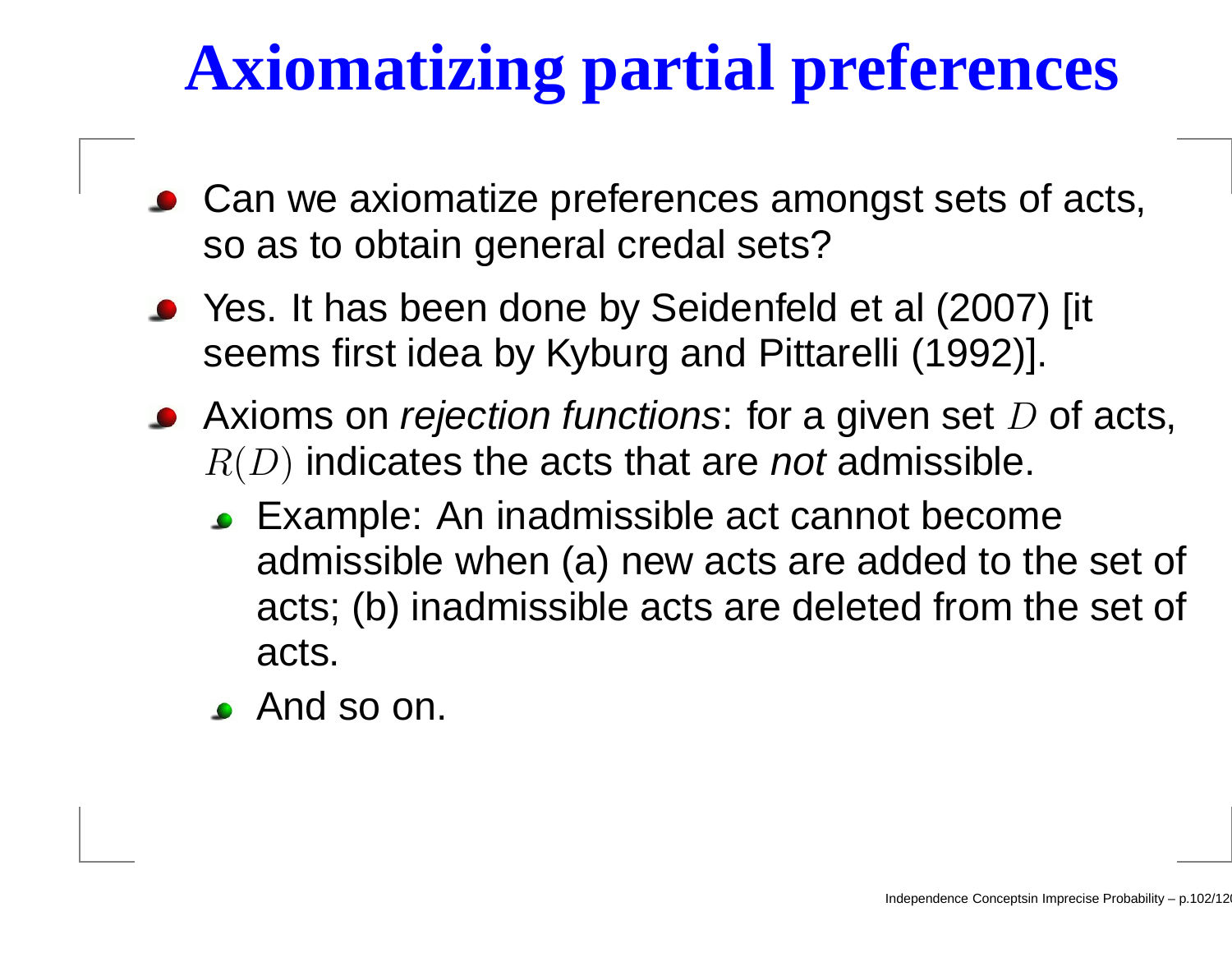# **Producing strict independence**

- Are events  $A$  and  $B$  are strictly independent?
- Construct five acts  $a_0, \ldots, a_4$ :

|                |               | $4B^c$   | $A^cB$         | $A^cB^c$ |
|----------------|---------------|----------|----------------|----------|
| a <sub>0</sub> |               |          |                |          |
| $a_1$          | $1-\alpha$    | $\alpha$ | ( )            |          |
| $a_2$          | $-(1-\alpha)$ | $\alpha$ | ( )            |          |
| $a_3$          |               |          | $1-\beta$      | $-\beta$ |
| $a_4$          |               |          | $-(1 - \beta)$ | /3       |

Test: if we observe that for every  $\alpha, \beta \in (0,1)$  such that  $\alpha\neq\beta$  we have some act rejected, we can conclude that  $A$  and  $B$  are strictly independent.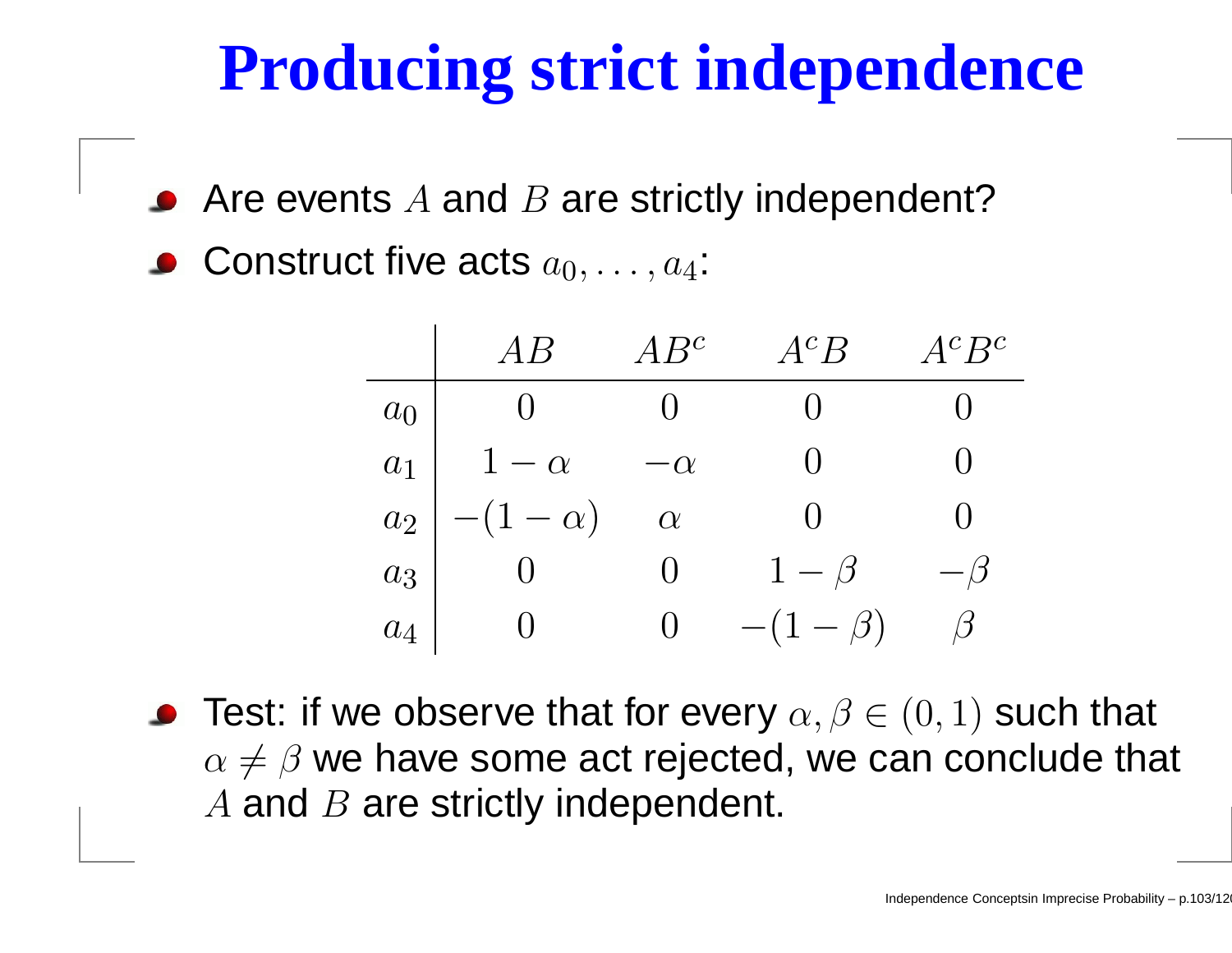#### **Just to close**

- **How about confirmational independence for general** credal sets?
- Very weak: fails decomposition/weak union/contraction!

|                                                                       | 1                                                 |                                                 | 2                              | 3              | $\overline{4}$                           |  |
|-----------------------------------------------------------------------|---------------------------------------------------|-------------------------------------------------|--------------------------------|----------------|------------------------------------------|--|
| $P(X = 0 W = 0, Y = 0), P(W = 0, Y = 0)$                              | $\alpha$ , 1/4                                    | $\alpha$ , 1/4                                  |                                | $\alpha$ , 1/4 | $\beta$ , $\frac{\beta/2}{\alpha+\beta}$ |  |
| $P(X=0 W=0, Y=1), P(W=0, Y=0)$                                        | $\alpha$ , 1/4                                    | $\alpha$ , 1/4                                  |                                | $\alpha$ , 1/4 | $\beta, \frac{\alpha/2}{\alpha+\beta}$   |  |
| $P(X = 0 W = 1, Y = 0), P(W = 0, Y = 0)$                              | $\alpha, \frac{\alpha/2}{\alpha+\beta}$           | $\alpha, \frac{(1-\alpha)/2}{2-(\alpha+\beta)}$ |                                | $\alpha$ , 1/4 | $\beta$ , 1/4                            |  |
| $P(X = 0 W = 1, Y = 1), P(W = 0, Y = 0)$                              | $\alpha, \frac{\beta/2}{\alpha+\beta}$            | $\alpha, \frac{(1-\beta)/2}{2-(\alpha+\beta)}$  |                                | $\alpha$ , 1/4 | $\beta$ , 1/4                            |  |
|                                                                       |                                                   |                                                 |                                |                |                                          |  |
|                                                                       | 5                                                 |                                                 | 6                              |                | 7                                        |  |
| $P(X = 0 W = 0, Y = 0), P(W = 0, Y = 0)$                              | $\beta$ , $\frac{(1-\beta)/2}{2-(\alpha+\beta)}$  |                                                 | $\frac{\alpha+\beta}{2}$ , 1/4 |                | $\beta$ , 1/4                            |  |
| $P(X=0 W=0, Y=1), P(W=0, Y=0)$                                        | $\beta$ , $\frac{(1-\alpha)/2}{2-(\alpha+\beta)}$ |                                                 | $\frac{\alpha+\beta}{2}$ , 1/4 |                | $\alpha$ , 1/4                           |  |
| $P(X = 0 W = 1, Y = 0), P(W = 0, Y = 0)$                              | $\beta$ , 1/4                                     |                                                 | $\alpha$ , 1/4                 |                | $\frac{\alpha+\beta}{2}$ , 1/4           |  |
| $P(X = 0 W = 1, Y = 1), P(W = 0, Y = 0)$                              | $\beta$ , 1/4                                     |                                                 | $\beta$ , 1/4                  |                | $\frac{\alpha+\beta}{2}$ , 1/4           |  |
| Failure of decomposition and weak union; $\alpha, \beta \in (0, 1)$ . |                                                   |                                                 |                                |                |                                          |  |
|                                                                       |                                                   |                                                 |                                |                |                                          |  |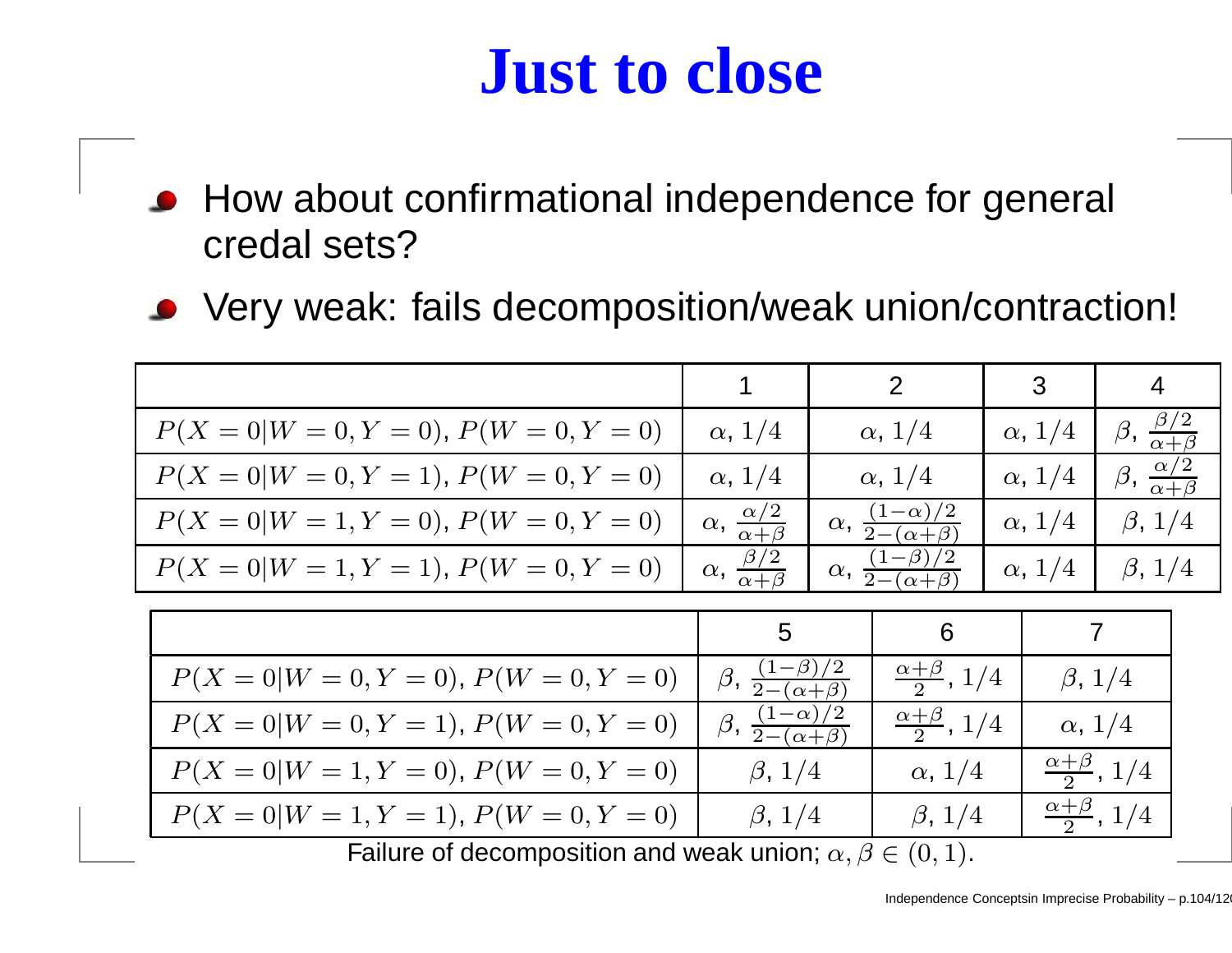# **Overview**

- 1. Some basic (mostly known) definitions: credal sets, lower expectations and probabilities, decision making, and the like.
- 2. Structural assessments: vacuity, uniformity, exchangeability.
- 3. A brief review of stochastic (conditional) independence.
- 4. Confirmational/strict/strong/epistemic/Kuznetsov/othersindependence.
- 5. Comparison.
- 6. **<sup>A</sup> look into the messy world of zero probabilities.**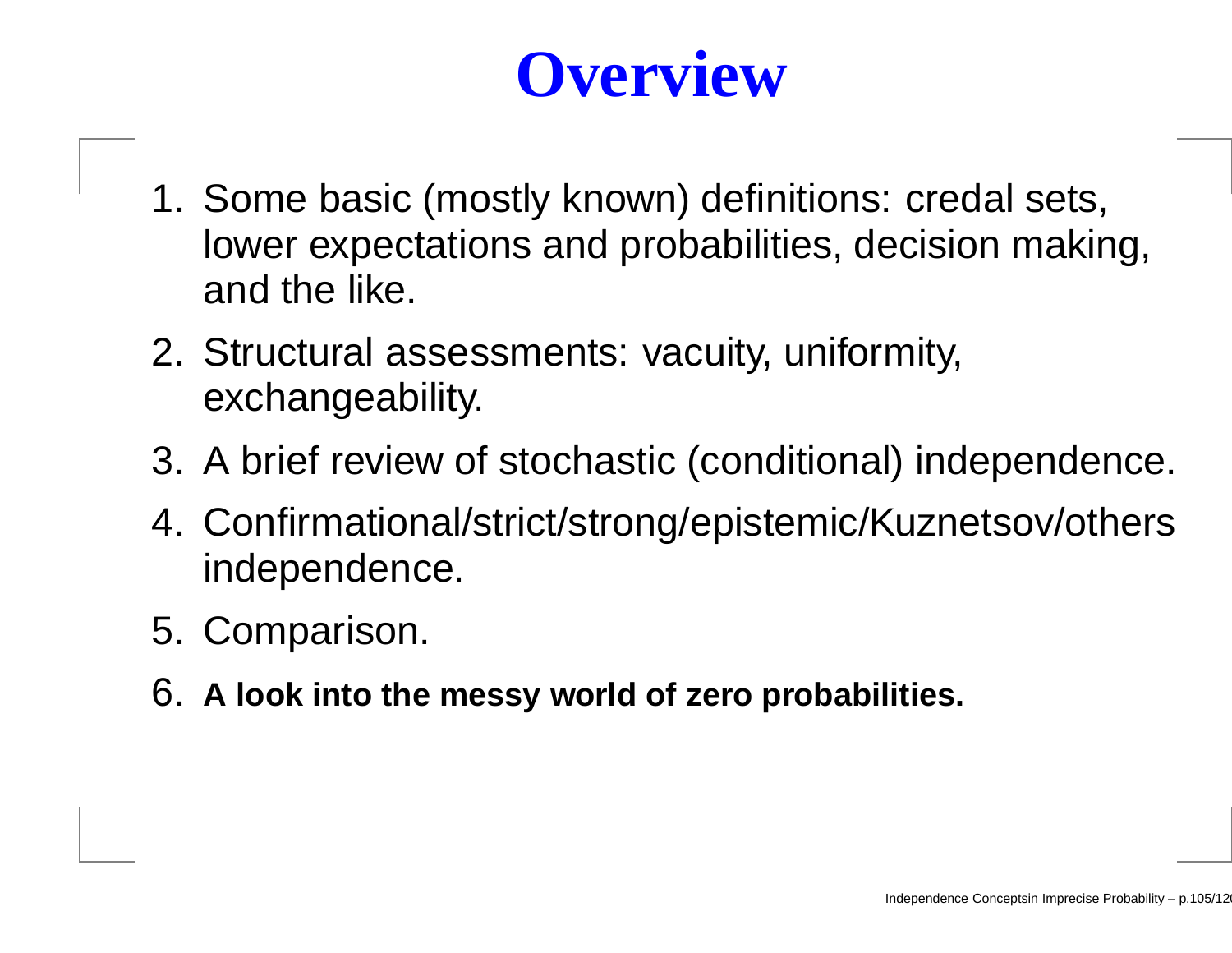# **Potentially null events**

- Events may have zero *lower* probability but nonzero *upper* probability (cannot ignore those).
- Example of difficulties one may face:
	- Suppose we refuse to define <sup>a</sup> conditional credal set  $K(X|Y$  $=y)$  whenever  $\underline{P}(Y=$  $y) = 0.$
	- Consider:  $Y$  is "irrelevant" to  $X$  if

 $K(X|Y \in B) = K(X)$  whenever  $P(Y \in B) > 0$ .

- But  $Y$  may have finitely many values, and for each value y of Y there is a distribution P in  $K(Y)$  such that  $P(Y=$  $y) = 0.$ 
	- Then  $Y$  is irrelevant to any other variable!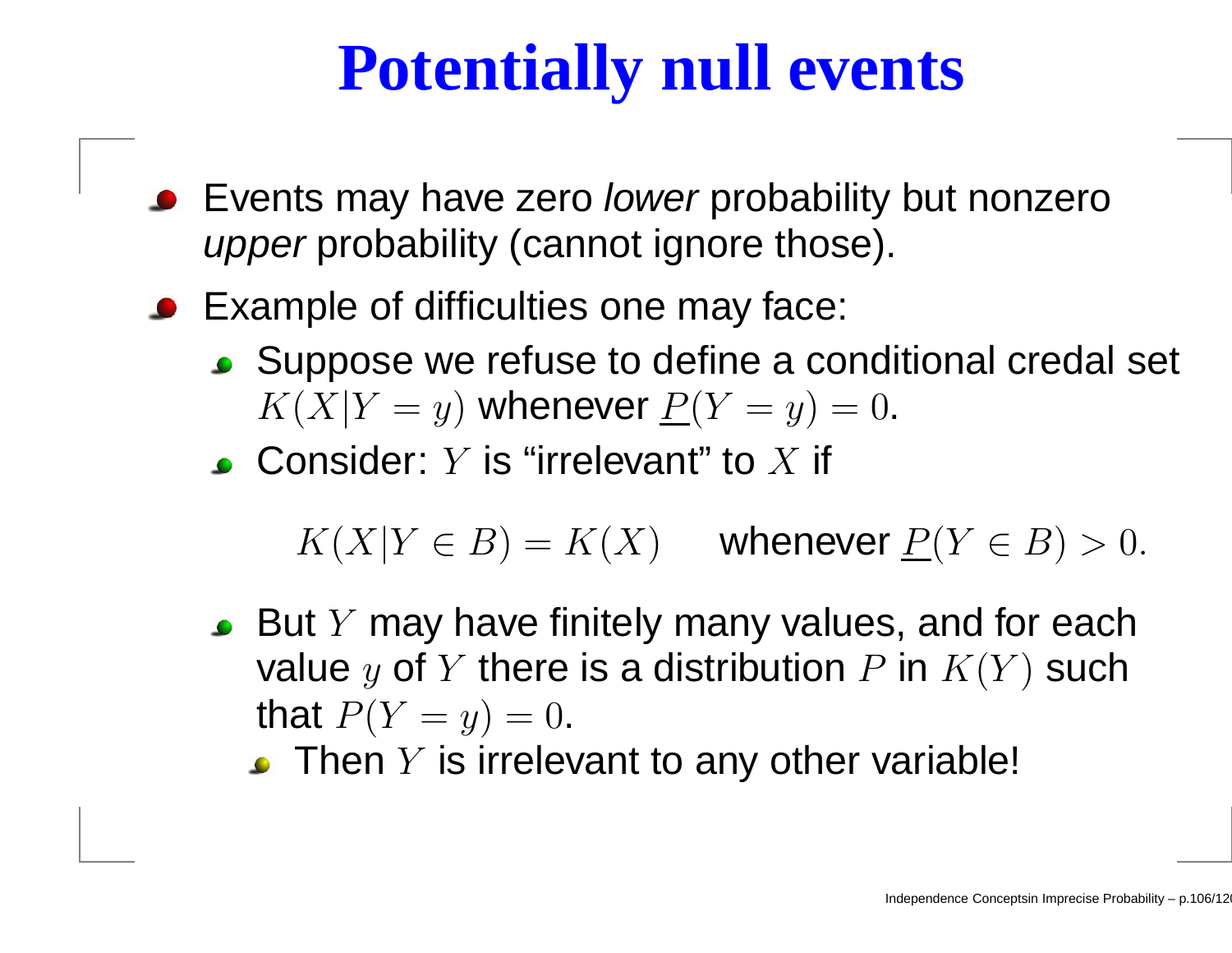#### **Full conditional measures**

- The most elegant solution is to consider *full probability* measures.
- A full probability measure is a function  $P(\cdot|\cdot)$  on  $\mathcal{E} \times \mathcal{E}\backslash\emptyset$ where  $\mathcal E$  is an algebra of events, such that
	- $P(A|C) = 1;$
	- $P(A|C) \geq 0$  for all  $A$ ;
	- $P(A\cup B|C) = P(A|C) + P(B|C)$  when  $A\cap B=\emptyset$ ;
	- $P(A \cap B|C) = P(A|B \cap C) P(B|C)$  when  $B \cap C \neq \emptyset$ .
- Full probability measures allow  $P(A|C)$  to be defined even if  $P(C) = 0!$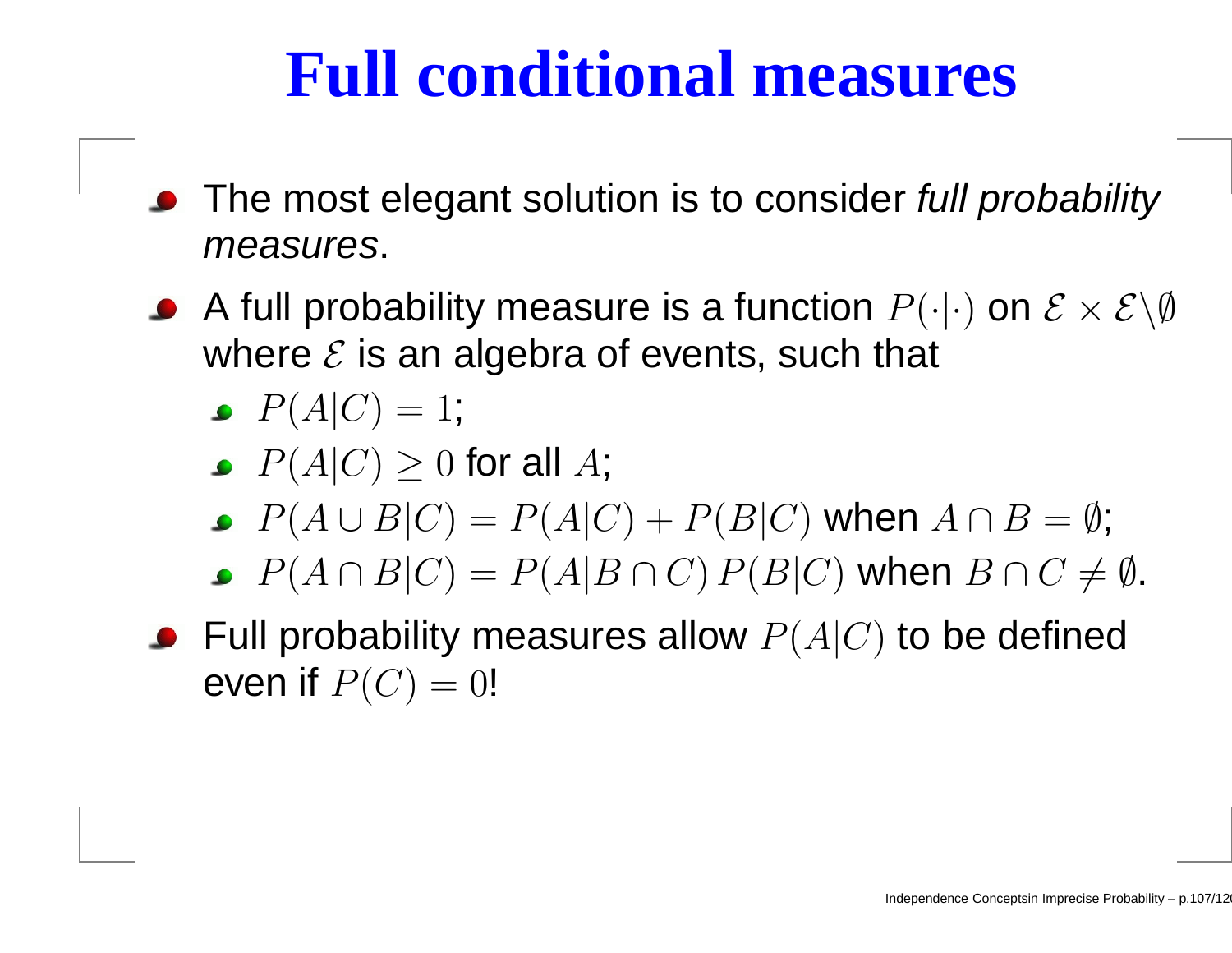#### **The Krauss-Dubins representation**

- We can partition a  $\Omega$  into events  $L_0,\ldots,L_K$ , where  $K\leq N$  ,
- such that the full conditional measure is represented as<sup>a</sup> sequence of strictly positive probability measures $P_0,\ldots,P_K$ , where the support of  $P_i$  is restricted to  $L_i.$

#### Example:

|                |                        | $4^c$    |
|----------------|------------------------|----------|
| $\overline{B}$ | $\left[\beta\right]_1$ | $\alpha$ |
| $B^c$          | $\beta _1$             | $\alpha$ |

Here:  $P(A) = 0$ , but  $P(B|A) = \beta$ .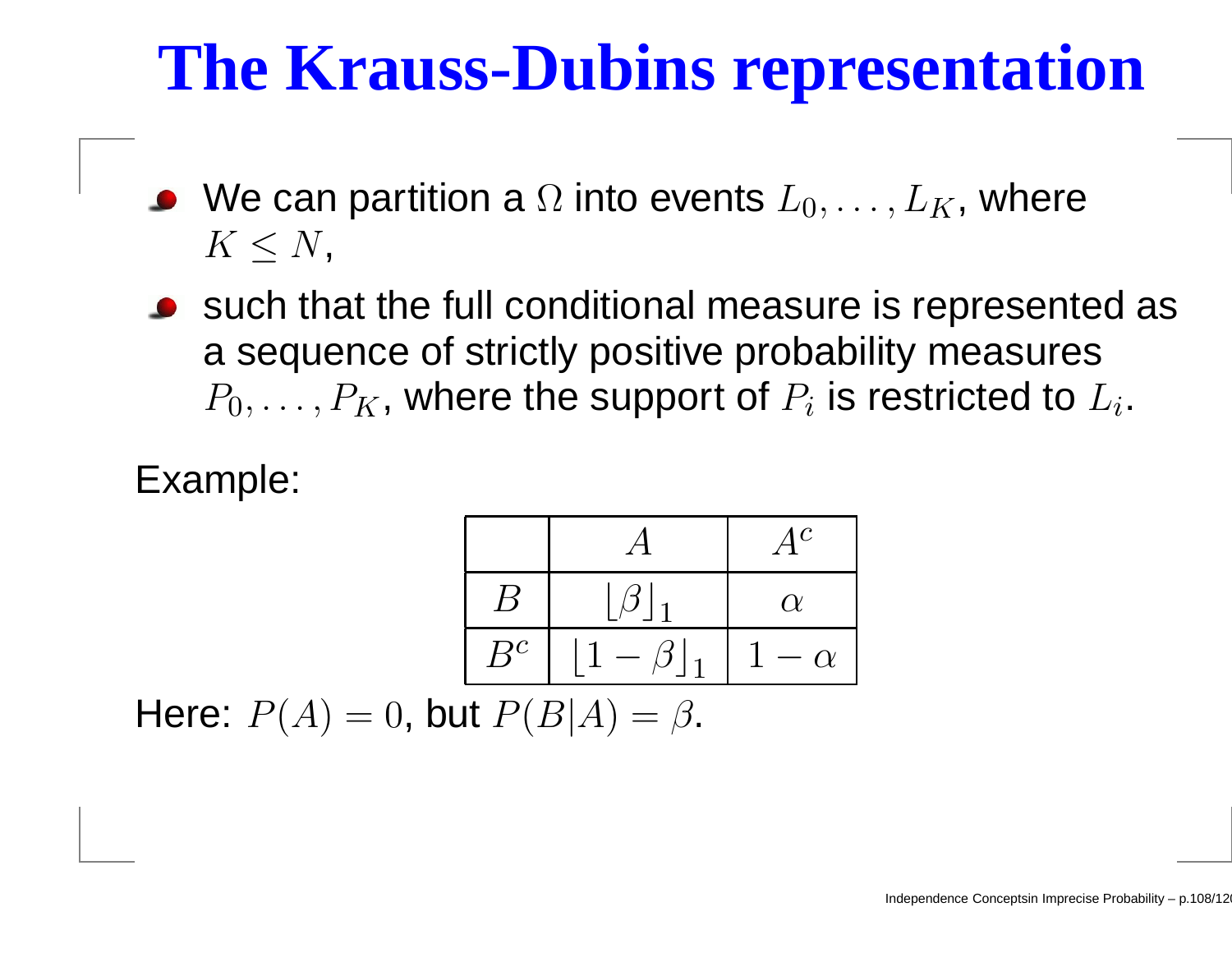# **Using full conditional measures**

- Unsurprisingly, Levi and Walley both adopt full conditional measures.
- A challenge is that full conditional measures seem tocall for finite additivity.
	- Again, this is the path taken by Levi and Walley.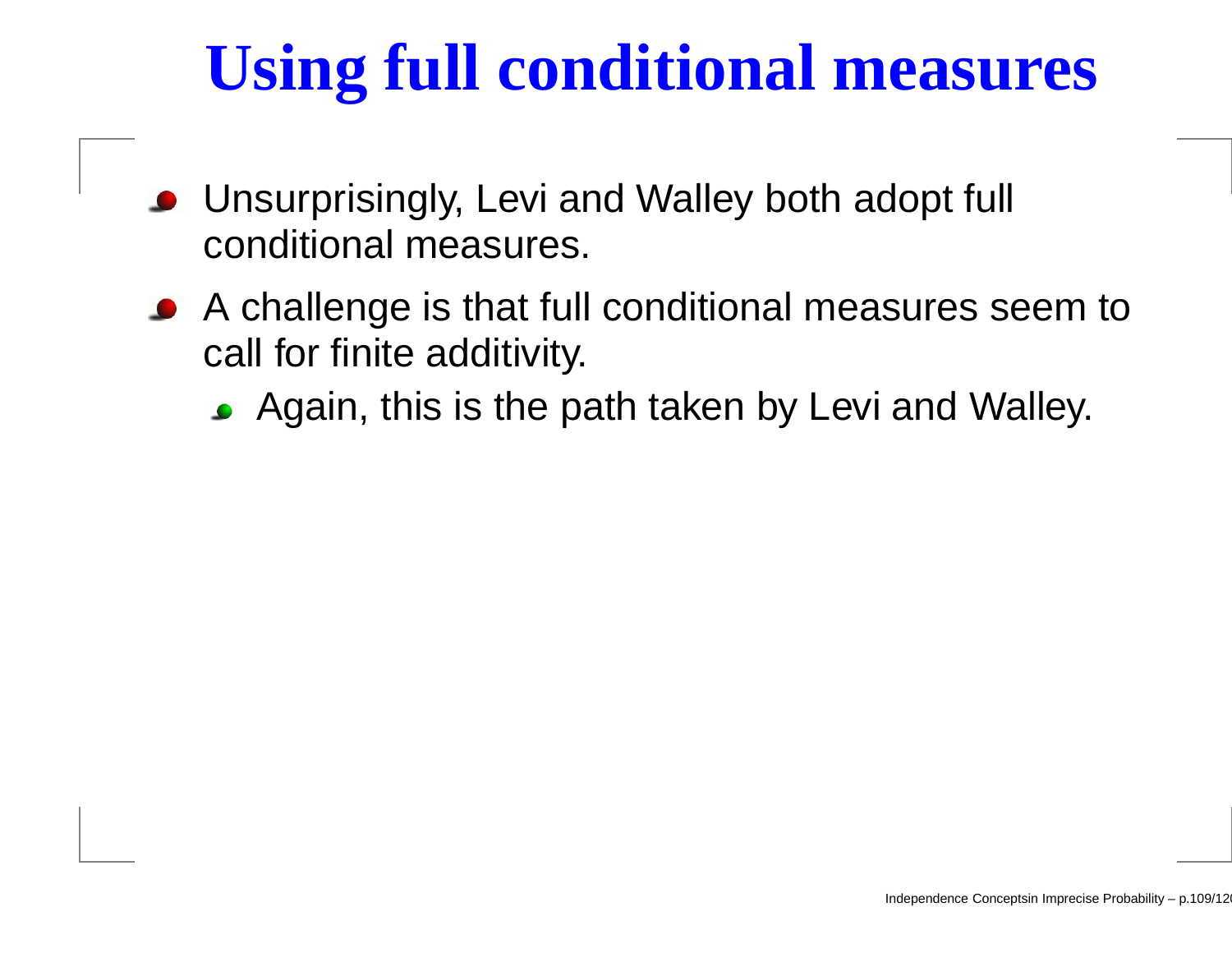# **A problem with stochastic independence**

- The usual product definition is now too weak!
- **Consider: we may have**

$$
P(X, Y = y | Z = z) = P(X | Z = z) P(Y = y | Z = z)
$$

and yet

$$
P(X|Y = y, Z = z) \neq P(X|Z = z).
$$

(Failure may happen when  $P(Y=y, Z=\,$  $z) = 0.$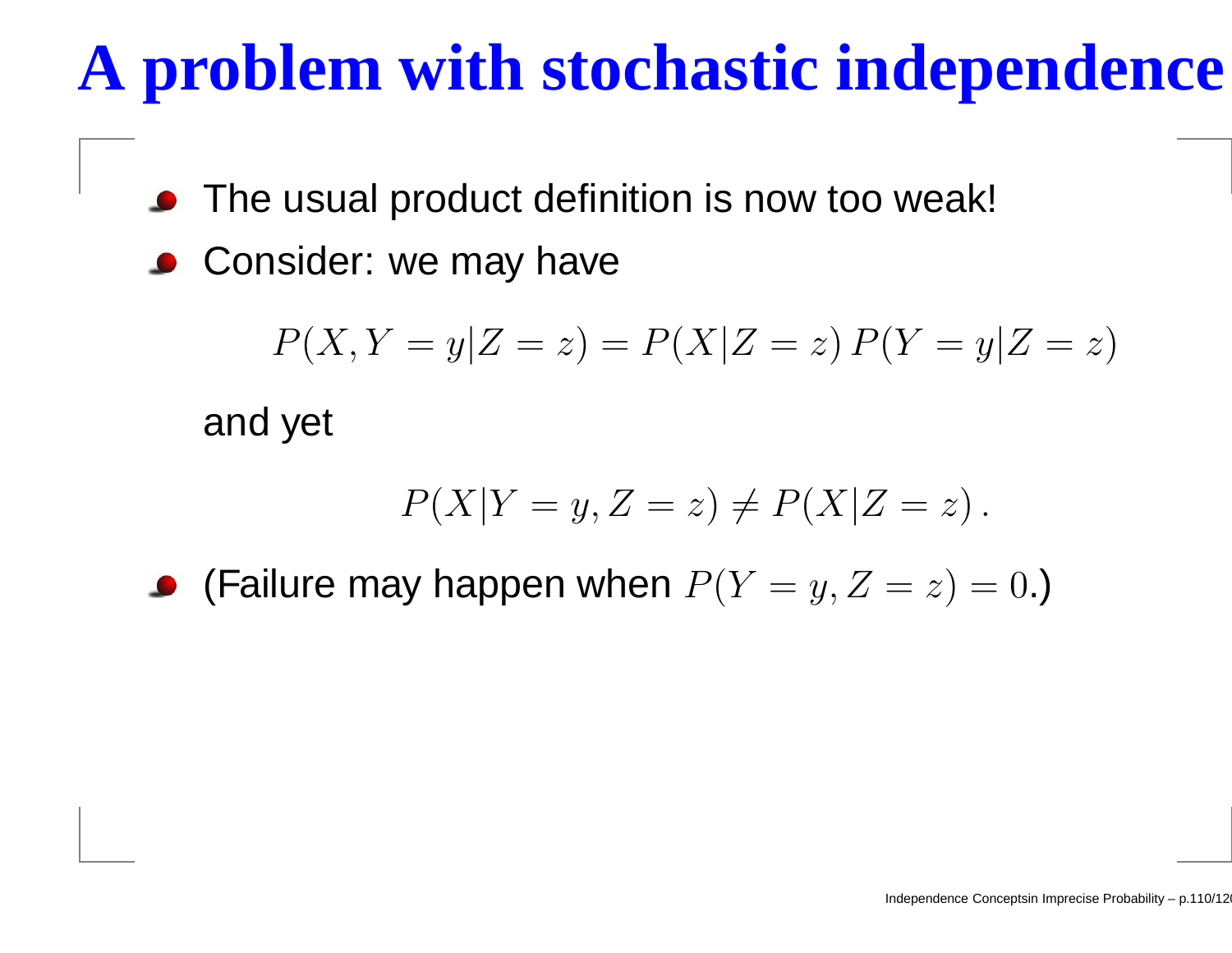# **Failure of symmetry**

**•** Take epistemic irrelevance:

$$
P(X|Y = y, Z = z) = P(X|Z = z).
$$

**But: this is not symmetric!!** 

Example:

$$
\begin{array}{|c|c|c|c|}\n\hline\n & & A & A^c \\
\hline\nB & & & \beta_1 & \alpha \\
\hline\nB^c & & & 1 - \beta_1 & 1 - \alpha \\
\hline\nD(A|D) & & & D(D|A) & & D(D)\n\end{array}
$$

Note:  $P(A|B) = P(A)$ , but  $P(B|A) \neq P(B)!$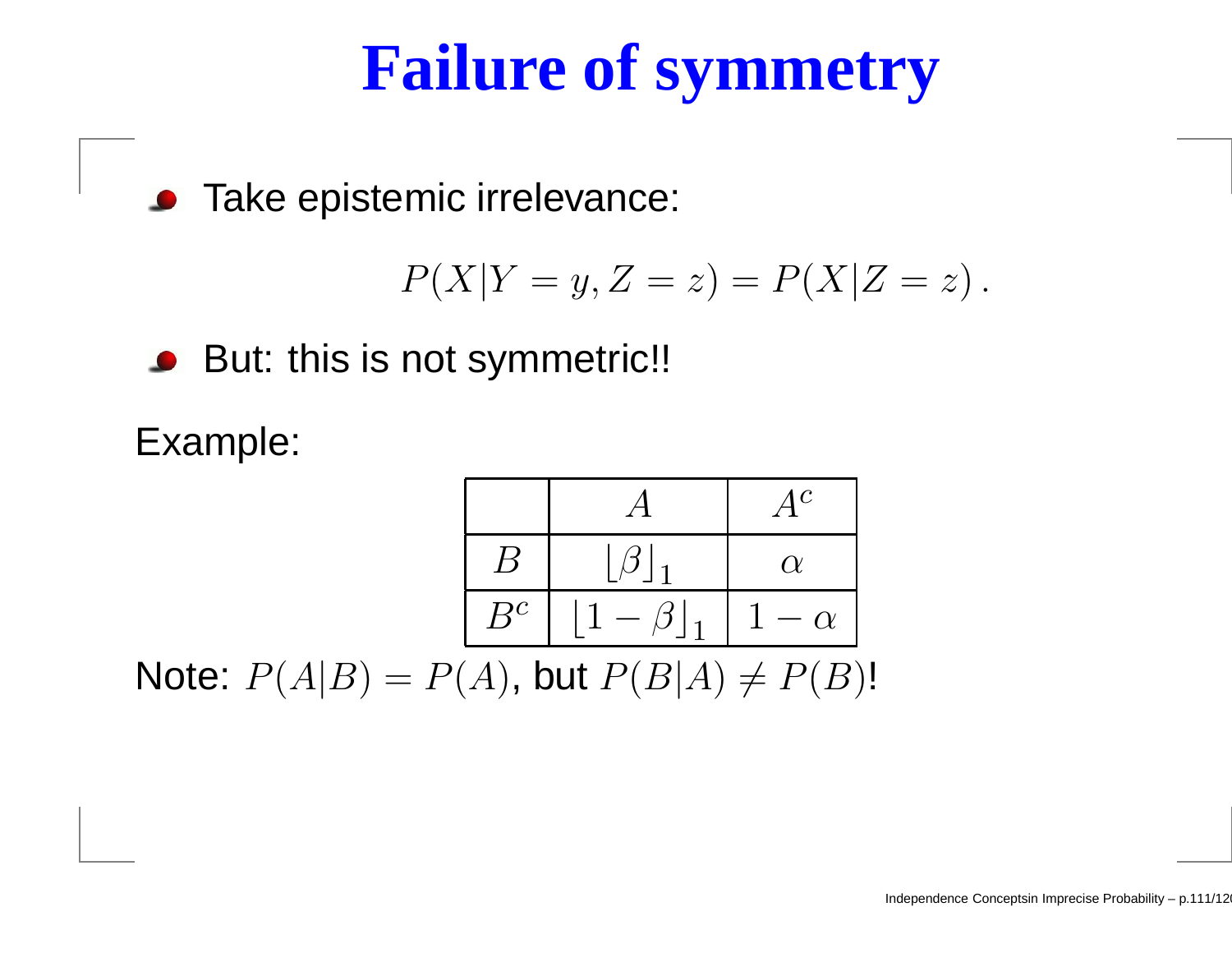# **As before: symmetrize!**

Definition of *epistemic* independence:<br>– **Require** 

$$
P(X|Y=y, Z=z) = P(X|Z=z)
$$

and

$$
P(Y|X=x, Z=z) = P(Y|Z=z).
$$

- **•** This is symmetric for sure.
- **How does it fare with respect to the theory of** graph-theoretical models?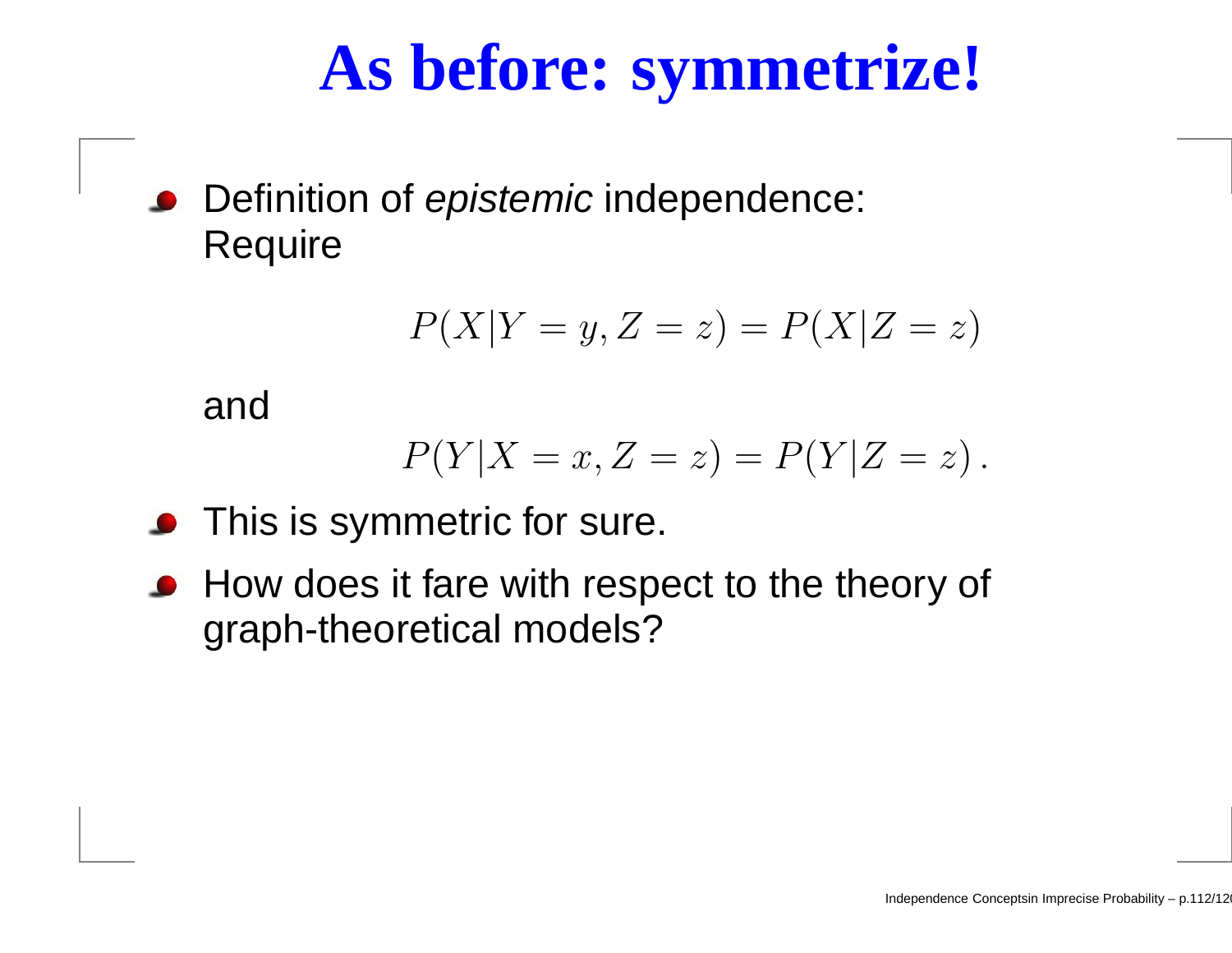# **Reminder: graphoid properties**

**Symmetry:**  $(X \perp\!\!\!\perp Y | Z) \Rightarrow (Y \perp\!\!\!\perp X | Z)$ Decomposition:  $(X \perp\!\!\!\perp (W, Y) | Z) \Rightarrow (X \perp\!\!\!\perp Y | Z)$ **Weak union:**  $(X ⊥ ⊥ (W, Y) | Z) \Rightarrow (X ⊥ W | (Y, Z))$ 

**Contraction:** $(X \perp \!\!\!\perp Y | Z) \& (X \perp \!\!\!\perp W | (Y, Z)) \Rightarrow (X \perp \!\!\!\perp (W, Y) | Z)$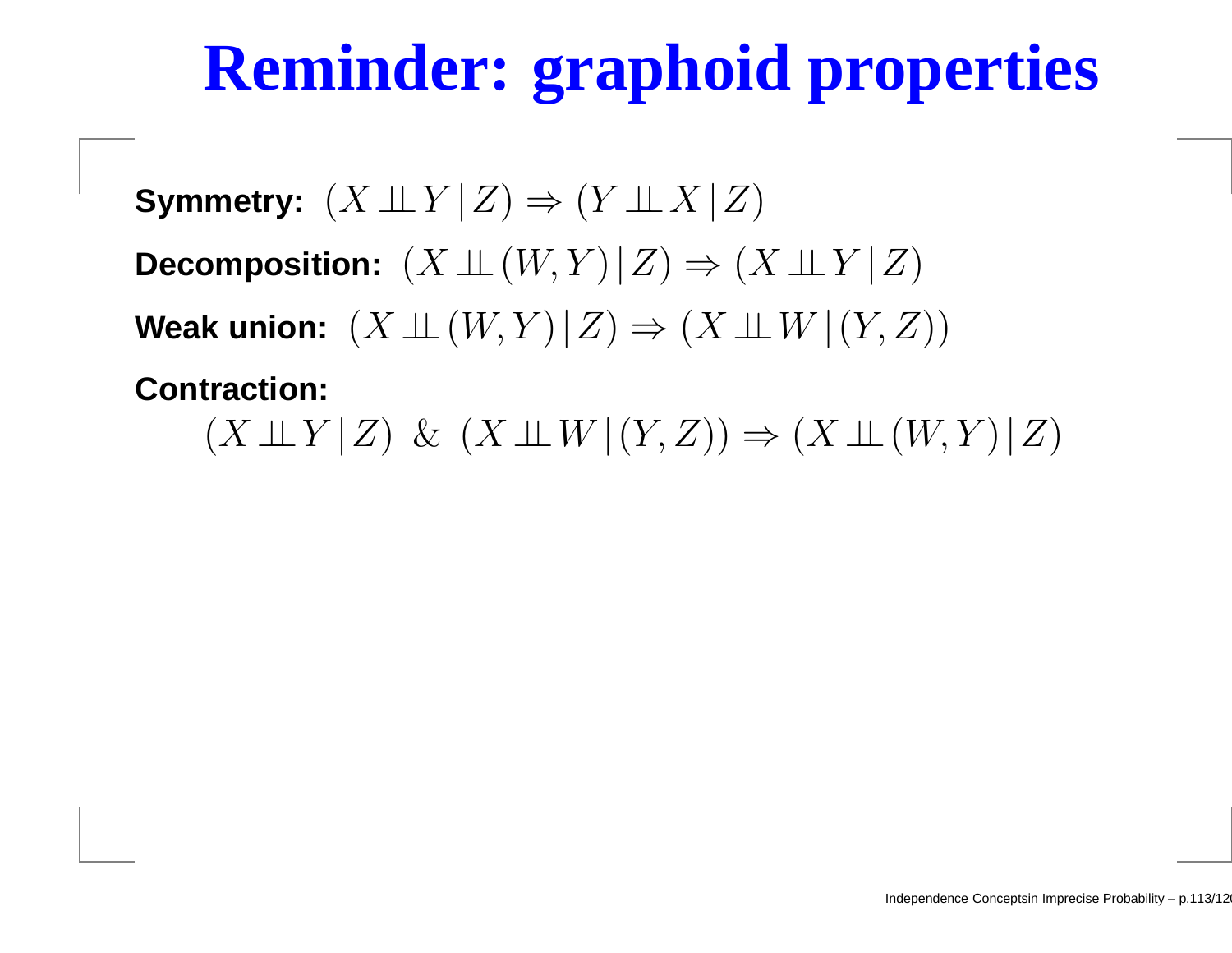# **Problem with epistemic independence**

#### **If fails weak union!**

|       | $w_0y_0$ | $w_1y_0$               | $w_0y_1$                | $w_1y_1$ |
|-------|----------|------------------------|-------------------------|----------|
| $x_0$ | $\alpha$ | ر<br>$\Omega$          |                         |          |
| $x_1$ | $\alpha$ | $\sim$<br>$\mathbf{P}$ | $\alpha$<br>$\mathbf 1$ |          |

Remember:

**Weak union:**  $(X ⊥ ⊥ (W, Y) | Z) \Rightarrow (X ⊥ W | (Y, Z))$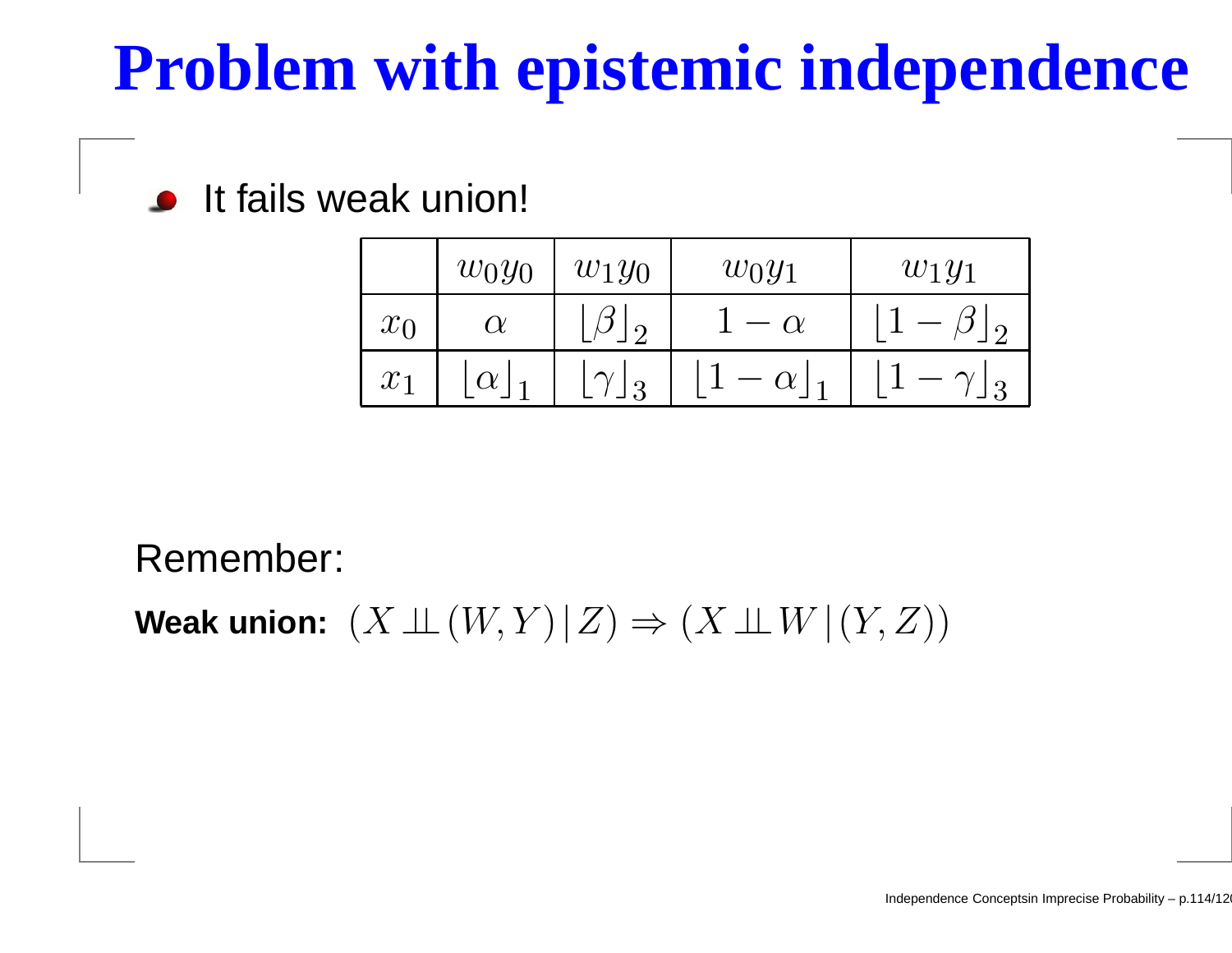### **Hammond's independence**

**• Here is a proposal for independence:** 

 $P(B(Y)|A(X)\cap D(Y)) = P(B(Y)|D(Y))$  and

 $P(A(X)|B(Y) \cap C(X)) = P(A(X)|C(X)).$ 

- **•** This is symmetric.
- It satisfies weak union! But if fails contraction...

Remember:

**Contraction:**

 $(X \perp \!\!\!\perp Y | Z) \& (X \perp \!\!\!\perp W | (Y, Z)) \Rightarrow (X \perp \!\!\!\perp (W, Y) | Z)$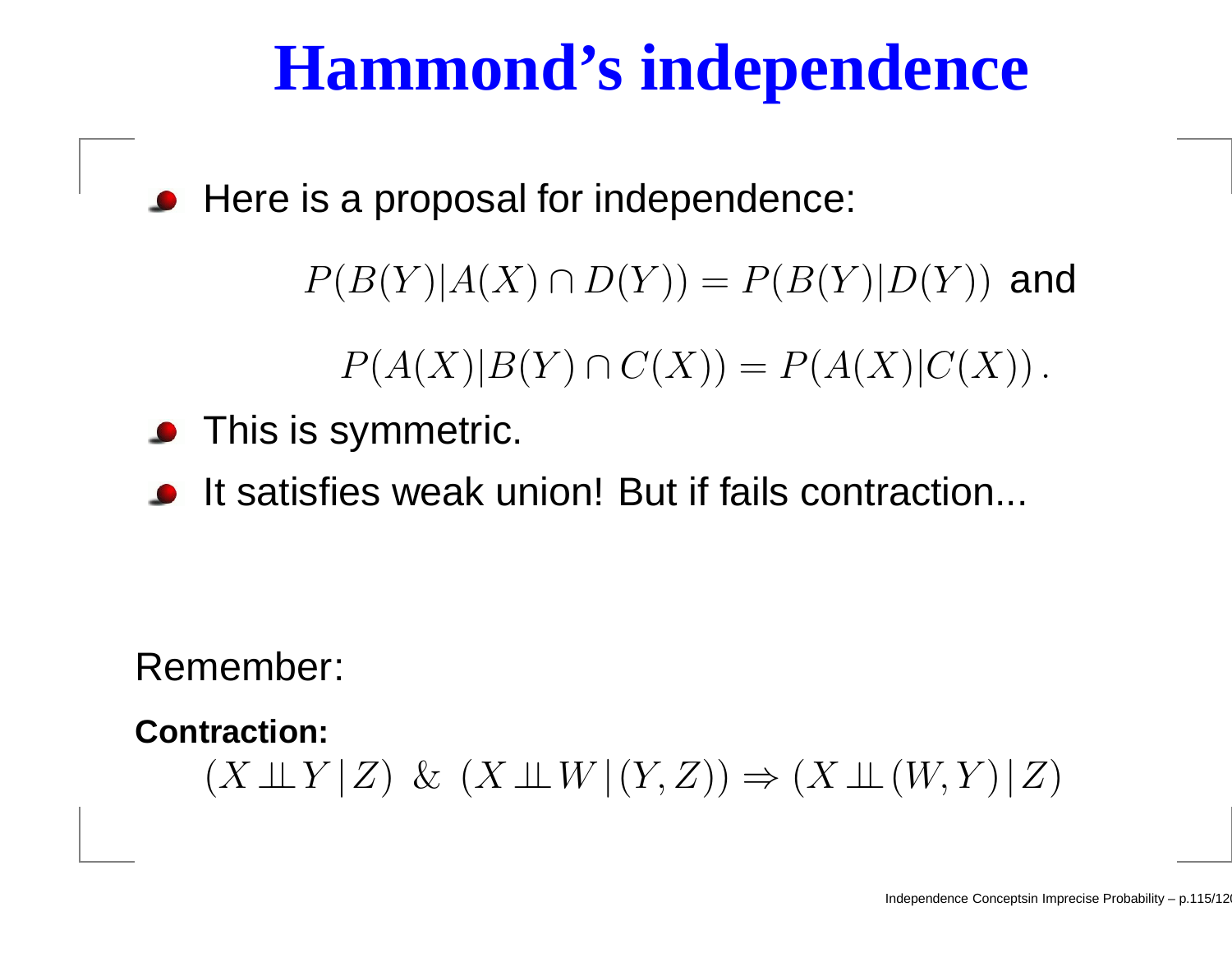## **Conclusion**

- **•** There are many different structural assessments for credal sets.
- Vacuity/uniformity/exchangeability are quite useful.
- Independence is the most important one.
- **•** There are many different concepts of independence for credal sets.
- A study of (conditional) independence touches on
	- **convexity and decision-making;**
	- conditioning and full conditional measures.
	- My humble suggestion:

We need to move to general credal sets, so that strict independence comes naturally(and many other things come naturally then...).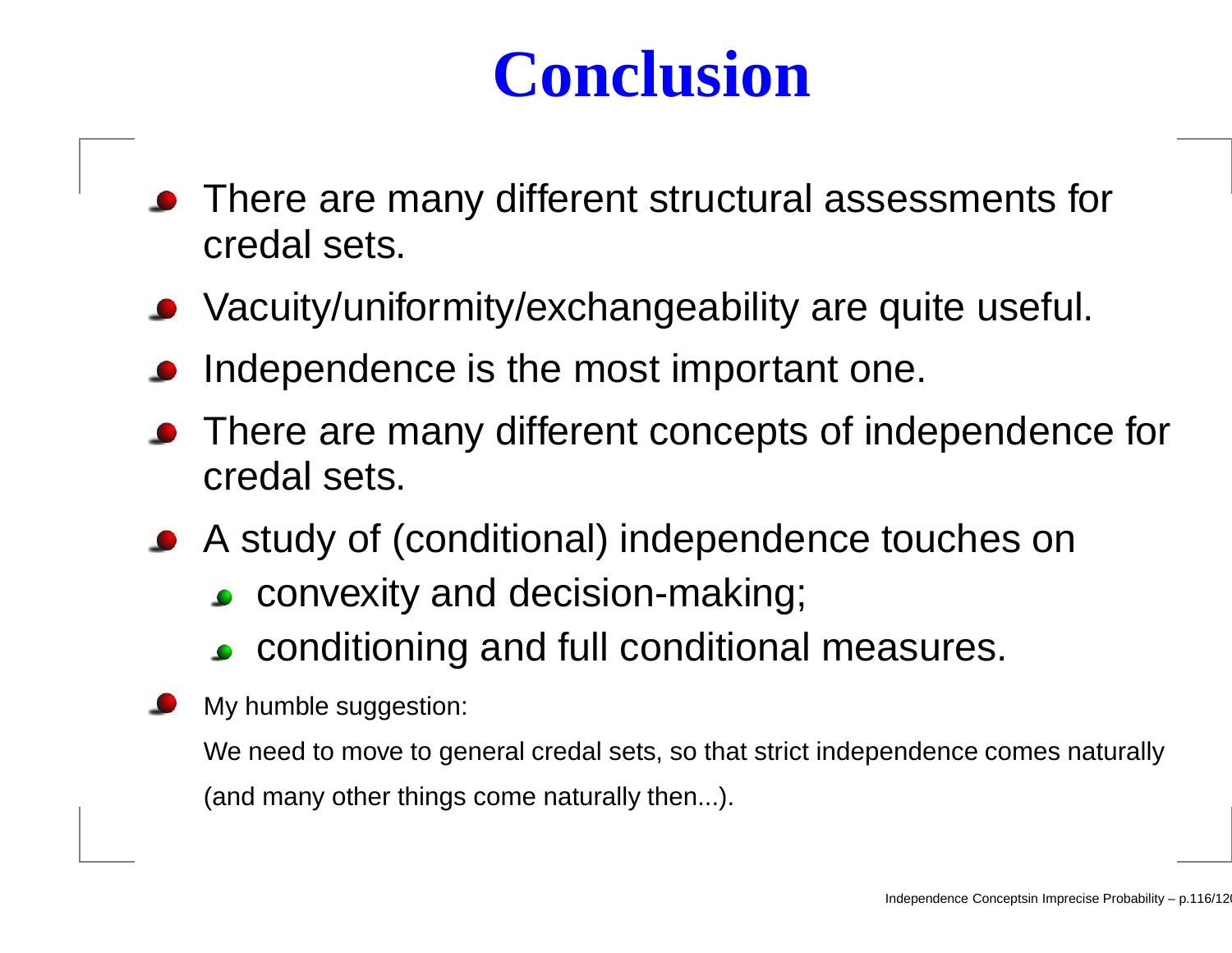### **Conclusion**

- There are many different structural assessments for credal sets.
- Vacuity/uniformity/exchangeability are quite useful.
- Independence is the most important one.
- There are many different concepts of independence for credal sets.
- A study of (conditional) independence touches on
	- convexity and decision-making;
	- conditioning and full conditional measures.
- My humble suggestion: We need to move to general credal sets, so that strict independence comes naturally (and many other thingscome naturally then...).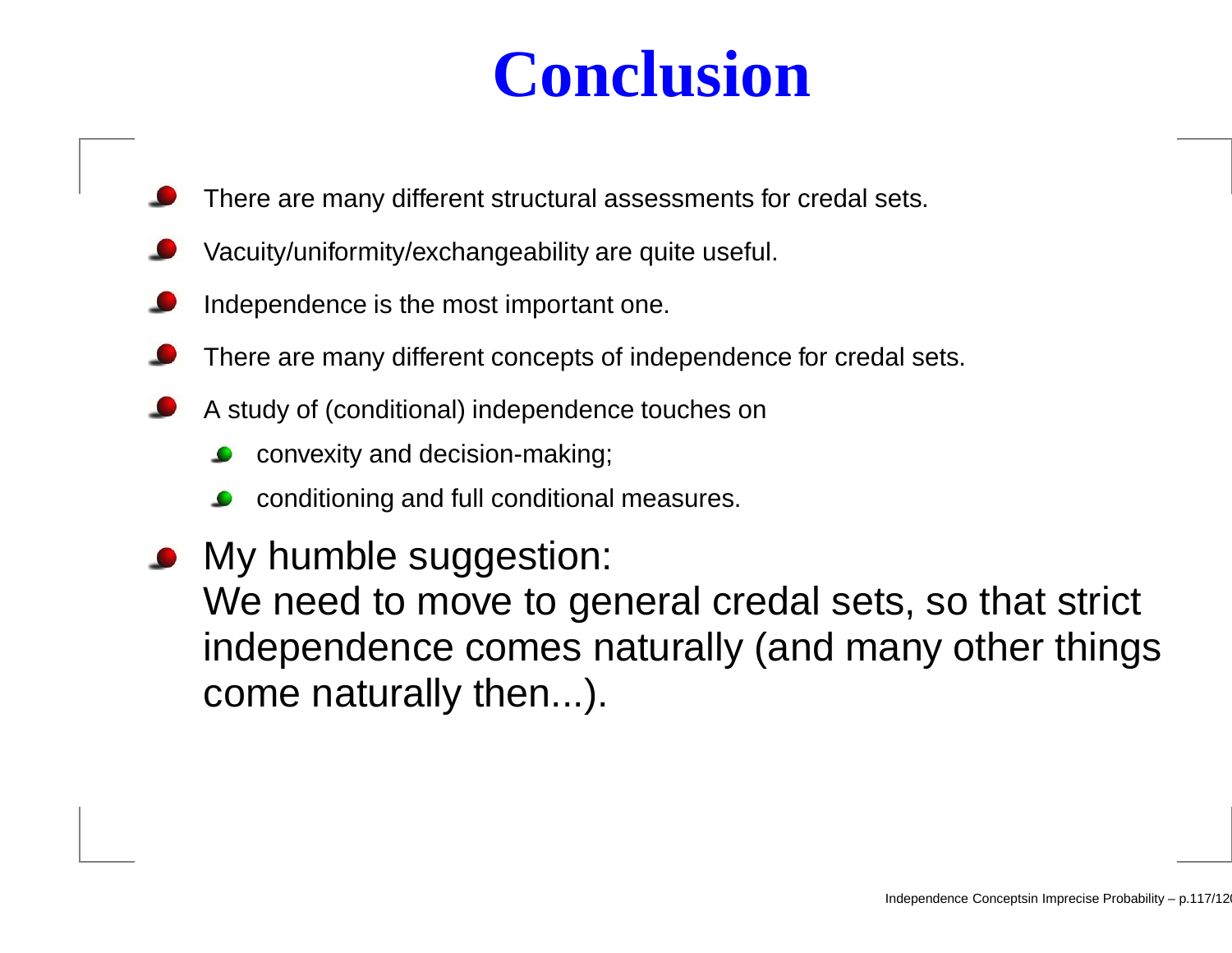# **Final words on independence I**

- Epistemic irrelevance/independence is quite intuitiveand simple to state for convex credal sets.
	- **Difficult to handle computationally.**
	- Fails the contraction property (perhaps ok?).
	- Requires full conditional measures and associatedchallenges (perhaps then use type-5/regularindependence?).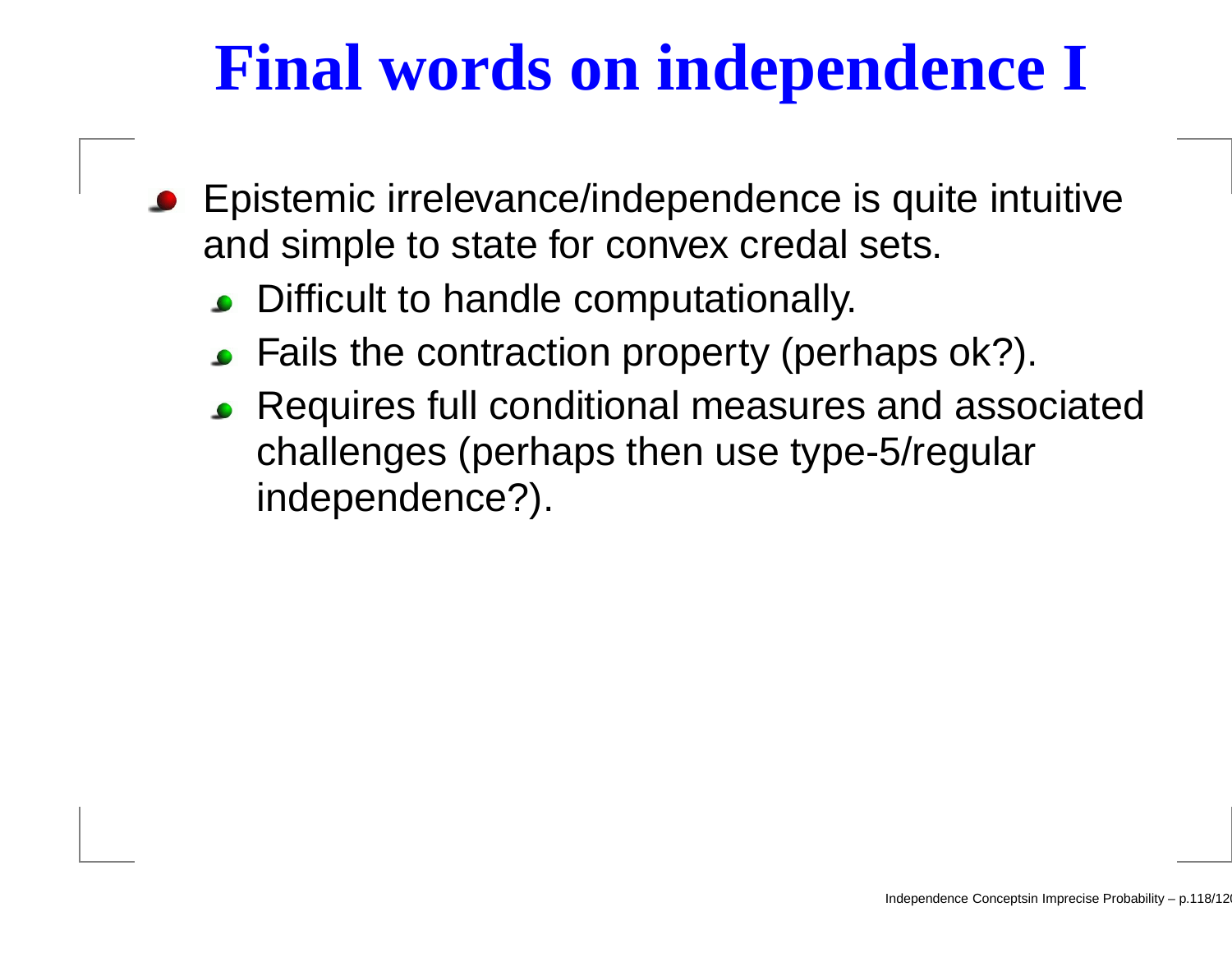# **Final words on independence II**

- Strict independence is simple to state and inherits all the familiar properties of stochastic independence
	- Fails convexity, but this has behavioral meaning.
	- Nonlinear, but this is unavoidable in the end.
	- Can be adapted to full conditional measures (but need extra work).